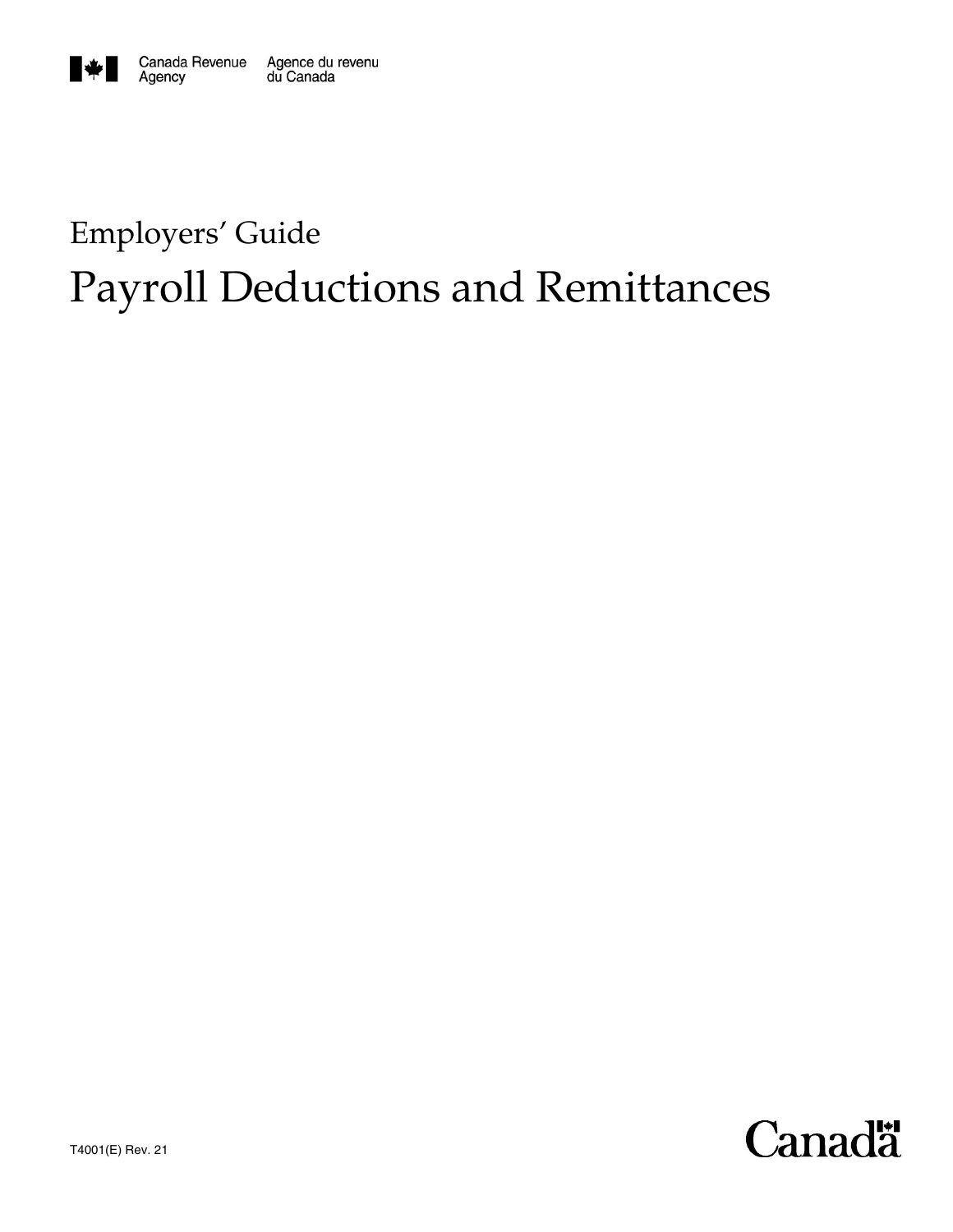## **Is this guide for you?**

Use this guide if you are one of the following:

- a Canadian resident-employer
- a trustee
- a payer of other amounts related to employment
- an estate executor, a liquidator, an administrator, or a corporate director
- a non-resident employer

Non-resident employers with employees providing employment services in Canada are subject to the same withholding, remitting, and reporting obligations as Canadian resident employers. Therefore, any employer, including a non-resident employer, is required to withhold amounts on account of the income tax liability of an employee in Canada even if the employee is likely to be exempt from tax in Canada because of a tax treaty. For the employer to be relieved of their obligation to withhold, the employee would have to apply for and get an income tax waiver from the Canada Revenue Agency (CRA).

 However, there is an exception to the employer's withholding obligation for certain non-resident employers paying employment income to non-resident employees for performing the duties of an office or employment in Canada after 2015. These non-resident employers, who apply for non-resident employer certification, will not have to withhold and remit tax on the payments they make to non-resident employees who are working in Canada for a limited time and are exempt from tax in Canada under a tax treaty. For more information, go to **canada.ca/en/revenue-agency/services/tax/international-non -residents/information-been-moved/rendering-services-canada/non-resident-employer-certification.**

For information on barbers and hairdressers, taxi drivers and drivers of other passenger-carrying vehicles, see page 43.

Do not use this guide if you are self-employed and need coverage under the Canada Pension Plan (CPP) or employment insurance (EI). Instead, see the Federal Income Tax Guide.

## Our publications and personalized correspondence are available in braille, large print, e-text, or MP3 for those who have a visual impairment. For more information, go to **canada.ca/cra-multiple -formats** or call **1-800-959-5525**.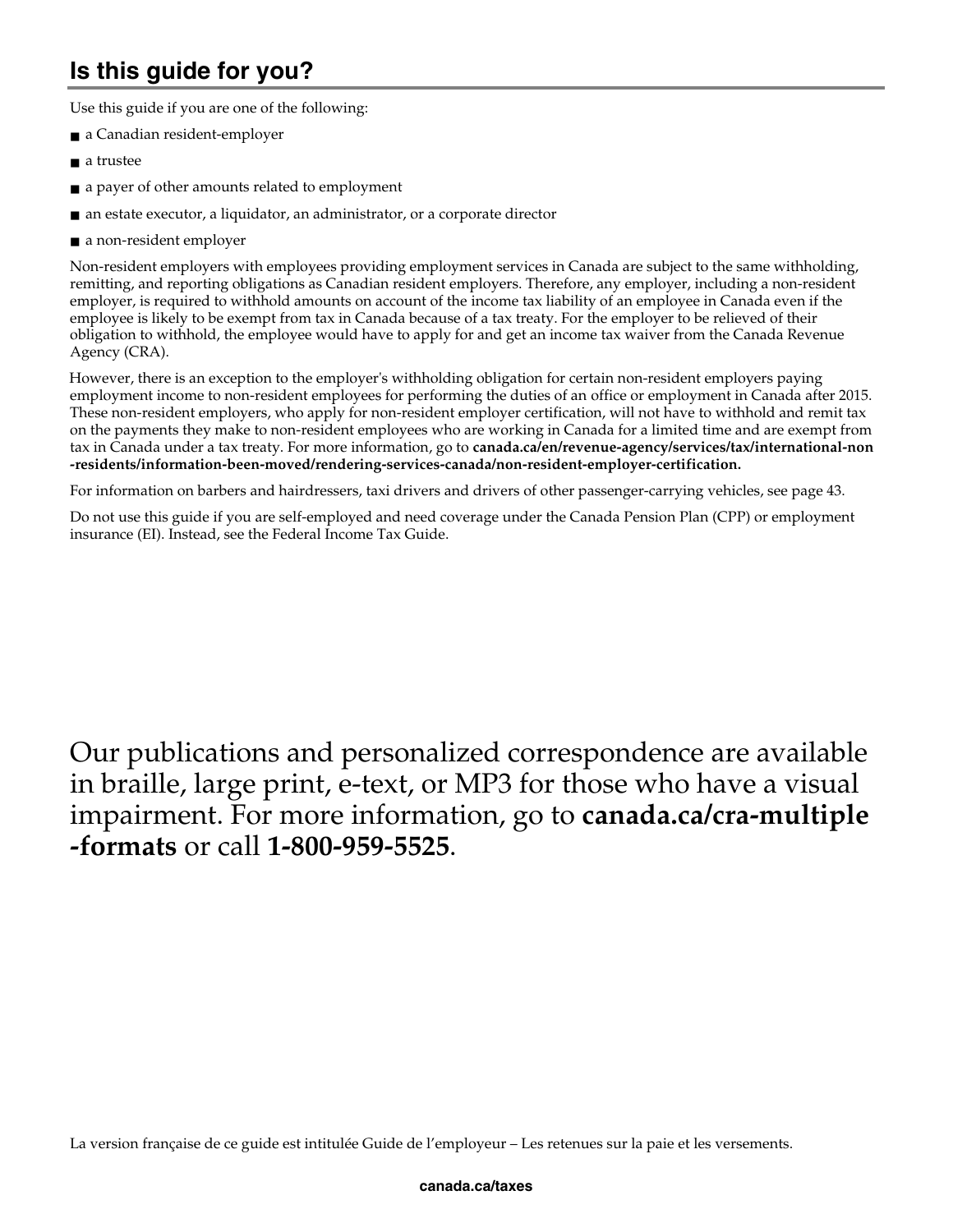### **Canada Pension Plan Enhancement**

The Canada Pension Plan enhancement was introduced through a 7 year gradual phase-in starting on January 1, 2019. The CPP contribution rate for 2021 is 5.45%. For more information, see "CPP contribution rate and maximum" on page 16.

## **Canada Recovery Hiring Program**

Budget 2021 introduced the Canada Recovery Hiring Program (CRHP). The CRHP is an alternative to the Canada Emergency Wage Subsidy (CEWS), and will be available for qualifying periods from June 6 to November 20, 2021. Eligible employers will be permitted to claim the higher of the CRHP and the CEWS. For more information, go to **canada.ca/en/revenue-agency /services/wage-rent-subsidies/covid-wage-hiring-supportbusinesses.html**.

### **E-payroll to Help Businesses**

E-payroll is a "tell-us-once" approach that will streamline employer reporting by collecting electronic payroll, employment, and demographic data directly from businesses in real-time.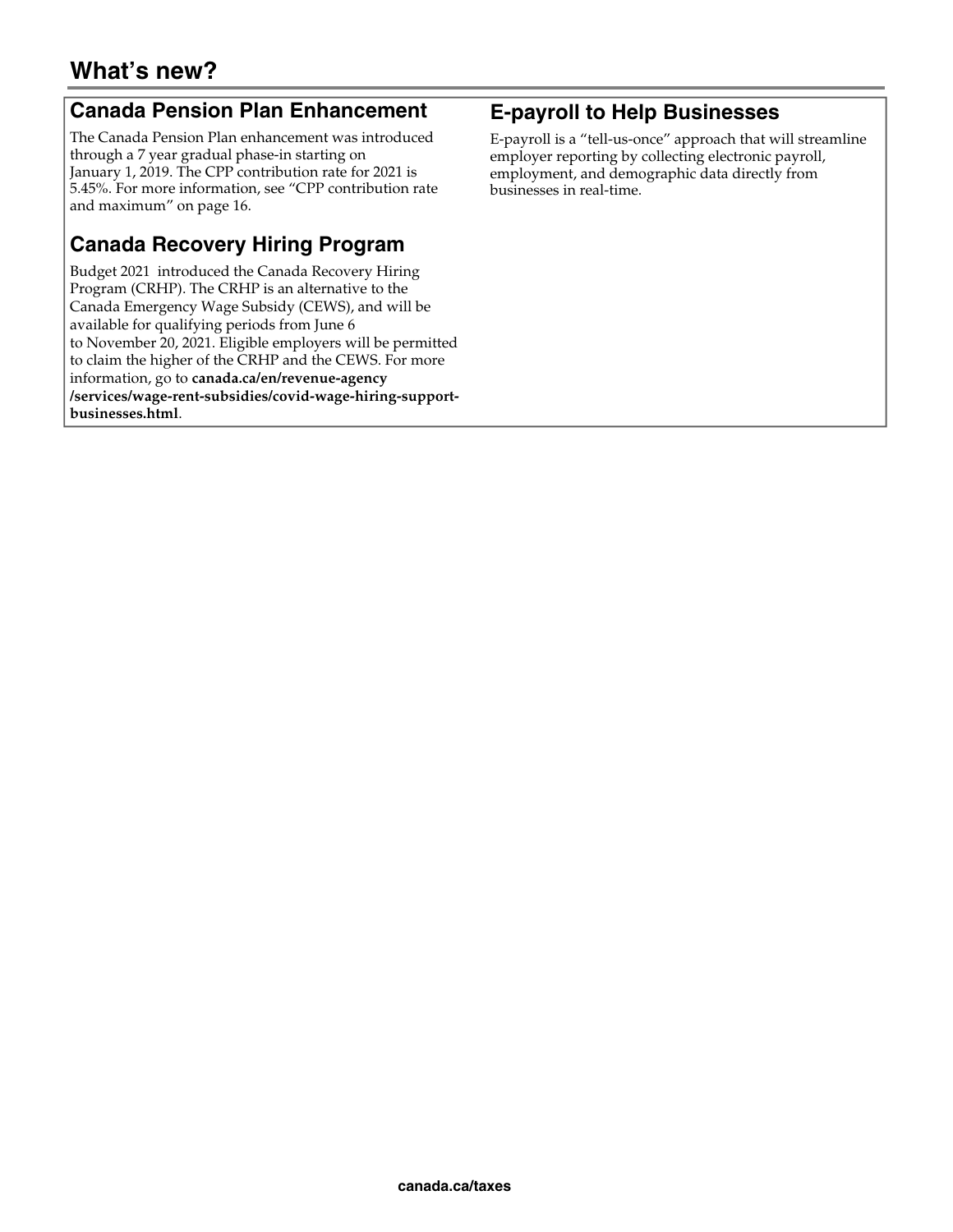## **Remittance due dates**

In Chapter 8, you will find more information on remitting payroll deductions, including the different remitter types and due dates, how to make a remittance, and the forms to use.

When the due date falls on a Saturday, a Sunday, or a public holiday recognized by the Canada Revenue Agency (CRA), we consider your payment to be on time if we receive it on the next business day. For a list of public holidays, go to **canada.ca/cra-due-dates**.

### **View remitting requirements**

You can view your remitting requirements through one of the following:

■ My Business Account at **canada.ca/my-cra -business-account**, if you are the business owner

■ Represent a Client at **canada.ca/taxes-representatives**, if you are an authorized employee or representative

### **Remittance thresholds for employer source deductions**

| <b>Remitter types</b>                                             | AMWA1                                            | Due dates                                                                                                                                                                                     |
|-------------------------------------------------------------------|--------------------------------------------------|-----------------------------------------------------------------------------------------------------------------------------------------------------------------------------------------------|
| Regular remitter                                                  | Less than \$25,000                               | We have to receive your deductions on or before the 15th day of the month after the<br>month you paid your employees.                                                                         |
| Quarterly remitter                                                | Less than $$1,000^2$<br>and<br>less than \$3,000 | If you are eligible for quarterly remitting, we have to receive your deductions on or<br>before the 15th day of the month immediately following the end of each quarter.<br>The quarters are: |
|                                                                   |                                                  | January to March                                                                                                                                                                              |
|                                                                   |                                                  | April to June<br>$\blacksquare$                                                                                                                                                               |
|                                                                   |                                                  | July to September                                                                                                                                                                             |
|                                                                   |                                                  | October to December                                                                                                                                                                           |
|                                                                   |                                                  | The due dates are April 15, July 15, October 15, and January 15.                                                                                                                              |
| Accelerated remitter<br>\$25,000 to<br>threshold 1<br>\$99,999.99 |                                                  | We have to <b>receive</b> your deductions by the following dates:                                                                                                                             |
|                                                                   |                                                  | For remuneration paid in the first 15 days of the month, remittances are due by the<br>25th day of the same month.                                                                            |
|                                                                   |                                                  | For remuneration paid from the 16th to the end of the month, remittances are due<br>by the 10th day of the following month.                                                                   |
| Accelerated remitter<br>threshold 2                               | \$100,000 or more                                | You have to remit your deductions through a Canadian financial institution so that we<br>receive them within three working days following the last day of the following pay<br>periods:       |
|                                                                   |                                                  | the 1st through the 7th day of the month                                                                                                                                                      |
|                                                                   |                                                  | the 8th through the 14th day of the month                                                                                                                                                     |
|                                                                   |                                                  | the 15th through the 21st day of the month<br>п                                                                                                                                               |
|                                                                   |                                                  | the 22nd through the last day of the month                                                                                                                                                    |
| 1. Average monthly withholding amount                             |                                                  |                                                                                                                                                                                               |

2. This is a monthly withholding amount (MWA), not an AMWA. For more information, go to Chapter 8 starting on page 48.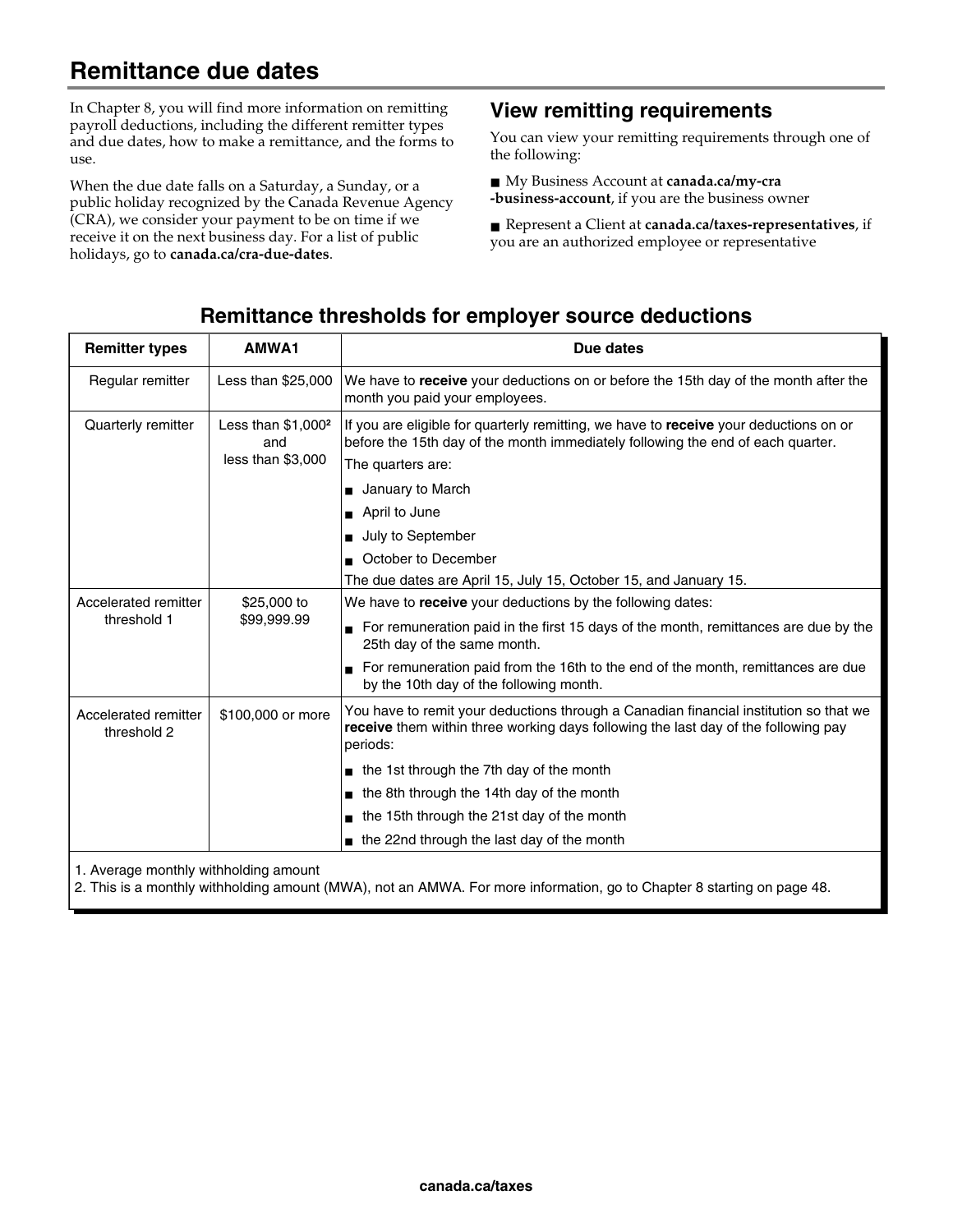## **Table of contents**

| - - | - -<br>× | I<br>× |
|-----|----------|--------|

| Do you need to register for a payroll program<br>Contacts and authorized representatives<br>If you do not have any employees for a period of<br>If your business stops operating or the partner or<br>If you change your legal status, restructure, or<br>Penalties, interest, and other consequences<br>Penalty for failure to remit and remitting late<br>How to appeal a payroll assessment or a CPP/EI<br>Chapter 2 - Canada Pension Plan contributions<br>Amounts and benefits from which you have to<br>Employment, benefits, and payments from which<br>Starting and stopping CPP deductions | Checking the amount of CPP you deducted<br>. |
|-----------------------------------------------------------------------------------------------------------------------------------------------------------------------------------------------------------------------------------------------------------------------------------------------------------------------------------------------------------------------------------------------------------------------------------------------------------------------------------------------------------------------------------------------------------------------------------------------------|----------------------------------------------|
|                                                                                                                                                                                                                                                                                                                                                                                                                                                                                                                                                                                                     |                                              |
|                                                                                                                                                                                                                                                                                                                                                                                                                                                                                                                                                                                                     |                                              |
|                                                                                                                                                                                                                                                                                                                                                                                                                                                                                                                                                                                                     |                                              |
|                                                                                                                                                                                                                                                                                                                                                                                                                                                                                                                                                                                                     |                                              |
|                                                                                                                                                                                                                                                                                                                                                                                                                                                                                                                                                                                                     |                                              |
|                                                                                                                                                                                                                                                                                                                                                                                                                                                                                                                                                                                                     |                                              |
|                                                                                                                                                                                                                                                                                                                                                                                                                                                                                                                                                                                                     |                                              |
|                                                                                                                                                                                                                                                                                                                                                                                                                                                                                                                                                                                                     |                                              |
|                                                                                                                                                                                                                                                                                                                                                                                                                                                                                                                                                                                                     |                                              |
|                                                                                                                                                                                                                                                                                                                                                                                                                                                                                                                                                                                                     |                                              |
|                                                                                                                                                                                                                                                                                                                                                                                                                                                                                                                                                                                                     |                                              |
|                                                                                                                                                                                                                                                                                                                                                                                                                                                                                                                                                                                                     |                                              |
|                                                                                                                                                                                                                                                                                                                                                                                                                                                                                                                                                                                                     |                                              |
|                                                                                                                                                                                                                                                                                                                                                                                                                                                                                                                                                                                                     |                                              |
|                                                                                                                                                                                                                                                                                                                                                                                                                                                                                                                                                                                                     |                                              |
|                                                                                                                                                                                                                                                                                                                                                                                                                                                                                                                                                                                                     |                                              |
|                                                                                                                                                                                                                                                                                                                                                                                                                                                                                                                                                                                                     |                                              |
|                                                                                                                                                                                                                                                                                                                                                                                                                                                                                                                                                                                                     |                                              |
|                                                                                                                                                                                                                                                                                                                                                                                                                                                                                                                                                                                                     |                                              |
|                                                                                                                                                                                                                                                                                                                                                                                                                                                                                                                                                                                                     |                                              |
|                                                                                                                                                                                                                                                                                                                                                                                                                                                                                                                                                                                                     |                                              |
|                                                                                                                                                                                                                                                                                                                                                                                                                                                                                                                                                                                                     |                                              |
|                                                                                                                                                                                                                                                                                                                                                                                                                                                                                                                                                                                                     |                                              |
|                                                                                                                                                                                                                                                                                                                                                                                                                                                                                                                                                                                                     |                                              |
|                                                                                                                                                                                                                                                                                                                                                                                                                                                                                                                                                                                                     |                                              |
|                                                                                                                                                                                                                                                                                                                                                                                                                                                                                                                                                                                                     |                                              |
|                                                                                                                                                                                                                                                                                                                                                                                                                                                                                                                                                                                                     |                                              |
|                                                                                                                                                                                                                                                                                                                                                                                                                                                                                                                                                                                                     |                                              |
|                                                                                                                                                                                                                                                                                                                                                                                                                                                                                                                                                                                                     |                                              |
|                                                                                                                                                                                                                                                                                                                                                                                                                                                                                                                                                                                                     |                                              |
|                                                                                                                                                                                                                                                                                                                                                                                                                                                                                                                                                                                                     |                                              |
|                                                                                                                                                                                                                                                                                                                                                                                                                                                                                                                                                                                                     |                                              |
|                                                                                                                                                                                                                                                                                                                                                                                                                                                                                                                                                                                                     |                                              |
|                                                                                                                                                                                                                                                                                                                                                                                                                                                                                                                                                                                                     |                                              |
|                                                                                                                                                                                                                                                                                                                                                                                                                                                                                                                                                                                                     |                                              |
|                                                                                                                                                                                                                                                                                                                                                                                                                                                                                                                                                                                                     |                                              |
|                                                                                                                                                                                                                                                                                                                                                                                                                                                                                                                                                                                                     |                                              |
|                                                                                                                                                                                                                                                                                                                                                                                                                                                                                                                                                                                                     |                                              |
|                                                                                                                                                                                                                                                                                                                                                                                                                                                                                                                                                                                                     |                                              |
|                                                                                                                                                                                                                                                                                                                                                                                                                                                                                                                                                                                                     |                                              |
|                                                                                                                                                                                                                                                                                                                                                                                                                                                                                                                                                                                                     |                                              |
|                                                                                                                                                                                                                                                                                                                                                                                                                                                                                                                                                                                                     |                                              |
|                                                                                                                                                                                                                                                                                                                                                                                                                                                                                                                                                                                                     |                                              |
|                                                                                                                                                                                                                                                                                                                                                                                                                                                                                                                                                                                                     |                                              |
|                                                                                                                                                                                                                                                                                                                                                                                                                                                                                                                                                                                                     |                                              |
|                                                                                                                                                                                                                                                                                                                                                                                                                                                                                                                                                                                                     |                                              |
|                                                                                                                                                                                                                                                                                                                                                                                                                                                                                                                                                                                                     |                                              |
|                                                                                                                                                                                                                                                                                                                                                                                                                                                                                                                                                                                                     |                                              |
|                                                                                                                                                                                                                                                                                                                                                                                                                                                                                                                                                                                                     |                                              |
|                                                                                                                                                                                                                                                                                                                                                                                                                                                                                                                                                                                                     |                                              |
|                                                                                                                                                                                                                                                                                                                                                                                                                                                                                                                                                                                                     |                                              |
|                                                                                                                                                                                                                                                                                                                                                                                                                                                                                                                                                                                                     |                                              |
|                                                                                                                                                                                                                                                                                                                                                                                                                                                                                                                                                                                                     |                                              |
|                                                                                                                                                                                                                                                                                                                                                                                                                                                                                                                                                                                                     |                                              |
|                                                                                                                                                                                                                                                                                                                                                                                                                                                                                                                                                                                                     |                                              |
|                                                                                                                                                                                                                                                                                                                                                                                                                                                                                                                                                                                                     |                                              |
| CPP coverage by an employer resident outside                                                                                                                                                                                                                                                                                                                                                                                                                                                                                                                                                        |                                              |
|                                                                                                                                                                                                                                                                                                                                                                                                                                                                                                                                                                                                     |                                              |
| Canada's social security agreements with other                                                                                                                                                                                                                                                                                                                                                                                                                                                                                                                                                      |                                              |
|                                                                                                                                                                                                                                                                                                                                                                                                                                                                                                                                                                                                     |                                              |
| Chapter 3 - Employment insurance premiums                                                                                                                                                                                                                                                                                                                                                                                                                                                                                                                                                           |                                              |

|                                                    | Page |                                                     | Page     |
|----------------------------------------------------|------|-----------------------------------------------------|----------|
|                                                    | 7    | Amounts and benefits from which you have to         |          |
| Do you need to register for a payroll program      |      | .                                                   | 21       |
|                                                    | 7    | Employment, benefits, and payments from which       |          |
| Contacts and authorized representatives            | 7    |                                                     | 22       |
|                                                    | 7    |                                                     | 22       |
|                                                    | 7    |                                                     | 23       |
|                                                    | 8    |                                                     | 23       |
|                                                    | 8    |                                                     | 24       |
|                                                    | 8    | Reducing the rate of your EI premiums if you have a |          |
|                                                    | 9    |                                                     | 24       |
|                                                    | 9    |                                                     | 25       |
|                                                    | 9    |                                                     | 25       |
|                                                    | 10   |                                                     | 25       |
|                                                    | 10   | Establishing the number of insurable hours          | 25       |
|                                                    | 11   |                                                     | 26       |
| If you do not have any employees for a period of   |      | Chapter 4 - Pensionable and Insurable Earnings      |          |
|                                                    | 11   |                                                     | 26       |
|                                                    | 11   |                                                     | 27       |
| If your business stops operating or the partner or |      |                                                     | 27       |
|                                                    | 11   |                                                     | 27       |
| If you change your legal status, restructure, or   |      |                                                     | 27       |
|                                                    | 12   |                                                     | 27       |
|                                                    | 12   |                                                     |          |
|                                                    | 12   |                                                     | 28       |
| Penalties, interest, and other consequences        | 12   |                                                     | 28       |
|                                                    | 12   |                                                     | 28       |
|                                                    | 13   |                                                     | 28       |
|                                                    | 13   | Request for more tax deductions from employment     |          |
| Penalty for failure to remit and remitting late    | 13   |                                                     | 29       |
|                                                    | 13   | Deduction for living in a prescribed zone           | 29       |
|                                                    | 13   | Form TD1X, Statement of Commission Income and       |          |
|                                                    | 13   |                                                     | 29       |
|                                                    | 13   | Tax deductions from commission remuneration         | 29       |
| How to appeal a payroll assessment or a CPP/EI     |      | Form TD3F, Fisher's Election to Have Tax Deducted   |          |
|                                                    | 14   |                                                     | 29       |
| Chapter 2 - Canada Pension Plan contributions      | 14   | Remuneration from which you have to deduct          |          |
|                                                    | 14   |                                                     | 29       |
|                                                    | 14   | Reducing remuneration on which you have to deduct   |          |
|                                                    | 15   |                                                     | 30<br>30 |
| Amounts and benefits from which you have to        |      |                                                     |          |
|                                                    | 15   | RRSP contributions you withhold from                |          |
| Employment, benefits, and payments from which      |      |                                                     | 31<br>31 |
|                                                    | 15   |                                                     | 31       |
|                                                    | 15   |                                                     | 31       |
|                                                    | 16   | Tax deductions on other types of income             | 31       |
|                                                    | 16   |                                                     |          |
|                                                    | 17   | Non-resident employees who carry out services in    | 32       |
| Starting and stopping CPP deductions               | 17   | Application for a waiver of tax withholding         | 32       |
|                                                    | 17   |                                                     |          |
| Checking the amount of CPP you deducted            | 18   |                                                     | 32       |
| Commissions paid at irregular intervals            | 20   |                                                     | 32       |
|                                                    | 20   | Bonuses, retroactive pay increases, or irregular    |          |
|                                                    | 20   |                                                     | 32       |
| CPP coverage by an employer resident outside       |      |                                                     | 34       |
|                                                    | 21   |                                                     | 34       |
| Canada's social security agreements with other     |      |                                                     | 34       |
|                                                    | 21   | Director's fees paid to a corporation               |          |
| Chapter 3 – Employment insurance premiums          | 21   |                                                     | 35       |
| Whon to doduct EL promiume                         | 21   |                                                     | 36       |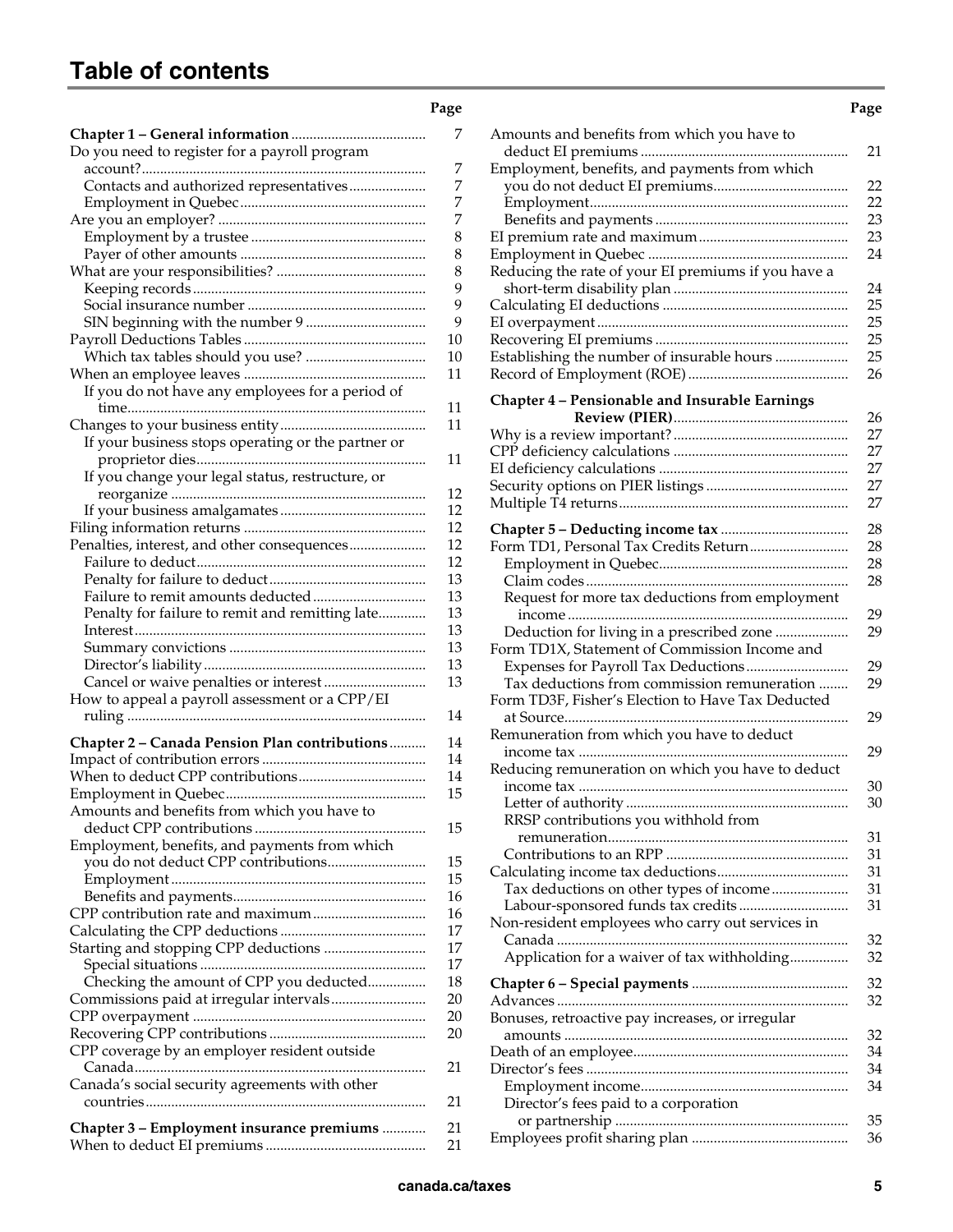| 48<br>48<br>48<br>Average monthly withholding amount (AMWA)<br>49<br>Quarterly remitting for new small employers<br>49<br>49<br>49<br>50<br>50<br>50<br>50<br>What if your remittance due date falls on a<br>51<br>Saturday, Sunday, or public holiday?<br>51<br>51<br>52<br>53<br>53 |  |  |
|---------------------------------------------------------------------------------------------------------------------------------------------------------------------------------------------------------------------------------------------------------------------------------------|--|--|
|                                                                                                                                                                                                                                                                                       |  |  |
|                                                                                                                                                                                                                                                                                       |  |  |
|                                                                                                                                                                                                                                                                                       |  |  |
|                                                                                                                                                                                                                                                                                       |  |  |
|                                                                                                                                                                                                                                                                                       |  |  |
|                                                                                                                                                                                                                                                                                       |  |  |
|                                                                                                                                                                                                                                                                                       |  |  |
|                                                                                                                                                                                                                                                                                       |  |  |
|                                                                                                                                                                                                                                                                                       |  |  |
|                                                                                                                                                                                                                                                                                       |  |  |
|                                                                                                                                                                                                                                                                                       |  |  |
|                                                                                                                                                                                                                                                                                       |  |  |
|                                                                                                                                                                                                                                                                                       |  |  |
|                                                                                                                                                                                                                                                                                       |  |  |
|                                                                                                                                                                                                                                                                                       |  |  |
|                                                                                                                                                                                                                                                                                       |  |  |
|                                                                                                                                                                                                                                                                                       |  |  |
|                                                                                                                                                                                                                                                                                       |  |  |
| 53                                                                                                                                                                                                                                                                                    |  |  |
| 53                                                                                                                                                                                                                                                                                    |  |  |
| 53                                                                                                                                                                                                                                                                                    |  |  |
| 54                                                                                                                                                                                                                                                                                    |  |  |
| 54                                                                                                                                                                                                                                                                                    |  |  |
| 54<br>Can I request a payment arrangement?                                                                                                                                                                                                                                            |  |  |
| 54<br>Do you have more than one account?                                                                                                                                                                                                                                              |  |  |
| 54                                                                                                                                                                                                                                                                                    |  |  |
| 54                                                                                                                                                                                                                                                                                    |  |  |
| 54                                                                                                                                                                                                                                                                                    |  |  |
| Appendix 1 - Which payroll table should you use?<br>55                                                                                                                                                                                                                                |  |  |
| Appendix 2 - Calculation of CPP contributions                                                                                                                                                                                                                                         |  |  |
| 56                                                                                                                                                                                                                                                                                    |  |  |
| Appendix 3 - Calculation of CPP contributions                                                                                                                                                                                                                                         |  |  |
| (multiple pay periods or year-end                                                                                                                                                                                                                                                     |  |  |
| 57                                                                                                                                                                                                                                                                                    |  |  |
| Appendix 4 - Canada's social security agreements                                                                                                                                                                                                                                      |  |  |
| 58                                                                                                                                                                                                                                                                                    |  |  |
| Appendix 5 - Calculation of employee EI premiums                                                                                                                                                                                                                                      |  |  |
| 59                                                                                                                                                                                                                                                                                    |  |  |
| 60                                                                                                                                                                                                                                                                                    |  |  |
| 63                                                                                                                                                                                                                                                                                    |  |  |
| 64                                                                                                                                                                                                                                                                                    |  |  |
|                                                                                                                                                                                                                                                                                       |  |  |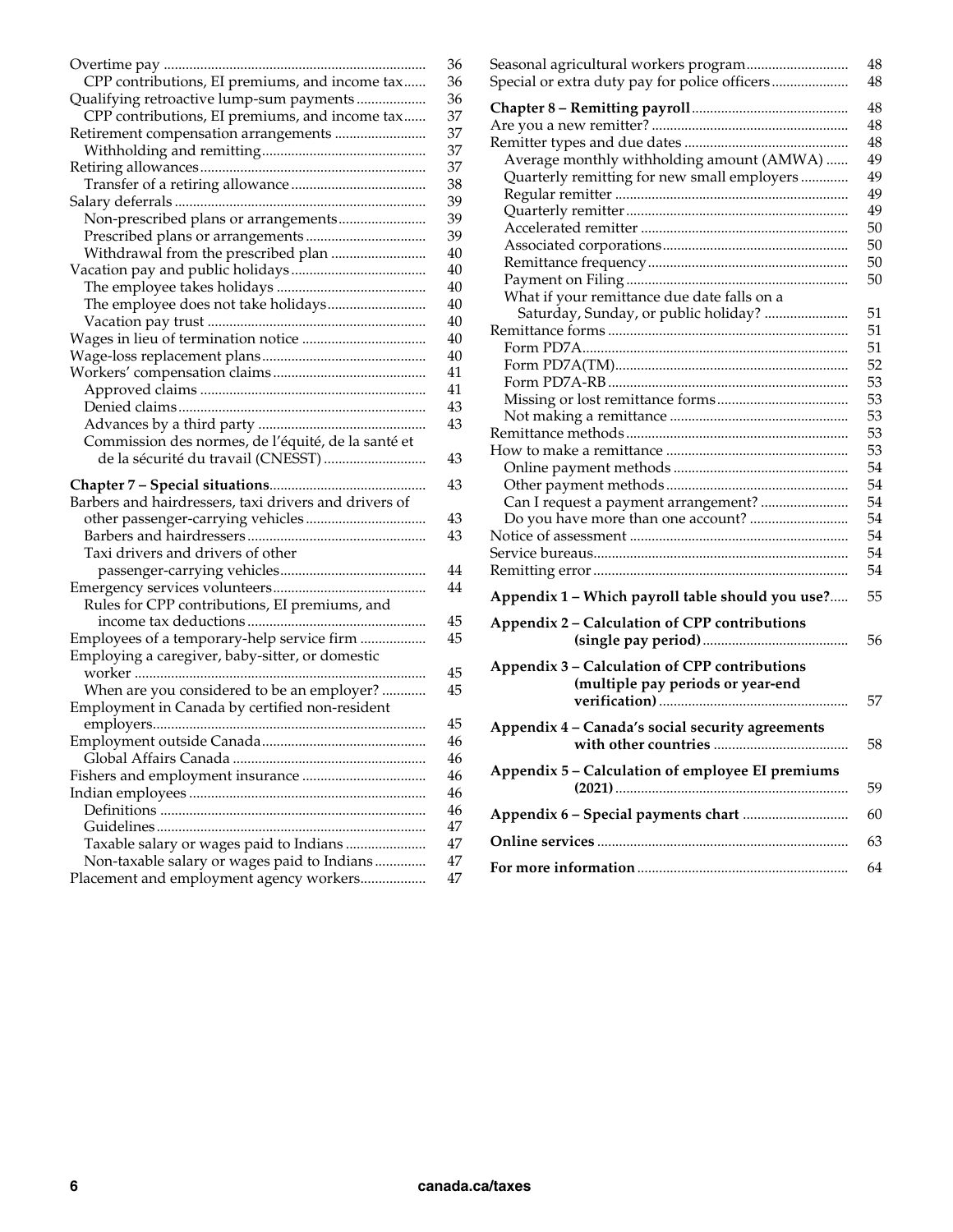## **Do you need to register for a payroll program account?**

You need to register for a payroll program account if you meet any of the following conditions:

- pay salaries or wages
- pay tips or gratuities
- pay bonuses or vacation pay
- provide benefits or allowances to employees
- need to report, deduct and remit amounts from other types of remuneration (such as pension or superannuation)

If you need a payroll program account and you already have a business number (BN), you only need to add a payroll program account to your existing BN. If you don't have a BN, you must ask for one and register for a payroll program account before the date your first remittance is due.

For more information on the BN and CRA accounts, or to register online, go to **canada.ca/business-number**.

Payroll deductions can be complicated. If you are having trouble with them, go to **canada.ca/payroll** or call **1-800-959-5525**.

### **Contacts and authorized representatives**

As a business owner, partner, director, trustee, or officer of a business, you can authorize representatives, including your employees, an accountant, a bookkeeper, a lawyer, a payroll provider, or a firm, to act on your behalf.

You can authorize a representative (including an employee) by submitting an authorization request online through Represent a Client at **canada.ca/taxes-representatives**.

For more information, go to "Help with Represent a Client" at **canada.ca/en/revenue-agency/services//represent-a -client/help-represent-a-client.html.**

### **Employment in Quebec**

If the employee has to report to your place of business in Quebec or you pay the employee from your place of business in Quebec, different regulations and employer responsibilities apply.

The Quebec provincial government administers its own provincial pension plan called the Quebec Pension Plan (QPP), its own provincial income tax, and the Quebec Parental Insurance Plan (QPIP), which is also called the Provincial Parental Insurance Plan (PPIP).

Employers with employees in Quebec have to deduct contributions for the QPP instead of the Canada Pension Plan (CPP), if the employment is pensionable under the QPP. Employers have to take deductions for both the QPIP and employment insurance (EI), if the employment is insurable.

Send the QPP, QPIP, and Quebec provincial income tax deductions to Revenu Québec, and send the CPP, EI and federal tax deductions to the CRA.

If you need more information, you can get the Quebec Guide TP-1015.G-V, Guide for Employers: Source Deductions and Contributions, by visiting Revenu Québec at **revenuquebec.ca/en**, or you can write to them at:

3800 rue de Marly Québec QC G1X 4A5

## **Are you an employer?**

Employers have responsibilities they must fulfill. For more information about these responsibilities, see "What are your responsibilities?" on page 8. Employers who do not comply with the payroll requirements may have to pay a penalty for the deductions not withheld and face other consequences. For more information, go to **canada.ca /payroll**, and select "Penalties, interest and other consequences."

Employment status directly affects a worker's entitlement to EI benefits under the Employment Insurance Act. It can also affect how a worker is treated under other legislation such as the Canada Pension Plan and the Income Tax Act. Because of this, it is important that you know whether a worker is an **employee** or a **self-employed** individual.

The facts of the working relationship as a whole decide the employment status. However, we generally consider you to be an employer if one of the following items applies to you:

- you pay salaries, wages (including advances), bonuses, vacation pay, or tips to your employees
- you provide certain taxable benefits, such as an automobile or allowances to your employees

Although a written contract might indicate that an individual is self-employed (and therefore working under a **contract for services**), we cannot consider the individual as self-employed if there is evidence of an employer-employee relationship. This relationship is referred to in this guide as employment under a **contract of service**.

### **Note**

You may not have to deduct EI premiums if you hire family members or non-related employees. For more information, see page 21.

If you or a person working for you is not sure of the worker's employment status, either one of you can ask the CRA for a ruling. A ruling indicates whether a worker is an employee or self-employed, and whether that worker's employment is pensionable or insurable.

To ask for a CPP/EI ruling, you can:

- Log in to My Business Account if you are **a payer** and select "Request a CPP/EI Ruling."
- Log in to My Account if you are **a payer or a worker** and select "Request a CPP/EI Ruling."
- Ask your **authorized representative** to request a ruling for you. They can log in to Represent a Client and select "Request a CPP/EI Ruling."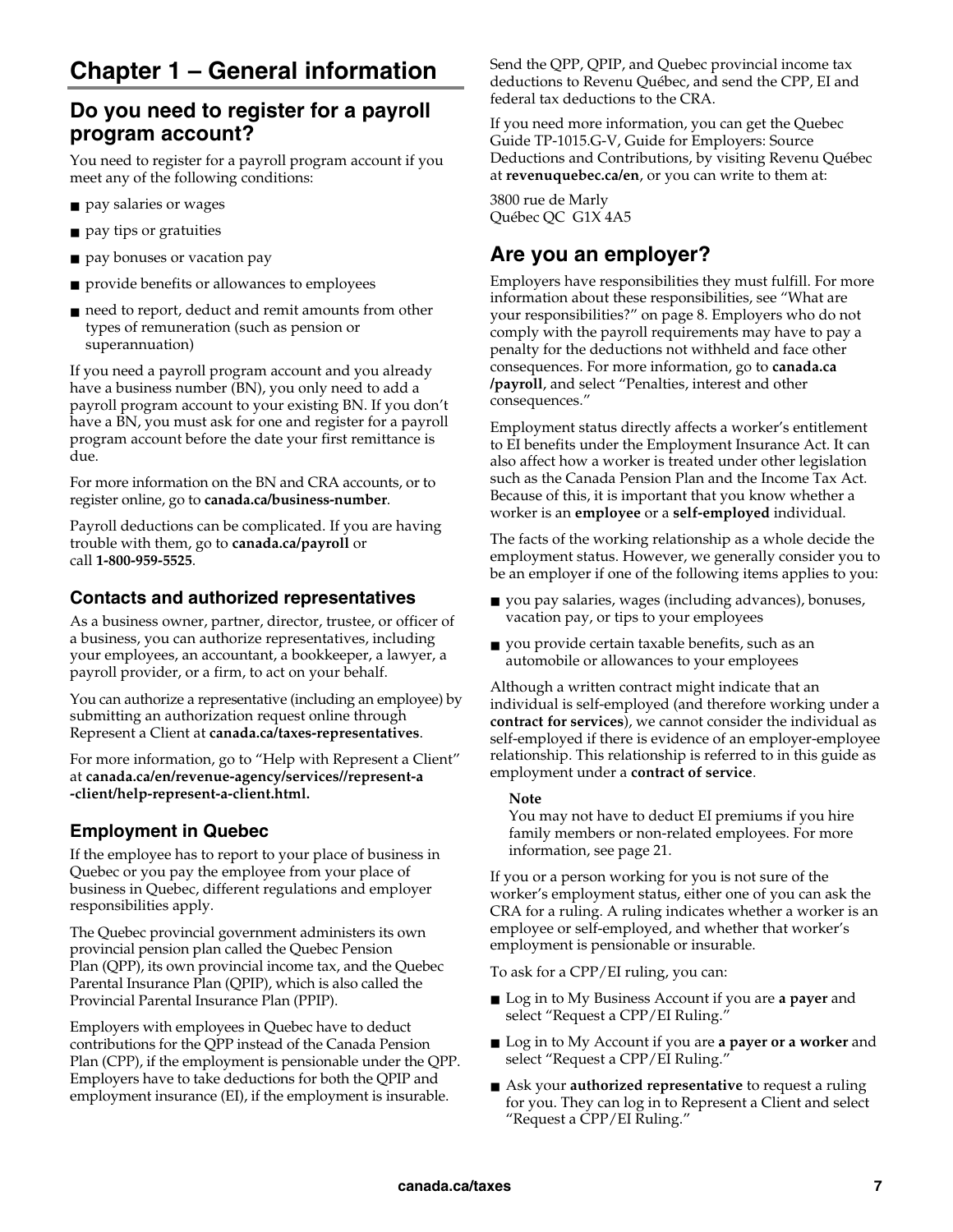■ Write a letter or fill out Form CPT1, Request for a CPP/EI Ruling – Employee or Self-Employed?, and mail it to the CPP/Rulings Division at the Tax Services Office in the province or territory of your residence or place of business. See the table found on Form CPT1 for the mailing addresses.

For more information on how we determine a worker's employment status, see Guide RC4110, Employee or Self-Employed?

### **Employment by a trustee**

A trustee includes a liquidator, a receiver, a receiver-manager, a trustee in bankruptcy, an assignee, an executor, an administrator, a sequestrator, or any other person who does a function similar to the one a trustee performs. A trustee does both of the following:

- authorizes a payment or causes a payment to be made for another person
- administers, manages, distributes, winds up, controls, or otherwise deals with another person's property, business, estate, or income

The trustee is jointly and severally, or solidarily, liable for deducting and remitting the income tax, CPP, and EI for all payments the trustee makes.

### **Trustee in bankruptcy**

Under the Canada Pension Plan and the Employment Insurance Act, the trustee in bankruptcy is the agent of a bankrupt employer in the event of an employer's liquidation, assignment, or bankruptcy.

If a bankrupt employer has deducted CPP contributions, EI premiums, or income tax from amounts employees received before the bankruptcy but has not remitted these amounts to us, the trustee must hold the amounts in trust. These amounts are not part of the estate in bankruptcy and should be kept separate.

If a trustee continues to operate the bankrupt employer's business, the trustee must get a new business number. The trustee has to continue to deduct and remit the necessary CPP contributions, EI premiums, and income tax according to the bankrupt employer's remittance schedule. The trustee should prepare and file T4 information returns (slips) in the usual way.

### **Note**

Amounts a trustee pays to employees of a bankrupt corporation to settle claims for wages that the bankrupt employer did not pay are taxed as "other income." However, this income does not require CPP, EI, and income tax withholdings. The trustee has to report these payments on T4A information returns (slips). For details, see Guide RC4157, Deducting Income Tax on Pension and Other Income, and Filing the T4A Slip and Summary.

### **All other trustees**

If a trustee continues to operate the employer's business, the trustee needs a new business number. The trustee has to continue to deduct and remit the necessary

CPP contributions, EI premiums, and income tax according

to the employer's remittance schedule. The trustee should prepare and file T4 information returns (slips) in the usual way.

Fees paid to executors, liquidators, or administrators are either income from office or employment **or** business income, depending on whether the executor or administrator acts in this capacity in the regular course of business.

For more information about fees paid to an executor, liquidator, or administrator of an estate and whether they should be included in insurable employment, go to **canada.ca/cpp-ei-explained** and select "Tenure of office."

### **Payer of other amounts**

A payer of other amounts can be an employer, a trustee, an estate executor, a liquidator, an administrator, or a corporate director who pays other types of income related to an employment. This income can include pension or superannuation, lump-sum payments, self-employed commissions, annuities, retiring allowances, or any other type covered in this guide or in Guide RC4157, Deducting Income Tax on Pension and Other Income, and Filing the T4A Slip and Summary. These amounts have to be reported on a T4A slip, with the exception of retiring allowances that are reported on the T4 slip. For more information, see Guide RC4120, Employers' Guide – Filing the T4 Slip and Summary.

### **What are your responsibilities?**

You are responsible for deducting, remitting, and reporting payroll deductions. You also have responsibilities in situations such as hiring an employee, when an employee leaves or if the business ceases its operations.

The following are the responsibilities of the employer and, in some circumstances, the trustee and payer:

- Open and maintain a payroll program account. If you meet the conditions on page 7 for opening an account, you must register for one.
- Get your employee's social insurance number (SIN). Every employee must give you their SIN to work in Canada. For more information, see "Social insurance number" on page 9.
- Get a completed federal Form TD1, Personal Tax Credits Return, and, if applicable, a provincial or territorial Form TD1. New employees or recipients of other amounts such as pension income must fill out this form. For more information, see page 28.
- Deduct CPP contributions, EI premiums, and income tax from remuneration or other amounts, including taxable benefits and allowances, you pay in a pay period. You should hold these amounts in trust for the Receiver General and keep them separate from the operating funds of your business. Make sure these amounts are **not** part of an estate in liquidation, assignment, receivership, or bankruptcy.
- Remit these deductions along with your share of CPP contributions and EI premiums. The CPP and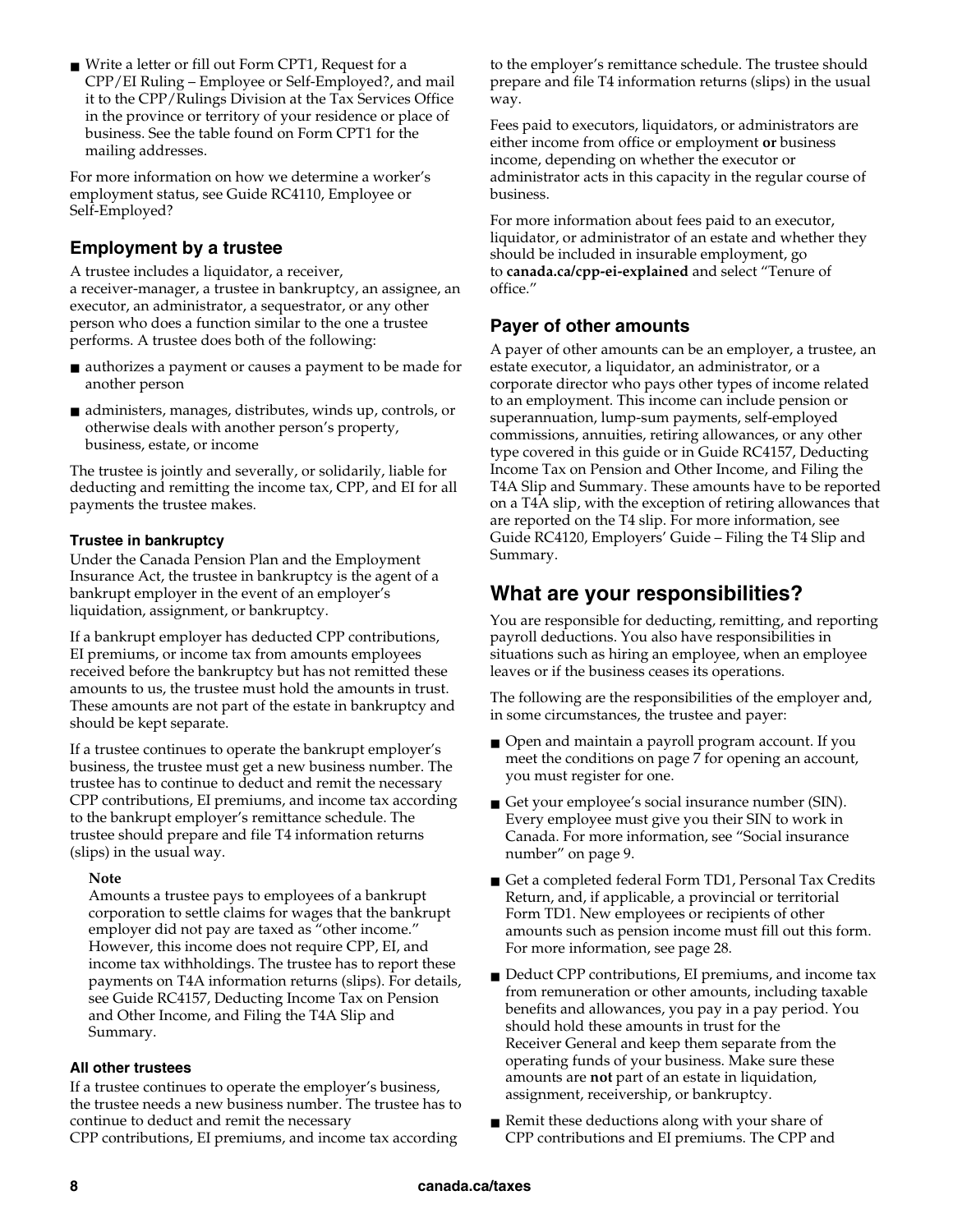EI chapters of this guide explain how to calculate your share of contributions and premiums. Chapter 8 explains how and when to remit these amounts.

■ Report the employee's income and deductions on the appropriate T4 or T4A slip. You must file an information return on or before the last day of February of the following calendar year. For more information, see Guide RC4120, Employers' Guide – Filing the T4 Slip and Summary, and Guide RC4157, Deducting Income Tax on Pension and Other Income, and Filing the T4A Slip and Summary.

■ Prepare a Record of Employment (ROE) when an employee stops working and has an interruption of earnings. For more information, see page 26.

■ Keeping records of what you do because our officers can ask to see them. For more information, see "Keeping records" on this page.

#### **Notes**

If you are an employer who is resident outside of Canada **and** you do not have a place of business in Canada, you still have the same responsibilities as Canadian employers, regardless of whether the Canadian resident employee carries out the services in Canada or outside Canada. For more information about CPP coverage by an employer resident outside Canada, see page 21.

You have to deduct CPP on a non-resident employee's remuneration in the same way you would for a resident employee unless they come from a country with which Canada has signed a social security agreement. For more information, see "Non-resident employees who carry out services in Canada" on page 32.

### **Keeping records**

You have to keep your paper and electronic records for at least six years after the year to which they relate. If you want to destroy them before the six-year period is over, fill out Form T137, Request for Destruction of Records, and send it to your tax services office. For more information, go to **canada.ca/taxes-records**.

### **Social insurance number**

As an employer, you have to ask your employees for their social insurance number (SIN) within three days of when they start to work for you, and record their number. If an employee does not give you their SIN, you must be able to show that you made a reasonable effort to get it. An example of a reasonable effort would be if, after asking your employee for their SIN many times, you decide to contact them in writing to request their SIN. Make note of the dates you asked for the SIN verbally, and keep copies of any written requests. If you do not make a reasonable effort to get a SIN, you may have to pay a penalty of \$100 for each number you don't try to get.

Employees who are in pensionable or insurable employment also have to give you their SIN within three days of starting to work for you and they can be penalized \$100 for each time they don't provide it.

Under the Department of Employment and Social Development Act, an employee who does not have a SIN when they start working for you has to apply for one and give it to you within three days after they receive it. As an employer, you must inform Service Canada within six days of your employee starting to work for you that this individual did not give you their SIN. If your employee needs a SIN, refer them to their **Service Canada Centre**. To find the nearest Service Canada centre, visit **canada.ca/service-canada-info**.

Make sure the employee gives you their correct name and SIN. You may ask for other types of identification, such as a birth certificate or a certificate of citizenship or permanent residence, before finalizing their employment documents. **An incorrect SIN can affect an employee's future Canada Pension Plan benefits if their record of earnings is not accurate**. Also, if you report an incorrect SIN on a T4 slip that has a pension adjustment amount, the employee may receive an inaccurate registered retirement savings plan (RRSP) deduction limit statement and the related information on the employee's notice of assessment will be inaccurate.

When an employee has an interruption of earnings, you have to record the correct SIN on a ROE for employment insurance purposes (for details on the ROE, see page 26). **If you don't provide a correct ROE, you could be fined up to \$2,000, imprisoned for up to six months, or both**.

#### **Notes**

Even if you have not received your employee's SIN, you still have to make deductions and remit them, and file your information returns on or before the last day of February of the following calendar year. If you don't, you might get a penalty for remitting or filing late.

If you filed a T4 slip without a SIN but received it after, file an amended T4 slip and include the SIN. See Guide RC4120, Employers' Guide – Filing the T4 Slip and Summary, for instructions on how to amend a T4 slip.

For more information, see Information Circular IC82-2, Social Insurance Number Legislation that Relates to the Preparation of Information Slips, or visit Service Canada at **canada.ca/service-canada-info**.

### **SIN beginning with the number 9**

An eligible person who is not a Canadian citizen or a permanent resident of Canada and who applies for a SIN will get one beginning with the number 9.

If you hire a person whom you know is not a Canadian citizen or permanent resident, make sure you confirm all of the following:

- the person's SIN begins with 9
- the SIN has not expired
- $\blacksquare$  the person has a valid work permit issued by Immigration, Refugees and Citizenship Canada

#### **Notes**

Social insurance numbers beginning with a 9 are valid only until the expiry date shown on the Immigration, Refugees and Citizenship Canada document authorizing the person to work in Canada. You must see the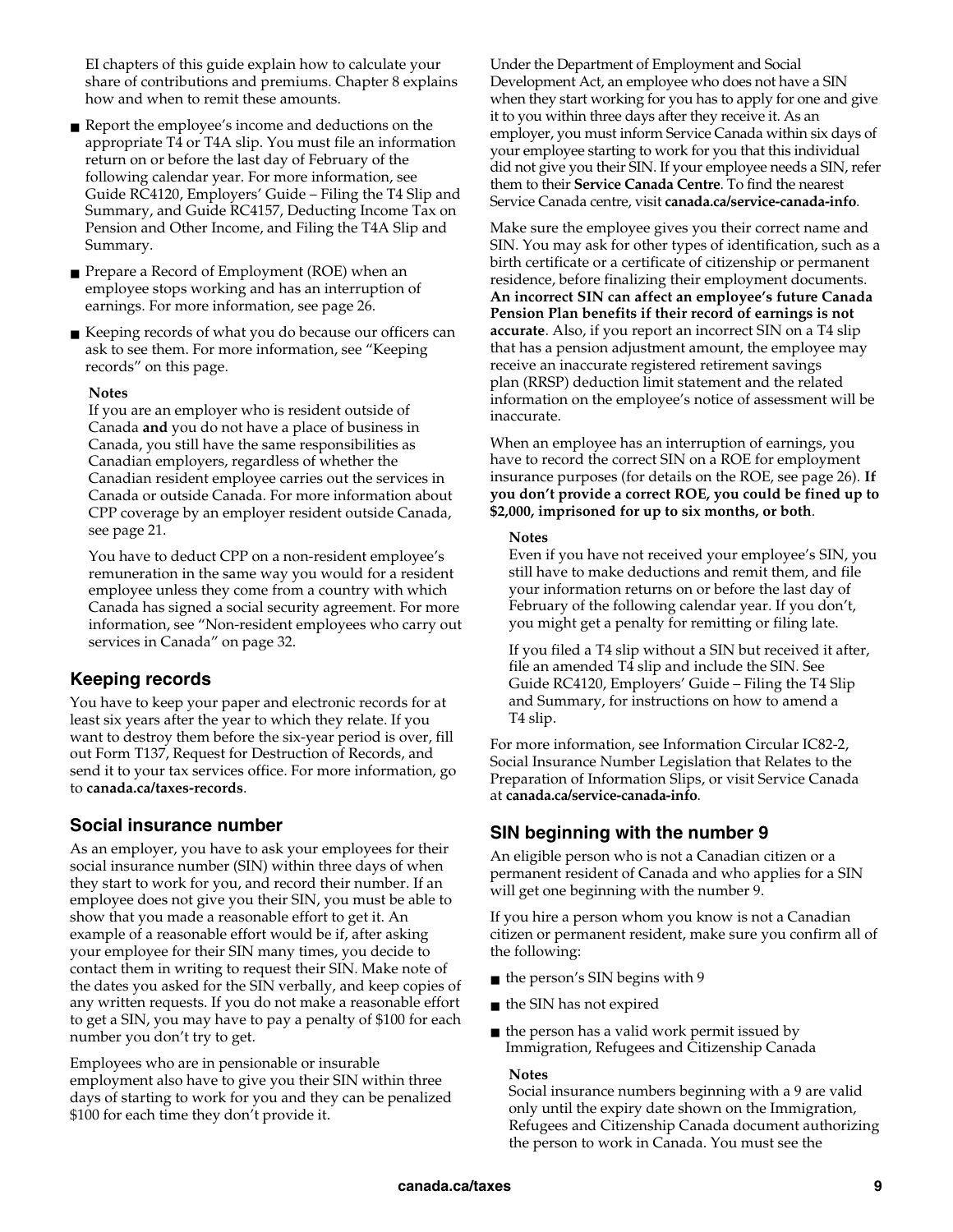employee's existing immigration document authorizing them to work in Canada (for example, work permit, study permit) and verify that it has not expired.

If the immigration document has expired, ask the employee to contact Immigration, Refugees and Citizenship Canada to get a valid document.

If the person has a SIN that begins with the number 9 and it does not have an expiry date, the SIN is not valid. Refer the person to the nearest Service Canada Centre.

Your employees have to inform you of any new expiry date for their SIN within three days after they receive it.

If the eligible person then becomes a Canadian citizen or permanent resident of Canada, they will receive a permanent SIN.

## **Payroll Deductions Tables**

The Payroll Deduction Tables help you calculate CPP contributions, EI premiums, and the amount of federal, provincial (except Quebec), and territorial income tax that you have to deduct from amounts you pay each pay period.

### **Note**

A pay period means the period for which you pay earnings or other remuneration to an employee.

The CRA encourages employers to take advantage of our electronic payroll deductions services:

- **Payroll Deductions Online Calculator (PDOC)** You can use this application to calculate payroll deductions for all provinces and territories except Quebec. It calculates payroll deductions for the most common pay periods (such as weekly or biweekly), based on exact salary figures. You will find the PDOC at **canada.ca/pdoc**.
- **Payroll Deductions Tables (T4032)** Use these tables to calculate payroll deductions for the most common pay periods. They are available at **canada.ca/payroll**.
- **Payroll Deductions Supplementary Tables (T4008)** Use these tables to calculate payroll deductions for irregular pay periods (for example, 10 times per year or daily). They are available at **canada.ca/payroll**.
- **Payroll Deductions Formulas (T4127)** You may want to use these formulas instead of the tables to calculate your employees' payroll deductions. This guide contains formulas to calculate CPP contributions, EI premiums, and federal, provincial (except Quebec), and territorial income tax. They are available at **canada.ca/payroll**.

All the Payroll Deduction Tables are available for each province and territory (except Quebec) and for employees working in Canada beyond the limits of any province, or outside Canada.

### **Which tax tables should you use?**

### **Employment income**

When you pay employment income such as salaries, wages, or commissions, you have to determine your employee's province or territory of employment so you can withhold the proper deductions. This depends on whether your

employee physically reports for work at your establishment or "place of business."

For income tax, CPP and EI withholding purposes, an "establishment of the employer" is any place or premises in Canada that is owned, leased or rented by you **and** where one or more employees report to work **or** from which one or more employees are paid.

This does not have to be a permanent physical location. For example, the place of business for a construction company can be one or more construction sites or the place of business for a carnival can include a shopping mall parking lot. In these examples, the employee's province or territory of employment would be the one in which the field office or shopping mall is located.

For more information on which tax tables to use, see Appendix 1 on page 55.

### **Employee reports to your establishment**

If your employee reports to your establishment in person, the employee's province or territory of employment is the one in which your establishment is located. There is no minimum amount of time the employee has to report to that place.

### **Example 1**

Your head office is in Ontario, but you need your employee to report to your place of business in Manitoba. In this case, use the Manitoba Payroll Deductions Tables.

### **Example 2**

Your employee lives in Quebec, but you need your employee to report to your place of business in New Brunswick. In this case, use the New Brunswick Payroll Deductions Tables.

### **Example 3**

Your employee works from a home office in Alberta, but occasionally has to report to your Alberta office. You pay your employee from your head office in Ontario. Use the Alberta Payroll Deductions Tables since the employee sometimes reports to your Alberta office.

#### **Employee does not report to your establishment**

If your employee does not have to report to your establishment in person (for example, the employment contract says the employee works from a home office), the employee's province or territory of employment is the one from where your employee's salary and wages are paid. This will normally be the location of your payroll department or payroll records.

### **Example 4**

Your employee does not have to report to any of your places of business, but you pay the employee from your office in Quebec. In this case, use the Quebec Payroll Deductions Tables. The employee does not have to pay CPP contributions, but may have to pay Quebec Pension Plan (QPP) contributions.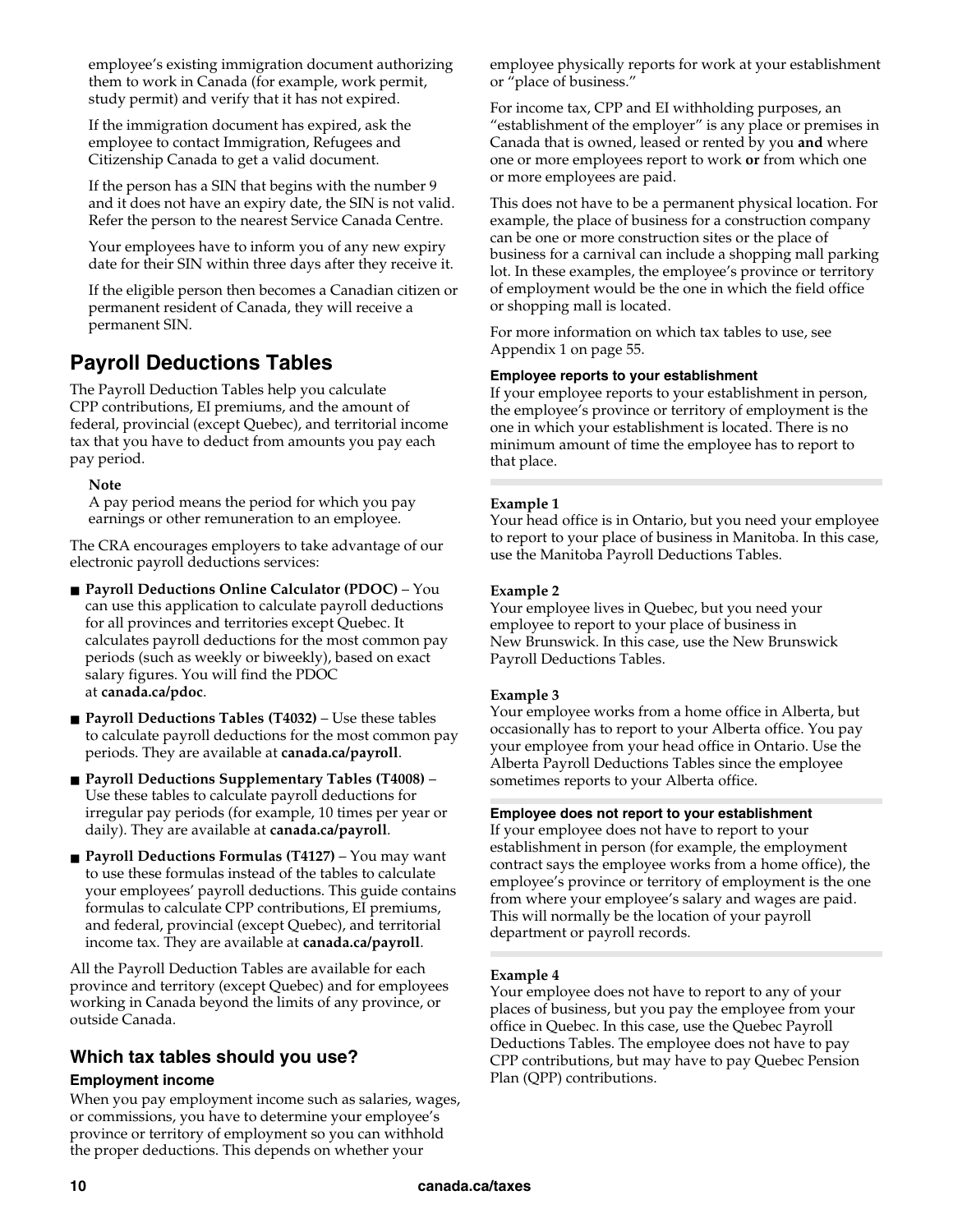### **No establishment in Canada**

If your employees are working in Canada but you do not have a place of business or an employer's establishment in Canada, use the Payroll Deductions Tables for In Canada beyond the limits of any province/territory or outside Canada when deducting income tax at source.

### **Example 5**

Your Canadian resident employees work as salespeople in Ontario and British Columbia. They work from their home offices and report directly to your business located outside Canada. In this case, use the Payroll Deductions Tables for In Canada beyond the limits of any province/territory or outside Canada.

### **Special situations**

- **a)** If an employee reports to your place of business for part of a pay period in one province or territory and part in another, use the tables for where the employee spent the most time.
- **b)** An employee who lives in one province or territory but reports to your place of business in another province or territory might have too much tax deducted. If so, they can ask you to reduce tax deductions by getting a letter of authority from the appropriate Taxpayer Services Regional Correspondence Centre. For more information, see "Letter of authority" on page 30.

 The opposite could also occur: an employee might not have enough tax deducted. In these situations, the employee should ask you to deduct more tax by filling in the "Additional tax to be deducted" section of a new Form TD1, Personal Tax Credits Return and giving it to you.

### **Non-employment income**

If you pay amounts other than employment income, such as pension income, retiring allowance, or RRSP, use the provincial or territorial table of the recipient's province or territory of residence.

### **When an employee leaves**

When an employee stops working for you, we suggest you calculate the employee's earnings for the year to date and give the employee a T4 slip. Include the information from that T4 slip in your T4 return when you file it on or before the last day of February of the following year.

You must also issue a Record of Employment (ROE) to each former employee. Generally, if you are issuing an ROE electronically, you have five calendar days after the end of the pay period in which an employee's interruption of earnings occurs to issue it. If you are issuing a paper ROE, you have to issue it within five calendar days of the employee's interruption of earnings or the date you become aware of the interruption of earnings. However, special rules may apply.

For more information, or to get the publication called How to Complete the Record of Employment Form, go to Service Canada at **canada.ca/record-of-employment**. You can also call their Employer Contact Centre at **1-800-367-5693**  (TTY: **1-855-881-9874**).

### **If you do not have any employees for a period of time**

Inform us by using the "Provide a nil remittance" service through My Business Account at **canada.ca/my-cra-business -account** or through Represent a Client at **canada.ca/taxes -representatives**, by calling our TeleReply service, or by sending us your completed remittance form and indicating when you expect to make deductions next. To find out how to use our TeleReply service, see page 53.

## **Changes to your business entity**

### **If your business stops operating or the partner or proprietor dies**

If your business stops operating or the partner or proprietor dies, you should do the following:

- Remit all CPP contributions, EI premiums, and income tax deductions withheld for the former employees to your tax centre within seven days of the day your business ends.
- $\blacksquare$  Calculate the pension adjustment (PA) that applies to your former employees who accrued benefits for the year under your registered pension plan (RPP) or deferred profit sharing plan (DPSP). For information on how to calculate pension adjustments, see Guide T4084, Pension Adjustment Guide.
- Fill out and file all T4 or T4A slips and summaries using electronic filing methods or on paper, and send them to the Jonquière Tax Centre (at the address found at the end of this guide) within 30 days from the date your business ends (or 90 days from the date a partner or the sole proprietor dies). If you have to prepare more than 50 slips for a calendar year, you **must** file the return electronically over the Internet in eXtensible mark-up language (XML) or with Web Forms. For more information, go to **canada.ca/taxes-iref**.
- Give copies of the T4 or T4A slips to your former employees.
- Issue a ROE for each former employee. You generally have five calendar days after the end of the pay period in which an employee's interruption of earnings occurs to issue a ROE to former employees. Employees can view their ROE using their My Service Canada Account. For more information, see "Record of Employment (ROE)" on page 26.
- When the owner of a sole proprietorship dies, a final income tax and benefit return has to be filed. This return is due by June 15 of the year following death, unless the date of death is between December 16 and December 31, in which case the final return is due six months after the date of death. For more information, see Guide T4011, Preparing Returns for Deceased Persons.
- Close the business number and all CRA business accounts after all the final returns and all the amounts owing have been processed.

To close your payroll program account, you can use the "Request to close payroll account" service in My Business Account at **canada.ca/my-cra-business -account**. An authorized representative can use this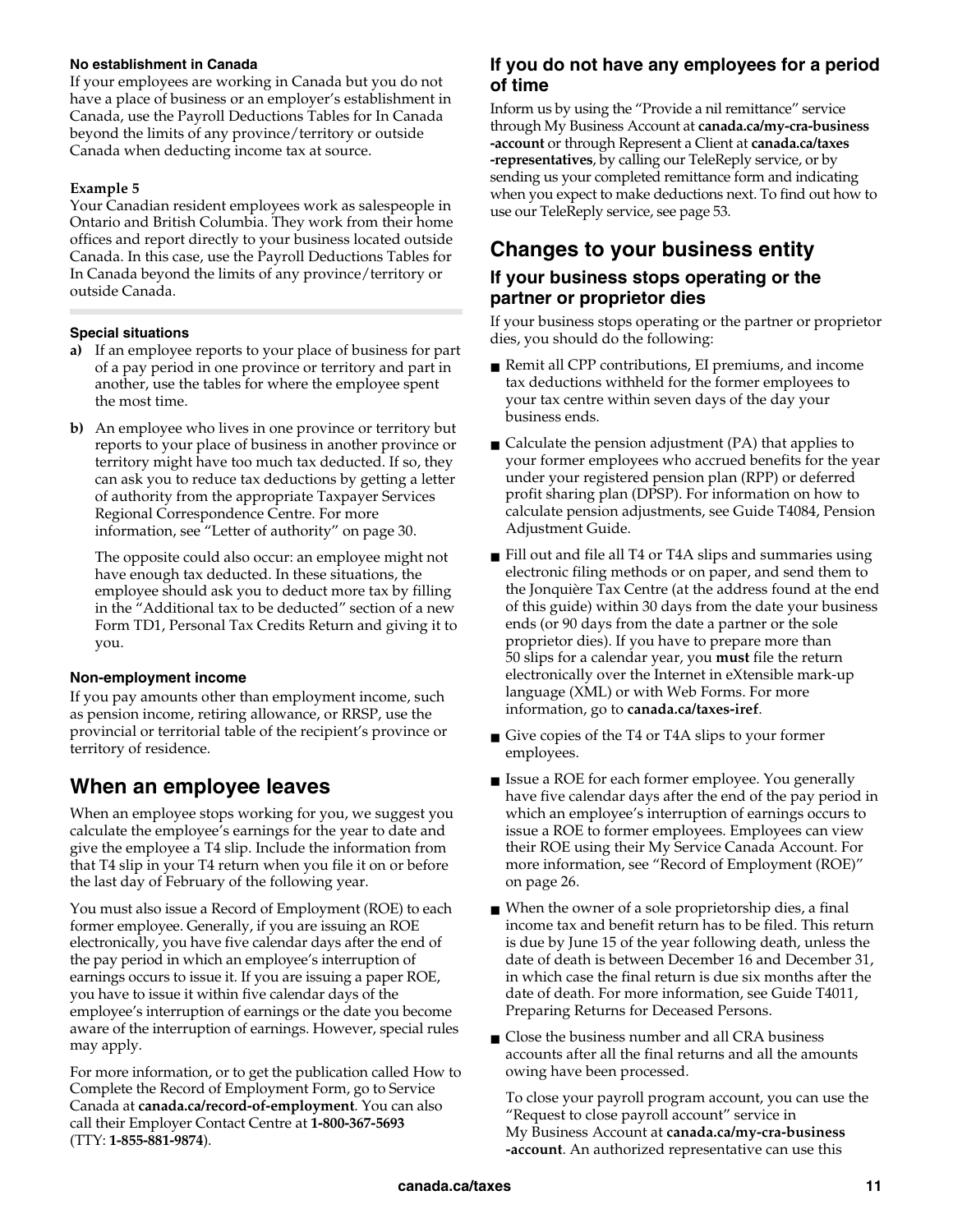service through Represent a Client at **canada.ca/taxes -representatives**.

To find out how to fill out and file the T4 or T4A slips and Summary, you can do one of the following:

- go to **canada.ca/payroll**
- go to **canada.ca/payroll-multimedia**
- see Guide RC4120, Employers' Guide Filing the T4 Slip and Summary
- see Guide RC4157, Deducting Income Tax on Pension and Other Income, and Filing the T4A Slip and Summary

### **If you change your legal status, restructure, or reorganize**

If you change your legal status, restructure, or reorganize, we consider you to be a **new employer**. You may need a new business number (BN) and a new payroll program account. Call **1-800-959-5525** to let us know if your business status has changed or will change in the near future.

### **Note**

Amalgamations have different rules. For more information, see the next section "If your business amalgamates."

The following are examples of changes to a business status:

- You are the sole proprietor of a business and you decide to incorporate.
- You and a partner own a business. Your partner leaves the business and sells their half interest to you, making you a sole proprietor.
- A corporation sells its property division to another corporation.
- One corporation transfers all of its employees to another corporation.

When a change happens, a new (successor) employer is created. A successor employer who has acquired all or part of a business, and who has immediately succeeded the former (predecessor) employer as the new employer of an employee, may, under certain circumstances, take into consideration the CPP/QPP, EI, and PPIP deductions already withheld by the previous employer and continue withholding and remitting those deductions as if there were no change in employer. If employees have already paid the maximum deductions, take no further deductions for the year.

If the situation just described does not apply, you must continue to deduct CPP/QPP, EI, and PPIP. You cannot take into consideration any deductions taken by the previous employer.

As stated in the previous section called "If your business stops operating or the partner or proprietor dies," the predecessor company has to do all of the following:

- send their final remittances to the CRA
- calculate any pension adjustment
- fill out and file all slips and summaries
- give employees their copies of T4 or T4A slips
- issue a ROE to their employees
- deregister their business number
- close all program accounts

For more information about legal status, restructure, or reorganization, go to **canada.ca/cpp-ei-explained** and select "Employer restructuring/Succession of employers."

### **If your business amalgamates**

If your business amalgamates with another, special rules apply. In this case, you, as the successor employer, can keep the business number (BN) of one of the corporations, or you can apply for a new one. If one of the corporations is non-resident, however, you **have to** apply for a new BN.

Since no new employer exists for CPP and EI purposes, continue deducting normally, taking into account the deductions and remittances that occurred before the amalgamation. These remittances will be reported under the payroll program account of the successor BN.

If you had previously been granted a reduced employer's EI premium rate, you will need to contact Employment and Social Development Canada to make sure you are still eligible for the reduced rate.

With an amalgamation, the predecessor corporations do not have to file T4 returns for the period leading up to the amalgamation. The successor corporation files the T4 returns for the entire year.

All Employers that request approval for amalgamation of the corporations involved are to send their request in writing, including a copy of the Certificate of Amalgamation or similar document, to the addresses listed below:

| Prince Edward Island tax | Sudbury tax centre     |
|--------------------------|------------------------|
| centre                   | Post Office Box 20000, |
| 275 Pope Road            | <b>Station A</b>       |
| Summerside PE C1N 6A2    | Sudbury ON P3A 5C1     |

## **Filing information returns**

You have to file a T4 or T4A information return, as applicable, and give information slips to your employees each year, on or before the **last day of February of the following calendar year that the information return applies to**. If the last day of February is a Saturday or a Sunday, your information return is due the **next business day**.

For information on how to report the employees' income and deductions on the appropriate slips and summary, go to **canada.ca/taxes-slips** or see Guide RC4120, Employers' Guide – Filing the T4 Slip and Summary, or Guide RC4157, Deducting Income Tax on Pension and Other Income, and Filing the T4A Slip and Summary.

### **Penalties, interest, and other consequences**

### **Failure to deduct**

If you fail to deduct the required CPP contributions or EI premiums from the amounts you pay your employee,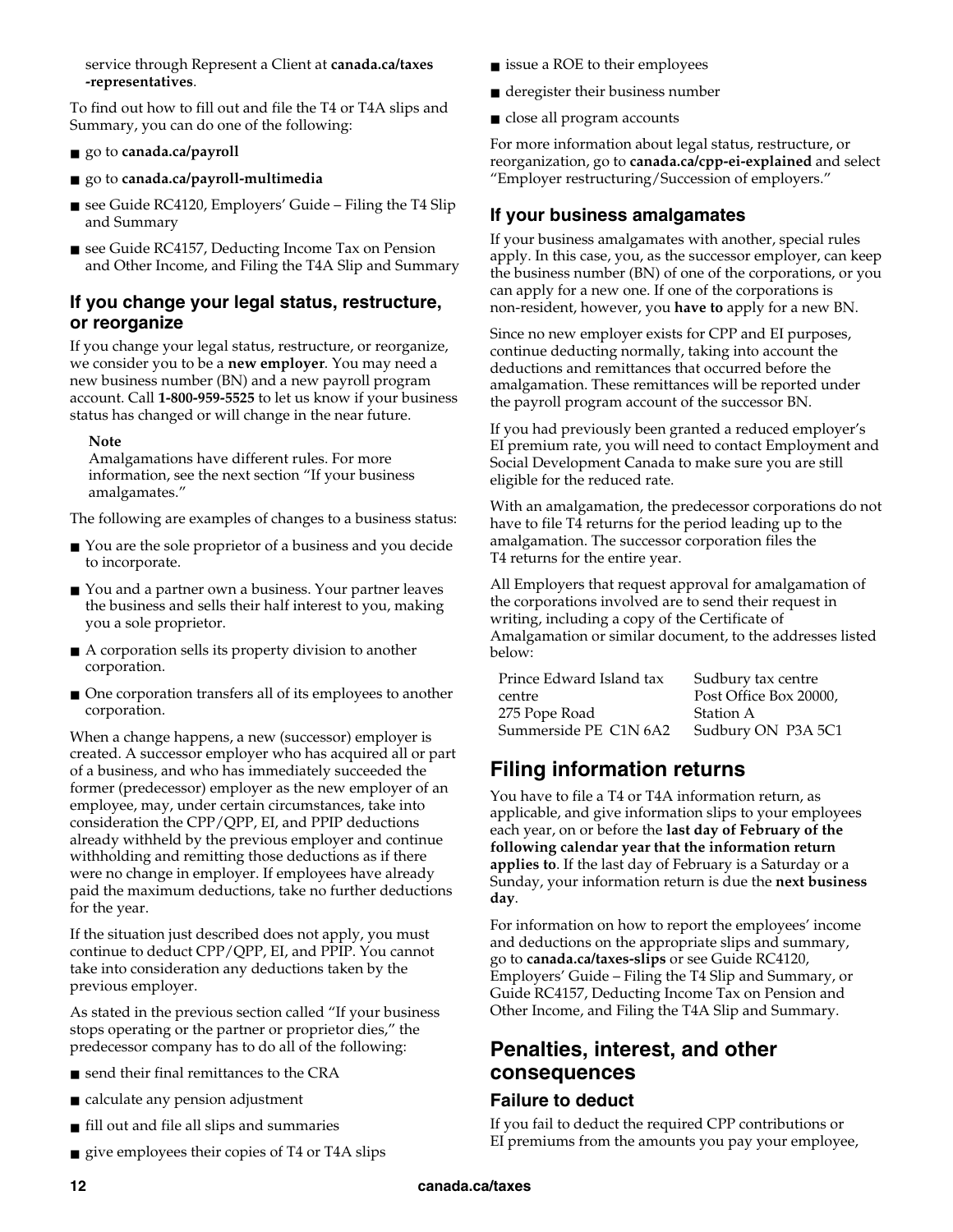you are responsible for these amounts even if you cannot recover the amounts from the employee. We will assess you for both the employer's share and the employee's share of any contributions and premiums owing. We will also assess a penalty and interest as described below. For more information, see "Recovering CPP contributions" on page 20 and "Recovering EI premiums" on page 25.

If you failed to deduct the required amount of income tax from the amounts you pay your employee, you may be assessed a penalty as described below. As soon as you realize you did not deduct the proper amount of income tax, you should let your employee know. Your employee can either pay the amount when they file their income tax and benefit return or they can ask you to deduct more income tax at source. For more information, see "Request for more tax deductions from employment income" on page 29.

### **Penalty for failure to deduct**

We can assess a penalty of **10%** of the amount of CPP, EI, and income tax you did not deduct.

If you are assessed this penalty more than once in a calendar year, we **will** apply a **20%** penalty to the second or later failures if they were made knowingly or under circumstances of gross negligence.

### **Failure to remit amounts deducted**

When you deduct CPP contributions, EI premiums or income tax from the amounts you pay to your employee or other individual, you have to remit them to the Receiver General for Canada as discussed in Chapter 8. Also, you have to include your share of CPP contributions and EI premiums when you remit.

We will assess you for both the employer's share and the employee's share of any CPP contributions and EI premiums that you deducted but did not remit. We will also assess a penalty and interest as described below.

### **Penalty for failure to remit and remitting late**

We can assess a penalty when either of the following applies:

- you deduct the amounts, but do not send them to us
- you deduct the amounts, but send them to us late

Payments made on the due date but not at a financial institution can be charged a penalty of **3%** of the amount due. For more information, see "Threshold 2" on page 50.

When the due date falls on a Saturday, a Sunday, or a public holiday recognized by the Canada Revenue Agency, we consider your payment to be on time if we receive it on the next business day.

The penalties are as follows:

- 3% if the amount is one to three days late
- 5% if it is four or five days late
- 7% if it is six or seven days late
- 10% if it is more than seven days late, or if no amount is remitted

Generally, we only apply this penalty to the part of the amount you failed to remit that is more than \$500. However, we will apply the penalty to the total amount if the failure was made knowingly or under circumstances of gross negligence.

In addition, if you are assessed this penalty more than once in a calendar year, we will assess a 20% penalty on the second or later failures if they were made knowingly or under circumstances of gross negligence.

### **Note**

We will charge you a fee for any payment that your financial institution refuses to process. If your payment is late, we can also charge you a penalty and interest on any amount you owe.

### **Interest**

If you do not pay an amount that is due, the CRA may apply interest from the day your payment was due. The CRA sets the interest rate every three months, based on prescribed interest rates. Interest is compounded daily. The CRA also applies interest to unpaid penalties. For the prescribed interest rates, go to **canada.ca/taxes-interest -rates**.

For due dates, see pages 4 and 48.

### **Summary convictions**

If you do not comply with the deducting, remitting, and reporting requirements, you may be prosecuted. You could be fined from \$1,000 to \$25,000, or you could be fined and imprisoned for a term of up to 12 months.

### **Director's liability**

If a corporation (including for-profit or non-profit) does not deduct, remit, or pay amounts held in trust for the Receiver General (CPP, EI, and income tax), the directors of the corporation at the time of the failure are jointly and severally, or solidarily, liable along with the corporation, to pay the amount due. This amount includes penalties and interest.

However, if the directors take action to ensure the corporation makes the necessary deductions or remittances, we will not hold the directors personally responsible. For more information, see Information Circular IC89-2, Directors' Liability.

### **Cancel or waive penalties or interest**

The CRA administers legislation, commonly called the taxpayer relief provisions, that allows the CRA discretion to cancel or waive penalties or interest when taxpayers cannot meet their tax obligations due to circumstances beyond their control.

The CRA's discretion to grant relief is limited to any period that ended within 10 calendar years before the year in which a request is made.

For penalties, the CRA will consider your request only if it relates to a tax year or fiscal period ending in any of the 10 calendar years before the year in which you make your request. For example, your request made in 2021 must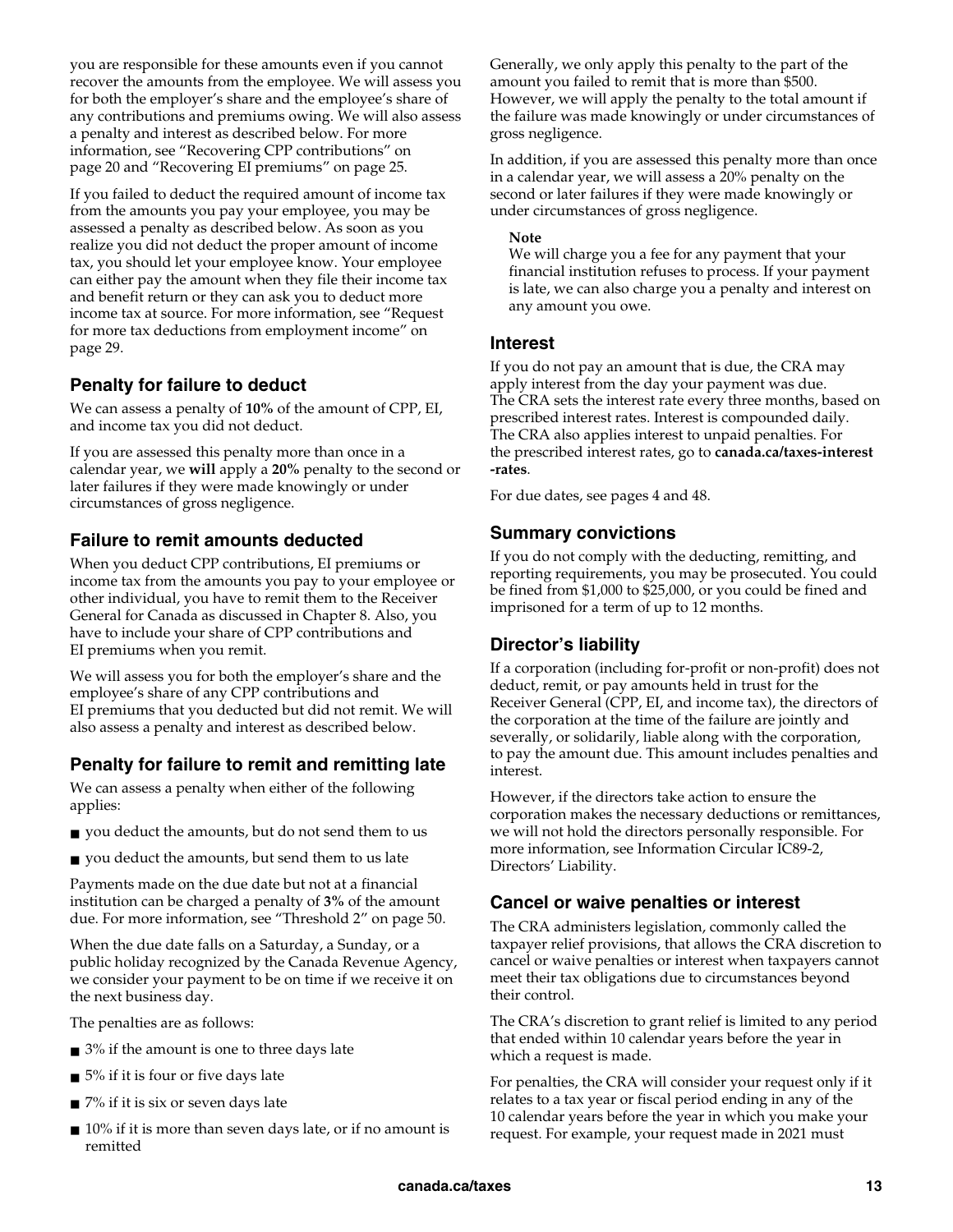relate to a penalty for a tax year or fiscal period ending in 2011 or later.

For interest on a balance owing for any tax year or fiscal period, the CRA will consider only the amounts that accrued during the 10 calendar years before the year in which you make your request. For example, your request made in 2021 must relate to interest that accrued in 2011 or later.

To make a request, fill out Form RC4288, Request for Taxpayer Relief – Cancel or Waive Penalties or Interest. For more information about relief from penalties or interest and how to submit your request, go to **canada.ca/cancel-waive -penalties-interest**.

## **How to appeal a payroll assessment or a CPP/EI ruling**

If you receive a payroll assessment because your payment was not applied to your account correctly, before you file an appeal, we recommend that you call Business Enquiries at **1-800-959-5525** or write to your National Verification and Collection Centre (NVCC) to discuss it. Many disputes are resolved this way and can save you the time and trouble of appealing.

If you do not agree with a payroll assessment for CPP contributions, EI premiums, or income tax, or you have received a CPP/EI ruling letter and you disagree with the decision, you have 90 days after the date of the notice of assessment or notification of the ruling to appeal.

To appeal a **CPP/EI ruling decision** or **payroll deductions assessment**, you can choose one of the following:

- Access My Business Account at **canada.ca/my-cra -business-account**, if you are a business owner, and select "Register a formal dispute (Appeal)" for your payroll program account.
- Access Represent a Client at **canada.ca/taxes -representatives**. If you represent a business, select "Register a formal dispute (Appeal)" for a payroll program account. If you represent an individual, select "Register my formal dispute," and then select "CPP/EI ruling" in the subject area.
- Access My Account at **canada.ca/my-cra-account**, if you are an individual, select "Register my formal dispute," and select "CPP/EI ruling" in the subject area.
- Use Form T400A, Objection Income Tax Act (income tax only).
- Use Form CPT100, Appeal of a Ruling Under the Canada Pension Plan and/or Employment Insurance Act, to appeal a CPP/EI ruling.
- Use Form CPT101, Appeal of an Assessment Under the Canada Pension Plan and/or Employment Insurance Act, to appeal a payroll deductions assessment.
- Write to the chief of appeals at:

CPP/EI Appeals Division Canada Revenue Agency 451 Talbot Street London ON N6A 5E5

Explain why you do not agree with the ruling or payroll deductions assessment and provide all relevant facts. Include a copy of the CPP/EI ruling letter or payroll notice of assessment.

For more information on how to appeal a payroll deductions assessment of income tax, see Publication P148, Resolving Your Dispute: Objection and Appeal Rights Under the Income Tax Act.

For more information on how to appeal a CPP/EI ruling decision or a payroll deductions assessment of CPP or EI, see Guide P133, Your Appeal Rights – Canada Pension Plan and Employment Insurance Coverage.

## **Chapter 2 – Canada Pension Plan contributions**

For Canada Pension Plan (CPP), contributions are not calculated from the first dollar of pensionable earnings. Instead, they are calculated using the amount of pensionable earnings minus an exempt amount that is based on the period of employment.

As of 2019, the Canada Pension Plan is being enhanced over a 7-year phase-in. For more information, go to **canada.ca /en/services/benefits/publicpensions/cpp/cpp-enhancement**.

## **Impact of contribution errors**

If used improperly, some payroll software programs, in-house payroll programs, and bookkeeping methods can calculate unwarranted or incorrect refunds of CPP contributions for both employees and employers. The improper calculations treat all employment as if it were full-year employment, which incorrectly reduces both the employee's and employer's contributions.

For example, when a part-year employee does not qualify for the full annual exemption, a program may indicate that the employer should report a CPP over deduction in box 22, "Income tax deducted," of the T4 slip. This may result in an unwarranted refund of tax to the employee when the employee files their income tax and benefit return.

When employees receive refunds for CPP over deductions, their pensionable service is adversely affected. This could affect their CPP income when they retire. In addition, employers who report such over deductions receive a credit they are not entitled to because the employee worked for them for less than 12 months.

## **When to deduct CPP contributions**

You have to deduct CPP contributions from an employee's pensionable earnings if that employee meets **all** of the following conditions:

- The employee is in pensionable employment during the year.
- The employee is **not** considered to be disabled under the CPP or the Quebec Pension Plan (QPP).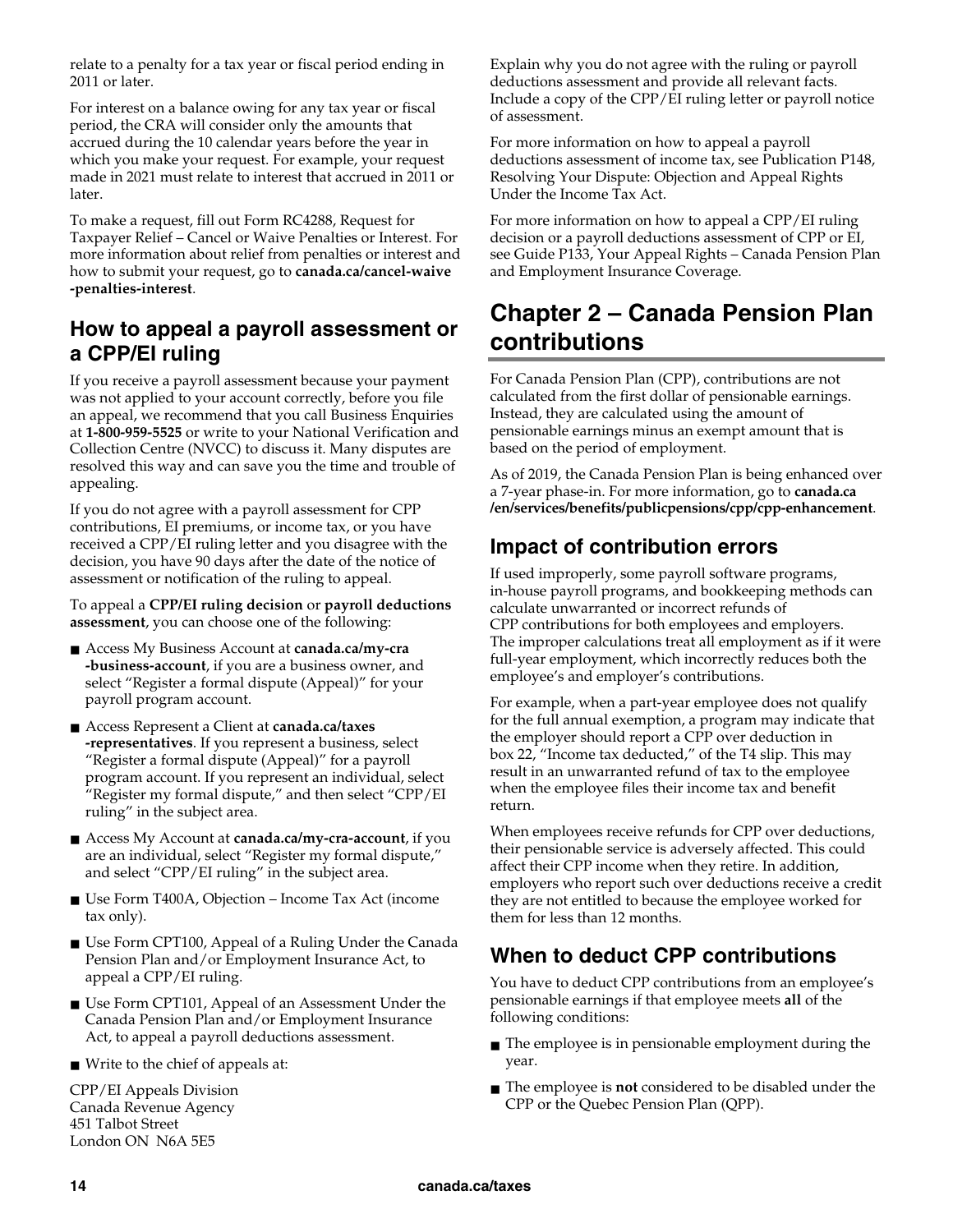■ The employee is 18 to 69 years old even if the employee is receiving a CPP or QPP retirement pension. Exception: do not deduct CPP if the employee is at least 65 years of age, but under 70, and gives you Form CPT30, Election to Stop Contributing to the Canada Pension Plan, or Revocation of a prior Election, with parts A, B and C completed.

#### **Notes**

For more information, see "Starting and stopping CPP deductions" on page 17.

For more information about pensionable earnings, go to **canada.ca/cpp-ei-explained** and select "Pensionable and insurable earnings."

### **Employment in Quebec**

Quebec employers deduct the Quebec Pension Plan (QPP) contributions instead of CPP contributions.

#### **Note**

As a result of Quebec Pension Plan (QPP) enhancements the QPP contribution rates for employers and employees will be 5.90% starting on January 1, 2021. For information about QPP enhancement go to **rrq.gouv.qc.ca/en/programmes/regime\_rentes /bonification/Pages/modifications\_rrq.aspx**.

The contribution rates for QPP are higher than those for CPP. Although the year's maximum pensionable earnings (\$61,600 for 2021) and annual basic exemption (\$3,500) for both plans are the same, an employee paying into the QPP will pay contributions at a higher rate (5.90% for 2021) compared to the rate for an employee who pays into the CPP (5.45% for 2021).

For more information on deducting and remitting the QPP, see Guide TP-1015.G-V, Guide for Employers: Source Deductions and Contributions, which you can get from Revenu Québec at **revenuquebec.ca/en**.

You may have a place of business in Quebec and in another province or territory. If you transfer an employee from Quebec to another part of Canada before the end of the year, you must use a formula to reconcile the amounts contributed to the CPP and the QPP to make sure that enough contributions to the CPP are withheld and future benefits are not affected.

For more information on the new formula, see Guide T4127, Payroll Deductions Formulas.

If you transfer an employee from Quebec to another province or territory, you can take into account the QPP contributions you deducted from that employee throughout the year when calculating the maximum CPP contributions to deduct. In addition to deducting CPP/QPP contributions and EI/QPIP premiums you will also have to prepare **two** T4 slips. It is important that you calculate and report the proper deductions and insurable/pensionable earnings on both T4 slips. For more information, see Guide RC4120, Employers' Guide – Filing the T4 Slip and Summary, or Guide RL-1.G-V, Guide to Filing the RL-1 Slip: Employment and Other Income.

### **Amounts and benefits from which you have to deduct CPP contributions**

You generally deduct CPP contributions from the following amounts and benefits:

- Salary, wages, bonuses, commissions, or other remuneration (including payroll advances or earnings advances), and wages in lieu of termination notice.
- Cash and non-cash taxable benefits and allowances, except certain housing and utility benefits paid to the clergy. The personal use of an employer's automobile and employer-provided parking are examples of taxable benefits. For more information, see Guide T4130, Employers' Guide – Taxable Benefits and Allowances.
- Honoraria from employment or office, a share of profit that an employer paid, incentive payments, director's fees, management fees, fees paid to board or committee members, and executor's, liquidator's, or administrator's fees earned to administer an estate (as long as the executor, liquidator, or administrator **does not act in this capacity** in the regular course of business). For more information on whether employment of an individual who is in tenure of office is pensionable, go to **canada.ca /cpp-ei-explained** and select "Tenure of office."
- Certain tips and gratuities employees receive for their services. For more information on when you have to deduct CPP contributions on tips and gratuities, go to **canada.ca/cpp-ei-explained** and select "Tips and gratuities."
- Payments received from a supplementary unemployment benefit plan (SUBP) that **does not** qualify as a SUBP under the Income Tax Act, even if the plan is registered with Service Canada.
- Benefits received from certain wage-loss replacement plans; for more information, see page 40.
- Benefits derived from security option plans.
- The salary you continue to pay to an employee before or after a workers' compensation board claim is decided, as well as any of the following:
	- any advance or loan you make that is more than the amount awarded under the claim
	- any advance or loan not repaid to you
	- a top-up amount you pay your employee, **after** a claim is decided, that is in addition to the benefits paid by a workers' compensation board

### **Employment, benefits, and payments from which you do not deduct CPP contributions**

### **Employment**

Do **not** deduct CPP contributions from payments for the following types of employment:

■ Employment in agriculture, or an agricultural enterprise, horticulture, fishing, hunting, trapping, forestry,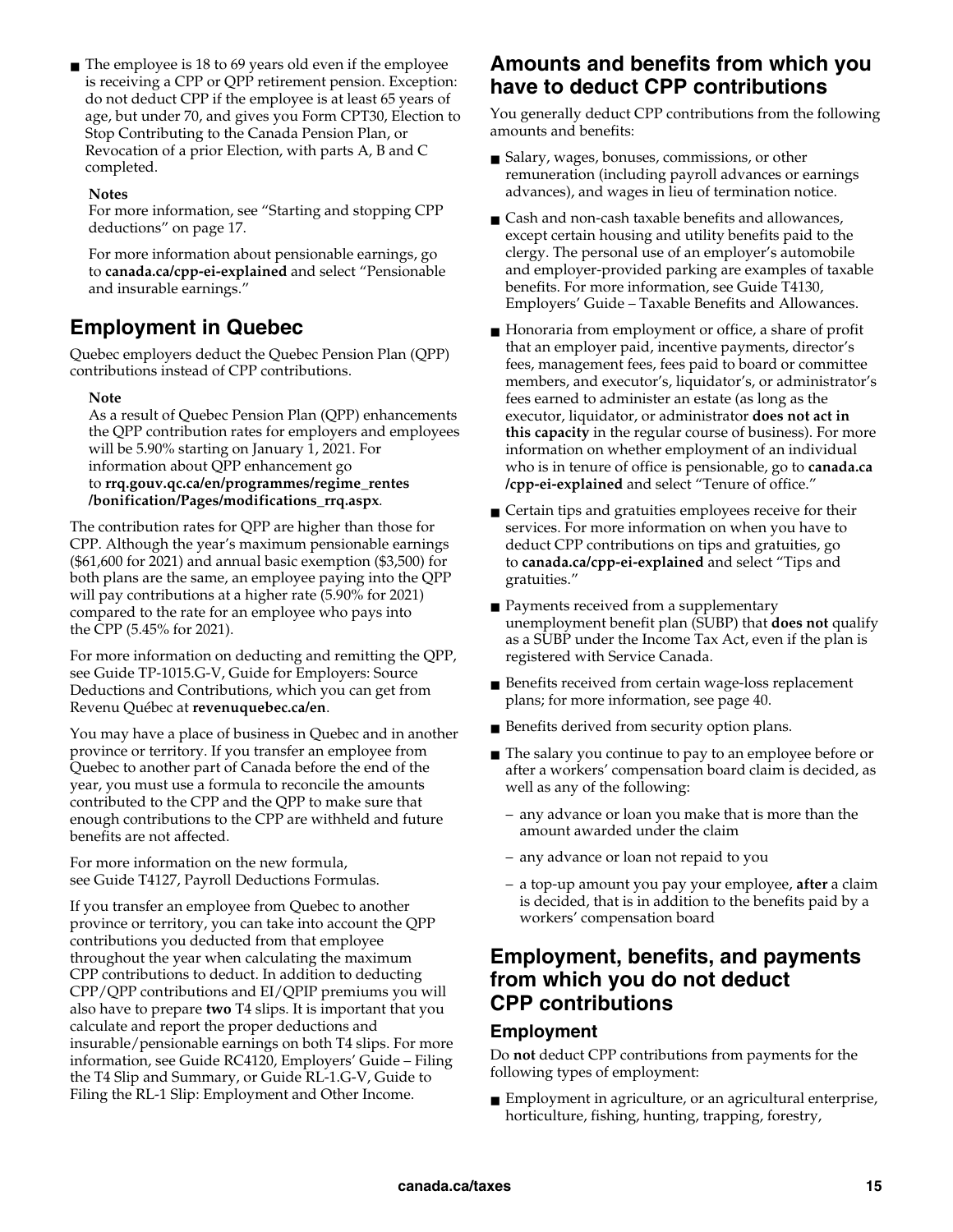logging, or lumbering, when you meet **one** of the following conditions:

- pay your employee less than \$250 in cash remuneration in a calendar year
- employ your employee for a period of less than 25 working days in the same year on terms providing for cash remuneration – the working days do not have to be consecutive.

#### **Notes**

In a calendar year, if your employee reaches both minimums of \$250 or more in cash remuneration and works 25 days or more, the employment is pensionable starting from the first day of work. Deduct CPP contributions if your employee's pensionable earnings are more than the CPP basic exemption for the same period.

For more information on when these types of employment are pensionable, go to **canada.ca/cpp-ei-explained** and select "Agriculture and horticulture."

- Casual employment if it is for a purpose other than your usual trade or business.
- Employment as a teacher on exchange from a foreign country.
- Employment of a spouse or common-law partner if you cannot deduct the remuneration paid as an expense under the Income Tax Act.
- Employment of your child or a person whom you maintain if no cash remuneration is paid.
- Employment of a person in a rescue or disaster operation, as long as you do not regularly employ that person for that purpose. For more information, see "Emergency services volunteers" on page 44.
- Employment of a person at a circus, fair, parade, carnival, exposition, exhibition, or other similar activity, **except for entertainers**, if that person meets **both** of the following conditions:
	- is not your regular employee
	- works for less than seven days in the year

#### **Notes**

If your employee works seven days or more, the employment is pensionable from the first day of work. Deduct CPP contributions if your employee's pensionable earnings are more than the CPP basic exemption for the same period.

For more information on when these types of employment are pensionable, go to **canada.ca/cpp-ei-explained** and select "Circus and fair."

- Employment by a government body as an election worker if the worker meets **both** of the following conditions:
	- is not a regular employee of the government body
	- works for less than 35 hours in a calendar year

#### **Note**

If your employee works 35 hours or more, the employment is pensionable from the first hour of work. Deduct CPP contributions if your employee's pensionable earnings are more than the CPP basic exemption for the same period.

- Employment of a member of a religious order who has taken a vow of perpetual poverty. This applies whether the remuneration is paid directly to the order, or the member pays it to the order.
- Employment in Canada by a foreign government or an international organization, **except** when the foreign government or international organization enters into an agreement with the government of Canada.

### **Benefits and payments**

Do **not** deduct CPP contributions from **any** of the following:

- Pension payments, lump-sum payments from a pension plan, death benefits, amounts that a trustee allocated under a profit sharing plan or that a trustee paid under a deferred profit sharing plan, and benefits received under a registered supplementary unemployment benefit plan (SUBP) that qualifies as a SUBP under the Income Tax Act.
- Payments you make after an employee dies, except for amounts the employee earned and was owed before the date of death.
- An advance or loan you pay to an employee, before or after a workers' compensation board claim is decided that is **equal** to the benefits awarded under the claim. For information on situations when CPP contributions are required, see "Amounts and benefits from which you have to deduct CPP contributions" on page 15; for information on workers' compensation claims, see page 41.
- Benefits received from certain wage-loss replacement plans; for more information, see page 40.
- Amounts for the residence of a clergy member if they receive a tax deduction for the residence. For more information, see Guide T4130, Employers' Guide - Taxable Benefits and Allowances.
- Amounts received on account of an earnings loss benefit, supplementary retirement benefit or permanent impairment allowance payable to the taxpayer under Part 2 of the Veterans' Well-being Act.

### **CPP contribution rate and maximum**

#### **Note**

As a result of Canada Pension Plan (CPP) enhancements the CPP contribution rates for employers and employees is 5.45% starting on January 1, 2021. For more information about the Canada Pension Plan enhancement go to **canada.ca/en/services/benefits /publicpensions/cpp/cpp-enhancement**.

You have to deduct CPP contributions from your employees' pensionable earnings. As an employer, you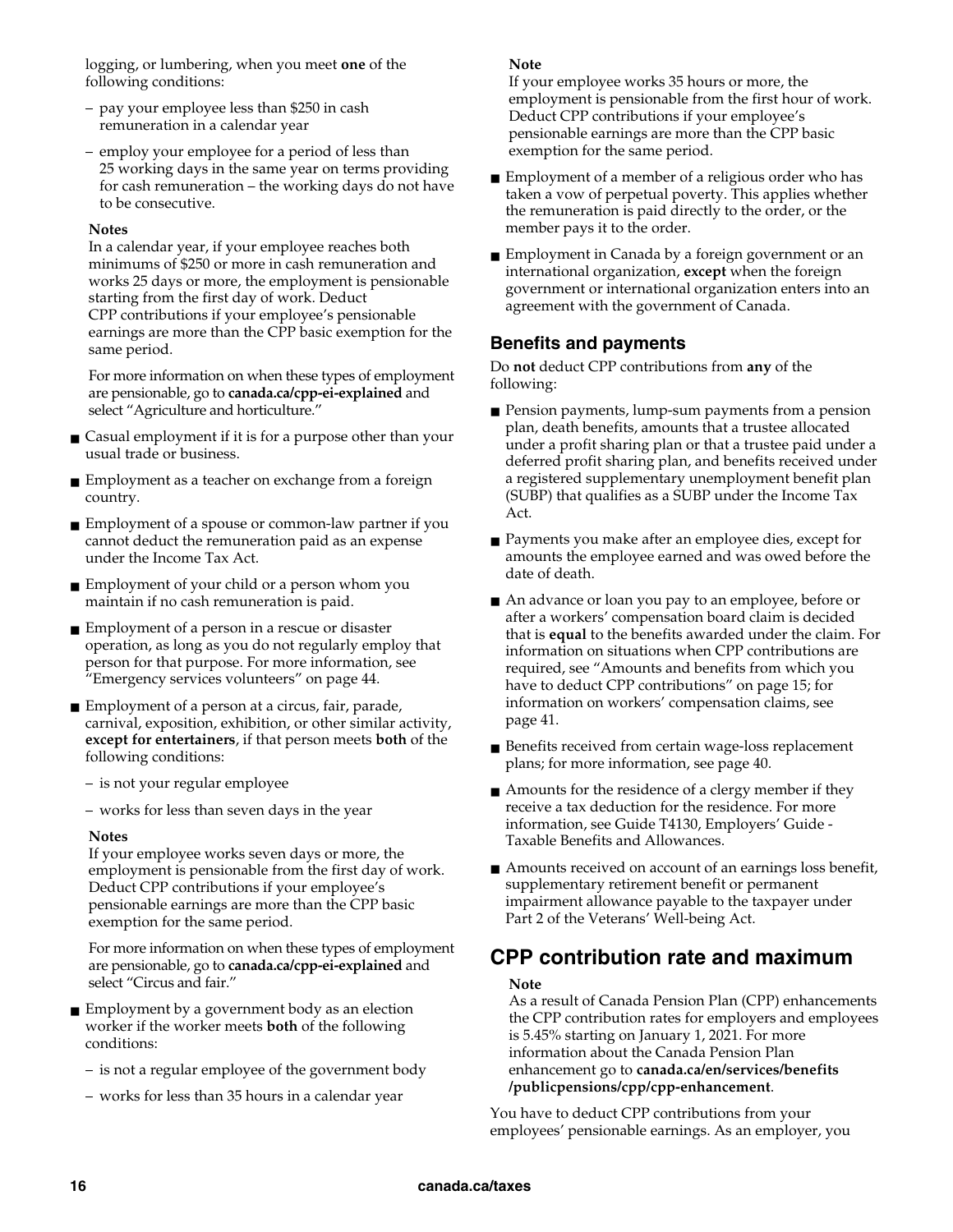must contribute an **amount equal** to the CPP contributions that you deduct from your employees' remuneration.

Each year, we determine **all** of the following:

- the **maximum pensionable earnings** from which you deduct CPP (\$61,600 for 2021)
- the **year's basic exemption**, which is a base amount from which you do not deduct CPP contributions (\$3,500 for 2021 – see Appendix 2)
- the **rate** you use to calculate the amount of CPP contributions to deduct from your employees' remuneration (5.45% for 2021)

### **Note**

Different rates apply for employees working in Quebec. See "Employment in Quebec" on page 15.

### **Example**

| CPP contributions you deducted from your employee's |
|-----------------------------------------------------|
| \$240.40                                            |
| \$240.40                                            |
| \$480.80                                            |
|                                                     |

You stop deducting CPP contributions when the employee's annual earnings reach the maximum pensionable earnings or the maximum employee contribution for the year (\$3,166.45 for 2021).

The annual maximum pensionable earning (\$61,600 for 2021) applies to **each job** the employee holds with **different employers** (different business numbers). If an employee leaves one employer during the year to start work with another employer, the new employer also has to deduct CPP contributions without taking into account what the previous employer paid. This is the case even if the employee has contributed the maximum amount during the previous employment. If your business went through a restructure or reorganization, see page 12.

The employee's contribution rate for the next year can be found in the Payroll Deductions Tables, which are usually available in mid-December or at **canada.ca/payroll** and select "Calculate deductions and contributions."

### **Notes**

If you pay an amount to a former employee and you have to deduct CPP contributions, use the current rate in effect when you make the payment.

Any overpayments will be refunded to employees when they file their income tax and benefit returns. However, there is no provision in the Canada Pension Plan that would allow us to refund or credit the employer for their contributions in those circumstances.

## **Calculating the CPP deductions**

To determine the amount of CPP contributions to deduct, use one of the following tools:

- the Payroll Deductions Online Calculator (PDOC)
- the Payroll Deductions Tables (T4032)
- the Payroll Deductions Supplementary Tables (T4008)

■ the Payroll Deductions Formulas (T4127)

### **Note**

The Payroll Deduction Tables break the CPP basic yearly exemption down by pay periods.

To find out which method is best for you, see "Payroll Deductions Tables" on page 10.

You can also use a manual method to calculate your employee's CPP deductions. For a single pay period, use the calculation in Appendix 2 on page 56. For multiple pay periods, or to verify the CPP contributions deducted at the end of the year before filling out the T4 slip, use the calculation in Appendix 3 on page 57.

#### **Notes**

A pay period means the period for which you pay earnings or other remuneration to an employee.

Once you have established your type of pay period, the pay-period exemption (see Appendix 2) must remain the same, even when an unpaid leave of absence occurs, or when earnings are paid for part of a pay period.

## **Starting and stopping CPP deductions**

There might be special situations where you may have to start or stop deducting CPP in the year for a particular employee. In these situations, you also have to prorate the maximum CPP contribution for the year to make sure you have deducted the correct amount.

#### **Note**

In some cases, the requirements are different for the Quebec Pension Plan. For information, see Guide TP-1015.G-V, Guide for Employers: Source Deductions and Contributions, which you can get from Revenu Québec (see page 7).

### **Special situations**

### **Your employee turns 18 in the year**

Start deducting CPP contributions in the first pay dated in the month after the employee turns 18. When you prorate, use the number of months after the month the employee turns 18 (see example 1).

### **Your employee turns 70 in the year**

Deduct CPP contributions up to and including the last pay dated in the month in which the employee turns 70. When you prorate, use the number of months up to and including the month the employee turns 70 (see example 2).

### **Your employee gives you a completed Form CPT30**

By filling out Form CPT30, Election to Stop Contributing to the Canada Pension Plan, or Revocation of a Prior Election, and giving it to an employer, the employee can either stop or restart their CPP contributions. The employee is responsible for sending an original completed copy of Form CPT30 to the CRA. So an employer will only receive a copy. If an employee agrees to have an employer send the original to the CRA, the CRA will accept it.

### **Stopping CPP contributions**

In certain situations, an employee can elect to stop contributing to the CPP. In order to be eligible for this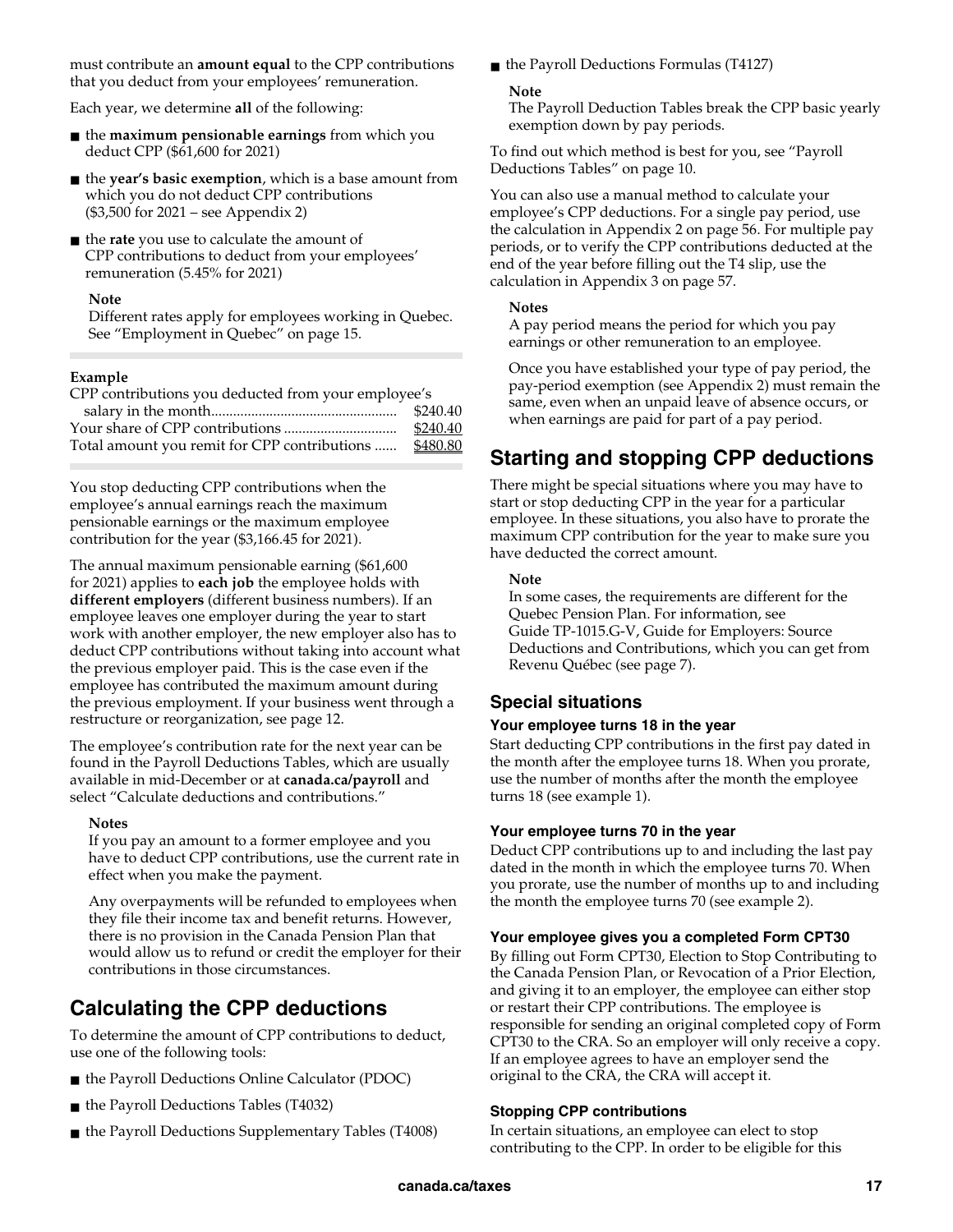election, the employee must meet **all** the following conditions:

- the employee is at least 65 years of age, but under 70
- the employee receives a CPP or QPP retirement pension
- the employee is receiving, or will receive, pensionable employment earnings that require CPP contributions

If the conditions are met, the employee can give you a copy of Form CPT30 with parts A, B and C completed. By filling out the form in this way, the employee is making an "election."

This "election" is effective the first day of the month following when you receive the completed form. You will deduct CPP contributions, up to and including the last pay dated in the month the employee gives you the form. When you prorate, use the number of months up to and including the month before the election becomes effective (see example 3).

#### **Note**

The election to stop contributing to the CPP does not affect the salary or wages of an employee working in Quebec or an employee who is considered to be disabled under the CPP or QPP, nor do they affect the salary and wages of a person who has reached 70 years of age. Do not deduct CPP contributions from the salary and wages that you pay these employees.

#### **Restarting CPP contributions**

An employee can choose to restart contributing to CPP if **all** of the following conditions are met:

- the employee filed a Form CPT30 "election" with an employer in a prior year
- the employee is receiving, or will receive pensionable employment earnings that require CPP contributions

If the conditions are met, the employee can give you a copy of Form CPT30 with parts A, B and D completed. By filling out the form in this manner, the employee is "revoking their election."

This "revocation" is effective the first day of the month following when you receive the completed form. You will restart CPP contributions in the first pay dated in the month after the employee gives you the form. When you prorate, use the number of months that includes the month the revocation becomes effective.

Go to **canada.ca/cpp-changes-employers**, to find detailed information such as:

- what to do if you receive a form that is dated in the past or is post-dated
- what to do if you have deducted CPP contributions after the "election" became effective
- what to do when filling in boxes 16 and 26 of the employee's T4 slip

#### **Note**

For more information on benefit entitlement, contact Service Canada or go to **canada.ca /canada-pension-plan**.

#### **Your employee is considered to be disabled under the CPP**

An employee who is considered to be disabled under the CPP does not have to contribute to the CPP. Deduct CPP contributions up to and including the last pay dated in the month in which the employee becomes or is considered to be disabled according to the letter that Service Canada sent to the employee. When prorating, use the number of months up to and including the month the employee was considered to be disabled.

#### **Note**

If the employee is no longer considered disabled under the CPP, start deducting CPP contributions on the first pay dated in the month after the employee is no longer considered disabled. When prorating, use the number of months after the month the employee ceased to be disabled.

### **Your employee dies in the year**

Deduct CPP contributions up to and including the last pay dated in the month in which the employee dies. Also deduct CPP contributions from any amounts and benefits that are earned or owed to the employee on the date of death. When prorating, use the number of months up to and including the month of death.

### **Checking the amount of CPP you deducted**

- 1) Prorate the maximum CPP contribution for the year by following these steps:
- **Step 1:** Deduct the year's basic exemption (\$3,500 for 2021) from the year's maximum pensionable earnings (\$61,600 for 2021).
- **Step 2:** Multiply the result of Step 1 by the number of pensionable months.
- **Step 3:** Divide the result of Step 2 by 12 (months).
- **Step 4:** Multiply the result of Step 3 by the CPP rate that applies for the year (5.45% for 2021).

To find out about the previous and current exemptions, maximums, and rates, go to **canada.ca/en/revenue-agency /services/tax/businesses/topics/payroll/payroll-deductions -contributions/canada-pension-plan-cpp/cpp-contribution -rates-maximums-exemptions**.

- 2) Calculate the CPP contribution per pay period using Appendix 2, and withhold the amount calculated until one of the following happens:
- the maximum prorated contribution for the year is reached
- the last pay period for which deductions are required is completed
- 3) The correct amount of CPP contributions will be 1) or 2), whichever is the lowest.

### **Example 1**

Brent turned 18 on June 15, 2021. He receives \$1,000 every two weeks (\$26,000 a year). This amount is less than the maximum pensionable earnings (\$61,600 for 2021) that requires CPP contributions.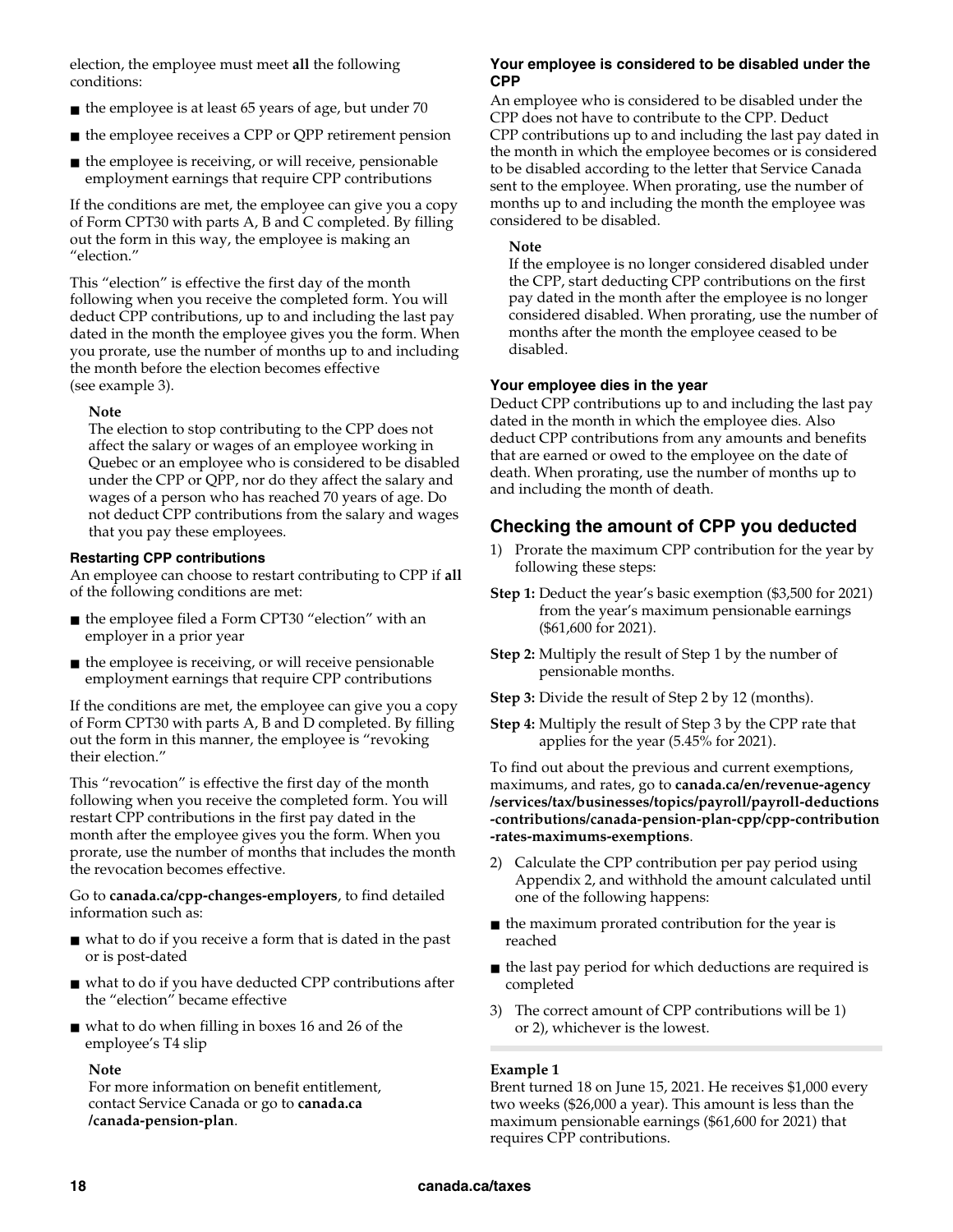### **Prorated maximum contribution for 2021:**

 $($ \$61,600 - 3,500)  $\times$  6/12  $\times$  5.45% = \$1,583.23 (6/12 represents the number of pensionable months divided by 12).

Brent's maximum CPP contribution for 2021 is \$1,583.23.

#### **Pay period calculation:**

**January to June 2021**  No CPP contributions

#### **July to December 2021**

- Pay period: biweekly
- Earnings: \$1,000
- Brent's first pay in July is July 3, for the period June 20 to July 3.

Using the calculation in Appendix 2, Brent's CPP contributions for each pay are calculated as follows:

|                                                 | \$1,000.00 |
|-------------------------------------------------|------------|
| <b>Step 2:</b> Basic exemption for the period   | \$134.61   |
| <b>Step 3: Pensionable earnings minus</b>       | \$865.39   |
| <b>Step 4: CPP contribution rate for 2021</b> = | 5.45%      |
| Step 5: CPP contribution per pay                | \$47.16    |

You will have to start deducting \$47.16 from each of Brent's pays, beginning with the one dated July 3 (the month **after** Brent turns 18). His actual contributions for the year will be  $$47.16 \times 13$  (biweekly pay periods) = \$613.08.

This does not exceed the prorated maximum contribution of \$1,583.23; therefore, the correct amount of CPP has been deducted.

When you fill out Brent's T4 slip at the end of the year, report \$26,000 in box 14, \$613.08 in box 16, and \$13,000 in box 26. Fill in the rest of his T4 slip in the usual way.

### **Example 2**

Maria turned 70 on February 15, 2021. She receives \$1,144.23 per week (\$59,500 per year). This amount is more than the maximum pensionable earnings (\$61,600 for 2021) that requires CPP contributions.

#### **Prorated maximum contribution for 2021:**

 $($61,600 - 3,500) \times 2/12 \times 5.45\% = $527.74 (2/12$  represents the number of pensionable months divided by 12).

Maria's CPP contributions for 2021 should not be more than \$527.74.

### **Pay period calculation:**

### **January to February 2021**

- Pay period: weekly
- Earnings: \$1,144.23
- Maria's last pay in February is February 26, covering the period February 20 to February 26

**March to December 2021**  No CPP contributions

Using the calculation in Appendix 2, Maria's CPP contributions for each pay are calculated as follows:

| <b>Step 1:</b> Maria's pensionable earnings     | \$1,144.23 |
|-------------------------------------------------|------------|
| <b>Step 2:</b> Basic exemption for the period   | \$67.30    |
| <b>Step 3: Pensionable earnings minus</b>       | \$1,076.93 |
| <b>Step 4:</b> CPP contribution rate for $2021$ | 5.45%      |
| Step 5: CPP contribution per                    | \$58.70    |

Maria's CPP contributions will be \$58.70 each pay, up to and including her pay dated February 26 (the month in which she turns 70). Her actual contributions for the year will be  $$58.70 \times 9$  (weekly pay periods) = \$528.30.

Since the amount of \$528.30 is more than the prorated maximum CPP contribution of \$527.74 , you should stop deducting when the maximum contribution is reached. If you deducted \$528.30, you will have to reimburse your employee for the difference. For more information, see "CPP overpayments" on page 20.

When you fill out Maria's T4 slip at the end of the year, report \$59,500 in box 14, \$527.74 \* in box 16, and \$10,266.66\*  $($61,600 \times 2/12)$  in box 26. Fill in the rest of her T4 slip in the usual way.

\* These were calculated using the maximum pensionable earnings of \$61,600 for 2021.

### **Example 3**

Catherine is 64 years old and receives a CPP retirement pension. On July 23, 2021, she turned 65 and elected to stop paying CPP contributions. She gave you a signed and completed Form CPT30, Election to Stop Contributing to the Canada Pension Plan, or Revocation of a Prior Election, that same day.

Catherine receives \$1,000 every two weeks (\$26,000 a year). This amount is less than the maximum pensionable earnings (\$61,600 for 2021) that requires CPP contributions.

#### **Prorated maximum contribution for 2021:**

 $($61,600 - 3,500) \times 7/12 \times 5.45\% = $1,847.10.$ (7/12 represents the number of pensionable months divided by 12).

Catherine's maximum CPP contribution for 2021 is \$1,847.10.

### **Pay period calculation:**

### **January to July 2021**

- Pay period: biweekly
- Earnings: \$1,000
- Catherine's last pay in July has a pay date of July 29, covering the period July 4 to July 17.

### **August to December 2021**

#### No CPP contributions

Using the calculation in Appendix 2, Catherine's CPP contributions for each pay are calculated as follows:

**Step 1:** Catherine's pensionable earnings..... = \$1,000.00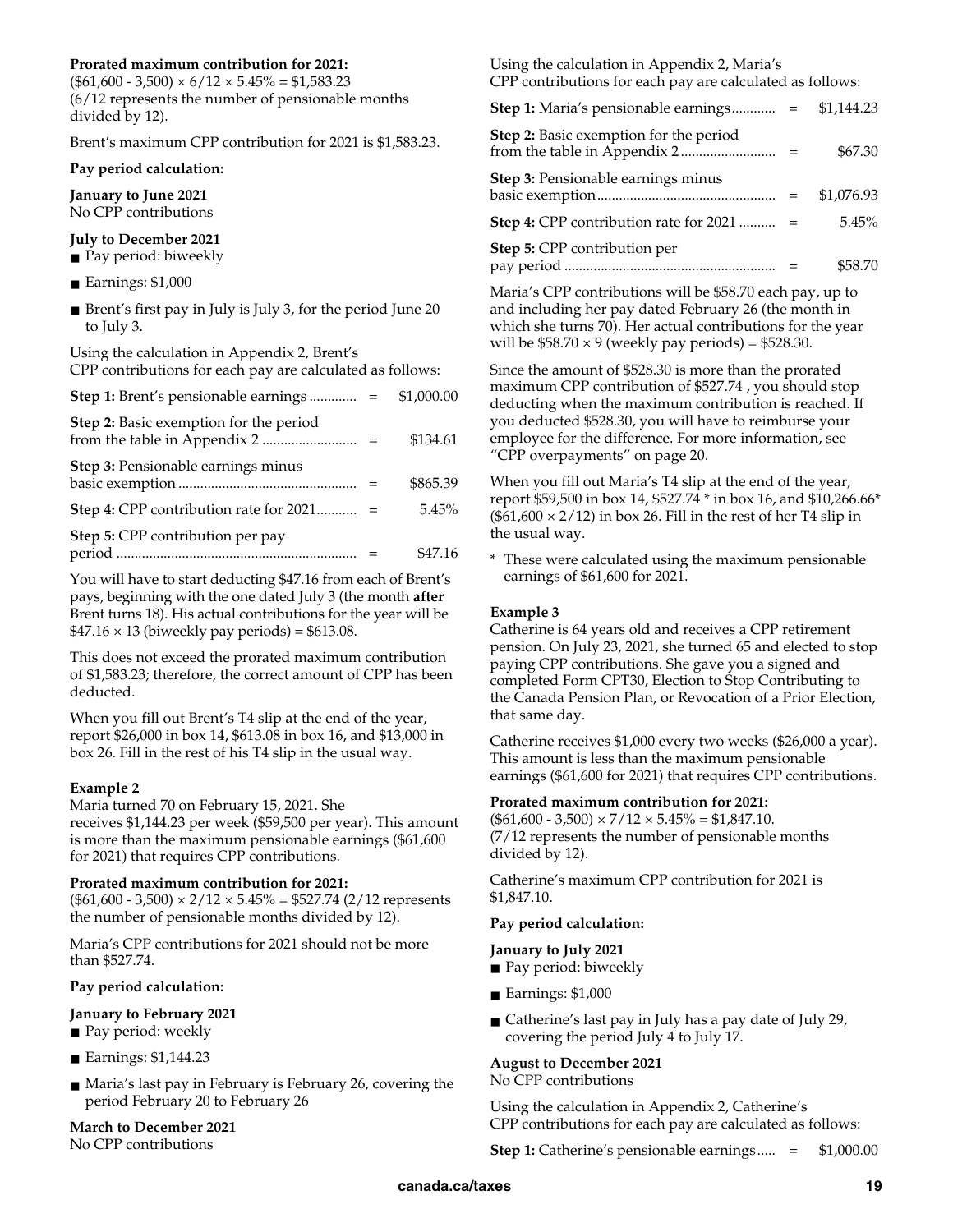| <b>Step 2:</b> Basic exemption for the period     | \$134.61 |
|---------------------------------------------------|----------|
| <b>Step 3:</b> Pensionable earnings minus         | \$865.39 |
|                                                   | $5.45\%$ |
| <b>Step 5:</b> CPP contribution per pay period  = | \$47.16  |

You have to deduct CPP contributions from each of Catherine's pays, up to and including the last pay dated in the month she gives the election to you. Her actual contributions for the year will be  $$47.16 \times 16$  (biweekly pay periods) = \$754.56.

This does not exceed the prorated maximum contribution of \$1,847.10; therefore, the correct amount of CPP has been deducted.

When you fill out Catherine's T4 slip at the end of the year, report \$26,000 in box 14, \$754.56 in box 16, and \$16,000 in box 26. Fill in the rest of her T4 slip in the usual way.

For more information about these CPP rules, go to **canada.ca/cpp-changes-employers**.

### **Commissions paid at irregular intervals**

If an employee always gets paid on commission and is paid only after selling something (which does not occur regularly), you have to prorate the annual basic exemption amount for the number of days in the year between the commission payments to determine the maximum contribution amount.

### **Example**

Sylvie, your employee, works on commission. You pay her only when she sells something. On June 1, 2021, you paid her a \$1,800 commission. The last time you paid her a commission was March 16, 2021. There are 76 days between these two payments.

Calculate the required contribution for 2021 as follows:

- Prorate the basic yearly exemption:  $76 \div 365$  (days)  $\times$  \$3,500 = \$728.77
- You have to deduct CPP contributions of:  $$1,800 - $728.77 = $1,071.23$
- $\blacksquare$  \$1,071.23  $\times$  5.45% = \$58.38

### **CPP overpayment**

If, during a year, you have over deducted

CPP contributions from your employee's remuneration (for example, the maximum amount of pensionable earnings was reached, or the employee was not employed in pensionable employment), you should reimburse the employee the amount deducted in error and adjust your payroll records to reflect the reduced deduction. This will result in a credit on your CRA payroll program account equal to the employee and employer part of the over deduction. You may then reduce a future remittance in the same calendar year.

Do not include the reimbursed amount on the T4 slip. If you cannot reimburse the overpayment, show the total CPP contributions deducted and the correct pensionable earnings on the employee's T4 slip. If you reported the employee's overpayment on the T4 slip, you can ask for a refund by filling out Form PD24, Application for a Refund of Over deducted CPP Contributions or EI Premiums. Make your request no later than four years from the end of the year in which the overpayment occurred.

## **Recovering CPP contributions**

If you receive a notice of assessment or if you discover that you have under deducted CPP contributions, you are responsible for remitting the balance due (both the employer's and employee's shares).

You can recover the employee's contributions from later payments to the employee. The recovered contribution can be equal to, but not more than, the amount you should have deducted from each payment. However, you **cannot** recover a contribution amount that has been outstanding for more than 12 months. As well, you cannot adjust the employee's income tax deduction to cover the CPP shortfall.

If you should have made a deduction in a previous year and you recover it through an additional deduction in the current year, do **not** report the recovered contributions on the current year's T4 slip. You may have to amend your employee's T4 slip. For more information on how to amend a T4 slip, see Guide RC4120, Employers' Guide – Filing the T4 Slip and Summary.

The recovered amount does not affect the current year-to-date CPP contributions.

### **Example**

a) You did not deduct or remit CPP contributions that should have been deducted as follows:

| Month     | <b>CPP</b> |
|-----------|------------|
| September | \$23.40    |
| October   | \$23.40    |
| November  | \$24.10    |
| December  | \$24.70    |
| Total     | \$95.60    |

b) After auditing the records, we send you a notice of assessment as follows:

|                   | Employee Employer |         | Total    |
|-------------------|-------------------|---------|----------|
| CPP contributions | \$95.60           | \$95.60 | \$191.20 |

Penalties and interest are added to the total.

c) The following year, you can recover the employee's contribution of \$95.60 as follows:

| Current<br>contribution | Recovered<br>contribution                         | Employee's<br>deduction |
|-------------------------|---------------------------------------------------|-------------------------|
|                         | April \$24.70 + \$23.40 (for September) = \$48.10 |                         |
|                         | May $$24.70 + $23.40$ (for October) = \$48.10     |                         |
|                         | June $$25.10 + $24.10$ (for November) = \$49.20   |                         |
|                         | July $$25.10 + $24.70$ (for December) = \$49.80   |                         |
| Total                   | \$95.60                                           |                         |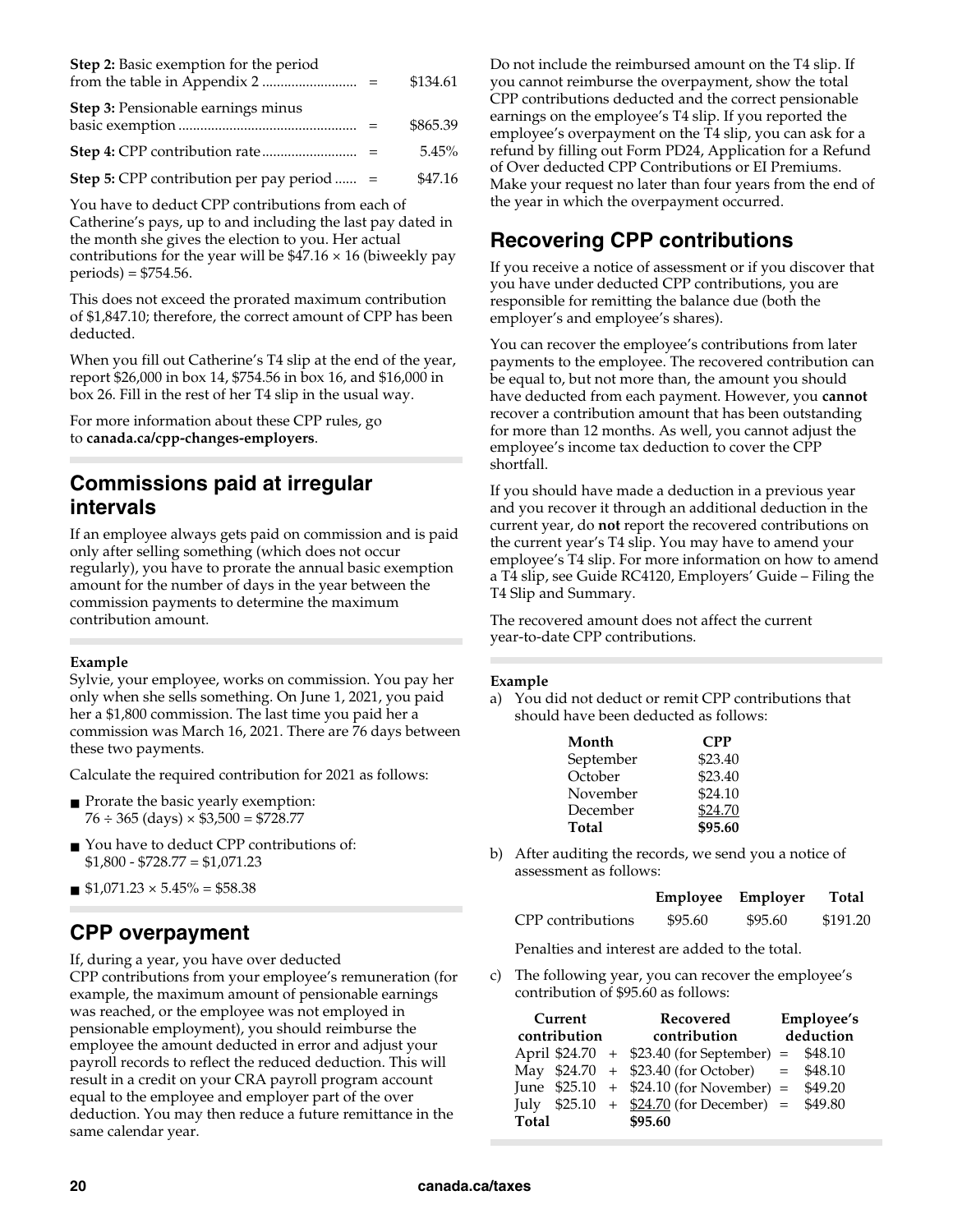For more information on the Pensionable and Insurable Earnings Review (PIER), see Chapter 4.

### **CPP coverage by an employer resident outside Canada**

If you are an employer who does not have a place of business in Canada, you can apply to have employment that you provide in Canada (for resident or non-resident employees) covered under the CPP. This coverage is optional. Even if your country does not have a social security agreement with Canada, you can apply for coverage by filling out Form CPT13, Application for an Employer Resident Outside Canada to Cover Employment in Canada Under the Canada Pension Plan.

### **Canada's social security agreements with other countries**

Canada has reciprocal social security agreements with other countries. These agreements ensure that only one plan covers an employee – the CPP or a foreign social security plan.

To find out which country has CPP coverage provisions with Canada and to get the specific CPT application form number, see Appendix 4 on page 58.

You can get an application form for coverage or for extending coverage under the CPP by going to **canada.ca /cra-forms**.

For additional information, go to **canada.ca/cpp-ei -explained** and select "Canada's international social security agreements."

### **Note**

If you have questions about coverage under the QPP in other countries, send them to the following address:

Bureau des ententes de sécurité sociale Régie des rentes du Québec 1055 René-Lévesque Blvd. East, 13th Floor Montréal QC H2L 4S5

## **Chapter 3 – Employment insurance premiums**

You have to deduct employment insurance (EI) premiums from each dollar of insurable earnings up to the yearly maximum. After you have deducted the maximum for the year, do not deduct any more premiums, even though the excess remuneration is still considered insurable. For 2021, the maximum annual insurable earnings are \$56,300.

## **When to deduct EI premiums**

You have to deduct EI premiums from an employee's insurable earnings if that employee is in insurable employment during the year.

Insurable employment includes most employment in Canada under a contract of service (see "Are you an employer?" on page 7). There is **no age limit** for deducting EI premiums. Some employment outside Canada is also

insurable (see "Amounts and benefits from which you have to deduct EI premiums" on this page).

### **Notes**

If the employee is a student, you will have to deduct EI premiums for each type of remuneration that is insurable, as you would for any other employee.

Certain workers who are not employees might be considered to be in insurable employment. Examples are taxi drivers and drivers of other passenger-carrying vehicles, barbers and hairdressers, and fishers (see Chapter 7 for those special situations).

For more information about insurable earnings, go to **canada.ca/cpp-ei-explained** and select "Pensionable and insurable earnings."

### **Amounts and benefits from which you have to deduct EI premiums**

You generally deduct EI premiums from the following amounts and benefits:

- Salary, wages, bonuses, commissions, or other remuneration (including payroll advances or earnings advances), and wages in lieu of termination notice.
- Most cash taxable benefits and allowances, including certain rent-free and low-rent housing if paid as cash or a subsidy, the value of board and lodging if cash earnings are also paid in the pay period (other than an exempt allowance paid to an employee at a special work site or remote work location).
- Employer contributions to an employee's registered retirement savings plan (RRSP) except where employees cannot withdraw amounts from a group RRSP until they retire or cease to be employed, or if the RRSP agreement allows the employee to withdraw an amount from the RRSP under the Home Buyer's Plan (HBP) or the Lifelong Learning Plan (LLP).
- Gifts, prizes, and awards paid in cash.
- Honorariums, a share of profit that an employer paid, incentive payments, management fees, and other fees if paid in the course of insurable employment.
- Stipends, fees or remuneration paid to elected or appointed officials who hold an office in a union or an association of unions or who hold a position within a federal, provincial, or territorial government or agency. For more information on whether employment of an individual who is in tenure of office is insurable, go to **canada.ca/cpp-ei-explained** and select "Tenure of office."
- Certain tips and gratuities employees receive for the services they carry out. For more information on when EI premiums have to be deducted on tips and gratuities, go to **canada.ca/cpp-ei-explained** and select "Tips and gratuities."
- Remuneration received while on vacation, furlough, sabbatical, sick leave, or for vacation pay.
- Benefits received from certain wage-loss replacement plans; for more information, see page 40.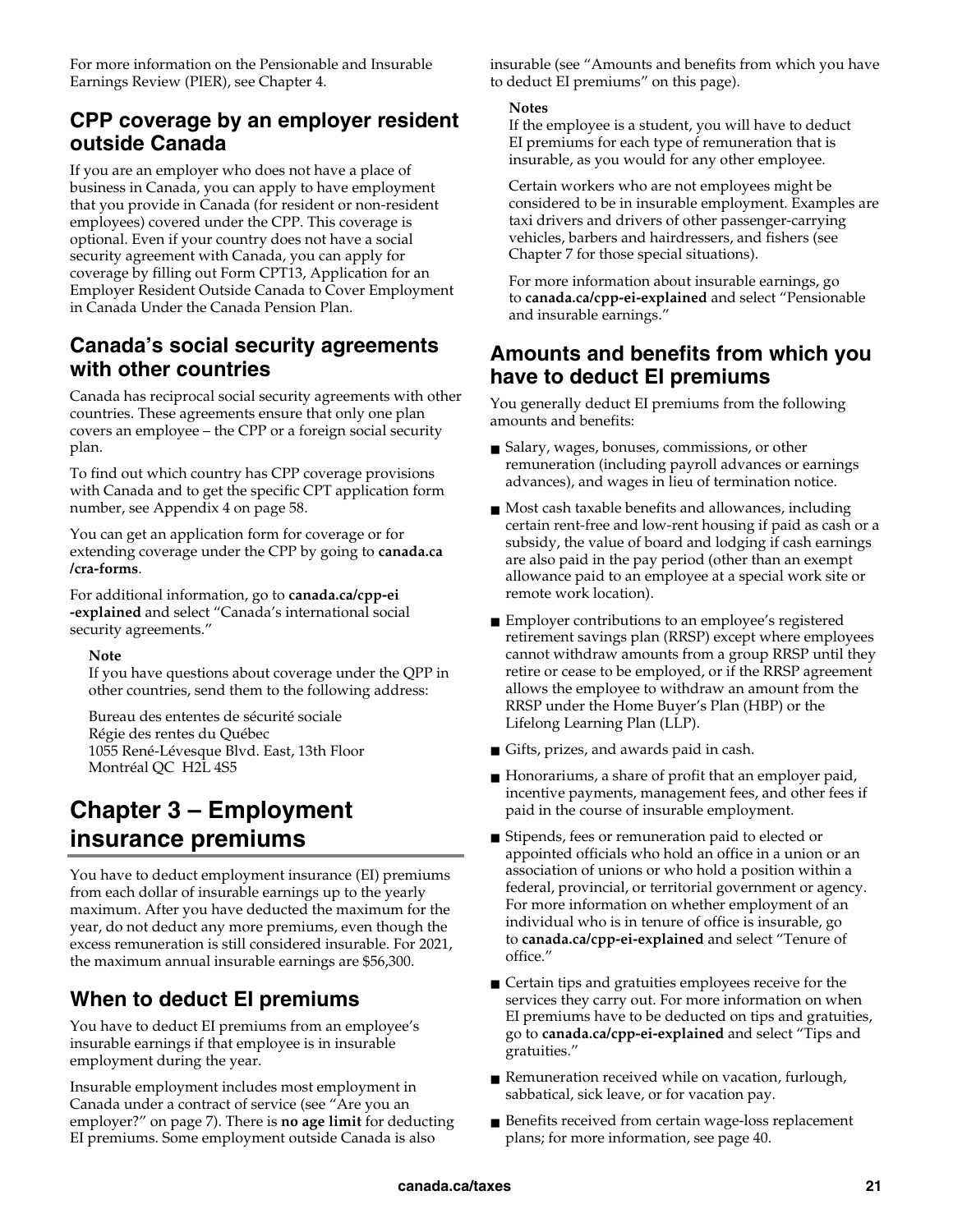- The salary you continue to pay to an employee before or after a workers' compensation board claim is decided, as well as both of the following:
	- any advance or loan you make that is more than the amount awarded under the claim
	- any advance or loan not repaid to you

#### **Note**

If you pay any of these amounts to a former employee and you have to deduct EI premiums, use the current rate in effect when you make the payment.

### **Employment, benefits, and payments from which you do not deduct EI premiums**

### **Note**

Enter an "X" or a check mark in the "EI" box (box 28 on the T4) only if you did not have to withhold EI premiums from the earnings for the entire reporting period.

### **Employment**

Even if there is a contract of service, payments for the following types of employment are **not insurable** and EI premiums do not have to be deducted:

- Casual employment if it is for a purpose other than your usual trade or business. For more information about casual employment, go to **canada.ca/cpp-ei-explained**  and select "Casual employment."
- Employment when you and your employee do **not** deal with each other at arm's length. There are two main categories of employees who could be affected:
	- Related persons: individuals connected by a blood relationship, marriage, common-law relationship, or adoption. In cases where the employer is a corporation, the employee is considered related to the corporation when they are related to a person who either controls the corporation or is a member of a related group that controls the corporation. However, these individuals can be in insurable employment if you would have negotiated a similar contract with a person with whom you deal at arm's length.
	- Non-related persons: an employment contract between you and a non-related employee can be non-insurable if it is apparent from the circumstances of employment that you were not dealing with each other in the way arm's length parties normally would.

For more information, go to **canada.ca/cpp-ei-explained**  and select "Not dealing at arm's length for purposes of the Employment Insurance Act (EIA)."

If you are not sure whether you should deduct EI premiums when employing related persons (family members) or non-related employees whose circumstances of employment are unusual, we suggest you do one of the following:

– Use our "Request a CPP/EI ruling" service through My Business Account at **canada.ca/my-cra-business**  **-account**, or Represent a Client at **canada.ca/taxes -representatives**, to request a ruling.

– Fill out Form CPT1, Request for a CPP/EI Ruling – Employee or Self-Employed?, and mail it to the CPP/Rulings Division at the Tax Services Office in the province or territory of your residence or place of business. See the table found on Form CPT1 for the mailing addresses.

#### **Note**

If you deducted EI premiums and don't think you should have, you can ask for a refund of the EI premiums. Normally we have to complete a ruling to confirm the employee's working relationship with you first.

- When a corporation employs a person who controls more than 40% of the corporation's voting shares. This includes employment of a person who entered into an agreement or registered with Service Canada to receive employment insurance special benefits. Go to **canada.ca /service-canada-info** for more information about applying for these special benefits.
- Employment of an individual holding an office in the private, municipal, or academic sectors. This includes mayors, municipal councillors, school commissioners, chiefs of Indian bands, band councillors, executors, liquidators, or administrators for settling estates, corporation directors, or any other position when a person is elected or appointed to that office. For more information about whether employment of an individual who is in tenure of office is insurable, go to **canada.ca /cpp-ei-explained** and select "Tenure of office."
- Employment that is an exchange of work or services.
- Employment in agriculture, horticulture, or an agricultural enterprise **when one of the following applies**:
	- the person receives no cash remuneration
	- works less than seven days with the same employer during the year

### **Notes**

If the employee works seven days or more, the employment is insurable from the first day of work.

For more information on when these types of employment are insurable, go to **canada.ca/cpp-ei -explained** and select "Agriculture and horticulture."

- Employment of a person in connection with a circus, fair, parade, carnival, exposition, exhibition, or other similar activity, **except for entertainers**, if **both** of the following apply for that person:
	- is not your regular employee
	- works for less than seven days in the year

#### **Notes**

If the employee works seven days or more, the employment is insurable from the first day of work.

For more information on when these types of employment are insurable, go to **canada.ca/cpp-ei-explained** and select "Circus and fair."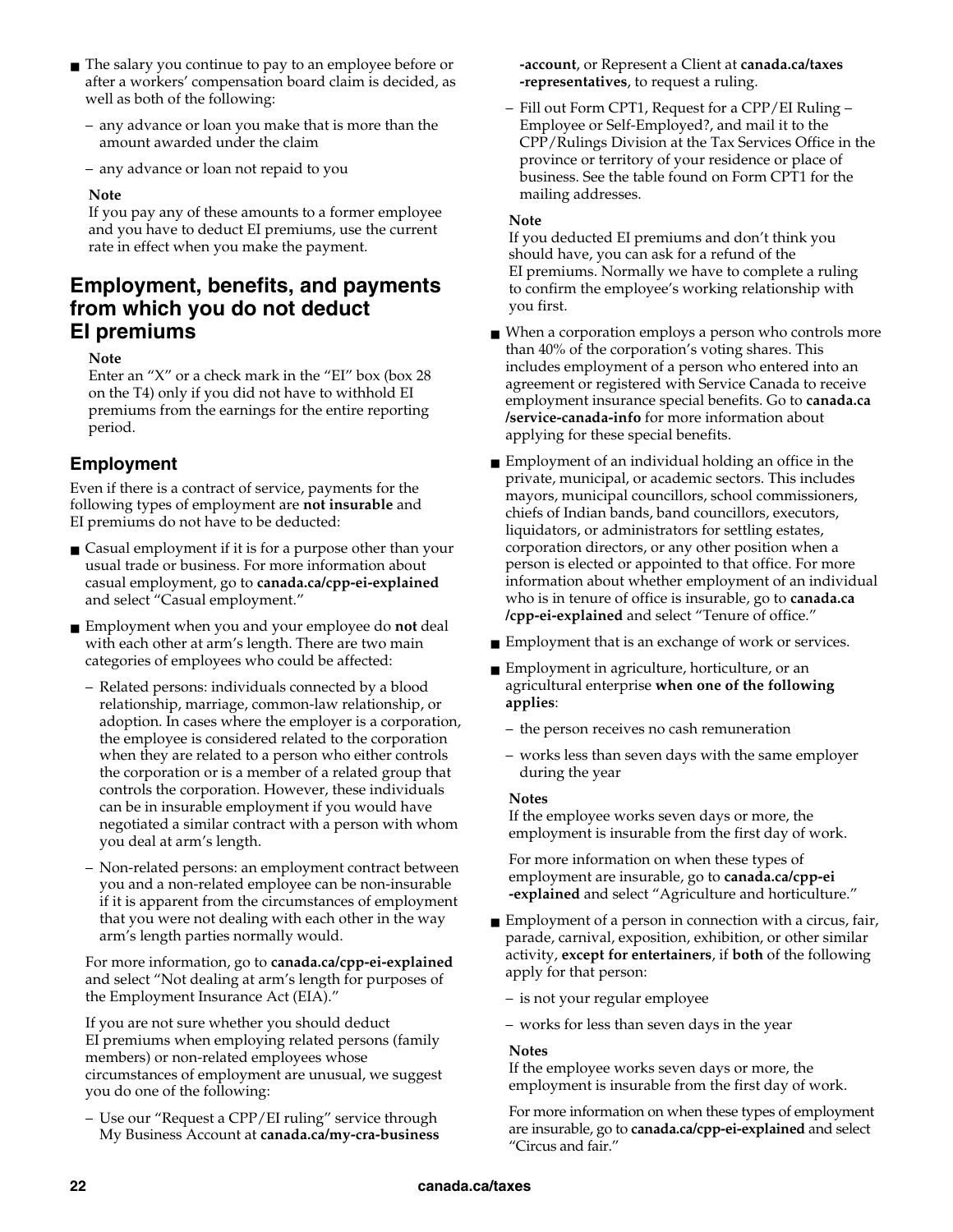- Employment of a person in a rescue or disaster operation, as long as you do not regularly employ that person for that purpose. For more information, go to **canada.ca/cpp-ei-explained** and select "Rescue operations / Abating a disaster."
- Employment by a government body as an election worker if the worker:
	- is not a regular employee of the government body
	- works for less than 35 hours in a calendar year

#### **Note**

If the employee works 35 hours or more, the employment is insurable from the first hour of work.

- Employment in Canada under an exchange program if the employer paying the remuneration is not resident in Canada.
- Employment of a member of a religious order who has taken a vow of poverty. This applies whether the remuneration is paid directly to the order, or the member pays it to the order.
- Any employment when premiums have to be paid according to the unemployment insurance laws of any state of the United States, the District of Columbia, Puerto Rico, or the U.S. Virgin Islands, or according to the Railroad Unemployment Insurance Act of the United States.
- Employment in Canada of a non-resident person if the unemployment insurance laws of any foreign country require premiums to be paid for that employment.
- Employment in Canada by a foreign government or an international organization, **except** when the foreign government or international organization agrees to cover its Canadian employees under Canada's EI legislation (in this case, the employment is insurable if Employment and Social Development Canada agrees).
- Employment under the "Self-employment assistance" or "Job creation partnerships" benefit program established under section 59 of the Employment Insurance Act, or under a similar benefit program that a provincial or territorial government or other organization provides and is part of an agreement under section 63 of the Employment Insurance Act.

### **Benefits and payments**

Do **not** deduct EI premiums from:

- a payment made under a registered supplementary unemployment benefit plan that qualifies as a SUBP under the Income Tax Act or is registered with Service Canada, and covering periods of unemployment resulting from a temporary stoppage of work, training, sickness, injury, or quarantine
- any non-cash benefit, except the value of board and lodging when cash remuneration is also paid in a pay period
- monies earned (such as salary, banked overtime, bonus, vacation) before the death of an employee and not yet paid at the time of death
- employer contributions to an employee's group RRSP where access is restricted and does not permit employees to withdraw the amounts until they retire or cease to be employed or if the RRSP agreement allows the employee to withdraw an amount from the RRSP under the Home Buyers' Plan (HBP) or the Lifelong Learning Plan (LLP)
- amounts received on account of an earnings loss benefit, supplementary retirement benefit, or permanent impairment allowance payable to the taxpayer under Part 2 of the Veterans' Well-being Act
- $\blacksquare$  any amount excluded as income under paragraph  $6(1)(a)$ or 6(1)(b) or subsection 6(6) or (16) of the Income Tax Act
- a retiring allowance (for information on what a retiring allowance includes, see page 37)
- amounts you pay to an employee to cover the waiting period or to increase the maternity benefit, parental benefit, compassionate care benefit, or family caregiver benefit for children or adults if the following two conditions are met:
	- the total amount of your payment and the EI weekly benefit combined are not greater than the employee's normal weekly gross salary
	- your payment does not reduce any other accumulated employment benefits such as banked sick leave, vacation leave credits, or retiring allowance
- an advance or loan you pay to employees before or after a workers' compensation board claim is decided that is **equal** to the benefits awarded under the claim (see page 42)
- a top-up amount you pay to your employee, **after** the claim is decided, that is in addition to the benefits a workers' compensation board paid (see page 42)
- top-ups to wage-loss replacement plan benefits from which you do not have to deduct EI premiums (see page 41)
- benefits received from certain wage-loss replacement plans; for more information, see page 40
- amounts that a trustee allocated under a profit sharing plan or that a trustee paid under a deferred profit sharing plan
- an amount paid to a worker by a client of a placement agency when the worker is under the direction and control of that client

## **EI premium rate and maximum**

You have to deduct EI premiums from your employee's insurable earnings. As an employer, you must **contribute 1.4 times**\* the amount of the EI premiums that you deduct from your employee's remuneration.

\* The rate may be less than 1.4 (see this page).

Each year, we determine both of the following:

■ the **maximum annual insurable earnings** from which you deduct EI (\$56,300 for 2021)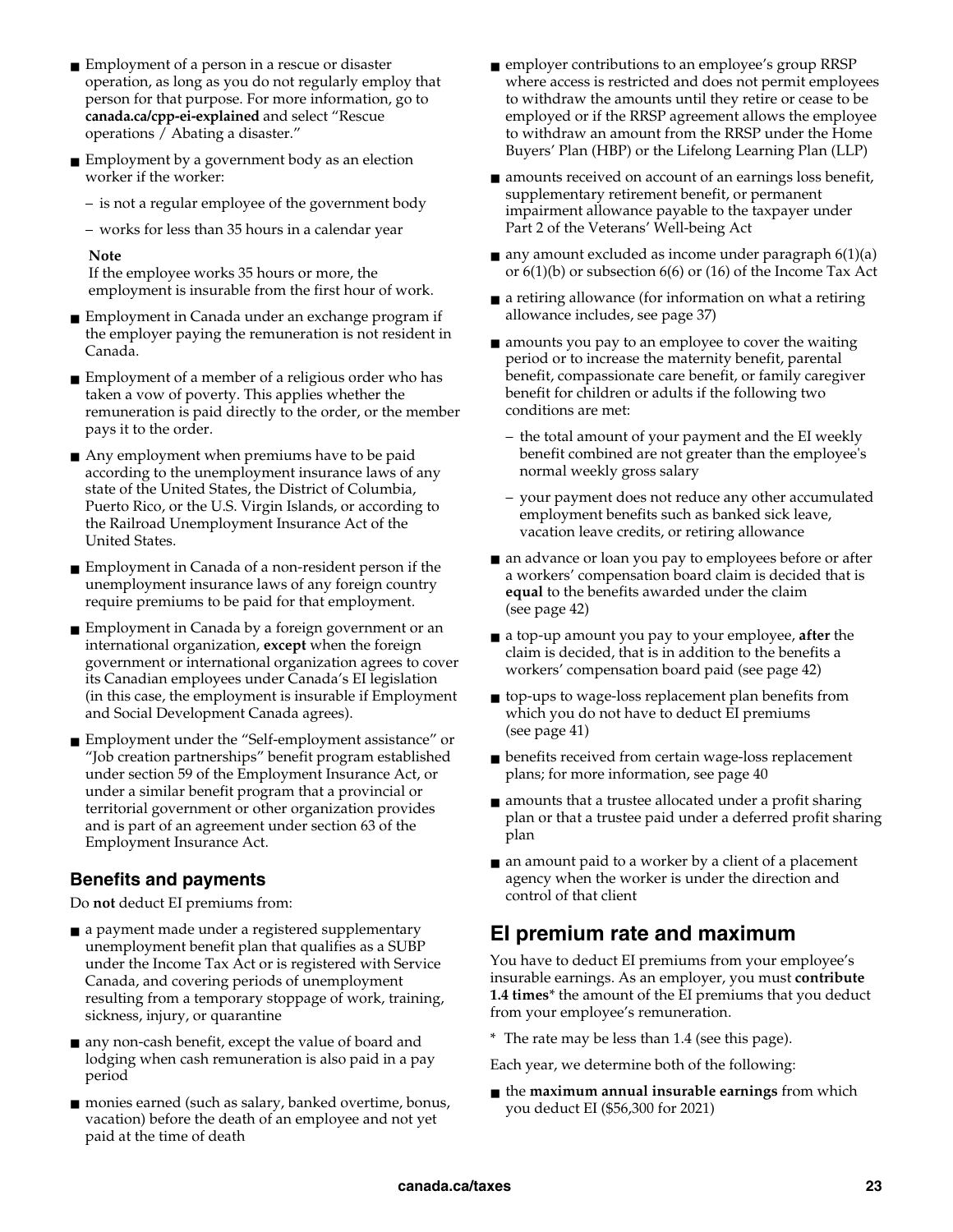■ a **premium rate** that you use to calculate the amount to deduct from your employees (1.58% for 2021 – for Quebec, use 1.18%)

#### **Note**

Different EI rates apply for employees working in Quebec because of the Quebec Parental Insurance Plan (QPIP). See "Employment in Quebec" on this page.

### **Example**

| EI premiums you deducted from your employees |  |  |
|----------------------------------------------|--|--|
|                                              |  |  |
|                                              |  |  |
|                                              |  |  |

You stop deducting EI premiums when the employee's annual earnings reach the maximum insurable earnings or the maximum employee premium for the year (\$889.54 for 2021).

The annual maximum for insurable earnings (\$56,300 for 2021) applies to **each job** the employee holds with **different employers** (different business numbers). If an employee leaves one employer during the year to start work with another employer, the new employer also has to deduct EI premiums without taking into account what the previous employer paid. This is the case even if the employee has paid the maximum premium amount during the previous employment. If your business went through a restructure or reorganization, see page 12.

The employee's EI premium rate for the next year can be found in the Payroll Deductions Tables, which are usually available in mid-December at **canada.ca/payroll**.

### **Notes**

If you pay an amount to a former employee and you have to deduct EI premiums, use the current rate in effect when you make the payment.

Any overpayments will be refunded to employees when they file their income tax and benefit returns. There is no provision in the Employment Insurance Act that provides a credit or refund to the employer in such circumstances.

### **Example**

Hassan makes \$30,000 of insurable earnings in Ontario, and after changes his province of employment to Quebec. He then makes an additional \$40,000 with the same employer.

Hassan's maximum premium is calculated as follows:

|  | \$56,300.00                       |
|--|-----------------------------------|
|  | $$30.000 \times 1.58\% = $474.00$ |
|  | $$24.200 \times 1.18\% = $285.56$ |
|  | \$759.56                          |

## **Employment in Quebec**

Maternity, parental, and adoption benefits for residents of Quebec are administered by the province of Quebec under the Quebec Parental Insurance Plan (QPIP). QPIP replaces similar benefits that Quebec residents previously received under the Employment Insurance Act. Because of this, all employers who have employees working in Quebec

(regardless of the employee's province or territory of residence) have to deduct a reduced EI premium using a reduced EI premium rate (1.18% for 2021) as well as QPIP premiums.

The maximum annual EI premium that an employee working in Quebec will pay on insurable earnings in 2021 is \$664.34.

For information on deducting and remitting the QPIP, see Guide TP-1015.G-V, Guide for Employers: Source Deductions and Contributions, which you can get from Revenu Québec at **revenuquebec.ca/en**.

You may have a place of business in Quebec and in another province or territory. If you transfer an employee from Quebec to another province or territory, in addition to deducting CPP/QPP contributions and EI/QPIP premiums you will also have to prepare **two** T4 slips. It is important that you calculate and report the proper deductions and insurable/pensionable earnings on both T4 slips. For more information, see Guide RC4120, Employers' Guide – Filing the T4 Slip and Summary.

### **Reducing the rate of your EI premiums if you have a short-term disability plan**

Some employers provide a wage-loss replacement plan for short-term disability to their employees. If the plan meets certain standards established by the Employment Insurance Regulations, the employer's EI premiums could be paid at a reduced rate (less than 1.4 times the employee's premiums).

To benefit from a reduced employer premium rate, you have to register with the EI Premium Reduction Program by submitting both of the following:

- an initial application, which you can find in Service Canada's publication called the EI Premium Reduction Program
- a copy of the short-term disability plan provided to your employees

You can get the guide at your Service Canada Centre or by contacting:

Service Canada EI Premium Reduction Program Post Office Box 11000 Bathurst NB E2A 4T5

Telephone: **1-800-367-5693**  TTY:**1-855-881-9874**  Fax: **506-548-7473**  Website: **canada.ca/ei-premium-reduction**

The employer's EI premiums are reduced only in respect of employees covered by the approved plan (this includes employees serving an eligibility period under the plan of three months or less). These employees will continue to be reported under the current payroll program account, which will be set at a reduced rate. An officer of the EI Premium Reduction Program will ask you to open an additional payroll program account under your business number (BN) to make a separate remittance for employees not covered by the plan.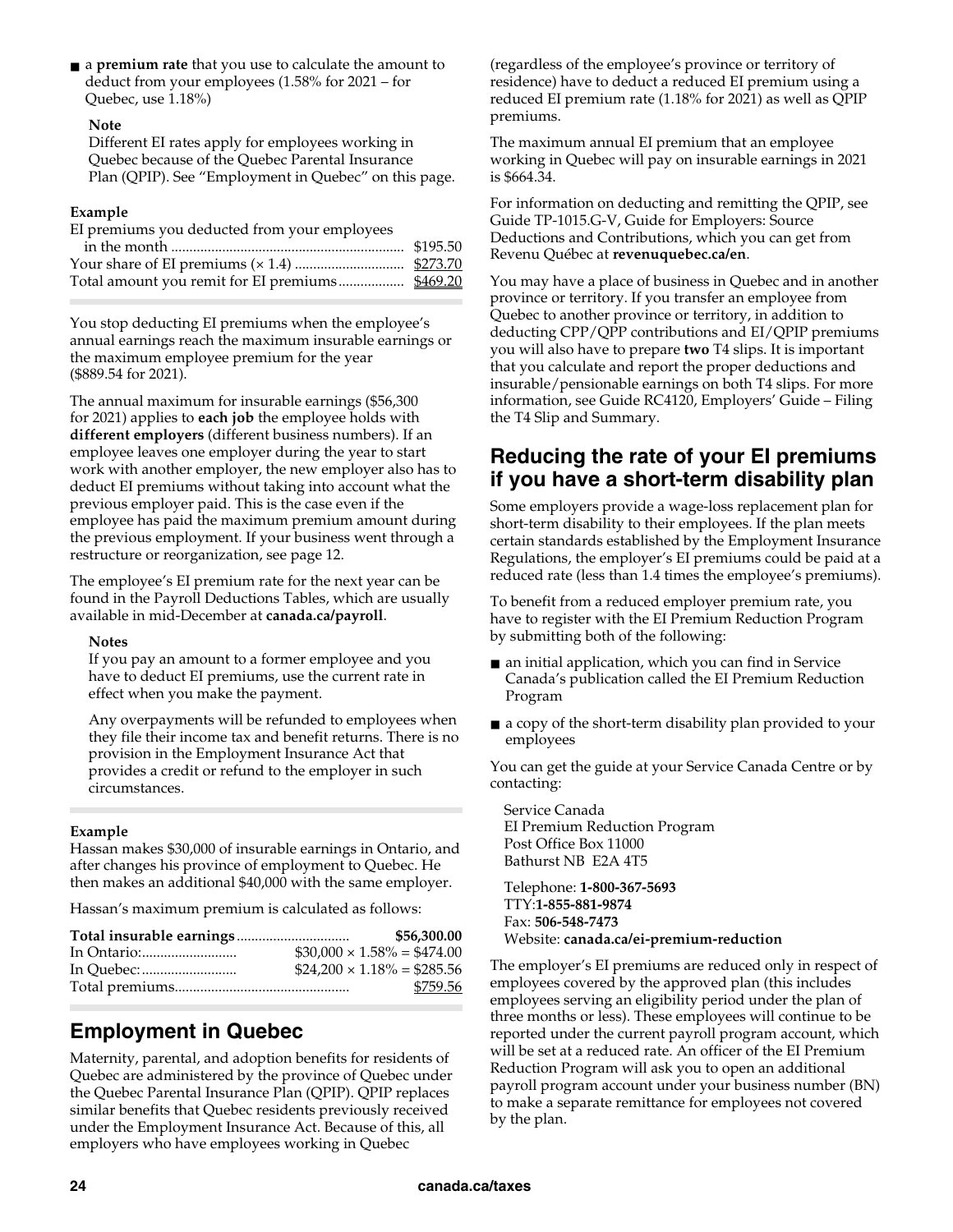You have to file a separate T4 information return for each payroll program account under your BN:

- For employees covered under an approved plan, report their income and deductions using your payroll program account at the reduced EI premium rate (for example, RP0001.)
- For employees who are **not** covered by the plan, report their income and deductions using your payroll program account at the standard rate of 1.4 times the employees' premiums (for example, RP0002.)

Where an employee was transferred between both accounts in the same calendar year, file a separate T4 slip for each account.

## **Calculating EI deductions**

To determine the amount of EI premiums to deduct, use one of the following tools:

- the Payroll Deductions Online Calculator (PDOC)
- the Payroll Deductions Tables (T4032)
- the Payroll Deductions Supplementary Tables (T4008)
- the Payroll Deductions Formulas (T4127)

To find out which method is best for you, see "Payroll Deductions Tables" on page 10.

You can also use a manual method to calculate your employee's EI deductions if you pay your employees more than the maximum amount that appears in Section C of the Guide T4032, Payroll Deductions Tables.

## **EI overpayment**

If, during a year, you over deducted EI premiums from your employee (for example, the maximum amount of insurable earnings was exceeded, or the employee was not employed in insurable employment), reimburse the employee the amount deducted in error and adjust your payroll records in the same year the overpayment was made to reflect the reduced deduction. This will result in a credit on your payroll program account equal to the employee and employer portion of the over deduction. You may reduce a future remittance in the same calendar year by that amount.

Do not include the reimbursed amount on the T4 slip. If you cannot refund the overpayment, show the total EI premiums deducted and the correct insurable earnings on the employee's T4 slip.

If you reported the employee's overpayment on the T4 slip, you can ask us for a refund by filling out Form PD24, Application for a Refund of Over deducted CPP Contributions or EI Premiums. Make your request no

later than three years from the end of the year in which the overpayment occurred.

## **Recovering EI premiums**

If you receive a notice of assessment or discover that you have under deducted EI premiums, you are responsible for remitting the balance due (both the employer's and employee's shares).

You can recover the employee's premiums from later payments to the employee. The recovered premiums can be equal to, but not more than the premiums you should have deducted from each payment of remuneration.

However, you **cannot** recover the premiums that have been outstanding for more than 12 months. As well, you cannot adjust the employee's income tax deductions to cover the EI premiums shortfall.

If you should have made a deduction in a previous year and you recover it through an additional deduction in the current year, do **not** report the recovered premium on the current year's T4 slip. You may have to amend your employee's T4 slip. For information on how to amend a T4 slip, see Guide RC4120, Employers' Guide – Filing the T4 Slip and Summary.

The recovered amount does not affect the current year-to-date EI premiums deducted.

### **Example**

a) You did not deduct or remit EI premiums that you should have deducted as follows:

| Month     | ЕI       |
|-----------|----------|
| September | \$74.00  |
| October   | \$74.00  |
| November  | \$78.00  |
| December  | \$75.00  |
| Total     | \$301.00 |

b) After auditing the records, we issue a notice of assessment as follows:

|             | Employee | Employer | Total    |
|-------------|----------|----------|----------|
| EI premiums | \$301.00 | \$421.40 | \$722.40 |

The employer premiums are 1.4 times the employee premiums. Penalty and interest are added to the total.

c) The following year, you can recover the employee's premiums of \$301.00 as follows:

### **Current Recovered Employee's**

| premium |  | premium                                          |  | deduction    |  |
|---------|--|--------------------------------------------------|--|--------------|--|
|         |  | April $$74.00 + $74.00$ (for September)          |  | $=$ \$148.00 |  |
|         |  | May $$78.00 + $74.00$ (for October)              |  | $=$ \$152.00 |  |
|         |  | June $$80.00 + $78.00$ (for November) = \$158.00 |  |              |  |
|         |  | July $$80.00 + $75.00$ (for December) = \$155.00 |  |              |  |
| Total   |  | \$301.00                                         |  |              |  |

#### **Note**

Details on the Pensionable and Insurable Earnings Review (PIER) are in Chapter 4.

### **Establishing the number of insurable hours**

Hours of work are used to determine if workers are entitled to benefits and for how long. Employers have to keep records.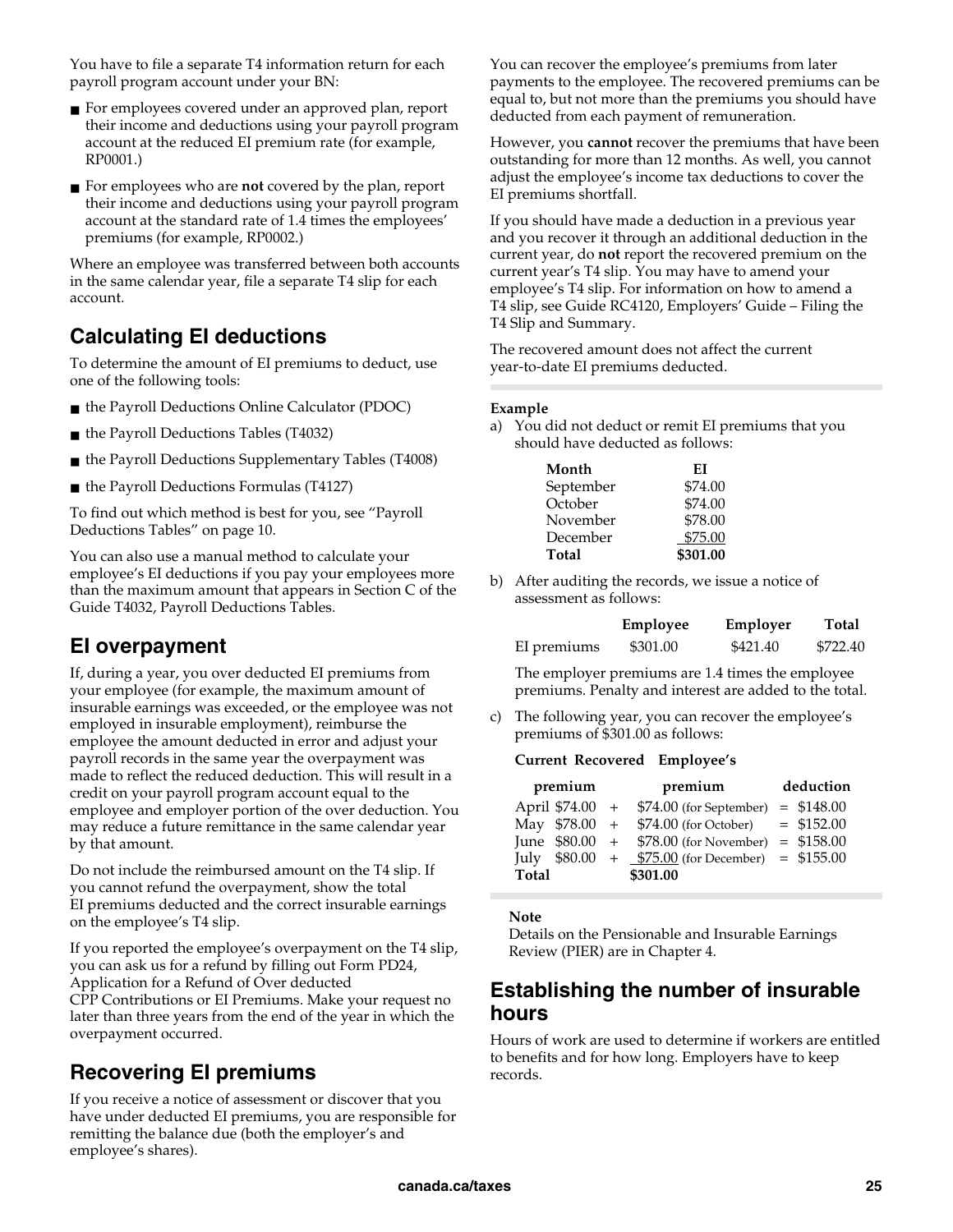### **Note**

For more information on how to report the total hours of insurable employment, contact your Service Canada Centre or visit **canada.ca/service-canada-info**.

The number of insurable hours is determined as follows:

- **For an employee who is paid hourly** The number of insurable hours is the number of hours actually worked and paid.
- **For an employee who is not paid hourly** If the employer knows the number of hours that the employee actually worked and for which they were paid, we consider the employee to have that number of insurable hours. For example, an employee who is paid on an annual basis, but whose employment contract specifies 32 hours as the usual hours of work per week, would be credited with 32 insurable hours.

### **Note**

If the employer does not know the actual number of hours worked, the employer and the employee can agree on the number of insurable hours of work for which they are paid. For example, an agreement on hours on the value of piecework would determine the number of insurable hours. However, if no contract or agreement on hours exists or can be reached, we determine the number of insurable hours by dividing the insurable earnings by the minimum wage. The result cannot be more than seven hours per day or 35 hours per week.

- **Hours limited by federal or provincial statutes** Full-time employees who are limited by law to less than 35 hours per week will be credited 35 insurable hours per week. Part-time employees in these circumstances are credited with a proportionate number of hours.
- **Military and police** Full-time members of the Canadian Forces or a police force will be credited 35 insurable hours per week, unless the employer keeps and provides the actual number of hours worked.
- Overtime hours accumulated and paid at a later date or **paid on termination of employment** – One hour of overtime work equals one hour of insurable employment, even if the rate of pay is higher. Overtime hours accumulated and paid at a later date, or paid on termination of employment, are equally insurable when the parties can establish the effective hours worked. The insurable hours will be the hours actually worked and not the hours accumulated at a rate greater than the regular one.

### **Example**

An employee works 20 hours of overtime, so they accumulate 30 hours (1.5 times the number of hours worked). At the end of the year, the worker asks their employer to be paid for their accumulated hours. The number of insurable hours will correspond to the actual hours worked, which is 20 hours in this case.

■ **Worker called in to work** – The number of insurable hours equals the number of hours paid.

- **Stand-by hours** Stand-by hours are insurable if one of the following applies:
	- the stand-by hours are paid at a rate equal to or above the rate paid for the hours the employee would have worked
	- the employee is present at the employer's premises, waiting for the employer to request their services, as required under a contract of employment, and these hours are paid, regardless of the rate paid
- **Public holiday** One hour of work on a public holiday equals one hour of insurable employment, even if the rate of pay is higher. When a public holiday is paid in straight time and a person doesn't work on the holiday, the insurable hours will be the hours the person would have normally worked.
- **Paid leave** One hour of vacation time taken, paid sick leave, or compensatory time off is considered to be one insurable hour.
- **Remuneration paid with no hours attached** An employee who receives vacation pay without actually taking any leave does not generate any insurable hours. This also applies to such remuneration as bonuses, gratuities, and in lieu-of-notice payments.

For more information on how to determine hours of insurable employment, go to **canada.ca/cpp-ei-explained**  and select "Insurable hours."

## **Record of Employment (ROE)**

Generally, if you are issuing an ROE electronically, you have five calendar days after the end of the pay period in which an employee's interruption of earnings occurs to issue it. This is considered an interruption of service and includes situations where employment ends or the employee leaves because of pregnancy, injury, illness, adoption leave, layoff, leave without pay, or dismissal. For more information, see page 11.

### **Note**

A different deadline may apply if you file your ROE on paper.

The employee needs the ROE to determine if they are entitled to employment insurance (EI) benefits. To create an ROE for your employee, you can use Service Canada's online ROE web service, your payroll provider's ROE Secure Automated Transmission, or fill out a paper ROE.

For more information on the ROE, go to Service Canada at **canada.ca/record-of-employment**, or call their Employer Contact Centre at **1-800-367-5693** (TTY: **1-855-881-9874**).

## **Chapter 4 – Pensionable and Insurable Earnings Review (PIER)**

Each year, we check the calculations you made on the T4 slips that you filed with your T4 Summary. We do this to make sure the pensionable and insurable earnings you reported correspond to the deductions you withheld and remitted.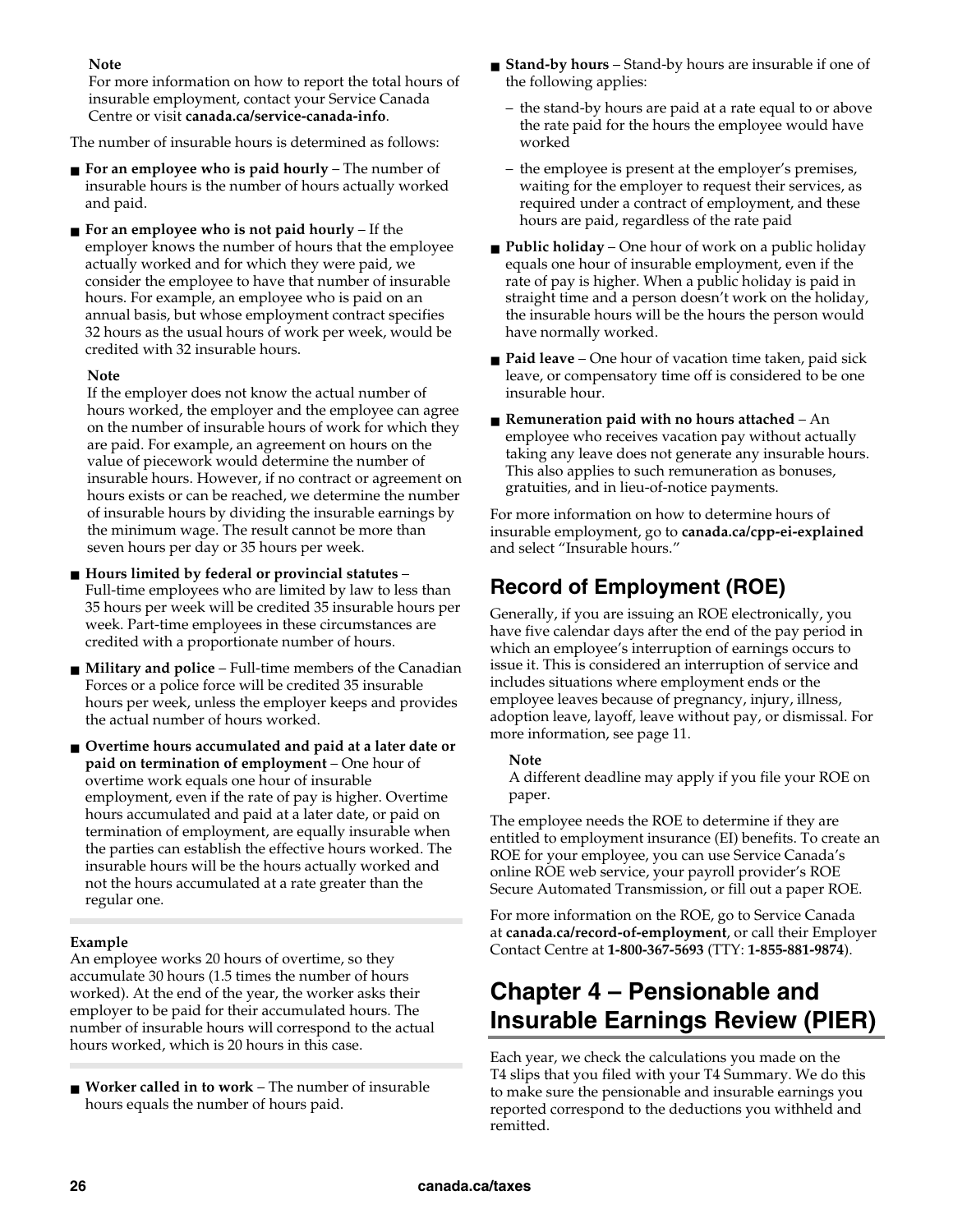We check the calculations by matching the pensionable and insurable earnings you reported with the required Canada Pension Plan (CPP) contributions or employment insurance (EI) premiums shown in the Guide T4032, Payroll Deductions Tables. We then compare these required amounts with the CPP contributions and EI premiums reported on the T4 slips.

If there is a deficiency between the CPP contributions or EI premiums required and those you reported, we print the figures on a PIER listing. If you file electronically and report an employee number on your T4 slips, we will display the employee number on the PIER listing.

We will send you the listing showing the name of the affected employees and the figures we used in the calculations. We will also include a PIER summary that shows any balance due.

#### **Notes**

You are responsible for remitting the balance due, including your employee's share.

If you agree with our calculations and are remitting the exact amount shown on the PIER summary (for remitting methods, go to Chapter 8), do not send the PIER listing back. We only need the listing if you are correcting the figures or a social insurance number (SIN), or are sending information we should update on our file.

If a payment or a reply is not received by the reply date noted on the PIER report, we may issue a notice of assessment that includes applicable penalties or interest, or both.

### **Why is a review important?**

We verify these calculations so that your employees or their beneficiaries will receive the proper:

- CPP benefits if the employees retire, become disabled, or die
- EI benefits if the employees become unemployed, take maternity, parental, adoption, or compassionate care leave, leave to care for or support their critically ill or injured child, or are injured, ill, or on leave without pay

#### **Note**

If you report insufficient amounts, it could reduce an employee's benefits.

### **CPP deficiency calculations**

If your employee has 52 pensionable weeks during the year, calculate the required CPP contributions as follows:

- **Step 1:** Subtract the CPP basic exemption for the year from the CPP pensionable earnings shown in box 26 on the employee's T4 slip.
- **Step 2:** Multiply the result of Step 1 by the current year's CPP contribution rate.

The yearly CPP basic exemption appears in Appendix 2 and the CPP contribution rate appears on page 16.

The result is the employee's yearly CPP contributions, which you report in box 16 of the T4 slip.

There may be cases when you have to either start deducting CPP, or stop deducting CPP, for your employee during the year. For more information, see "Starting and stopping CPP deductions" on page 17. In these cases, to verify the employee's CPP contributions before you file the T4 slip, use the calculation in Appendix 3 on page 57.

If you put an "X" or a check mark in box 28 (CPP/QPP, EI and PPIP exempt) on the T4 slip and you reported amounts in boxes 16 or 17, or 26 for CPP/QPP, our processing system ignores the "X" or check mark. For more information, see "Box 28 – Exempt (CPP/QPP, EI, and PPIP)" in Guide RC4120, Employers' Guide – Filing the T4 Slip and Summary.

If you issue more than one T4 slip to the same employee, report the pensionable earnings amount for each period of employment in box 26 on each T4 slip. Reporting these amounts correctly can reduce the number of unnecessary PIER reports for CPP deficiency calculations, especially if the employee worked both inside and outside Quebec.

### **EI deficiency calculations**

To calculate the required EI premiums, multiply the EI insurable earnings shown in box 24 of the employee's T4 slip by the current year's EI premium rate.

See the yearly EI premium rate on page 23 or in the Guide T4032, Payroll Deductions Tables.

The result is the employee's yearly EI premiums, which you report in box 18 of the T4 slip.

To verify the employee's EI premiums before you file the T4 slip, fill out "Appendix 5 – Calculation of employee EI premiums (2021)" on page 59.

If you put an "X" or a check mark in box 28 (CPP/QPP, EI, and PPIP exempt) on the T4 slip and you reported amounts in boxes 18 or 24 for EI, our processing system ignores the "X" or check mark. For more information, see "Box 28 – Exempt (CPP/QPP, EI, and PPIP)" in Guide RC4120, Employers' Guide – Filing the T4 Slip and Summary.

If you issue more than one T4 slip to the same employee, report the insurable earnings amount for each period of employment in box 24 on each T4 slip. Reporting these amounts correctly can reduce the number of unnecessary PIER reports for EI deficiency calculations, especially if the employee worked both inside and outside Quebec.

## **Security options on PIER listings**

The PIER program checks security options reported as a non-cash taxable benefit in box 38 (Security options benefits) and box 14 (Employment income) on T4 slips because such a benefit is pensionable but not insurable. If this type of benefit is the only amount reported on a T4 slip, enter an "X" or a check mark in box 28 (Exempt) under EI. Do **not** place an "X" or a check mark in box 28 (Exempt) under CPP. This benefit is pensionable and CPP contributions are required.

### **Multiple T4 returns**

If you are an employer with a business number (BN) that has **multiple** payroll program account extensions, we will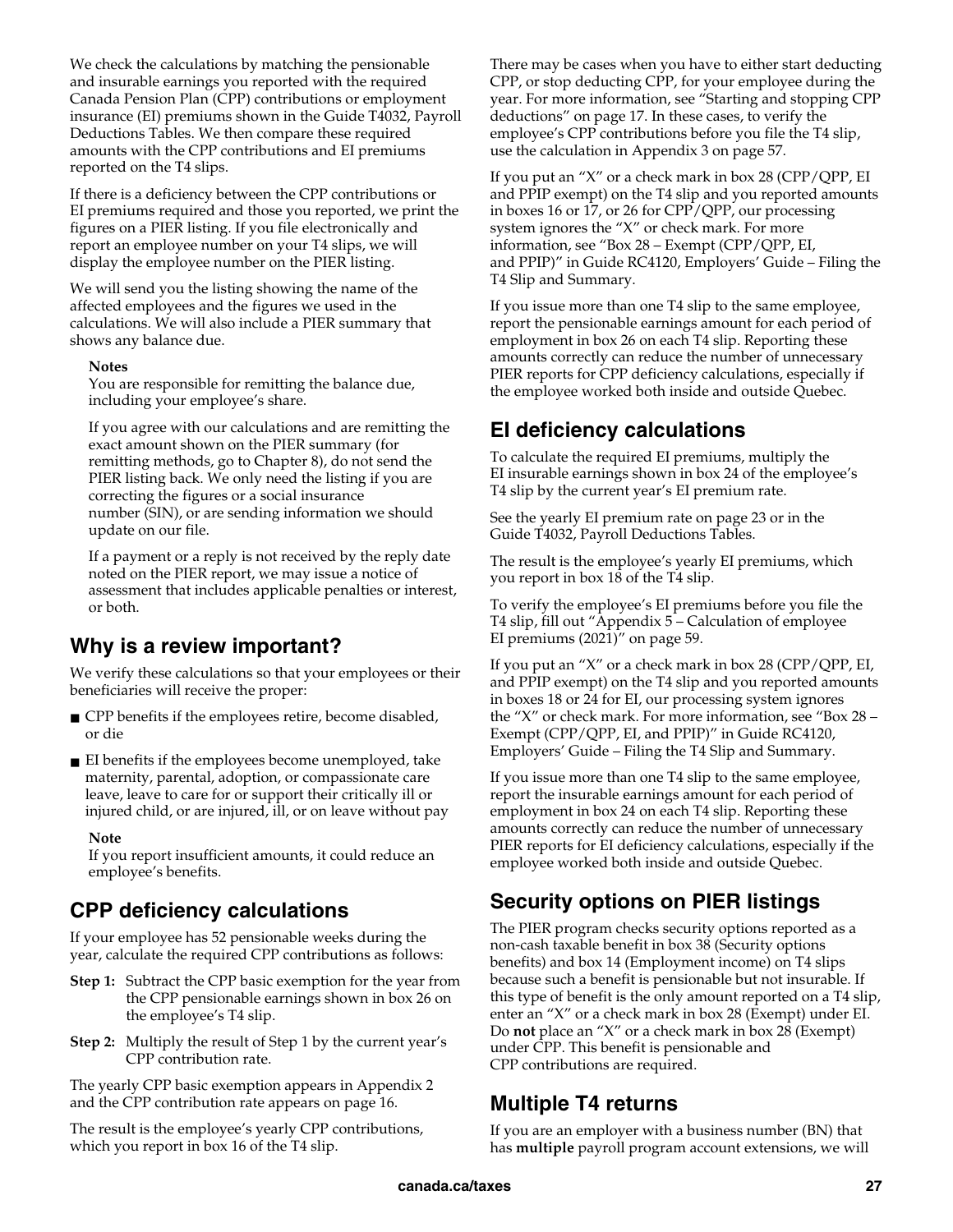not send you a PIER report if we detect deficiencies when your return is processed. At a later date we will compare all T4 returns for your BN to verify the PIER information and contact you if we confirm there are deficiencies. If we do not find any deficiencies, we will cancel the PIER. If you have any questions, contact the PIER unit at your NVCC.

## **Chapter 5 – Deducting income tax**

As an employer or payer, you are responsible for deducting income tax from the remuneration or other income you pay. There is **no age limit** for deducting income tax and there is no employer contribution required.

We have forms to help you determine how much income tax to deduct:

- Most employees and recipients fill out Form TD1, Personal Tax Credits Return.
- Employees who are paid commissions and who claim expenses may choose to fill out Form TD1X, Statement of Commission Income and Expenses for Payroll Tax Deductions, in addition to Form TD1.
- Fishers fill out Form TD3F, Fisher's Election to Have Tax Deducted at Source.

### **Form TD1, Personal Tax Credits Return**

There are two types of Form TD1, Personal Tax Credits Return – federal **and** provincial or territorial. Both forms, once completed, are used to determine the amount of federal and provincial or territorial tax to deduct from the income an individual receives in a year.

Individuals who will receive salary, wages, commissions, employment insurance benefits, pensions, or other remuneration **must** fill out a federal Form TD1 **and**, if more than the basic personal amount is claimed, a provincial or territorial Form TD1. For Quebec, see "Employment in Quebec" on page 28.

An employee must fill out a Form TD1 and give it to the employer when the employee starts work. The employee should fill out a new Form TD1 within seven days of any change that may result in a change to their personal tax credits for the year.

### **Note**

If your employee has more than one employer or payer at the same time and has already claimed personal tax credit amounts on another TD1 form, the employee **cannot claim them again**. If the employee's total income from all sources will be **more** than the personal tax credits claimed on another TD1 form, they must check the box "More than one employer or payer at the same time" on page 2 of the TD1 form, enter "0" on line 13 on page 1 and not fill in lines 2 to 12.

Employees who do not fill out new forms may be penalized \$25 for each day the form is late. The minimum penalty is \$100, and increases by \$25 per day to the maximum of \$2,500.

Employees do not have to fill out new TD1 forms every year if their personal tax credit amounts have not changed.

The provincial or territorial Form TD1 the employee fills out should be the form for the province or territory of employment. The section "Which tax tables should you use?" on page 10 explains how to determine the province or territory of employment. It also explains what to do if the employee lives in one province or territory and works in another. If the income is not employment income (for example, it is pension, retiring allowance, or RRSP income), use the Form TD1 for the recipient's province or territory of residence.

You are committing a serious offence if you knowingly accept a Form TD1 that contains false or deceptive statements. If you think a Form TD1 contains incorrect information, call **1-800-959-5525**.

Have a completed Form TD1 on file for **each** of your employees or recipients. We may ask to see it.

**Note** 

You may create a federal and provincial or territorial Form TD1 and have your employee send it to you electronically. For more information, go to **canada.ca/en/revenue-agency/services/tax /businesses/topics/payroll/payroll-deductions -contributions/income-tax/electronic-form-td1**.

### **Employment in Quebec**

Individuals who work or receive other income (such as pension income) in the province of Quebec have to fill out a federal Form TD1, Personal Tax Credits Return, **and** a provincial Form TP-1015.3-V, Source Deductions Return.

Individuals who incur expenses related to earning commissions have to fill out a federal Form TD1X, Statement of Commission Income and Expenses for Payroll Tax Deductions, **and** a provincial Form TP-1015.R.13.1-V, Statement of Commissions and Expenses for Source Deduction Purposes.

You can get Quebec forms from Revenu Québec at **revenuquebec.ca/en**.

### **Claim codes**

The total amount of personal tax credits an employee claims on Form TD1 will determine which claim code to use. An explanation of the claim codes is in the Payroll Deductions Tables (T4032).

In some cases, you will use one claim code for the federal Form TD1 and another claim code for the provincial or territorial Form TD1.

If your employee does not fill out a Form TD1, use the code that corresponds to the basic personal amount.

A non-resident employee may not have a claim amount on Form TD1. For more information, see page 2 of Form TD1.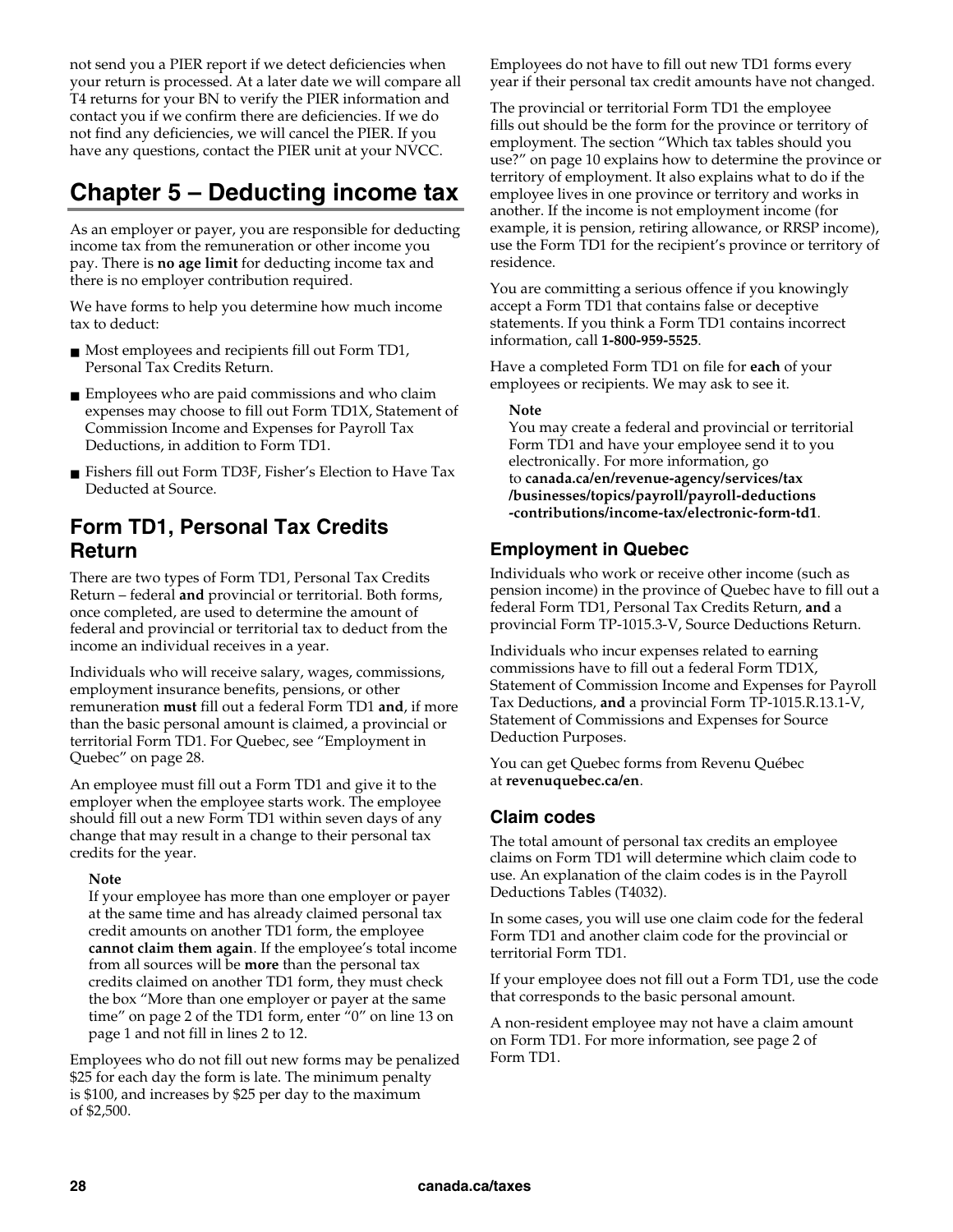### **Request for more tax deductions from employment income**

Employees can choose to have more tax deducted from the remuneration they receive in a year. To do this, they have to give a federal Form TD1 to their employer that shows how much more tax they want deducted. This amount stays the same until they give their employer a new Form TD1.

You should advise part-time employees that it could be beneficial to have more income tax deducted from the remuneration they receive. In this way, they can avoid having to pay a large amount of tax when they file their income tax and benefit returns, especially if they have worked part-time for different employers during the year.

### **Deduction for living in a prescribed zone**

Employees who live in a prescribed zone during a continuous period of at least six months (that begins or ends in the tax year) may be entitled to claim a residency deduction when they file their income tax and benefit return. Employees may claim a deduction for this on Form TD1. The deduction will reduce the remuneration on which you withhold income tax.

If you provide housing and travel assistance benefits, see all of the following:

- Guide T4130, Employers' Guide Taxable Benefits and Allowances
- Guide RC4054, Ceiling Amounts for Housing Benefits Paid in Prescribed Zones
- **canada.ca/taxes-northern-residents**

### **Form TD1X, Statement of Commission Income and Expenses for Payroll Tax Deductions**

Employees who are paid in whole or in part by commission and who claim expenses may choose to fill out this form in addition to Form TD1. They can estimate their income and expenses by using one of the following two figures:

- their previous year's figures, if they were paid by commission in that year
- the current year's estimated figures

Employees who choose to fill out Form TD1X have to give you the form by one of the following dates:

- on or before January 31 if they worked for you last year
- within one month of the date their employment starts
- within one month of the date their personal tax credits have changed
- within one month of the date any change occurs that will substantially change the estimated remuneration or expenses previously reported

### **Note**

An employee may choose, at any time during the year, to revoke in writing the election they made on Form TD1X. If so, use the total claim amount from the employee's Form TD1 instead.

There is **only one** Form TD1X for federal, provincial, and territorial tax purposes. For an employee in Quebec, see "Employment in Quebec" on page 28.

### **Tax deductions from commission remuneration**

If an employee is paid on commission or receives a salary plus commission, you can deduct tax in one of the following ways:

### **Employees who earn commissions without expenses**

If you pay commissions at the same time you pay salary, add this amount to the salary, then use the Payroll Deductions Online Calculator (PDOC), the Payroll Deductions Formulas (T4127), or the manual calculation method found in Section A of the Payroll Deductions Tables (T4032). If you pay commissions periodically or the amounts fluctuate, you may want to use the bonus method to determine the tax to deduct from the commission payment. See "Bonuses, retroactive pay increases, or irregular amounts" on page 32 to find out how to do this.

### **Employees who earn commissions with expenses**

To calculate the amount of tax to deduct, you can use the Payroll Deductions Online Calculator (PDOC), the Payroll Deductions Formulas (T4127), or the manual calculation method found in Section A of the Payroll Deductions Tables (T4032).

### **Note**

Employees who claim employment expenses on their income tax and benefit return must have their employer fill out Form T2200, Declaration of Conditions of Employment, or Form T2200S, Declaration of Conditions of Employment for Working at Home due to COVID-19. If an employee is only claiming employment expenses using the temporary flat-rate method, they do not need Form T2200 or Form T2200S.

### **Form TD3F, Fisher's Election to Have Tax Deducted at Source**

When a fisher sells a catch, the fisher can choose to have the buyer, also known as the designated employer, deduct income tax at a rate of 20% from the proceeds of the sale. To do this, the fisher must fill out Form TD3F and give it to the designated employer. The designated employer is then responsible to deduct, remit and report the amounts withheld.

### **Remuneration from which you have to deduct income tax**

You have to deduct income tax **at source** from all of the following types of remuneration in the pay periods in which the employee receives or enjoys them:

- Salary, wages, bonuses, commissions, overtime, wages in lieu of termination notice, or other remuneration (including payroll advances or earnings advances).
- Most cash and non-cash taxable benefits and allowances including taxable stock option benefits, certain rent-free and low-rent housing, the value of board and lodging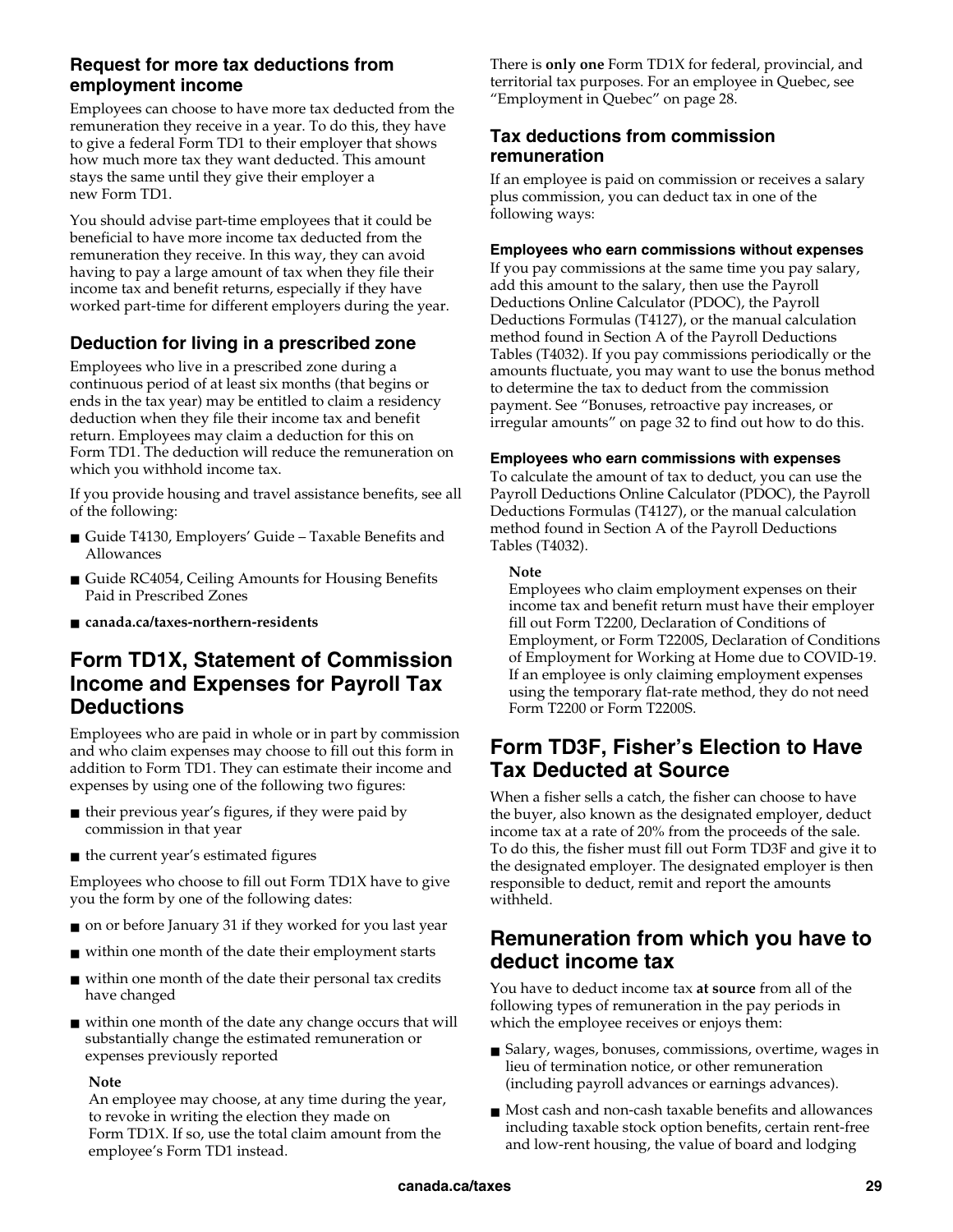(other than an exempt allowance paid to an employee at a special work site or remote work location), interest-free and low-interest loans, personal use of an automobile that you as the employer own or lease, allowances you pay to employees to use their own vehicle, holiday trips, gifts, subsidized meals, or any other taxable benefit you pay for or provide to your employee. For more information, see Guide T4130, Employers' Guide – Taxable Benefits and Allowances.

- Honorariums from employment or office, a share of profit that an employer paid, incentive payments, director's fees, management fees, fees paid to board or committee members, and executor's, liquidator's, or administrator's fees earned to administer an estate (as long as the executor, liquidator, or administrator **does not act in this capacity** in the regular course of business).
- Remuneration paid after an employee dies. To find out which payments you have to withhold income tax on, see "Death of an employee" in the next chapter.
- Remuneration paid to a member of a religious order who has taken a vow of perpetual poverty, unless you pay the remuneration to the order or the employee gives you a letter of authority approved by a tax services office.
- Certain tips and gratuities employees receive for services they carry out.
- Remuneration received while on vacation, furlough, sabbatical, or sick leave, or for lost-time pay from a union, vacation pay, payments received under a supplementary unemployment benefit plan (SUBP) that does **not** qualify as a SUBP under the Income Tax Act (for example, employer paid maternity and parental top-up amounts), and payments for sick leave credits and accrued vacation.
- Wage-loss replacement plans benefits. For more information, see page 40.
- Pensions, retiring allowances (also called severance pay), certain amounts received for wrongful dismissal, and death benefits.
- Distributions from a retirement compensation arrangement (RCA).
- Additional amounts that you as an employer pay while participating in a job creation project that Service Canada has approved.
- Benefits under the Employment Insurance Act.
- Benefits under the Employment Insurance Act respecting parental insurance.
- Amounts received from a current or former employee life and health trust other than a payment of a "designated employee benefit."

### **Reducing remuneration on which you have to deduct income tax**

Certain amounts that you deduct from the remuneration you pay an employee, as well as other authorized or claimed amounts, can reduce the amount of remuneration from which you deduct tax for the pay period. Reduce the remuneration by the following amounts before you calculate tax:

- A deduction for living in a prescribed zone.
- An amount that a tax services office has authorized (see "Letter of authority" on page 30).
- Employee's contributions to a registered pension plan (RPP) – details on how to determine the exact amount of these contributions, see the section called "Contributions to an RPP" on page 31.
- Union dues.

### **Note**

The Quebec provincial rules for reducing remuneration for union dues are different – see Guide TP-1015.G-V, Guide for Employers: Source Deductions and Contributions, which you can get from Revenu Québec (see page 7).

- Employee's contributions to a retirement compensation arrangement (RCA) or certain pension plans. For more information on determining whether an employee can deduct contributions to an RCA, see Guide T4041, Retirement Compensation Arrangements.
- Employee's and employer's contributions to a registered retirement savings plan (RRSP) provided you have reasonable grounds to believe the employee can deduct the contribution for the year (see the section called "RRSP contributions you withhold from remuneration" on page 31).
- Employee's contributions to a pooled registered pension plan (PRPP), or a similar provincial pension plan, as long as the plan is registered with the Minister of National Revenue and you have reasonable grounds to believe the employee can deduct the contributions for the year. For more information, go to **canada.ca/en/revenue-agency /services/tax/pooled-registered-pension-plan-prpp.**

**Do not subtract** CPP contributions and EI premiums to determine the remuneration that requires tax deductions.

#### **Example**

David is paid weekly (52 pay periods per year).

|                                              | \$500.00<br>\$50.00<br>\$550.00 |
|----------------------------------------------|---------------------------------|
| Minus: weekly deductions for:                |                                 |
|                                              | \$25.00                         |
|                                              | \$5.50                          |
| Deduction for living in a prescribed         |                                 |
|                                              |                                 |
|                                              | \$107.50                        |
| Remuneration that requires tax deductions at |                                 |
|                                              |                                 |

### **Letter of authority**

Your employee will have to give you a letter of authority from a tax services office in order for you to reduce the amount of tax you deduct from the remuneration that you pay to the employee. For example, this would be the case if an employee makes deductible RRSP contributions during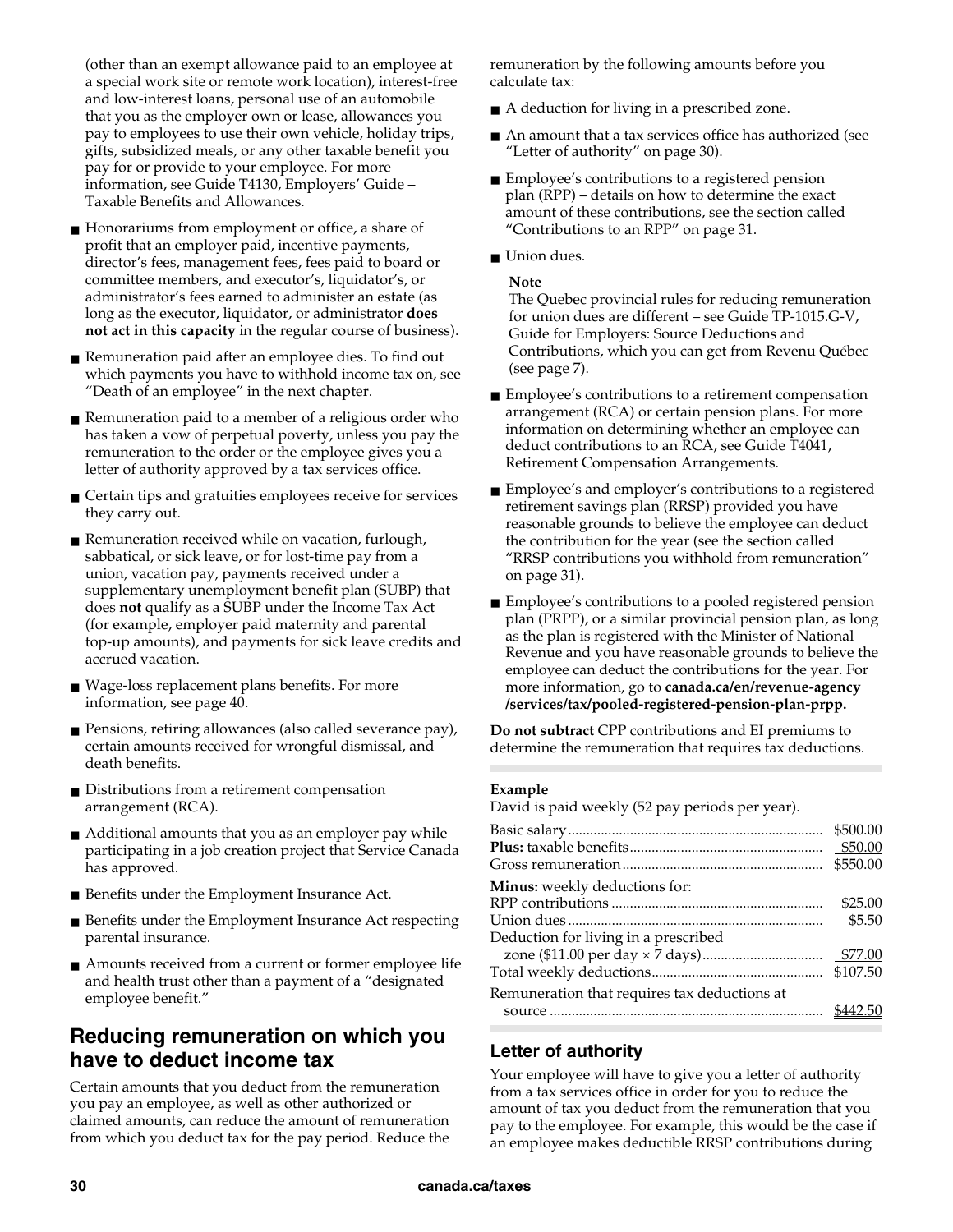the year, or if an employee lives in one province or territory but works in another and will have too much tax deducted.

To get a letter of authority, the employee has to send Form T1213, Request to Reduce Tax Deductions at Source, or a written request to the appropriate Taxpayer Services Regional Correspondence Centre. For a complete list of these centres and their address, go to **canada.ca/en/revenue -agency/services/tax/businesses/topics/payroll/payroll -deductions-contributions/income-tax/reducing -remuneration-subject-income-tax/letter-authority** and click on "Where to send the request." The employee should include documents that support their position why less tax should be deducted at source. For example, if the employee regularly contributes to an RRSP in the year, they should provide documents to show the amounts they contribute.

We usually issue a letter of authority for a specific tax year. If an employee has a balance owing or has not filed outstanding income tax and benefit returns, we will not usually issue a letter of authority.

Keep all letters of authority with your payroll records so our officers can review them.

#### **Note**

Non-resident employees who carry out services in Canada and non-resident directors should **not** use Form T1213. For more information, see Chapters 5 and 6.

### **RRSP contributions you withhold from remuneration**

A registered retirement savings plan (RRSP) contribution you withhold from the remuneration you pay an employee in a year automatically reduces the remuneration on which you have to deduct tax if you make the contribution on behalf of the employee. This applies to an RRSP contribution you withhold from remuneration on which you have to deduct tax, regardless of the amount of the payment or whether it is paid periodically or in a lump-sum. However, you have to have reasonable grounds to believe that the employee can deduct the contribution for the year.

#### **Note**

The total amount the employee contributes to their RRSP or to their spouse's or common-law partner's RRSP **cannot be more than the employee's available RRSP deduction limit for the year**.

Generally, we consider you to have reasonable grounds when your employee has given you confirmation that the contribution can be deducted for the year or you have a copy of the employee's RRSP deduction limit statement from their notice of assessment.

You do not need confirmation of the employee's RRSP deduction limit when you directly transfer the eligible part of a retiring allowance to their RRSP. This is because a special deduction under paragraph 60(j.1) of the Income Tax Act applies to this amount. For information on how to calculate the eligible part of a retiring allowance, see page 38.

#### **Note**

The employee is not allowed to transfer the eligible part of a retiring allowance to their spouse's or common-law partner's RRSP.

### **Contributions to an RPP**

If the registered pension plan (RPP) requires or permits employees to make contributions, you have to determine the amount of contributions that your employee can deduct on their income tax and benefit return. You have to do this before you can calculate the amount of tax to deduct. In addition to contributions for current service, make sure you consider any contributions for past service.

For information on contributions to an RPP for current or past service, see archived Interpretation Bulletin IT-167, Registered Pension Plans – Employee's Contributions, and Guide T4040, RRSPs and Other Registered Plans for Retirement.

You have to report these contributions on a T4 slip. For information on how to report RPP contributions on a T4 slip, see "Box 20 – RPP contributions" in Guide RC4120, Employers' Guide – Filing the T4 Slip and Summary.

## **Calculating income tax deductions**

To determine the amount of income tax to deduct, use one of the following tools:

- the Payroll Deductions Online Calculator (PDOC)
- the Payroll Deductions Tables (T4032)
- the Payroll Deductions Supplementary Tables (T4008)
- the Payroll Deductions Formulas (T4127)

To find out which method is best for you, see "Payroll Deductions Tables," on page 10.

#### **Note**

Even if the period of employment for which you pay a salary is less than a full pay period, you must continue to use the tax deductions table that corresponds to your regular pay period.

You can also use a manual method to calculate your employee's income tax deductions. For more information, see the instructions in the section called "Step-by-step calculation of tax deductions" in Section A of the Guide T4032, Payroll Deductions Tables.

You have to deduct tax according to the claim code that corresponds to the total personal amount the employee claims on Form TD1. If an employee states that their total expected income from all sources will be less than the total amount claimed, do **not** deduct any federal, provincial or territorial tax. However, if you know this statement is false, you have to deduct tax on the amounts you pay. For more information, see "Claim codes" on page 28. If you need advice, call **1-800-959-5525**.

### **Tax deductions on other types of income**

For tax deductions on other types of income, such as bonuses, director's fees, and retiring allowances, see Chapter 6.

### **Labour-sponsored funds tax credits**

The tax credit for solely **federally** registered labour-sponsored venture capital corporations has been eliminated for 2017 and later years. However, tax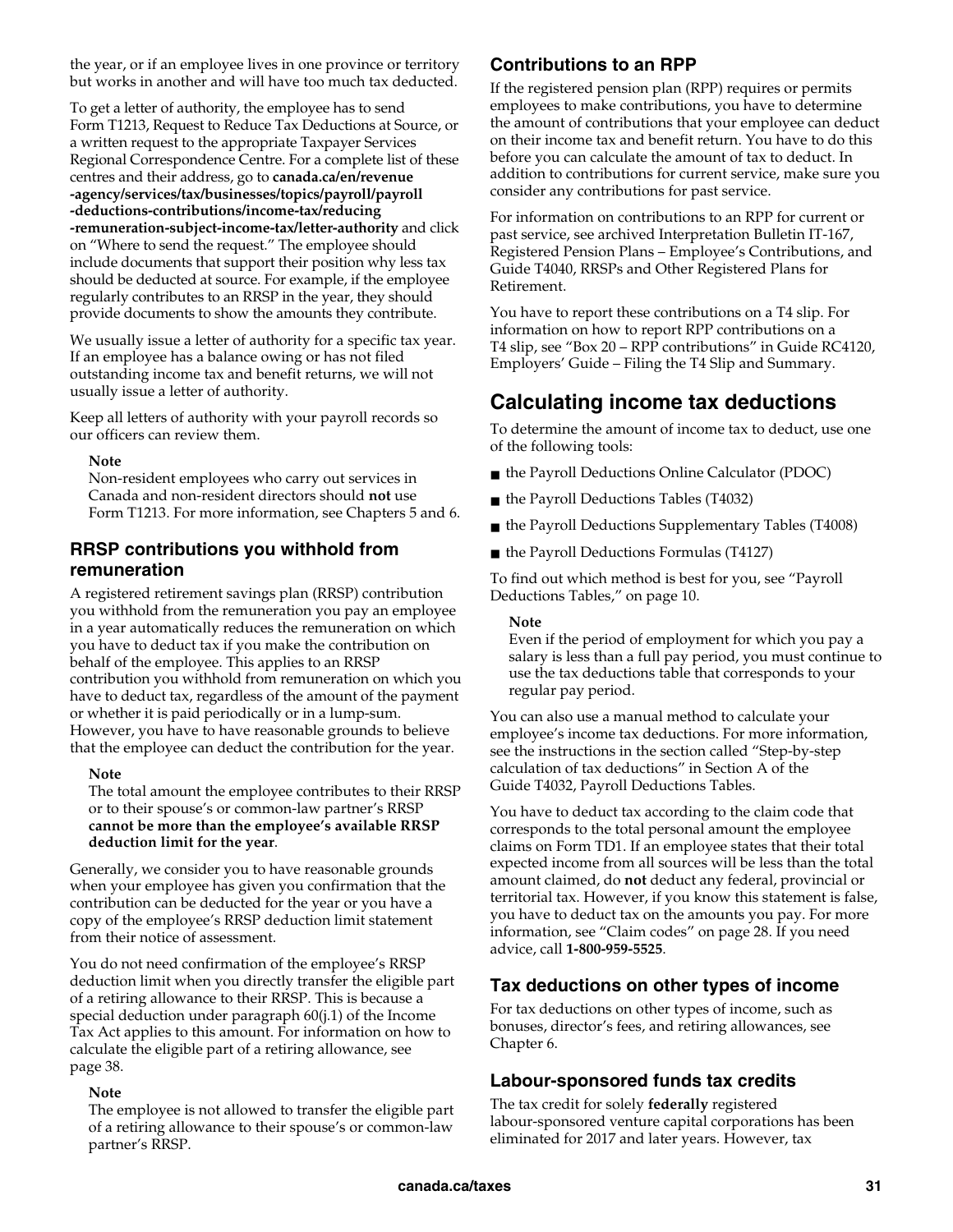deductions at source can be reduced by the tax credit that applies to the purchase, by the employee, of approved shares of capital stock in a **provincially** registered labour-sponsored venture capital corporation. For information on the labour-sponsored funds tax credits, see Guide T4127, Payroll Deductions Formulas.

### **Non-resident employees who carry out services in Canada**

Employers have to deduct income tax from remuneration they pay to non-resident employees who are in regular and continuous employment in Canada in the same way they do for employees who are resident in Canada. This applies whether or not the employer is a resident of Canada. A tax treaty between Canada and the country of residence of a non-resident employee providing services in Canada **may** provide relief from Canadian tax deductions.

#### **Note**

For information about employment in Canada by certified non-resident employers, see page 45.

### **Application for a waiver of tax withholding**

A non-resident employee who wants less tax to be withheld based on a tax treaty can send a letter or a waiver application with supporting documents to the applicable International Waivers Centre of Expertise. To find out which centre the employee should send the application to, go to **canada.ca/cra-rendering-services-canada** and select "Where to send waiver application."

#### **Notes**

You also have to deduct tax from payments you make to non-resident individuals, partnerships, or corporations for services rendered in Canada that they did not carry out in the ordinary course of an office or employment. For more information about payments for services other than in the course of employment, see Guide RC4445, T4A-NR – Payments to Non-Residents for Services Provided in Canada.

In addition, you may have to deduct tax, if you pay or credit an amount, such as interest, a dividend, rental income, a royalty, pension income, a retiring allowance, or other similar types of income to a non-resident of Canada, or if you pay, credit, or provide an amount as a benefit for film or video acting services rendered in Canada. See Guide T4061, NR4 – Non-Resident Tax Withholding, Remitting, and Reporting.

## **Chapter 6 – Special payments**

For all your deductions, use the rates in force on the date you make your payment. For a summary of the deductions you should make for special payments, see Appendix 6 on page 60.

### **Advances**

If you pay part of your employee's salary before the usual payday, you have to deduct Canada Pension Plan (CPP), employment insurance (EI), and income tax from the total advance. To determine the amounts to deduct, use the

regular pay period and reconcile the income and deductions when the regular payday occurs.

### **Bonuses, retroactive pay increases, or irregular amounts**

If you paid bonuses, retroactive pay increases or any other additional or unusual amounts to your employees, you have to deduct all of the following amounts:

- CPP contributions (without taking into consideration the annual basic exemption amount if the payment is made separately from their regular pay)
- EI premiums
- income tax

### **Note**

Certain retroactive payments related to previous years that are paid in the current year, are eligible for a special tax calculation when the employee files their income tax and benefit return. See page 36 for information about qualifying retroactive lump-sum payments.

### **CPP contributions**

If you have already deducted the yearly maximum CPP contributions from an employee's income, do **not** deduct more contributions.

Do not take into account any contributions that a previous employer deducted in the same year.

### **Example**

Joseph receives a retroactive pay increase of \$450 on June 29. His payroll record for the year indicates that, to date, you have deducted \$300 in CPP contributions.

| Maximum CPP contribution for the year (2021) \$3,166.45 |  |
|---------------------------------------------------------|--|
|                                                         |  |
| Maximum that you can deduct for Joseph for              |  |
|                                                         |  |
| Multiply the retroactive pay increase of                |  |
|                                                         |  |
|                                                         |  |

You should deduct CPP contributions of \$24.52 from Joseph's retroactive pay increase up to the maximum for the year.

### **Note**

The Payroll Deductions Online Calculator (PDOC) calculates the CPP contributions, EI premiums, and income tax on bonuses and retroactive pay increases. You can use the PDOC by going to **canada.ca/pdoc**.

### **EI premiums**

You have to deduct EI premiums from bonuses and retroactive pay increases. Do **not** deduct more than the maximum for the year.

Do not take into account any premiums that a previous employer deducted in the same year.

### **Income tax**

Certain qualifying retroactive lump-sum payments are eligible for a special tax calculation when an individual files their income tax and benefits return. For more information, see page 36.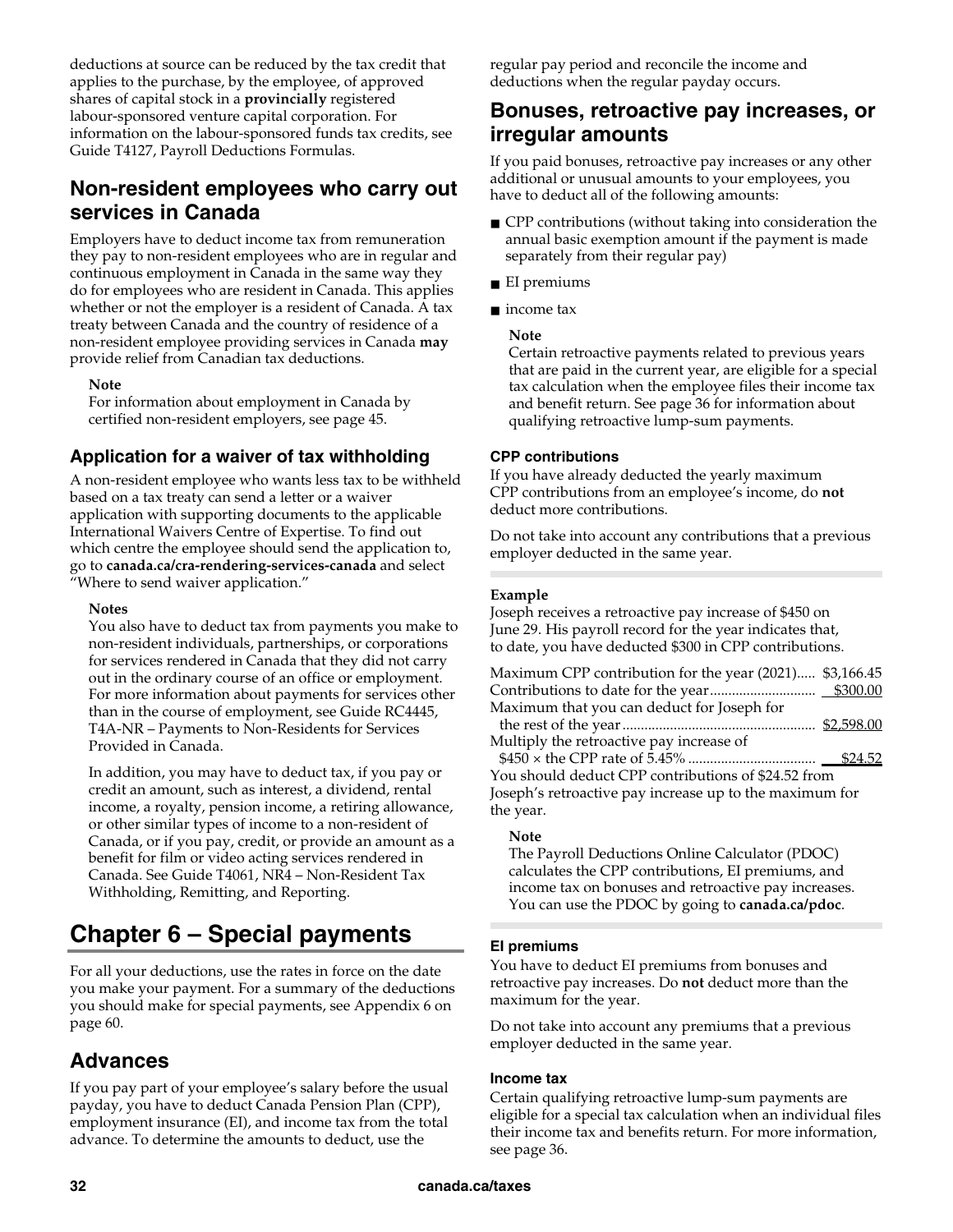To determine how much income tax to deduct from bonuses or retroactive pay increases, take the total remuneration for the year (including the bonus or increase) and subtract the following amounts:

- a deduction for living in a prescribed zone
- an amount that a tax services office has authorized
- registered pension plan (RPP) contributions
- union dues
- employee's contributions to a retirement compensation arrangement (RCA) or certain pension plans
- contributions to a registered retirement savings plan (RRSP) provided you have reasonable grounds to believe the contribution can be deducted by the employee for the year

After subtracting these amounts, if the total remuneration for the year (including the bonus or increase) is **\$5,000 or less**, deduct 15% tax (10% in Quebec) from the bonus or retroactive pay increase.

After subtracting the above amounts, if the total remuneration for the year (including the bonus or increase) is **more than \$5,000**, the amount you deduct depends on whether the bonus is paid once a year or more than once a year. Examples 1 and 2 show you how to manually calculate the amount to deduct in the case of a bonus. Example 3 shows you how to manually calculate this amount in the case of a retroactive pay increase.

#### **Example 1 – First or once-a-year bonus payment**

Donna earns a salary of \$400 per week. In September, you gave her a bonus of \$300. Her province of employment is British Columbia. The claim code that applies to her TD1 and TD1BC forms is "1."

- **Step 1:** Divide the bonus by the number of pay periods in the year  $(\$300 \div 52 = \$5.77$ ).
- **Step 2:** Add the \$5.77 to the current pay rate of \$400. As a result, the adjusted pay rate for the year is \$405.77 per week.
- **Step 3:** In Guide T4032, Payroll Deductions Tables, choose the weekly tables (52 pay periods a year) from Sections D and E to find the increased weekly federal and provincial tax you should deduct on the additional \$5.77 per week.

### **Calculate as follows:**

- Find the federal and provincial tax that you deduct on \$405.77 per week.
- Subtract the federal and provincial tax that you deduct on \$400 per week.

The result is the tax you have to deduct on the additional \$5.77 per week.

**Step 4:** Multiply the additional tax that you deduct per week by 52 (the number of pay periods in the year). This gives you the amount of income tax to deduct from the bonus of \$300.

#### **Example 2 – More than one bonus payment a year**

Mario earns a salary of \$400 per week (**amount 1**). You paid him bonuses of \$300 in January and \$780 in February. His province of employment is Alberta. The claim code that applies to his TD1 and TD1AB forms is "1."

The calculation must take into account **all** bonuses you paid during the year. You have to calculate the amount of tax to deduct for the entire year, regardless of when you paid the bonus.

- **Step 1:** Divide the bonus that you paid in January by the number of pay periods in the year  $(\$300 \div 52 = \$5.77)$ (**amount 2**). Add the \$5.77 to the weekly salary of \$400 to determine the adjusted weekly pay before the February bonus ( $$400 + $5.77 = $405.77$ ).
- **Step 2:** Divide the **last** bonus that you paid to Mario by the number of pay periods in the year  $(\$780 \div 52 = \$15)$ (**amount 3**). Add amounts 1, 2, and 3 to determine the adjusted weekly pay for the year of \$420.77  $($400 + $5.77 + $15).$
- **Step 3:** In Guide T4032 Payroll Deductions Tables, choose the weekly tables (52 pay periods a year) from Sections D and E to find the increased weekly federal and provincial tax that you should deduct on the additional \$15 per week.

#### **Calculate as follows:**

- Find the federal and provincial tax that you deduct on \$420.77 per week.
- Subtract the federal and provincial tax that you deduct on \$405.77 per week.

The result is the tax you have to deduct on the additional \$15.

**Step 4:** Multiply the additional tax per week by 52 to determine the amount to deduct on the bonus of \$780.

To calculate tax on additional bonuses, **repeat steps 1 to 4**.

#### **Example 3 – Retroactive pay increase**

Irene's pay increased from \$440 to \$460 per week. The increase was retroactive to 12 weeks, which gives her a total retroactive payment of \$240 (12  $\times$  \$20). Her province of employment is Nova Scotia. The claim code that applies to her TD1 and TD1NS forms is "6."

**Step 1:** In Guide T4032, Payroll Deductions Tables, choose the weekly tables (52 pay periods a year) from Sections D and E to find the increase in the weekly federal and provincial tax that you should deduct because of the increased pay rate.

#### **Calculate as follows:**

- Find the federal and provincial tax that you deduct on \$460 per week.
- Subtract the federal and provincial tax that you deduct on \$440 per week.

The result is the tax you have to deduct on the additional \$20 per week.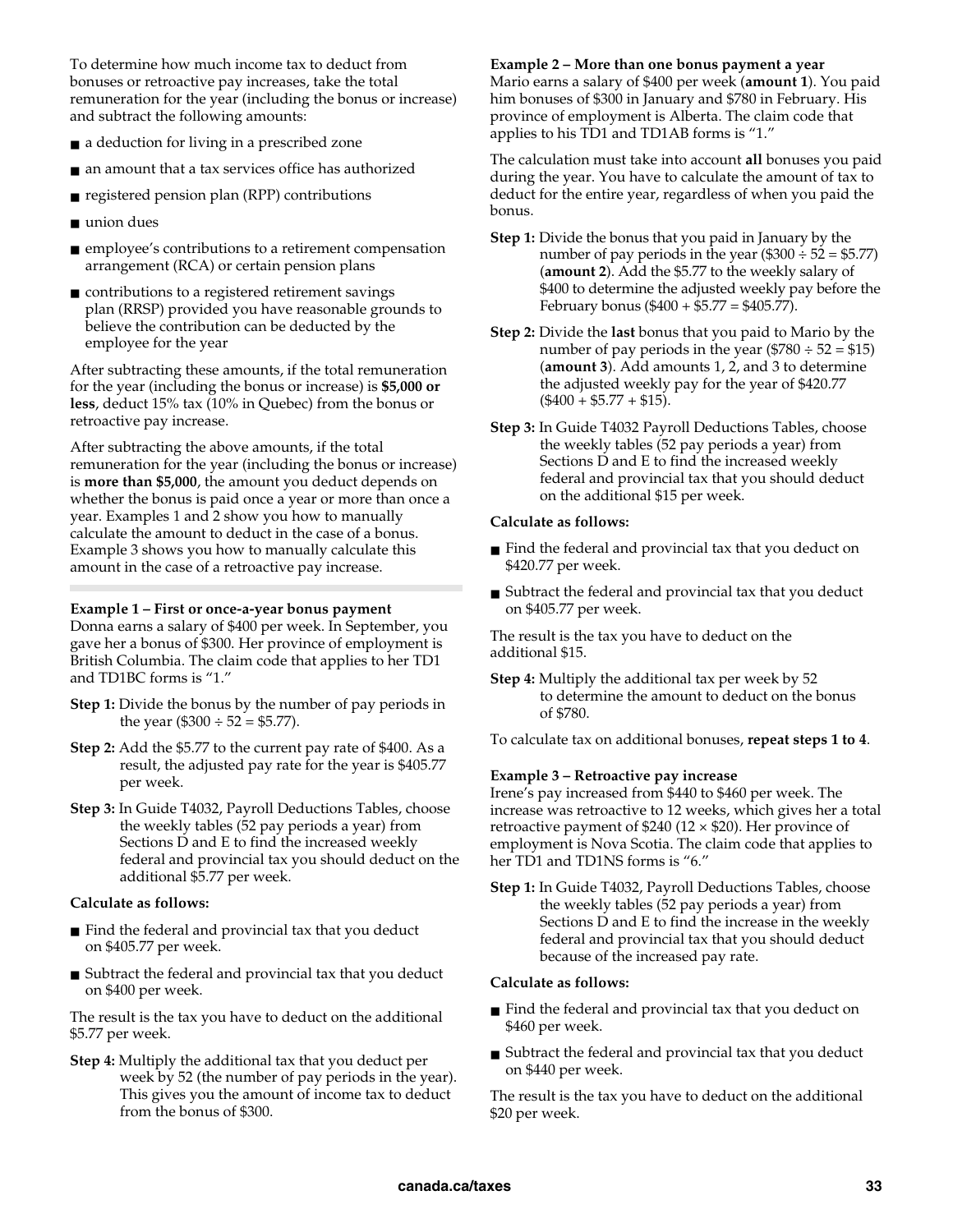**Step 2:** Multiply the increase in the weekly tax that you deduct by the number of weeks to which the retroactive pay increase applies. This amount is the tax that you must deduct from the retroactive payment.

## **Death of an employee**

Salary, wages, accumulated vacation pay, taxable benefits, and other amounts owed to an employee by their employer, for work done up to the date of the employee's death, is employment income in the year the amount is paid. This includes any retroactive pay adjustments, when a collective agreement or another authorizing instrument was signed **before** the date of death.

A payment made to a deceased employee to recognize the employee's service to the company may qualify as a death benefit. For more information, see archived Interpretation Bulletin IT-508, Death Benefits. For more information about payroll deductions and reporting a death benefit, see Guide RC4157, Deducting Income Tax on Pension and Other Income, and Filing the T4A Slip and Summary.

### **CPP contributions**

Deduct Canada Pension Plan (CPP) contributions up to and including the last pay in the month in which the employee died. Also, deduct CPP contributions from monies earned before the death of an employee and not yet paid at the time of death. When prorating the maximum CPP contributions for the year, use the number of months up to and including the month of death.

In some cases, the requirements are different for Quebec Pension Plan (QPP) contributions. For more information, see Guide TP-1015.G-V, Guide for Employers: Source Deductions and Contributions, which you can get from Revenu Québec.

Do **not** deduct CPP contributions from payments you make after an employee died, except for amounts the employee earned and was owed before the date of death.

### **EI premiums**

Do **not** deduct employment insurance (EI) premiums from monies earned before the death of an employee (such as salary, banked overtime, a bonus, or vacation pay) and not yet paid at the time of death.

### **Income tax**

Deduct income tax from all of the following amounts:

- salary and wages, accumulated vacation pay, taxable benefits, and any other amounts that were earned by and owed to the employee up to the date of death even if they are paid in the year after death
- payments for retroactive adjustments to employment income when a collective agreement or other authorizing instrument has been signed **before** the date of death

Do **not** deduct income tax from any of the following amounts:

■ salary, wages, or other pay accumulated after the date of death

■ payments for retroactive adjustments to employment income when a collective agreement or another authorizing instrument has been signed **after** the date of death

Employment income and retroactive pay adjustments that you pay to a deceased employee, or to the employee's estate, have to be reported on a T4 slip in the year in which the amounts are paid even if they were earned by or owed to the employee in a different tax year.

Although the deceased employee, or their estate, may not have to include retroactive payments made because of a collective agreement or authorizing instrument that was signed **after** the employee's death, you still have to report these payments on the deceased employee's T4 slip.

### **Note**

A retroactive adjustment may **not** have to be included on the deceased employee's final income tax and benefit return if the collective agreement or authorizing instrument was signed **after** the employee's death. For more information, see Guide T4011, Preparing Returns for Deceased Persons.

## **Director's fees**

### **Employment income**

Director's fees paid to a corporate director are employment income, whether they are paid to a non-resident for services rendered in Canada or to a Canadian resident. Report director's fees on a T4 slip.

### **You only pay director's fees CPP contributions**

You have to deduct CPP contributions from payments issued to board or committee members (directors) of a corporation employed in Canada. This applies to resident and non-resident directors.

For non-resident directors, deduct CPP only if the meetings or duties are done wholly in Canada. Do **not** deduct CPP contributions from a corporate director if the employment duties are done wholly or partly outside Canada.

Whether CPP contributions are required when there is an employment relationship between a director and a corporation will be based on the director's employment status. If in doubt, you can ask for a ruling. For more information, see "Are you an employer?" on page 7.

To determine the CPP contributions to deduct on director's fees, prorate the basic CPP exemption over the number of times you pay the fees during the year.

### **Example**

Alan is a director of your corporation. He is a resident in Canada. He does not receive remuneration as an employee. You pay him a director's fee of \$4,050 every three months. Calculate the contribution in the following way:

- Prorate the basic yearly CPP exemption to get the quarterly amount:  $$3,500 \div 4 = $875$ .
- The amount from which you deduct contributions is \$3,175 (\$4,050 - \$875).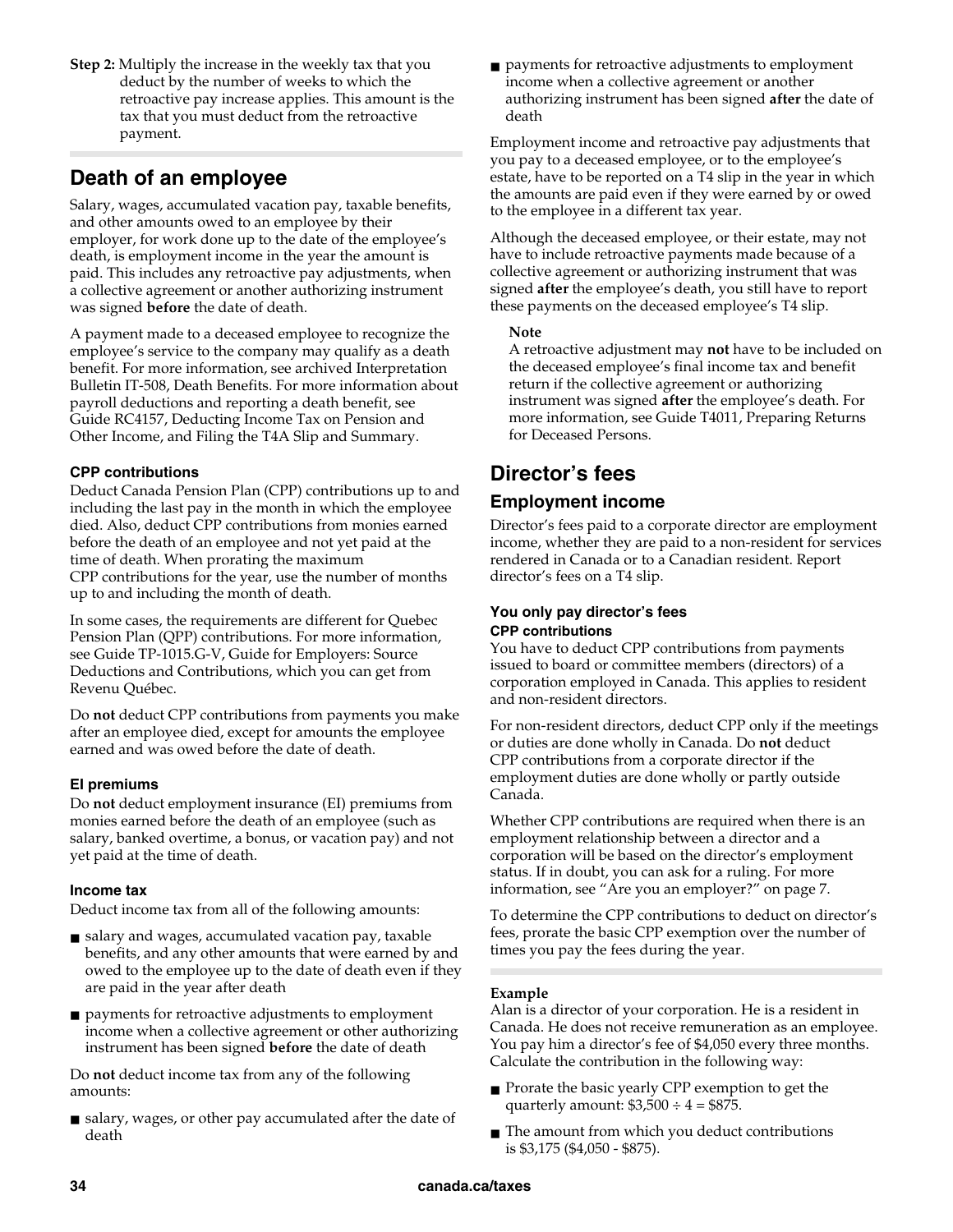■ The amount of CPP contributions you remit is:

### **EI premiums**

Do **not** deduct EI premiums from payments to board or committee members (directors) of a corporation who are resident or non-resident of Canada.

Whether EI premiums are required when there is an employment relationship between a director and a corporation will be based on the director's employment status. If in doubt, you can ask for a ruling. For more information, see "Are you an employer?" on page 7.

#### **Note**

To find out if EI premiums have to be deducted from director's fees paid to administrators of government entities, go to **canada.ca/cpp-ei-explained** and select "Tenure of office."

#### **Income tax**

A non-resident director is not considered to be employed in Canada if they do not attend any meeting or does any other functions **in** Canada. Director's fees paid to a non-resident director for attending a meeting from outside Canada through electronic means, such as a teleconference, are not taxable in Canada.

If the services rendered are only partly done in Canada, the employer is responsible for apportioning that part of the annual fee paid to the non-resident director to the services done in Canada. For example, if you held 10 meetings during the year and the non-resident director attended five meetings in Canada, you would deduct income tax at source on one half of the flat annual amount paid to the non-resident director.

If you only pay director's fees and you estimate that the total of these fees will not be more than the amount claimed on Form TD1 (or the basic personal amount if a person does not file Form TD1), do **not** deduct income tax.

If you estimate that director's fees will be more than the amount claimed on Form TD1, you have to deduct income tax. A non-resident director may not have claimed any amount on Form TD1. For more information, see page 2 of Form TD1.

### **Calculation**

To calculate the amount to deduct, use the monthly federal and provincial tax deductions tables in Sections D and E of the Payroll Deductions Tables (T4032) and calculate as follows:

- Divide the fees by the number of months that have passed since the last payment or since the first day of the year, whichever is later.
- Using the claim amount from Form TD1 and the amount determined above, find the monthly deduction and multiply it by the number of months that have passed since the last payment or since the first day of the year, whichever is later.
- If CPP contributions and/or EI premiums do not have to be deducted from the director's fees, add an extra

amount to the income tax deduction calculated above. See "Deducting tax from income not subject to CPP contributions or EI premiums" in Section A of Guide T4032.

The result is the income tax to deduct from the director's fees.

#### **You pay director's fees as well as a salary CPP contributions**

If you pay both a salary **and** director's fees, add the fees to the salary for that pay period to calculate the amount of tax to deduct.

Whether CPP contributions are required on the salary portion will be based on the employment status of the director. If you are still in doubt after analyzing the facts relating to the director's employment, you can ask for a ruling. For more information, see "Are you an employer?" on page 7.

#### **EI premiums**

If you pay both a salary **and** director's fees to a resident or non-resident director, only deduct EI premiums from the salary portion.

Whether EI premiums are required on the salary portion will be based on the employment status of the director. If you are still in doubt after analyzing the facts relating to the director's employment, you can ask for a ruling. For more information, see "Are you an employer?" on page 7.

### **Note**

To find out if EI premiums have to be deducted from director's fees paid to administrators of government entities, go to **canada.ca/cpp-ei-explained** and select "Tenure of office."

### **Income tax**

Use the calculation in "Bonuses, retroactive pay increases, or irregular amounts" to determine the amount of tax to deduct for the director's fees.

### **Application for a waiver of tax withholding**

A non-resident director of a corporation requesting a reduction of the tax withholding on employment income based on a tax treaty can send a letter or a waiver application with supporting documents to the applicable International Waivers Centre of Expertise. To find out which centre the director should send the application to, go to **canada.ca/cra-rendering-services-canada** and select "Where to send waiver application."

### **Director's fees paid to a corporation or partnership**

Where an individual is acting on behalf of or representing a corporation as a director **and** the fees relating to these services are paid directly, or are turned over by the individual to the corporation, those fees are considered to be income of the corporation and **not** of the individual. This is also the case if an individual is acting on behalf of or representing a partnership.

### **Note**

If the fees are directly or indirectly given back to the individual for their personal benefit, the fees have to be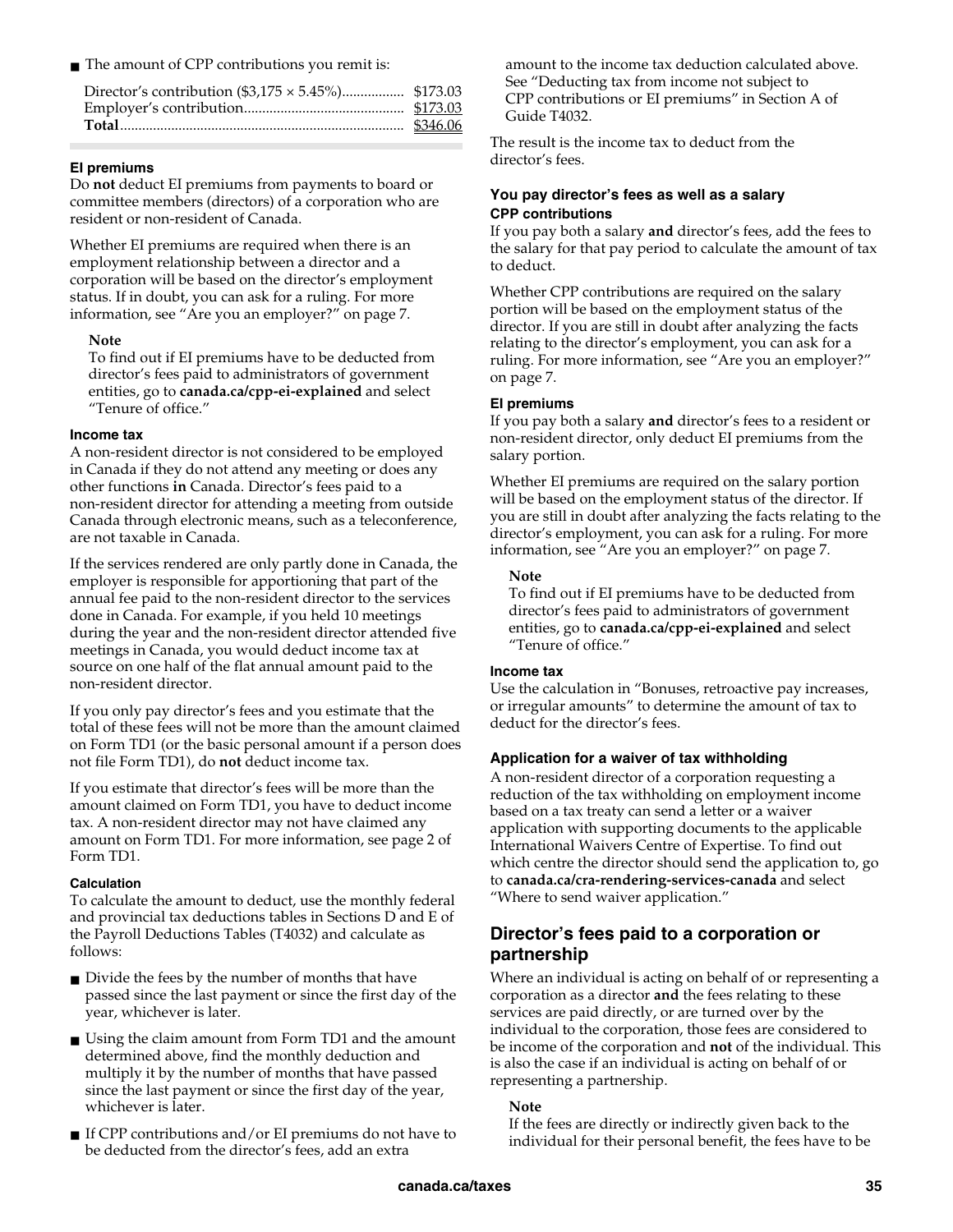included in that individual's income as employment income. In such a case, follow the instructions under "Employment income" on page 34.

### **Resident corporation or partnership**

You do not have to deduct CPP, EI, or income tax on the fees you pay a **resident** corporation or partnership.

### **Non-resident corporation or partnership**

You have to deduct 15% tax on the fees you pay a **non-resident** corporation or partnership. Report these payments on a T4A-NR slip.

If the corporation or partnership can show the tax withholding is more than their potential tax liability in Canada, either due to treaty protection or income and expenses, they can send a letter or waiver application with supporting documents to the applicable International Waivers Centre of Expertise.

To find out which centre the corporation or partnership should send the application to, go to **canada.ca/cra -rendering-services-canada** and select "Where to send waiver application."

For more information, see the following:

- Guide RC4445, T4A-NR Payments to Non-Residents for Services Provided in Canada
- Information Circular IC75-6, Required Withholding from Amounts Paid to Non-Residents Providing Services in Canada

## **Employees profit sharing plan**

An employees profit sharing plan (EPSP) is an arrangement that allows an employer to share profits with all or a designated group of employees. Under an EPSP, amounts are paid to a trustee to be held and invested for the benefit of the employees who are beneficiaries of the plan.

Each year, the trustee is required to allocate to such beneficiaries all employer contributions, profits from trust property, capital gains and losses, and certain amounts in respect of forfeitures.

Report payments from EPSPs on a T4PS slip instead of a T4 slip. You must show on the T4PS slip if the employee is a specified employee: one who is dealing with the employer in a non-arm's length relationship, or who has a significant equity interest (10% or more of any class of shares) in their employer or a company related to their employer. If the amount paid to the specified employee is more than 20% of that employee's total income for the year from employment with the employer, a tax will apply to the exceeding amount.

For more information, go to **canada.ca/en/revenue-agency /services/tax/businesses/topics/payroll/payroll-deductions -contributions/special-payments/employees-profit -sharing-plan**.

### **Overtime pay**

### **CPP contributions, EI premiums, and income tax**

You have to deduct CPP contributions, EI premiums, and income tax from overtime pay. When the overtime pay is paid in the same pay period that it is earned in, add the overtime pay to the employee's regular pay and make the deductions from the total amount in the usual way. When the overtime pay is paid in a later pay period, treat the overtime pay as a bonus and make the deductions using the method outlined in the section called "Bonuses, retroactive pay increases, or irregular amounts" on page 32.

### **Qualifying retroactive lump-sum payments**

Certain retroactive lump-sum payments totalling \$3,000 or more (not including interest) are eligible for a special tax calculation when an individual files their income tax and benefit return, regardless of the amount of tax you withhold from the payment.

To qualify for a special tax calculation, the payments described on Form T1198, Statement of Qualifying Retroactive Lump-Sum Payment, must have been paid to an individual for one or more preceding years throughout which the individual was a resident of Canada. The payments must have been paid after 1994 and relate to years 1978 and later.

**Eligible** sources of income are:

- income from an office or employment received under the terms of an order or judgment of a competent tribunal, an arbitration award, or an agreement to terminate a legal proceeding (including amounts received as damages)
- wage-loss replacement benefits

### **Notes**

An amount paid under normal collective bargaining, such as negotiated back pay, is not a qualifying amount.

A different tax treatment may apply if the employee is deceased. In such a situation, call **1-800-959-5525**.

The payer has to fill out Form T1198 or provide the following information in writing to the employee:

- the year in which the lump-sum payment was made to the employee
- a complete description of the lump-sum payment and the circumstances that required it to be paid
- the total amount of the lump-sum payment, including a breakdown between the principal and the interest element, if any, of the payment
- the principal amount of the lump-sum payment that relates to the current year and each of the preceding years covered by the payment

The employee has to send Form T1198 to their tax services office and request the special tax calculation be applied to their income tax and benefit return.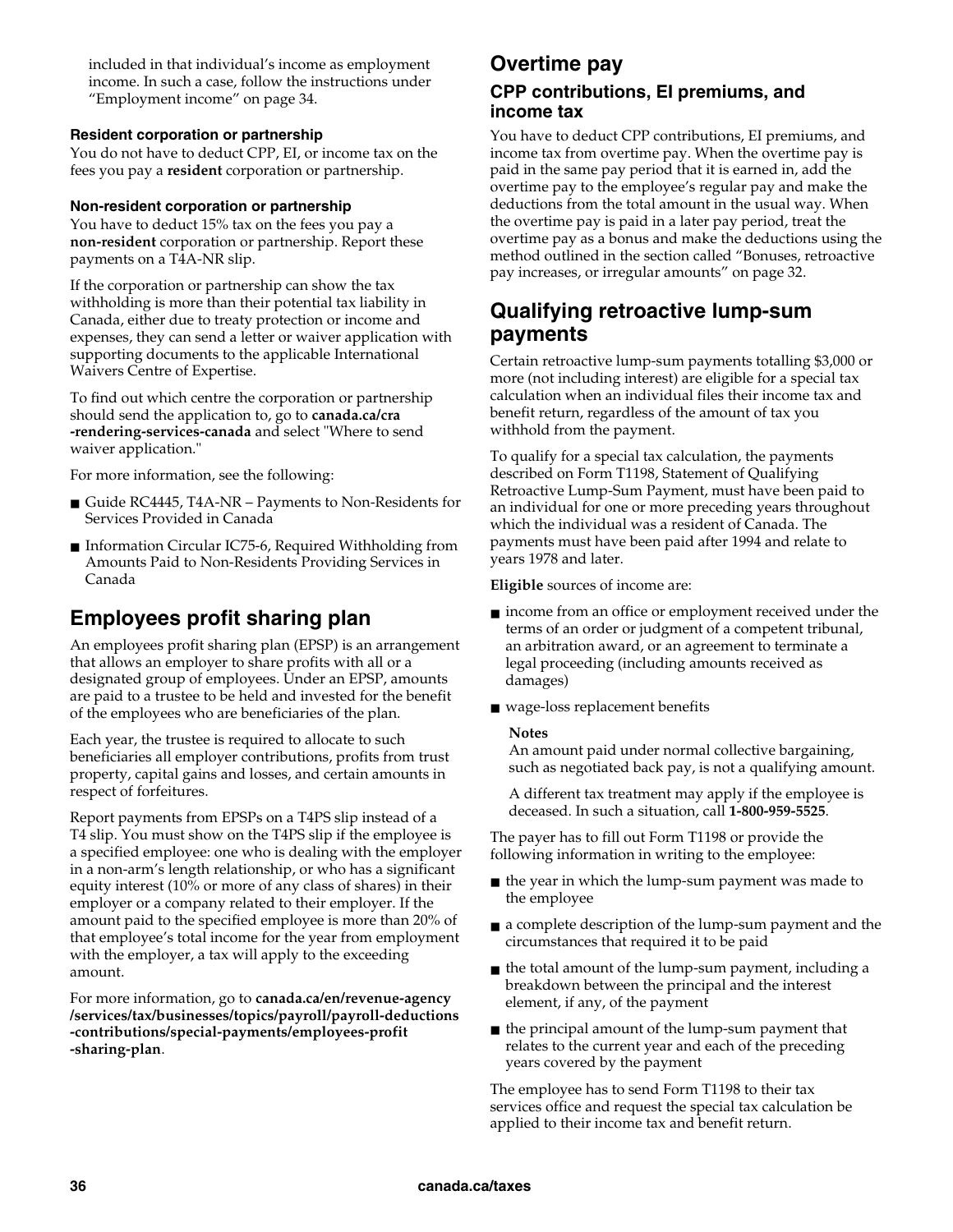### **CPP contributions, EI premiums, and income tax**

Deduct CPP, EI, and income tax from lump-sum payments that are income from an office or employment. Calculate these deductions using the instructions under the heading "Bonuses, retroactive pay increases, or irregular amounts" on page 32.

### **Retirement compensation arrangements**

A retirement compensation arrangement (RCA) is a plan or arrangement between an employer and an employee under which:

- the employer or employee makes contributions to a custodian of the RCA trust
- the custodian may be required to make distributions to the employee or another person on, after, or in view of the employee's retirement, the loss of an office or employment, or any substantial change in the services the employee provides

### **Withholding and remitting**

If you are an employer and you set up a retirement compensation arrangement, you have to deduct a 50% refundable tax on any contributions you make to a custodian of the arrangement and remit the amount of refundable tax you collect to the Receiver General on or before the 15th day of the month following the month during which it was withheld.

Before you make any contributions to the custodian, you have to send Form T733, Application for a Retirement Compensation Arrangement (RCA) Account Number, to apply for account numbers for both the employer and the custodian of the RCA.

The custodian has to deduct income tax from any distributions (periodic or lump-sum payments) made out of the RCA and remit the amount of income tax collected to the Receiver General.

Before the custodian makes any distributions out of the RCA, they have to send Form T735, Application for a Remittance Number for Tax Withheld from a Retirement Compensation Arrangement (RCA), to apply for a remittance account number.

To report the distributions, the custodian has to file a T4A-RCA Summary and the related T4A-RCA slips. The custodian has to send them to the RCA Unit at the Winnipeg Tax Centre on or before the last day of February of the year following the calendar year that the information return applies to.

For more information on this type of plan or arrangement, your responsibilities, and the forms you have to file, see Guide T4041, Retirement Compensation Arrangements Guide, or contact the RCA Unit at the Winnipeg Tax Centre.

## **Retiring allowances**

Retiring allowances are reported on the T4 slip. For more information, see "Chapter 6 – Special situations" in Guide RC4120, Employers' Guide – Filing the T4 Slip and Summary.

A retiring allowance (also called severance pay) is an amount paid to officers or employees when or after they retire from an office or employment in recognition of long service or for the loss of office or employment.

A retiring allowance **includes**:

- payments for unused sick-leave credits on termination
- amounts individuals receive when their office or employment is terminated, even if the amount is for damages (wrongful dismissal when the employee does not return to work)

A retiring allowance **does not include**:

- salary, wages, bonuses, overtime, and legal fees
- a superannuation or pension benefit
- an amount an individual receives as a result of an employee's death (these payments may be treated as death benefits)

For more information, see archived Interpretation Bulletin IT-508, Death Benefits.

- a benefit derived from certain counselling services
- payments for accumulated vacation leave not taken before retirement
- wages in lieu of termination notice (see page 40)
- damages for violations or alleged violations of an employee's applicable human rights awarded under the human rights legislation, to the extent these amounts are not taxable

For more information, see Income Tax Folio S2-F1-C2, Retiring Allowances.

If you pay a retiring allowance to a **resident** of Canada, deduct income tax from any part you pay directly to the recipient using the lump-sum withholding rates.

### **Note**

Retiring allowances must be taxed even if a recipient's total earnings received or receivable during the calendar year, including the lump-sum payment, are less than the total amount claimed on their Form TD1, Personal Tax Credits Return.

Combine all retiring allowance payments that you have paid or expect to pay in the calendar year when determining the rate to use from the next section.

### **Income tax**

Use the following lump-sum withholding rates to deduct income tax:

- 10% (5% for Quebec) on amounts up to and including \$5,000
- 20% (10% for Quebec) on amounts over \$5,000 up to and including \$15,000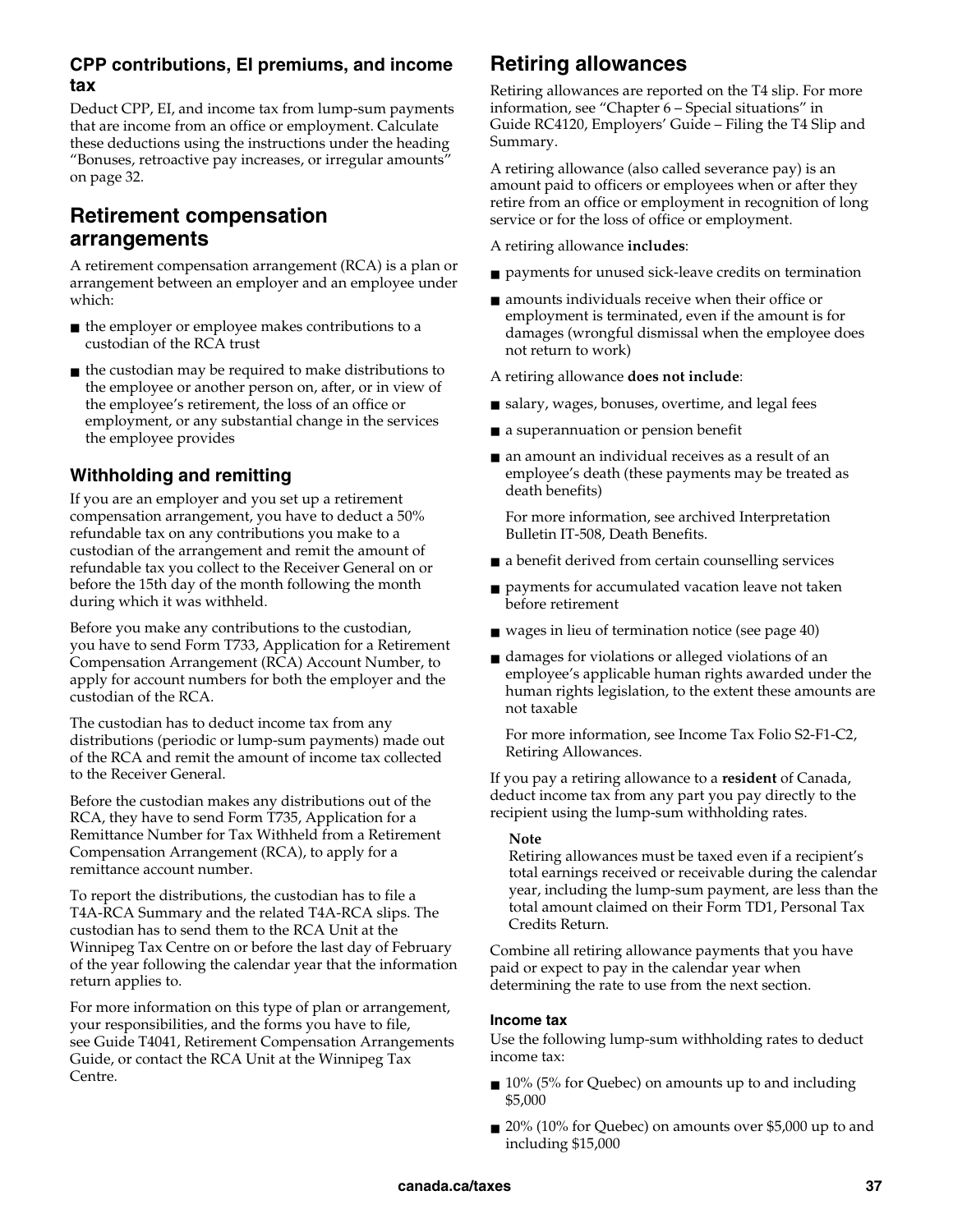■ 30% (15% for Quebec) on amounts over \$15,000

#### **Note**

The above rates are a blend of federal and provincial. The Quebec rates shown are only federal. For more information on Quebec's rates, see Guide TP-1015.G-V, Guide for Employers: Source Deductions and Contributions.

Recipients may have to pay extra tax on these amounts when they file their income tax and benefit returns. To avoid this situation, if a recipient requests it, you can do all of the following:

- Calculate the annual tax to deduct from the recipient's yearly remuneration, **including** the lump-sum payment. For more information, see the "Step-by-step calculation of tax deductions" section in Guide T4032, Payroll Deductions Tables of your province or territory.
- Calculate the annual tax to deduct from the recipient's yearly remuneration, **not including** the lump-sum payment.
- **Subtract** the second amount from the first amount.

The result is the amount you deduct from the lump-sum payment if the recipient requests it.

If you pay a retiring allowance to a **non-resident** of Canada, withhold 25% of the retiring allowance (the withholding rate may vary depending on the applicable tax convention or agreement). Send this amount to the Receiver General on the non-resident's behalf. For more information, see Guide T4061, NR4 – Non-Resident Tax Withholding, Remitting, and Reporting.

### **CPP contributions and EI premiums**

Do not deduct CPP contributions or EI premiums from retiring allowances.

### **Transfer of a retiring allowance**

Individuals with years of service before 1996 may be able to **directly transfer** all or part of a retiring allowance to a registered pension plan (RPP) or a registered retirement savings plan (RRSP). This part is commonly referred to as the **eligible portion** or the **amount eligible for transfer**. A retiring allowance may include an eligible portion and a non-eligible portion.

A retiring allowance may be paid over one or more years. The amounts paid in any particular year may be transferred to an RRSP or an RPP. The amounts transferred cannot exceed the employee's eligible portion of the retiring allowance minus the eligible portion you transferred in a prior year.

For example, if an employee receives \$60,000 payable in instalments of \$10,000 over 6 years and has an eligible amount of \$40,000, the employee can choose how they want the eligible and non-eligible portions applied to the instalment payments in each year.

The amount that is eligible for transfer under paragraph 60(j.1) of the Income Tax Act (the Act) is limited to:

■ \$2,000 for each year or part of a year before 1996 that the employee or former employee worked for you (or a person related to you).

#### **plus**

■ \$1,500 for each year or part of a year before 1989 of that employment in which none of your contributions to a pension plan or deferred profit sharing plan (DPSP) were vested in the employee's name when you paid the retiring allowance. To determine the equivalent number of years of vesting, refer to the terms of the particular plan. The number can be a fraction.

A rollover of a retiring allowance under paragraph 60(j.1) of the Act involves amounts an employee receives for services rendered before 1996. The amount the employee can rollover, tax free, cannot be more than the amount shown on their T4 slip in code 66 "Eligible retiring allowances." Only the eligible portion of a retiring allowance can be contributed to an RRSP if the contributor is also the annuitant. In this case, the rollover is completed regardless of the RRSP room available to the person receiving the retiring allowance.

#### **Note**

If you transfer the amount to an RPP, you may have to report a pension adjustment. For more information, contact your plan administrator.

For example, Samuel will receive a retiring allowance of \$5,000 that is eligible for rollover to his RRSP. His employer will report \$5,000 on his T4 slip in code 66. Although Samuel's available RRSP contribution room is \$2,000, he can rollover the full \$5,000 into his RRSP tax free.

Your employee may also ask you to transfer some or all of the **non-eligible** portion of the retiring allowance to their RRSP, or to a spousal or common-law partner's RRSP. The part that you transfer cannot be more than the employee's available RRSP deduction limit for the year.

You do not have to deduct income tax on the amount of the eligible retiring allowance that is transferred directly to an employee's RRSP or to an RPP on behalf of the employee. You also do not have to deduct income tax on any part of the retiring allowance that your employee transfers to a spousal or common-law partner's RRSP if you have reasonable grounds to believe your employee can deduct the RRSP contribution when filing their income tax and benefit return. For more information, see "RRSP contributions you withhold from remuneration" on page 31.

### **Example 1**

In November 2021, you pay Bruno, your ex-employee, a retiring allowance of \$50,000. He worked for you from 1986 to 2021 (35 years, including part-years of service). He did not contribute to a pension plan or DPSP.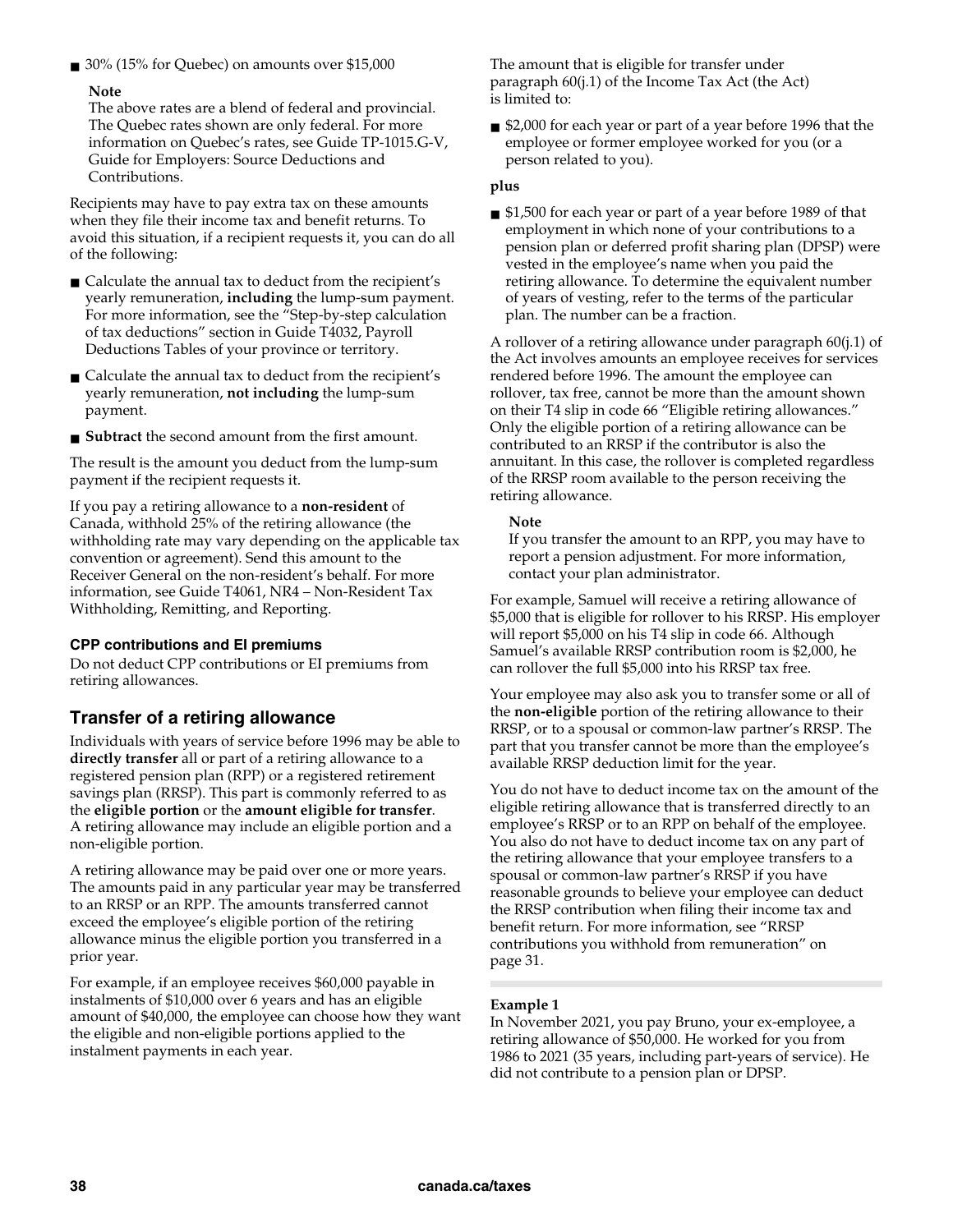Calculate the amount of retiring allowance eligible for transfer as follows:

| ■ \$2,000 $\times$ 10 years (from 1986 to 1995, including              | \$20,000 |
|------------------------------------------------------------------------|----------|
| plus<br>$\blacksquare$ \$1,500 × 3 years (from 1986 to 1988, including | \$4,500  |
|                                                                        | \$24.50  |

#### **Note**

You can no longer transfer \$2,000 per year of service to an RPP or RRSP for 1996 and later years.

Bruno is allowed to transfer \$24,500 directly into an RPP or RRSP with no tax deductions required.

The non-eligible amount of \$25,500 (\$50,000 - \$24,500), the difference between the allowance paid and the maximum eligible for transfer, could be transferred directly to Bruno's RRSP without tax deductions if he gives you a written statement saying that the amount is within his RRSP deduction limit.

#### **Example 2**

Colette is retiring. She is paid a retiring allowance of \$35,000 in recognition of long service, of which \$12,000 is **eligible** for transfer to her RRSP under paragraph 60(j.1) of the Income Tax Act. Colette wants you to transfer the total amount of the eligible retiring allowance (\$12,000) to her RRSP. She also requests that you transfer an additional \$11,000 to her RRSP and gives you a written statement indicating that her RRSP deduction limit is \$11,000.

You have to calculate the amount of remuneration that requires tax deductions at source as follows:

Retiring allowance ........................................................ \$35,000

#### **Minus:**

- eligible amount of retiring allowance for transfer to an RRSP .......................... \$12,000
- transfer to the RRSP based on Colette's deduction limit: non-eligible amount of retiring allowance for transfer to an RRSP .......................... \$11,000 .......................... \$23,000
- Remuneration that requires tax deductions at source ........................................ \$12,000

You do **not** need a letter of authority from the CRA to reduce the tax withheld from the amounts of the payment that were transferred to Colette's RRSP because she gave you a written statement.

For more information about what qualifies as a retiring allowance, the codes to use to report them on a T4 slip and what you should do if you pay it to a non-resident of Canada, see the following publications:

- Folio S2-F1-C2, Retiring Allowances
- Guide RC4120, Employers' Guide Filing the T4 Slip and Summary
- Guide T4061, NR4 Non-Resident Tax Withholding, Remitting, and Reporting

■ Publication T4145, Electing Under Section 217 of the Income Tax Act

### **Salary deferrals**

A salary deferral is a plan or arrangement made between an employee and an employer. Under such an arrangement, an employee postpones receiving salary and wages to a later year. The amount postponed is called the "deferred amount."

### **Non-prescribed plans or arrangements**

If the arrangement is not a prescribed plan (see the following section), treat the deferred salary and wages as employment income in the year in which the employee **earns** the amount. Report it on the employee's T4 slip for the year earned. Deduct CPP contributions, EI premiums and income tax in the usual way.

### **Prescribed plans or arrangements**

Salary and wages that are deferred under prescribed plans or arrangements are not covered by the preceding salary-deferral rules. Treat the deferred amounts in these cases as employment income in the year in which the employee **receives** them. Report it on the employee's T4 slip for the year it is received.

To find out how to report pension adjustments under these circumstances, see Guide T4084, Pension Adjustment Guide.

If you have employees who participate in a prescribed plan, deduct CPP contributions, EI premiums, and income tax as noted below.

#### **Note**

You have to deduct both CPP and EI from the interest income earned under these plans or arrangements.

#### **CPP contributions**

Deduct CPP contributions from **both** of the following:

- the participant's **net** salary (the salary minus the deferred amounts) while the person is working
- the deferred amounts when you pay them to the participant during the leave period

#### **EI premiums**

**Deduct** EI premiums from the participant's **gross** salary (including deferred amounts) while the person is working. Do not deduct more than the yearly maximum.

**Do not deduct** EI premiums when you pay these to the participant during the leave period.

**Box 24 – EI insurable earnings** – Enter the amount of insurable earnings on which you calculated the employee's EI premiums.

The EI premium for this income is based on the gross amount, while the amount reported in box 14 is the net amount. The insurable earnings cannot be the same as the amount in box 14.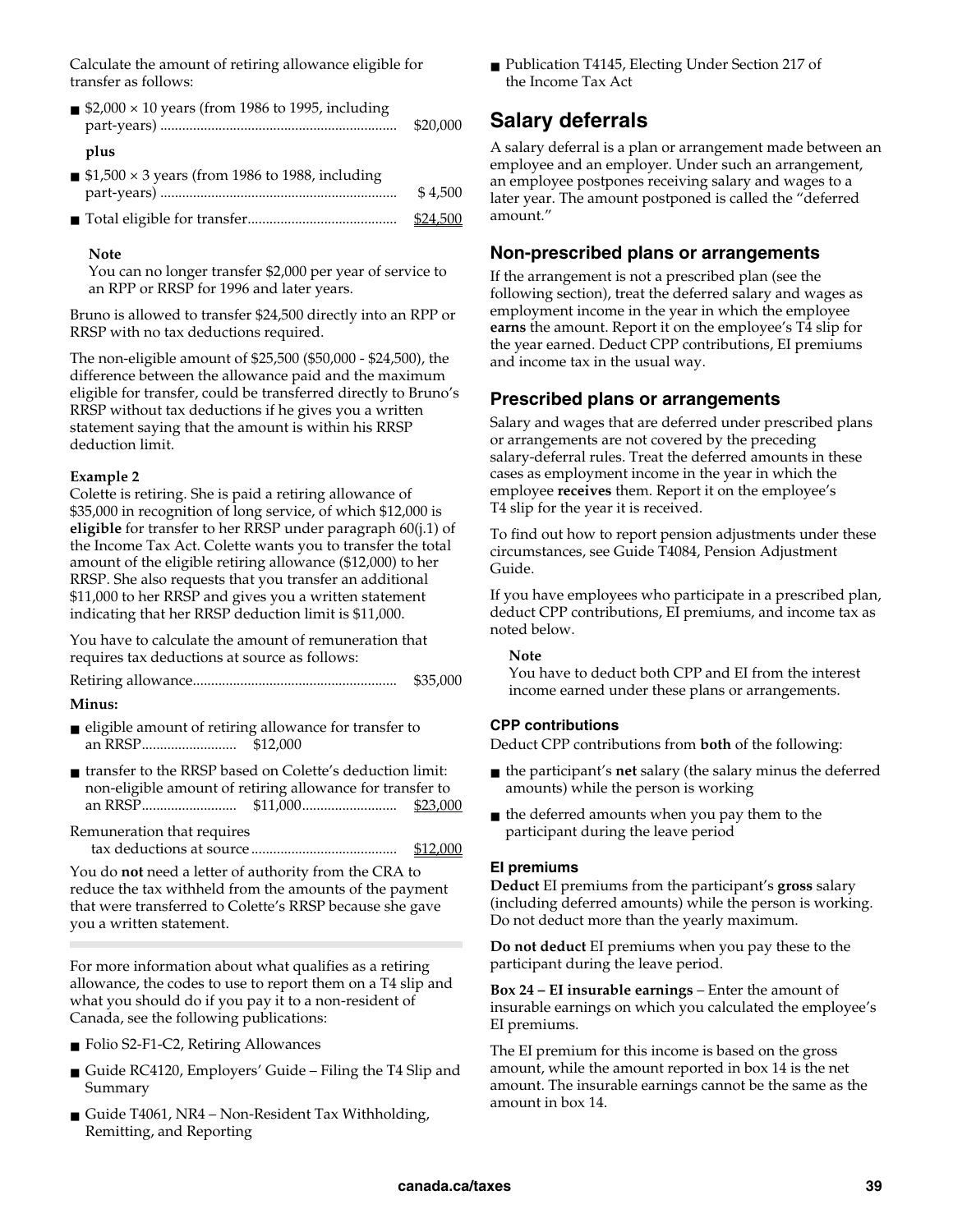#### **Income tax**

Deduct income tax from **both** of the following amounts:

- the participant's **net** salary (the salary minus the deferred amounts) while the person is working
- the deferred amounts when you pay them to the participant during the leave period

The interest income and other amounts earned by the deferred amount are employment income paid to the participant and must be reported in box 14 on the T4 slip.

### **Withdrawal from the prescribed plan**

When a participant withdraws from the plan because they cease to be employed, you have to consider the withdrawal as employment income. Deduct CPP contributions and income tax, but not EI premiums.

#### **Note**

Custodians and trustees who administer prescribed plans have the same responsibilities as an employer for deducting and remitting deductions, and reporting the income and the deductions.

### **Vacation pay and public holidays**

When you pay vacation pay, how you calculate deductions will depend on whether your employee takes holidays. When part of the pay period includes a public holiday (such as Christmas day) calculate deductions as you normally would.

### **The employee takes holidays**

The following procedures apply when you pay vacation pay and your employee takes holidays.

### **Note**

If your employee takes holidays but does not receive vacation pay at that time, see the next section "The employee does not take holidays."

### **CPP contributions**

Deduct CPP contributions from vacation pay in the same way as you would from regular pay. Do not change the pay period table you normally use. Do not deduct more than the maximum employee contribution for the year.

### **EI premiums**

Deduct EI premiums from vacation pay in the same way you would from regular pay. Do not deduct more than the maximum employee premium for the year.

#### **Income tax**

When you calculate the amount of income tax to deduct, use the tax table that applies to the period of vacation. For example, for one week of paid vacation, use the weekly tax deduction table. If your payroll is biweekly and the employee is paid one week of vacation pay and one week of regular pay, use the biweekly tables. If the employee is paid one week of vacation pay and the second week is unpaid, also use the biweekly tables.

### **The employee does not take holidays**

The following procedures apply when you pay vacation pay and your employee does **not** take holidays.

#### **CPP contributions**

To deduct CPP contributions, use the bonus method we explained earlier in this chapter under the heading "Bonuses, retroactive pay increases, or irregular amounts" on page 32. Do not deduct more than the maximum employee contribution for the year.

#### **EI premiums**

Deduct EI premiums from vacation pay the same way you would as from regular pay. Do not deduct more than the maximum employee premium for the year.

#### **Income tax**

Use the bonus method we explained in "Bonuses, retroactive pay increases, or irregular amounts" on page 32.

### **Vacation pay trust**

Include in the employee's income any contributions you make to a trust for vacation credits that an employee earns in the year. Deduct CPP/QPP contributions, EI/QPIP premiums, and income tax from this amount as if you had paid the amount directly to the employee.

### **Wages in lieu of termination notice**

When you pay an employee an amount in lieu of termination notice under the terms of an employment contract or federal, provincial or territorial employment labour standards, the amount is considered employment income, whether or not it is paid on termination of the employment.

Deduct CPP contributions, EI premiums, and income tax. To determine the amounts to deduct, include the wages in lieu of termination notice with the regular income, if any, for the pay period.

Use the bonus method that we explained on page 32 under "Bonuses, retroactive pay increases, or irregular amounts" to determine the amount of tax to deduct from the wages in lieu of termination notice.

For more information, see archived Interpretation Bulletin IT-365, Damages, Settlements and Similar Receipts.

## **Wage-loss replacement plans**

A wage-loss replacement plan (WLRP) is an arrangement between an employer and employees, or an employer and a group or association of employees. A WLRP may provide short-term disability (STD), long-term disability (LTD) or weekly indemnity (WI) benefits. The benefits may be paid by the employer, or by an insurance company, trustee, board of trustees or other independent organization.

A plan is a wage-loss replacement plan when **all** of the following conditions are met:

- $\blacksquare$  it is a group plan, in that it covers more than one employee
- $\blacksquare$  the plan is funded, in whole, or in part, by the employer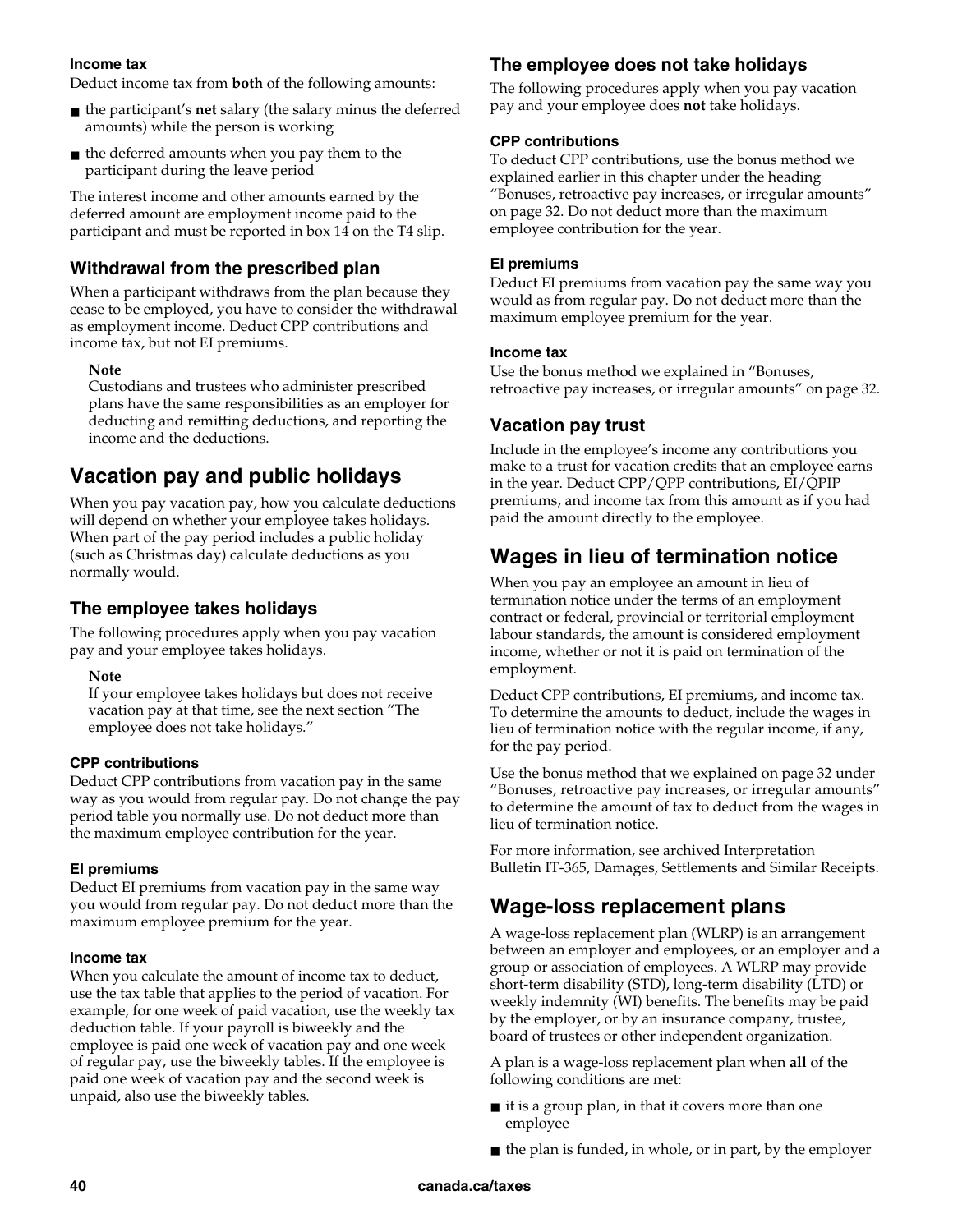- $\blacksquare$  the purpose of the plan is to indemnify employees against a loss of employment income as a result of sickness, accident or maternity
- benefits are paid on a periodic basis, not as a lump-sum
- $\blacksquare$  it follows insurance principles that funds are accumulated, normally in the hands of a trustee or in a trust account, and are calculated to be sufficient to meet anticipated claims

If the plan is not a group plan (that is, it is for a single employee), or if the plan is funded entirely by employee contributions (an employee-pay-all plan), it is not a WLRP. Any premiums you pay **may** be a taxable benefit. For more information, see the following:

- Guide T4130, Employers' Guide Taxable Benefits and Allowances
- Archived Interpretation Bulletin IT-428, Wage-loss Replacement Plans
- **canada.ca/en/revenue-agency/services/tax/businesses /topics/payroll/benefits-allowances/income -maintenance-plans-other-insurance-plans**

### **CPP contributions and EI premiums**

Deduct CPP contributions and EI premiums from wage-loss replacement plan benefit payments when one of the following applies:

- the employer pays benefits directly to an employee from a wage-loss replacement plan where the employer funds any part of the plan
- a trustee, board of trustees or insurance company pays benefits on behalf of the employer to an employee through a wage-loss replacement plan, when the employer does **all** of the following:
	- funds any part of the plan
	- exercises a degree of control over the plan
	- directly or indirectly determines the eligibility for benefits

Do not deduct CPP contributions and EI premiums from wage-loss replacement plan benefit payments when the employer does one of the following:

- does not exercise a degree of control over the plan
- does not directly or indirectly determine the eligibility for benefits

### **Note**

For more information, including an explanation of what is meant by "funds any part of the plan," "exercises a degree of control over the plan," and "directly or indirectly determines the eligibility for benefits," go to **canada.ca /cpp-ei-explained** and select "Wage-loss replacement plans."

### **Income tax and reporting**

You have to withhold income tax from all wage-loss replacement plan benefits. If you also have to deduct CPP and EI, report the income and deductions on a T4 slip. If you do not have to deduct CPP and EI, report the income and deductions on a T4A slip.

## **Workers' compensation claims**

When an employee cannot work because of an employment-related injury, a workers' compensation board (WCB) may award benefits as compensation for lost wages. An employer may continue to pay an employee their regular wages or an advance or loan, before or after a claim is decided. There are two withholding and reporting policies for these types of payments. The one you choose will depend on the wording in the employee's collective agreement or employment contract and how you manage the payments you make to your employee.

The two policies are:

- regular salary paid to an employee
- advances or loans paid to an employee

Both policies apply to:

- **self-insured employers** who are directly liable for the cost of amounts that the workers' compensation board awards to employees
- **regular employers** who are not directly liable for the cost of amounts that the workers' compensation board awards to employees

### **Approved claims**

### **Regular salary paid to an employee**

An employer may continue to pay an injured employee who is on a work-related leave of absence. If the employee's agreement or contract does not refer to a workers' compensation board, then the employer should treat the payments as regular salary. The employer would deduct CPP contributions, EI premiums and income tax as applicable. The earnings and deductions would be reported on the employee's T4 slip at the end of the year in the usual way.

An employer who continues to pay an employee's regular salary before and after a workers' compensation board claim is decided **cannot** retroactively reduce earnings in the current year or amend a previous-year T4 slip and call the earnings workers' compensation benefits. As a result, the employee has to report, in the year it is received, the salary they receive before and after a workers' compensation board claim is decided.

### **Note**

An employer cannot recover their share of the CPP and EI contributions since they cannot change the T4 slips or current-year payroll records

### **Example**

John is injured at work on July 11, 2019. He continues to be paid his regular wages until February 3, 2021, when the workers' compensation board reimburses the employer the amount of his claim.

### **Results**

■ All wages paid in 2020, 2021, and 2022, along with the CPP contributions, EI premiums, and income tax withheld, have to be reported on a T4 slip for each of the years. John will report the T4 amounts on his income tax and benefit return for each year.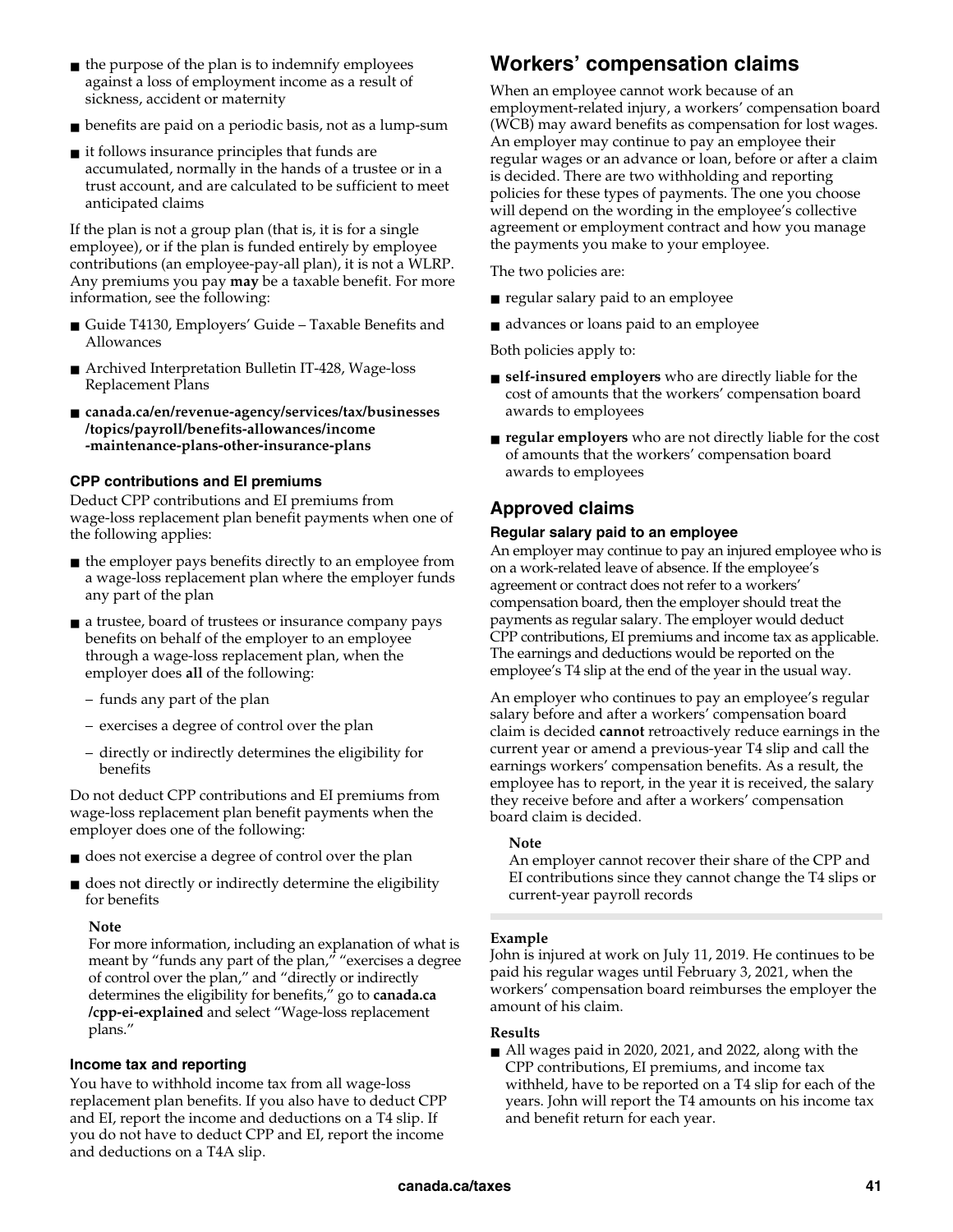- In 2022, the year the claim was paid, the employer **cannot** adjust box 14, "Employment income," on the T4 slip or reduce the CPP contributions, EI premiums, and income tax withheld in 2020, 2021, or 2022.
- When filling out the T4 slip for 2022, the employer will enter code 77 in the "Other information" area at the bottom of the slip, and report the total amount reimbursed to the employer by the workers' compensation board for the three years.
- When John files his 2022 income tax and benefit return, he will claim the amount reported under code 77 as a deduction for other employment expenses (repayment of salary or wages).
- If there is any unused amount and John does not have other types of income in 2022, this amount may become a **non-capital loss**.

#### **Top-up amount**

A top-up is an amount you pay your employee after a claim is decided that is **in addition to** the benefits paid by a workers' compensation board.

Exclude a top-up amount (even if it is paid as sick leave) from insurable earnings if you pay it after the workers' compensation board accepts the claim. However, you must deduct CPP contributions and income tax from the top-up amount, and you have to report it on a T4 slip at year-end.

An amount you pay in addition to an advance or loan is not a top-up amount if you pay it while waiting for a decision on a workers' compensation board claim. This amount is considered to be employment income from which you have to deduct CPP contributions, EI premiums, and income tax.

**The T4 slip and T5007 slip,** Statement of Benefits In the year that the workers' compensation claim is **reimbursed to you**, the employee should also receive a T5007 slip from the workers' compensation board. Generally, tax is not paid on the workers' compensation benefits, however the employee has to report the amount shown on the T5007 slip as income on their income tax and benefit return for that year and claim the corresponding deduction.

For the employee to also deduct all or part of the reimbursed worker's compensation as "other employment expenses" on their income tax and benefit return, you have to fill out a T4 slip for the year in which you receive the reimbursement. Enter the amount of the reimbursed workers' compensation in the "Other information" area, under code 77. Code 77 should only be used in situations where:

- you previously paid the employee the worker's compensation amount and reported it as employment income on the employee's T4 slip
- you have now been reimbursed by the WCB for the worker's compensation amount you paid to the employee

If the award is used only to offset loans and advances, **do not** report this amount on the employee's T4 slip.

#### **Note**

The amount of reimbursement that a self-insured employer should enter under code 77 will be the amount of approved WCB benefits shown in the letter or statement the employer received from the WCB.

#### **Advances or loans paid to an employee**

An employer may continue to pay an injured employee while the employee is off work. If there is wording in the employee's collective agreement that link the payments to a workers' compensation board decision, then the employer can treat them as an advance or loan. For example, an agreement may say an employee shall be granted injury-on-duty leave with pay for the time approved by the provincial workers' compensation board.

Advances or loans made to an employee that are equivalent to an anticipated workers' compensation award will not be treated as employment income. As a result, you do not have to deduct CPP contributions, EI premiums, or income tax on this amount. It is not reported on a T4 slip at year-end, and code 77 does not apply.

#### **Note**

We do not consider interest that accumulates on advances or loans while waiting for a claim decision to be a taxable benefit.

#### **Example**

Mary is injured on April 2, 2021, and is away from work until June 5, 2022. Her employment contract states that her employer will pay an amount equal to her regular net pay. The amount Mary receives as an advance based on her regular net pay, is more than the anticipated benefits that will be awarded by the worker's compensation board.

### **Results**

- The amount of the advance that is equal to the benefits awarded by the workers' compensation board is not employment income. As a result, Mary's employer will not have to deduct CPP contributions, EI premiums, or income tax from this amount.
- However, the amount Mary's employer pays in addition to the advance, while waiting for a decision, is employment income in the year it is paid and the employer has to deduct CPP contributions, EI premiums, and income tax.
- In 2022, when the claim is paid, Mary's employer has to offset the amount reimbursed by the workers' compensation board against the advances made to her. The employer does this in the following way:
	- If the amounts are equal, no amount will be recorded in the "Other information" area of the T4 slip.
	- If the advances are more than the amount reimbursed, the difference is employment income. Mary's employer has to report this income on a T4 slip with CPP contributions, EI premiums, and income tax withheld. No entry is needed in the "Other information" area.
	- If, after the claim is paid by the workers' compensation board, Mary's employer continues to pay an amount in addition to the workers' compensation benefit, this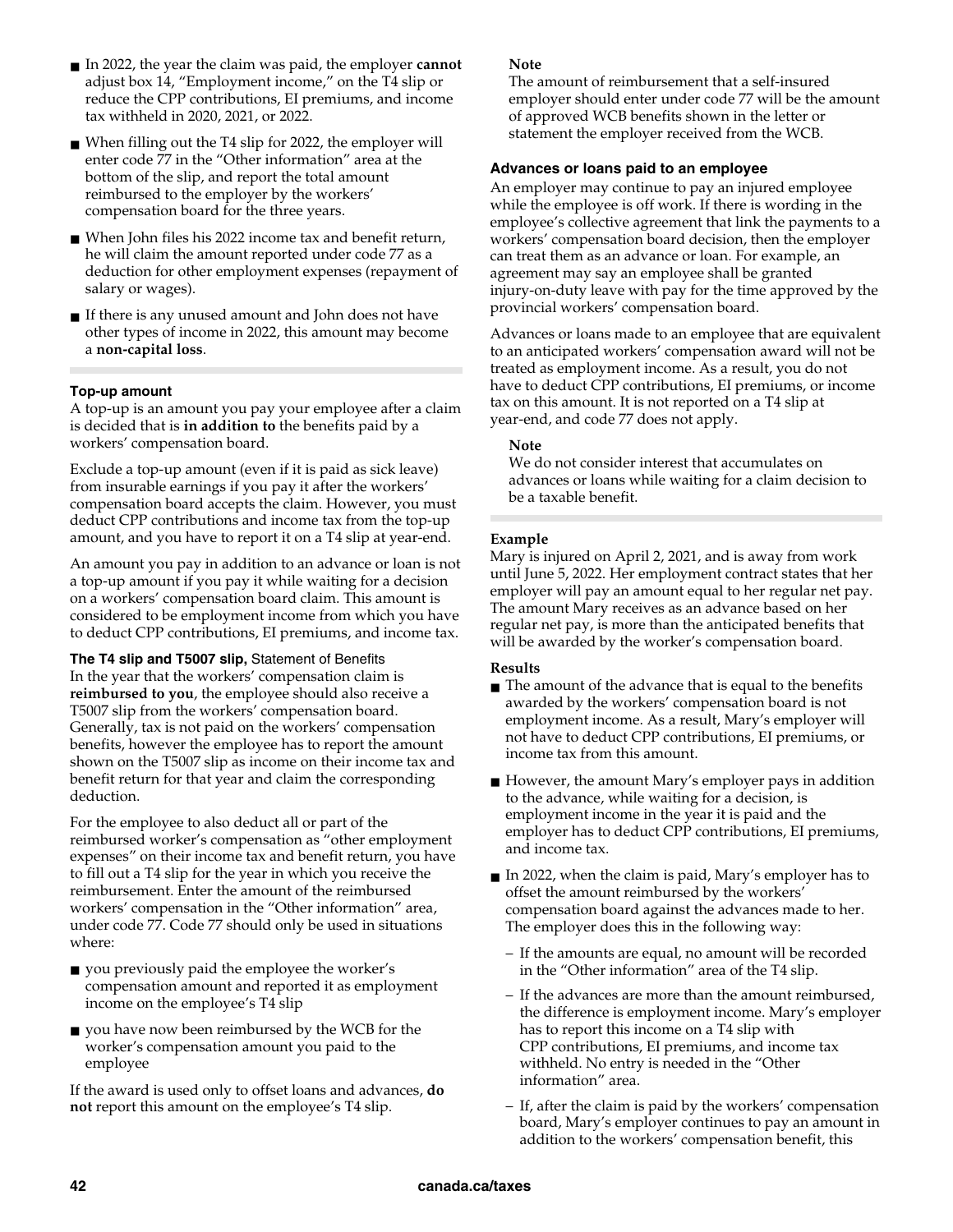amount is considered to be a top-up amount and the employer has to deduct CPP contributions and income tax but **no** EI premiums. It will be reported on a T4 slip in the year paid.

– If the claim is denied, the part of the advance that Mary does not repay becomes employment income in the year the claim is denied. Mary's employer has to report the amount of the advance on a T4 slip with CPP contributions, EI premiums, and income tax withheld. If Mary repays the advance, her employer does not have to report the amount on a T4 slip. The amount of the advance is not reported in the "Other information" area under code 77 of the T4 slip, because it was never included in income.

### **Adjustment period for new workers' compensation claims**

In many cases, an employer prepares payroll cheques in advance. As a result, it may not always be possible to place an employee on a loan or advance system right after they file a claim. If this happens, we allow you a reasonable period (normally one pay period) to adjust the payroll records to an advance or a loan basis.

### **Denied claims**

### **Regular employment income paid to an employee**

If you included an amount in the employee's employment income in a previous year, the worker's compensation board denies the claim and the employee does not have to repay the employer, you do not have to withhold or report anything else.

If, on the other hand, the employee has to repay the employer when the claim is denied, then any repayments should be handled in the way discussed under "Employee did not perform duties" under the section "Salary overpayments" in chapter 6 of Guide RC4120, Employers' Guide Filing the T4 Slip and Summary.

### **Advances or loans paid to an employee**

Normally, advances or loans are offset or repaid when a claim is paid by the workers' compensation board. You do **not** have to report the advances or loans paid to the employee on their T4 slip. However, if the workers' compensation board denies a claim, and the advance or loan is not repaid in the year the claim is settled, we consider the employee to have received a benefit from employment in the year that the claim is denied. The amount of the loan or advance has to be reported on a T4 slip with CPP contributions, EI premiums, and income tax withheld.

If the claim is denied and you use the employee's sick leave credits to repay the loan, this amount has to be reported on a T4 slip with CPP contributions, EI premiums, and income tax withheld.

If income tax deductions cause undue hardship to the employee, they can contact any tax services office to ask for a letter of authority. The letter will let you deduct less tax.

### **Advances by a third party**

If an insurance company pays an employee an amount equivalent to their regular salary, the insurer will issue a T4A slip. If the payments are later repaid by the workers' compensation board or by the employee to the insurance company, the insurance company will issue, for the year of the repayment, a receipt or a letter to the employee. This will let the employee claim a deduction for the repayment of this amount on their income tax and benefit return.

### **Commission des normes, de l'équité, de la santé et de la sécurité du travail (CNESST)**

In Quebec, workers' compensation benefits are administered by the CNESST. Employers in Quebec still have to follow the instructions for the federal requirements. For more information on Quebec's requirements for the CNESST, see Guide TP-1015.G-V, Guide for Employers: Source Deductions and Contributions, which you can get from Revenu Québec (see page 7).

## **Chapter 7 – Special situations**

### **Barbers and hairdressers, taxi drivers and drivers of other passenger-carrying vehicles**

If these workers **are your employees**, you have to deduct Canada Pension Plan (CPP) contributions, employment insurance (EI) premiums, and income tax as you would for regular employees.

When the workers have an interruption in earnings, you generally have five calendar days after the end of the pay period in which an employee's interruption of earnings occurs to issue an electronic Record of Employment (ROE).

### **Note**

A different deadline may apply if you file the ROE on paper.

If these workers **are not your employees**, the following special rules apply and you have to report the gross earnings of barbers and hairdressers, taxi drivers, and drivers of other passenger-carrying vehicles on their T4 slip. For reporting instructions, see Guide RC4120, Employers' Guide – Filing the T4 Slip and Summary.

### **Barbers and hairdressers**

This class of workers is restricted to barbers or hairdressers who provide their services in an establishment that offers barbering and hairdressing services.

### **CPP contributions and income tax**

For CPP and income tax purposes, we consider individuals who are not employed under a contract of service to be self-employed. They are responsible for paying their CPP contributions and income tax when they file their income tax and benefit returns. Do not deduct CPP or income tax from these workers.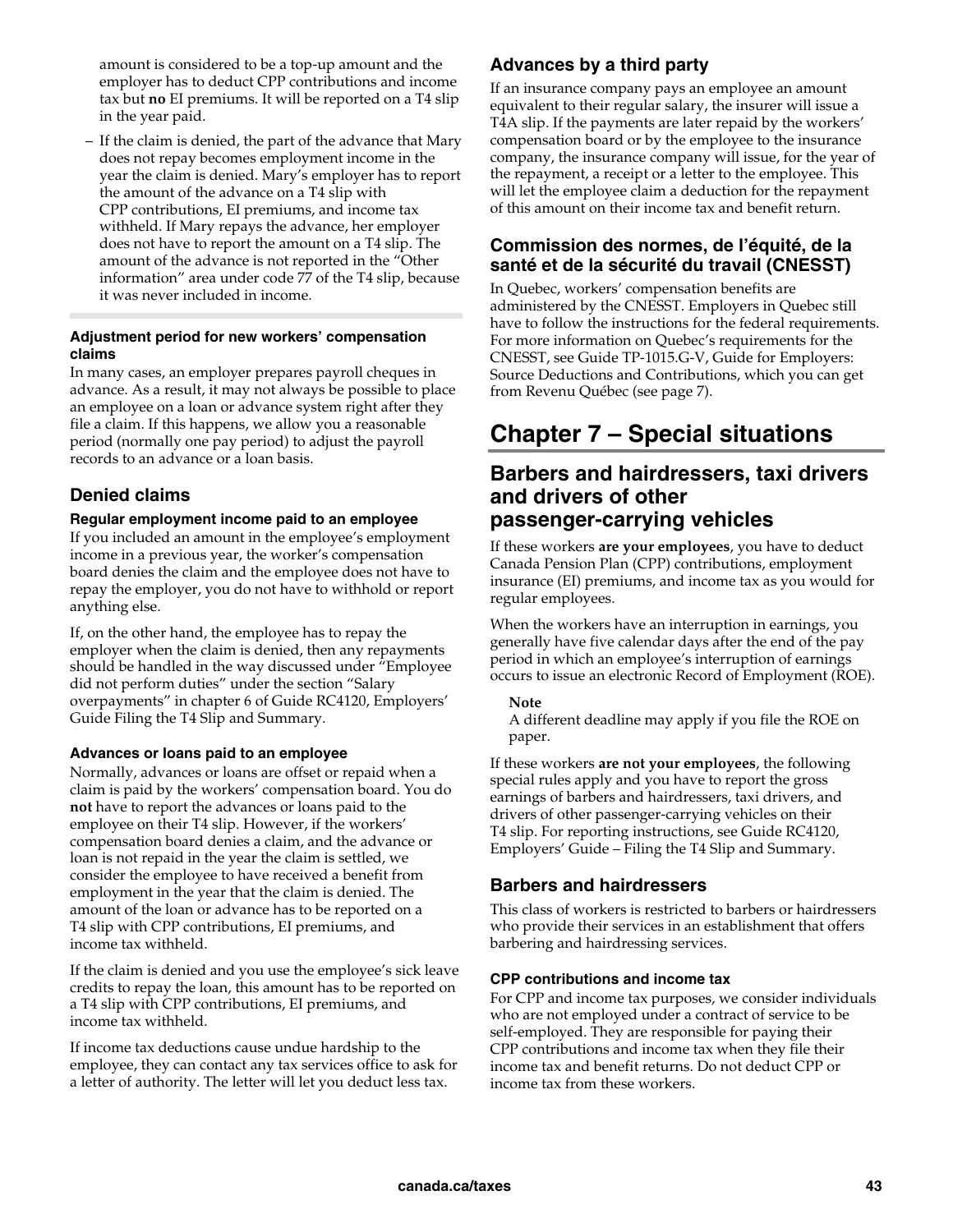### **EI premiums**

Under a special EI regulation, the owner, proprietor, or operator of the barbershop or hairdressing business is considered to be the employer of the individuals who perform services as a barber or hairdresser in connection with the establishment, even if the individuals are not employed under a contract of service.

If you own or operate the business, you have to pay both the worker's share and your share of EI premiums. The worker's insurable earnings are calculated based on the net revenue. The worker's insurable earnings are used to determine the worker's share of EI premiums.

There are two ways to determine the insurable earnings for a week, depending on whether you know the worker's actual weekly earnings and expenses:

- a) If you **know** how much the worker earned in a pay period and the expenses incurred in generating revenue from the worker's operation in the establishment, the amount of the individual's insurable earnings is the total actual earnings (net revenue) from the individual's employment for the pay period up to the maximum annual insurable earnings.
- b) If you **do not know** how much the worker earned and/or the expenses the worker incurred in generating revenue from their operation in the establishment during a pay period, the amount of insurable earnings is the lesser of:
	- the number of days worked in the week multiplied by 1/390 of the maximum of the annual insurable earnings
	- $\blacksquare$  1/78 of the maximum of the annual insurable earnings

For more information, go to **canada.ca/cpp-ei-explained**  and select "Barbers and hairdressers."

### **Taxi drivers and drivers of other passenger-carrying vehicles**

Drivers who are not employed under a contract of service may be in insurable employment. At the taxi industry's request, a special EI regulation was created to protect taxi and passenger-carrying vehicle drivers who are not employees.

The regulation was created because these workers often go through periods without work. The regulation applies to drivers who meet **both** of the following conditions:

- do not own more than 50% of the vehicle
- do not own or operate a business

The earnings of these workers are insurable even though they are not employees. We consider the company for which the drivers are providing driving services to be a deemed employer for EI purposes. Drivers who do not satisfy these conditions do not qualify under this regulation, so their employment is **not** insurable.

A driver is considered to be the owner/operator if they meet **both** of the following conditions:

- the driver is in a position to gain a profit or risk a loss from operating the taxi business
- $\blacksquare$  the driver has the right to operate a taxicab

#### **CPP contributions and income tax**

For CPP and income tax purposes, we consider individuals who are not employed under a contract of service to be self-employed. They are responsible for paying their CPP contributions and income tax when they file their income tax and benefit returns.

Do not deduct CPP or income tax from these workers.

### **EI premiums**

If you are the deemed employer, you have to pay both the driver's share and your share of EI premiums. The driver's insurable earnings are calculated based on the net revenue.

There are two ways to determine the insurable earnings for a week, depending on whether or not you know the driver's actual earnings and expenses:

- a) If you **know** how much the driver earned in a week and the expenses the driver incurred while operating the vehicle, calculate the insurable earnings as the difference between the two amounts up to the maximum annual insurable earnings.
- b) If you **do not know** how much the driver earned in a week or the expenses the driver incurred while operating the vehicle, the amount of insurable earnings is the lesser of:
	- the number of days worked in the week multiplied by 1/390 of the maximum of the annual insurable earnings
	- $\blacksquare$  1/78 of the maximum of the annual insurable earnings

### **Emergency services volunteers**

Under the Income Tax Act, a government, municipality, or public authority may exclude up to \$1,000 from amounts paid to any of the following individuals:

- volunteer firefighters
- volunteer ambulance technicians
- emergency service volunteers who help in the search or rescue of individuals, or in other emergency situations and disasters

The \$1,000 exemption only applies if the amount paid for the duties that the individual performs is a nominal amount compared with what it would have cost in the same circumstances to have the same duties performed by a regular full-time or part-time individual.

The \$1,000 exemption does not apply if the individual was employed in the year by the **same** public authority for the same or similar duties (such as a full-time firefighter who, from time to time, acts as a volunteer firefighter or rescue worker for their employer).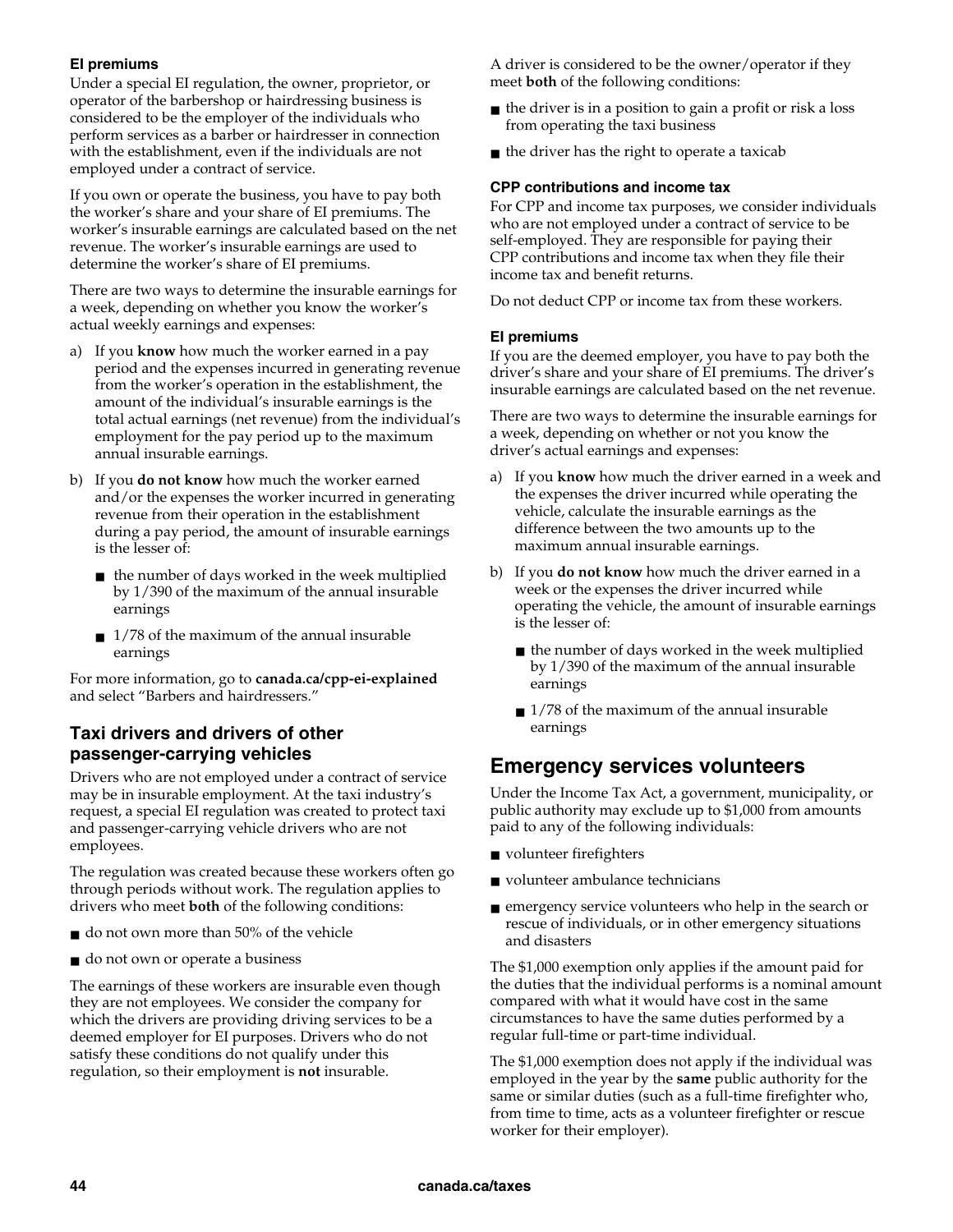Report the exempt amount (up to \$1,000) using code 87 in the "Other information" area of the T4 slip. Do **not** report the exempt amount in box 14.

### **Note**

Individuals who receive a T4 slip with an exempt amount reported under code 87 may also qualify for the volunteer firefighters' tax credit or the search and rescue volunteers' tax credit. When eligible individuals file their income tax and benefit return they can choose to either receive an income exemption or claim a tax credit. For more information, go to **canada.ca/volunteer -firefighters-amount**.

### **Rules for CPP contributions, EI premiums, and income tax deductions**

Amounts received by volunteers are treated differently under the Canada Pension Plan, the Employment Insurance Act, and the Income Tax Act.

### **CPP contributions**

The EI conditions below also apply for CPP purposes. However, if the individual qualifies for the exemption for income tax purposes, the employer should deduct CPP contributions only on the amount that is more than \$1,000. If the individual does not qualify for the exemption, deduct CPP contributions on the **total** amount paid.

### **EI premiums**

Even if an individual is considered to be a volunteer for income tax purposes, the amount received (including the amount of the exemption up to the maximum of \$1,000) is **insurable** if the individual meets **all** of the following conditions:

- receives an hourly wage, salary, or other fixed amount of remuneration
- adheres to a regular work schedule
- is available and obligated to intervene when an emergency (such as a fire) occurs during the schedule their employer set. However, if the individual must be available during the fixed work schedule, but they are not obligated to intervene when the emergency occurs, the amount the individual receives is not insurable

For more information on when employment of a person who participates in rescue operations or abating a disaster is pensionable or insurable, go to **canada.ca/cpp-ei -explained** and select "Rescue operations / Abating a disaster."

### **Income tax**

If the individual qualifies for the exemption, there is no income tax to pay on the first \$1,000 that they receive. Deduct income tax only on the amount that is more than \$1,000. However, if the individual does not qualify for the exemption, deduct income tax on the **total** amount paid.

### **Employees of a temporary-help service firm**

You may be the proprietor of a temporary-help service firm. Temporary-help service firms are service contractors who provide their employees to clients for assignments. The assignments may be temporary, depending on the clients' needs.

Workers of these firms are usually employees of the firms. As a result, you have to deduct CPP contributions, EI premiums, and income tax from the amounts you pay them. You also have to remit these deductions and report the income and the deductions on a T4 slip.

If you or a person working for you is not sure of the worker's employment status, either one of you can request a ruling to determine the status. If you are a business owner, you can use the "Request a CPP/EI ruling" service in My Business Account. For more information, go to **canada.ca/my-cra-business-account**.

A worker can ask for a ruling by using the My Account service, at **canada.ca/my-cra-account** and selecting "Submit documents" and then "You may be able to submit documents without a case or reference number."

You can also use Form CPT1, Request for a CPP/EI Ruling – Employee or Self-Employed?, and send it to your tax services office.

For more information, see Guide RC4110, Employee or Self-Employed?

### **Employing a caregiver, baby-sitter, or domestic worker**

If you hire a caregiver, baby-sitter, or domestic worker, you may be considered to be the employer of that person. As an employer, you have responsibilities in the employment relationship between you and the person.

### **When are you considered to be an employer?**

You are considered to be an employer when all of the following apply to you:

- hire a person
- establish regular working hours (for example, 9 a.m. to 5 p.m.)
- assign and supervise the tasks performed

If you or a person working for you is not sure of the worker's employment status, either one of you can request a ruling to determine the status. If you are a business owner, you can use the "Request a CPP/EI ruling" service in My Business Account. For more information, go to **canada.ca/my-cra-business-account**.

A worker can ask for a ruling by using the My Account service at **canada.ca/my-cra-account** and selecting "Submit documents" and then "You may be able to submit documents without a case or reference number."

You can also use Form CPT1, Request for a CPP/EI Ruling – Employee or Self-Employed?, and send it to your tax services office.

For more information, see Guide RC4110, Employee or Self-Employed?

To find out what your responsibilities are as an employer, see page 8.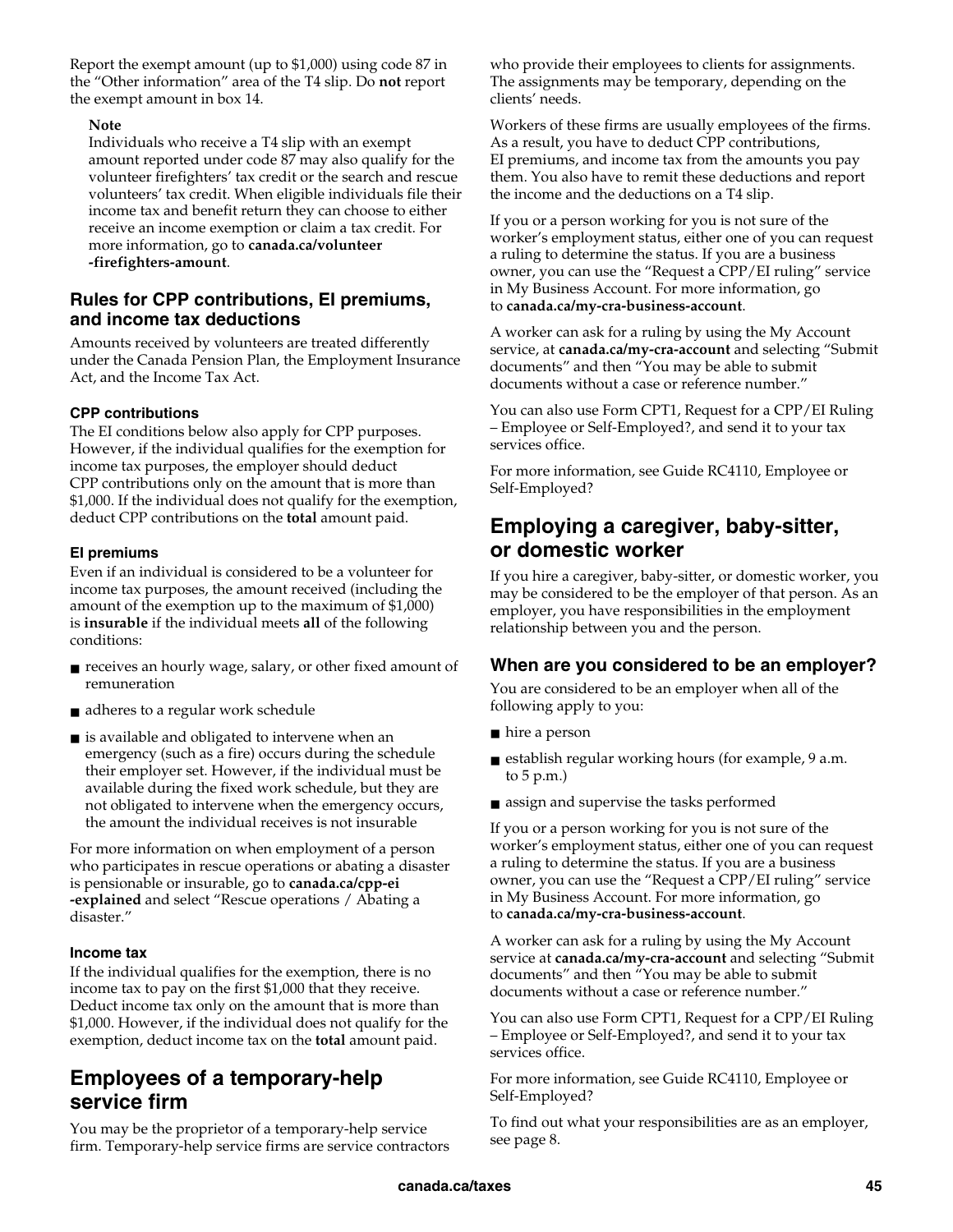## **Employment in Canada by certified non-resident employers**

There is an exception to the withholding tax obligation for qualifying non-resident employers (who are certified by the CRA and who continue to meet certain conditions) when they pay amounts to non-resident employees for performing the duties of an office or employment in Canada. In other words, a qualifying non-resident employer paying a qualifying non-resident employee working in Canada will not be required to withhold and remit any amount of tax to the CRA. For more information about the certification process or your obligations as a qualifying non-resident employer, go to **canada.ca/cra -rendering-services-canada** and select "Non-resident employer certification."

## **Employment outside Canada**

### **CPP contributions**

If you are a Canadian employer and you hire someone to work for you outside Canada, you should deduct CPP contributions if one of the following applies to you:

- the employee usually reports for work at your place of business in Canada
- the employee is a Canadian resident and is paid from your place of business in Canada

If the employment does not meet either of these conditions, the employment outside Canada is not pensionable. Do not deduct CPP from the employee's remuneration.

You have the option of extending CPP coverage for your employees and deducting contributions from employment outside Canada that is not usually pensionable employment if the conditions on Form CPT8, Application and Undertaking to Cover Employment Outside Canada Under the Canada Pension Plan, are met. To extend coverage, fill out Form CPT8, and send two copies to your tax services office.

### **Note**

Do not use Form CPT8 if Canada has a reciprocal social security agreement with the country of employment. A list of countries with which Canada has an agreement is found on page 58.

For more information on when employment outside Canada is pensionable or insurable, go to **canada.ca/cpp -ei-explained** and select "Employment outside Canada."

### **EI premiums**

You have to deduct EI premiums from employment income an employee earns outside or partly outside Canada if **all** of these conditions apply:

- you, as the employer, reside in Canada or have a place of business in Canada
- the employee usually resides in Canada
- the employment is not insurable in the country where it is performed
- the employment is not excluded from insurable employment for any other reason

### **Income tax**

If an employee performs services for you outside Canada, you may have to deduct income tax from that employee's remuneration. The employee may be entitled to a foreign tax credit in Canada for taxes paid in the foreign jurisdiction. If so, the employee can request a letter of authority (see page 30). If you are not sure if you should deduct income tax, call **1-800-959-5525**.

### **Note**

Special deduction rules apply to employment on ships, trains, trucks, and aircraft. To find out more about these rules, send a written request to the CPP/EI Rulings Division of your tax services office. The addresses of our tax services offices and tax centres are available at **canada.ca/cra-offices**.

### **Global Affairs Canada**

You may be paying an employee for services under a Global Affairs program (formerly with the Canadian International Development Agency). If you are not sure about deducting income tax from that employee's remuneration, call **1-800-959-5525**.

## **Fishers and employment insurance**

Special rules apply to self-employed fishers. For information, see Guide T4005, Fishers and Employment Insurance.

## **Indian employees**

We recognize that many First Nations people in Canada prefer not to describe themselves as Indians. However, we use the term "Indian" because it has a legal meaning in the Indian Act.

The following information will help you determine which deductions you have to make for Indians.

### **Definitions**

### **Indian**

An Indian is a person who is registered or entitled to be registered as an Indian under the Indian Act.

### **Reserve**

The term "reserve" is defined under the Indian Act and, for the purposes of this guide, includes all settlements given reserve-like treatment for tax purposes under the Indian Settlements Remission Order. It also includes any other areas that are treated similarly under federal laws such as Category I-A lands under the Cree-Naskapi (of Quebec) Act.

### **Note**

Disputed lands does not meet the definition of a reserve under the Indian Act.

### **Indian living on a reserve**

This means an Indian who lives on a reserve in a domestic establishment that is their principal place of residence and that is the centre of their daily routine.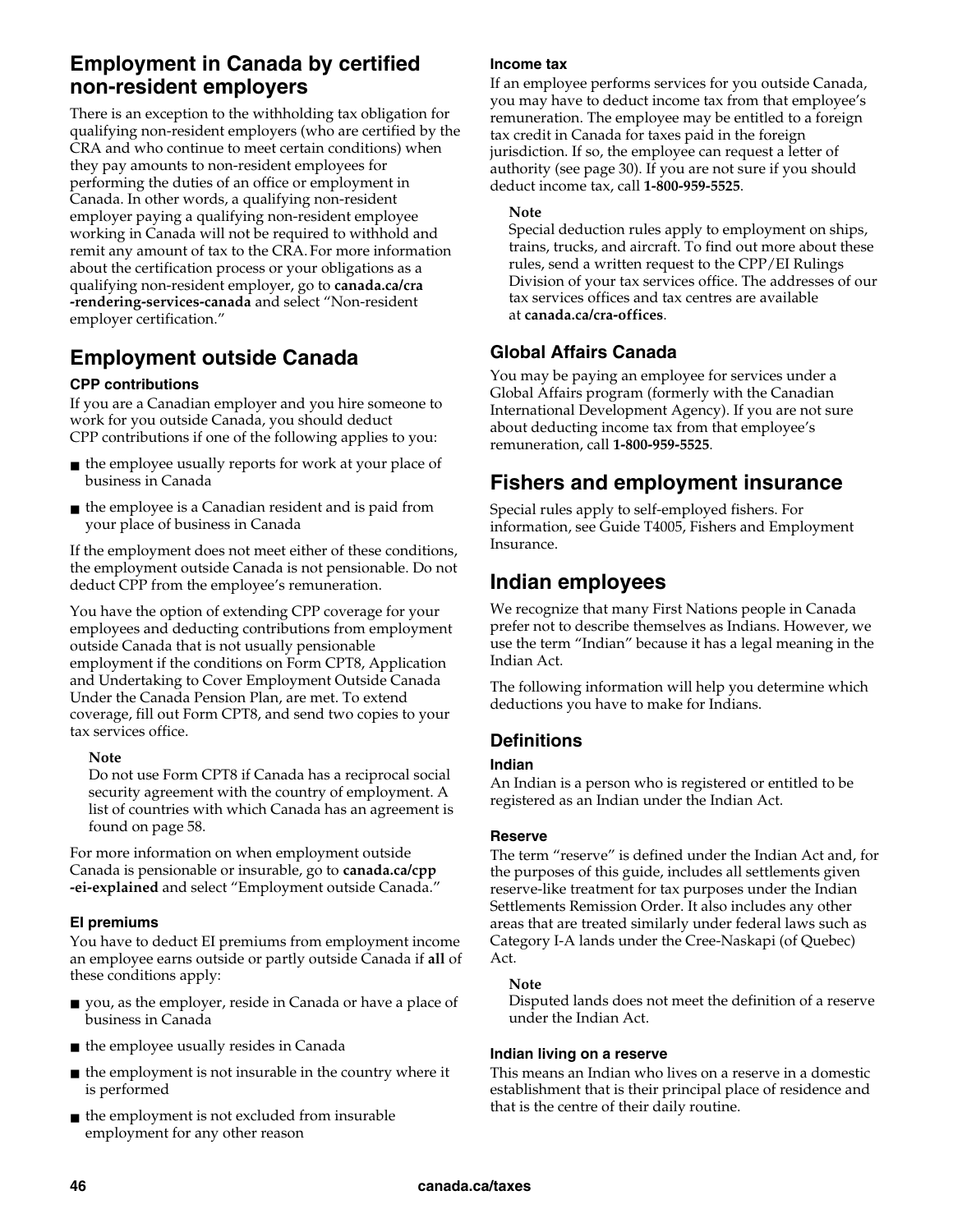#### **Employer resident on a reserve**

When an employer is resident on a reserve, the reserve is the place where the central management and control over the employer organization is actually located.

#### **Note**

We usually consider a group that performs the function of board of directors of an organization as exercising the central management and control of an organization. However, it may be that some other person or group manages and controls the organization. Generally, a person or group manages and controls an organization at the principal place of business. However, this activity can occur in a place other than the principal administrative office of the organization. It is a question of fact as to where the central management and control is exercised.

### **Guidelines**

Following the Supreme Court of Canada decision in the Glenn Williams v Canada case, we developed guidelines to help you determine a tax exemption that applies to an Indian's employment income. These guidelines do not reflect a change in tax policy. They deal only with determining a tax exemption under the Indian Act following the Supreme Court decision. As a result of the Williams decision, you have to examine all factors connecting income to a reserve to determine if income was earned on a reserve and is tax-exempt.

When you apply all the connecting factors, be aware of unusual or exceptional circumstances such as these:

- the income may not be taxable even though it does not fall within one of the guidelines
- the income may be taxable even though it appears to fall within one of the guidelines

If you have any questions about a particular situation, call **1-800-959-5525**.

Form TD1-IN, Determination of Exemption of an Indian's Employment Income, will help you decide what type of exemption might apply to an Indian's employment income according to the Indian Act Exemption for Employment Income Guidelines. Keep a completed form on file for each employee in case we ask to review it.

### **Taxable salary or wages paid to Indians**

### **CPP contributions, EI premiums, and income tax**

If you are an employer paying taxable salary or wages to an Indian, you have to deduct CPP contributions, EI premiums, and income tax.

#### **Note**

If you paid a retiring allowance to an Indian, see "Retiring allowances" on page 37.

### **Non-taxable salary or wages paid to Indians**

### **Canada Pension Plan**

The employment of an Indian whose income is exempt from tax is excluded from pensionable employment. Therefore, if you are an employer paying non-taxable salary or wages to an Indian, you do not have to deduct CPP contributions.

#### **Application for coverage under CPP**

Although you do not have to deduct CPP from non-taxable income you pay to an Indian, you can choose to provide your Indian employees with optional CPP coverage. You can elect to do this by filling out and filing Form CPT124, Application to Cover the Employment of an Indian in Canada Under the Canada Pension Plan Whose Income is Exempt Under the Income Tax Act. However, you cannot revoke this election **and** you have to cover all employees.

Coverage under the CPP starts on either the date you sign the application or on a later date that you specify. It cannot be retroactive to a date before the date you signed the application.

For more information, go to **canada.ca/cpp-ei-explained** and select "Indians workers and the Canada Pension Plan."

### **Employment insurance**

You have to deduct EI premiums from the non-taxable salary or wages you pay to an Indian.

#### **Note**

EI benefits, retiring allowances, CPP payments, registered pension plan benefits, or wage-loss replacement plan benefits will usually be exempt from income tax when they are received as a result of employment income that was exempt from tax. If a part of the employment income was exempt, then a similar part of these amounts will be exempt.

For more information about the Indian Act Exemption for Employment Income Guidelines and the different registration dates, go to **canada.ca/en/revenue-agency /services/aboriginal-peoples/indians**.

### **Placement and employment agency workers**

The following guidelines apply to placement or employment agencies that hire workers:

- a) An agency that hires employees (even if they are located at a client's premises) has to deduct CPP contributions, EI premiums, and income tax from amounts they pay to these employees. The agency also has to report these amounts on a T4 slip.
- b) When an agency places workers in an employment under the direction and control of a client of the agency and the agency pays the worker, the agency has to deduct CPP contributions and EI premiums, but not income tax. The agency has to prepare a T4 slip for the worker.
- c) When an agency places workers in an employment under the direction and control of a client of the agency and the client of the agency pays the worker, the client has to deduct CPP contributions and income tax but not EI premiums. The client has to prepare a T4 slip for the worker.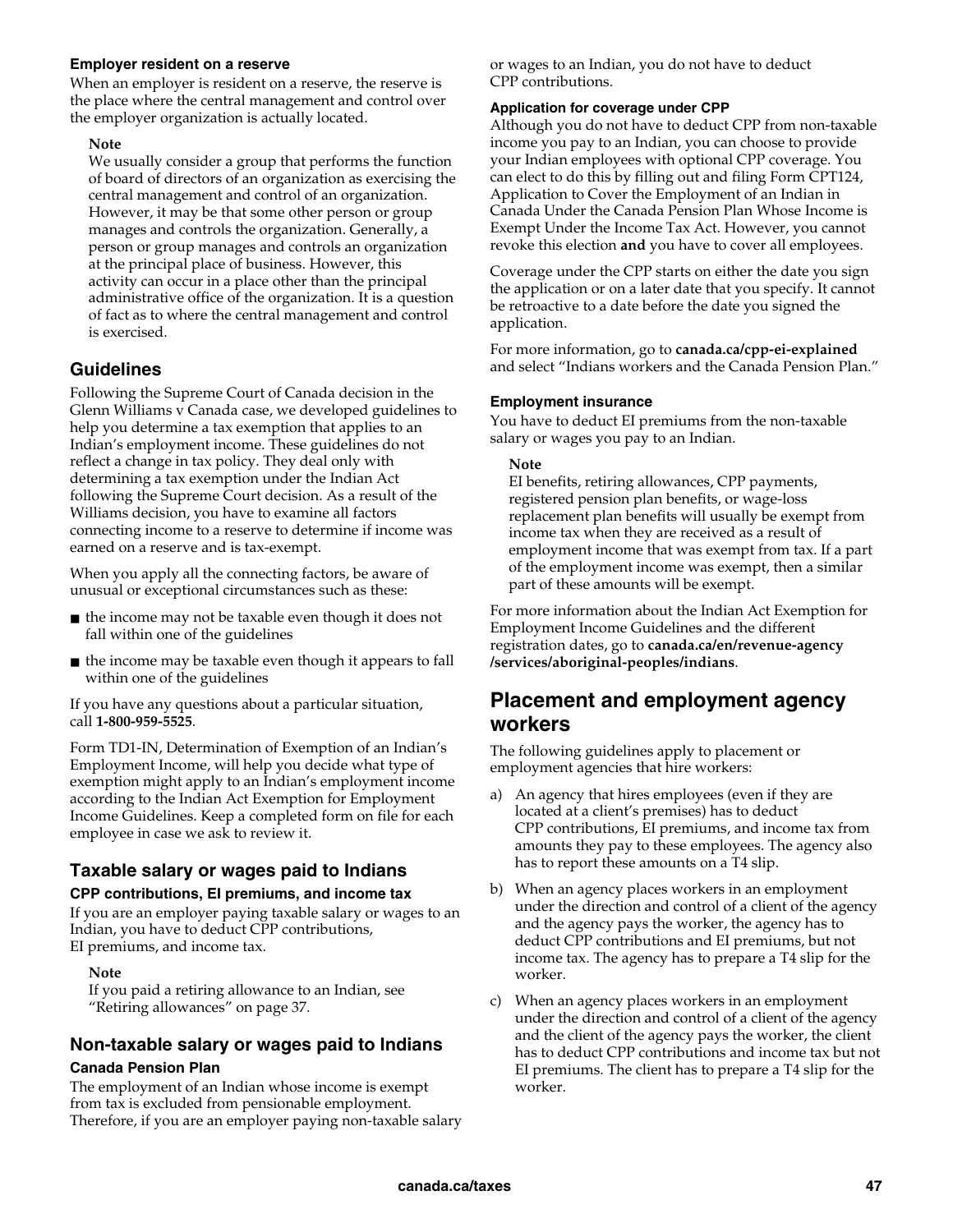d) An agency that hires a worker under a contract for services does not have to deduct CPP contributions, EI premiums, or income tax since the worker is self-employed. Neither the agency nor the client is required to file a T4 slip. However, the agency may be required to file a T4A slip. For more information, see Guide RC4157, Deducting Income Tax on Pension and Other Income, and Filing the T4A Slip and Summary.

The gross earnings of workers described in paragraphs b) and c) **must** be reported on their T4 slip. For reporting instructions, see Guide RC4120, Employers' Guide – Filing the T4 Slip and Summary.

For more information on the conditions required for employment of individuals placed by an agency to be pensionable or insurable, go to **canada.ca/cpp-ei-explained**  and select "Placement/employment agencies."

## **Seasonal agricultural workers program**

Seasonal agricultural workers from foreign countries who are in regular and continuous employment in Canada must have CPP, EI, and income tax withheld in the same way as Canadian residents.

For program information, see Guide RC4004, Seasonal Agricultural Workers Program.

### **Special or extra duty pay for police officers**

Police forces regularly allow their police officers to provide security and other special or extra duty services to third parties for events.

We consider a third party that pays special or extra duty pay (SEDP) to police officers to be their employer. The third party has to do all of the following:

- withhold CPP contributions, EI premiums, and income tax from SEDP when the payment is made to a police officer
- remit these deductions to us
- report the SEDP and deductions on a T4 slip

However, we administratively allow the individual police forces, who are the regular employers of the police officers in question, the option to assume these responsibilities instead.

### **Note**

If the police force does not assume the responsibility for withholding, remitting, and reporting, it is the third party's responsibility to do this. In such a situation, the third party may have to put the police officer on payroll as a part-time employee.

Under the administrative option, the police force can take into account the CPP contributions and EI premiums previously deducted from the police officers regular salary and SEDP when determining the maximum CPP pensionable and EI insurable earnings for the year.

To determine how much income tax to deduct, the police force should use the method described under "Bonuses, retroactive pay increases, or irregular amounts" on page 32. The police

force has to keep proper records in order to accurately deduct amounts from the SEPD and regular salary and report these earnings and deductions on the police officer's T4 slip.

Police officers may be able to claim allowable expenses against SEDP income. For more information, see the section called "Employee's allowable employment expenses" in Chapter 1 of Guide T4130, Employers' Guide Taxable Benefits and Allowances, or go to **canada.ca/automotor -allowances** and select "Employees' allowable employment expenses."

For more information, go to **canada.ca/cpp-ei-explained**  and select "Police forces and extra duty."

## **Chapter 8 – Remitting payroll**

## **Are you a new remitter?**

If you are a new employer or you have never remitted Canada Pension Plan (CPP) contributions, employment insurance (EI) premiums, or income tax deductions before, you must apply for a business number (BN) and register for a payroll program account with us, if you don't already have one. See Chapter 1 for registration and general information on your responsibilities. If you need help calculating or remitting your deductions, call **1-800-959-5525**.

Even if you do not have a payroll program account, you still have to send your remittance by the due date. Send your first remittance by mail to one of the National Verification and Collection Centres (NVCC) listed at the end of this guide.

Make the payment payable to the Receiver General, and include a letter stating the following information, as applicable:

- you are a new remitter or this is your first remittance
- the period the remittance covers
- you need to open a payroll program account
- your complete business name, address, and telephone number

The CRA will send you a remittance form in the mail after it registers your account for your next remittance. If you do not receive a form in time for your next remittance, send in your remittance as described above. In your letter, tell us that you did not receive your remittance form.

**New employers are considered regular remitters**. Send your remittance monthly unless the CRA tells you to remit using a different frequency. For more information, see the next section.

## **Remitter types and due dates**

Remittance due dates are always based on when an employee is paid for their services (**payday**) rather than the pay period that the services are provided in. For example, if a pay period ends in January but the employee gets paid for this period in February, the remittance due date would be determined from the payday in February.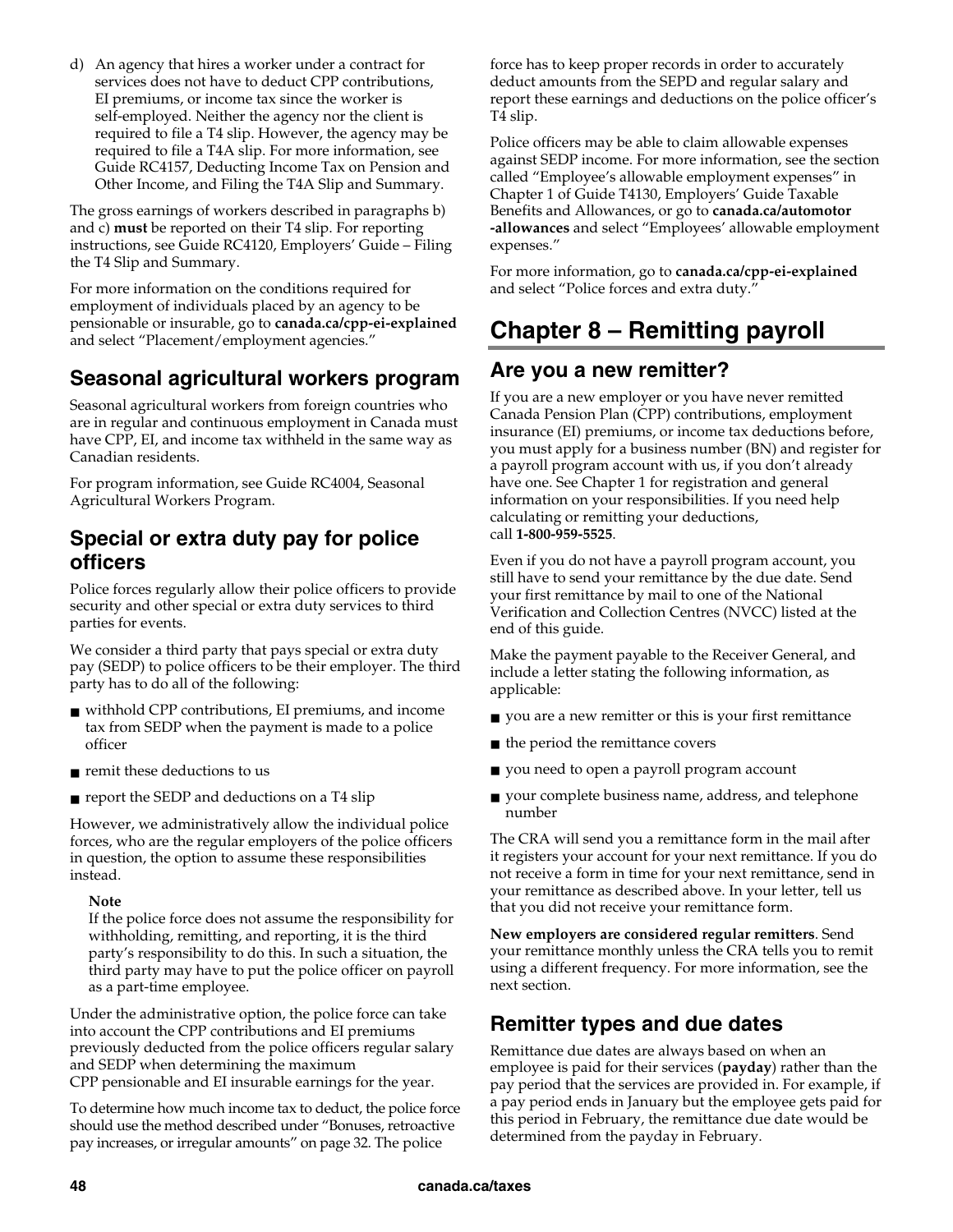You can view remitting requirements through:

- My Business Account at **canada.ca/my-cra-business -account**, if you are the business owner
- Represent a Client at **canada.ca/taxes-representatives**, if you are an authorized employee or representative

Download the CRA Business Tax Reminders mobile app to create custom reminders and alerts for key CRA due dates for instalment payments, returns, and remittances. For more information, go to **canada.ca/cra-mobile-apps**.

### **Note**

All payments made after the due date are assessed a penalty calculated at graduated rates. For details, see page 13.

### **Average monthly withholding amount (AMWA)**

We determine the type of remitter you are by adding up all the CPP, EI, and income tax you had to send us for your payroll program accounts two calendar years ago. We divide the total by the number of months in that year (maximum 12) that you had to make payments in. For example, if you made two monthly remittances totalling \$120,000 in 2019, your AMWA for 2021 would be \$60,000 (\$120,000 divided by 2), and you would be a Threshold 1 accelerated remitter. If your remitter type changes based on our calculations, we will inform you in writing, usually in December, of when we have to receive your remittances for the following year.

### **Quarterly remitting for new small employers**

If you are an eligible new small employer who will pay remuneration for the first time, you have the option to remit your payroll deductions quarterly (once every three months) instead of monthly for the first year.

You will be eligible if you meet both of the following conditions:

- $\blacksquare$  your monthly withholding amount (MWA) is less than \$1,000
- you have a perfect compliance history

Your MWA is the total of the CPP, EI and income tax deductions plus your share of CPP and EI for the month that you will remit to the CRA.

Your MWA will be less than \$1,000 if, for example, you have one employee earning an annual salary of \$30,000. However, if you have two employees each earning an annual salary of \$30,000, your MWA will be more than \$1,000.

A perfect compliance history means that, over a 12-month period you have done all of the following:

- made all deductions and remittances of CPP contributions, EI premiums and income tax on time
- $\blacksquare$  paid the goods and services tax/harmonized sales tax (GST/HST) on time
- filed your T4 information returns and your GST/HST returns on time

You do not have to apply to remit quarterly. With the information you gave when you registered for your payroll program account, the CRA will determine if you qualify to remit quarterly. If you are eligible, we will tell you on your first remittance voucher, Form PD7A. As there may be a delay between registering and receiving your Form PD7A, you can send in your remittance quarterly if you meet the conditions listed above. If you are not sure, send your remittances in monthly until we tell you, on your Form PD7A, that you are eligible for quarterly remitting. For more information about monthly remitting, see "Regular remitter" on page 49.

If you are eligible, and choose to remit quarterly, we have to **receive** your deductions on or before the 15th day of the month immediately following the end of each quarter. The quarters are:

- January to March
- April to June
- July to September
- October to December

The due dates are April 15, July 15, October 15, and January 15.

The CRA will review your MWA and compliance history after each quarter. If you no longer meet either of these conditions, you will have to remit monthly starting with the month after the end of the quarter in which the condition was not met. See examples below. To regain your quarterly remitting privilege, you will have to meet the requirements stated under "Quarterly remitter" on page 50.

### **Example 1 – MWA condition is not met**

Zach's Auto Repairs has a MWA of \$500 for January, \$1,500 for February, and \$1,500 for March. The employer's quarterly remittance of \$3,500 is due by April 15. Because the MWA for February and March was \$1,000 or more, the employer will have to remit monthly beginning with their MWA for the month of April, which is due by May 15.

#### **Example 2 – Perfect compliance history condition is not met**

ABC Construction has a MWA of \$500 for each of the months January, February and March. If April 15 is a Saturday, Monday April 17 is a public holiday recognized by the CRA, and the employer remits their quarterly remittance of \$1,500 after April 18, the remittance is considered late. Because the failure happened in April, ABC Construction may make their quarterly remittance for April, May and June by July 15. However, the company will have to remit monthly beginning with their MWA for the month of July, which is due by August 15.

### **Regular remitter**

If you are a new employer, or your AMWA two years ago was less than \$25,000, you are a regular remitter and have to remit your deductions so we **receive** them on or before the 15th day of the month following the month in which you made the deductions.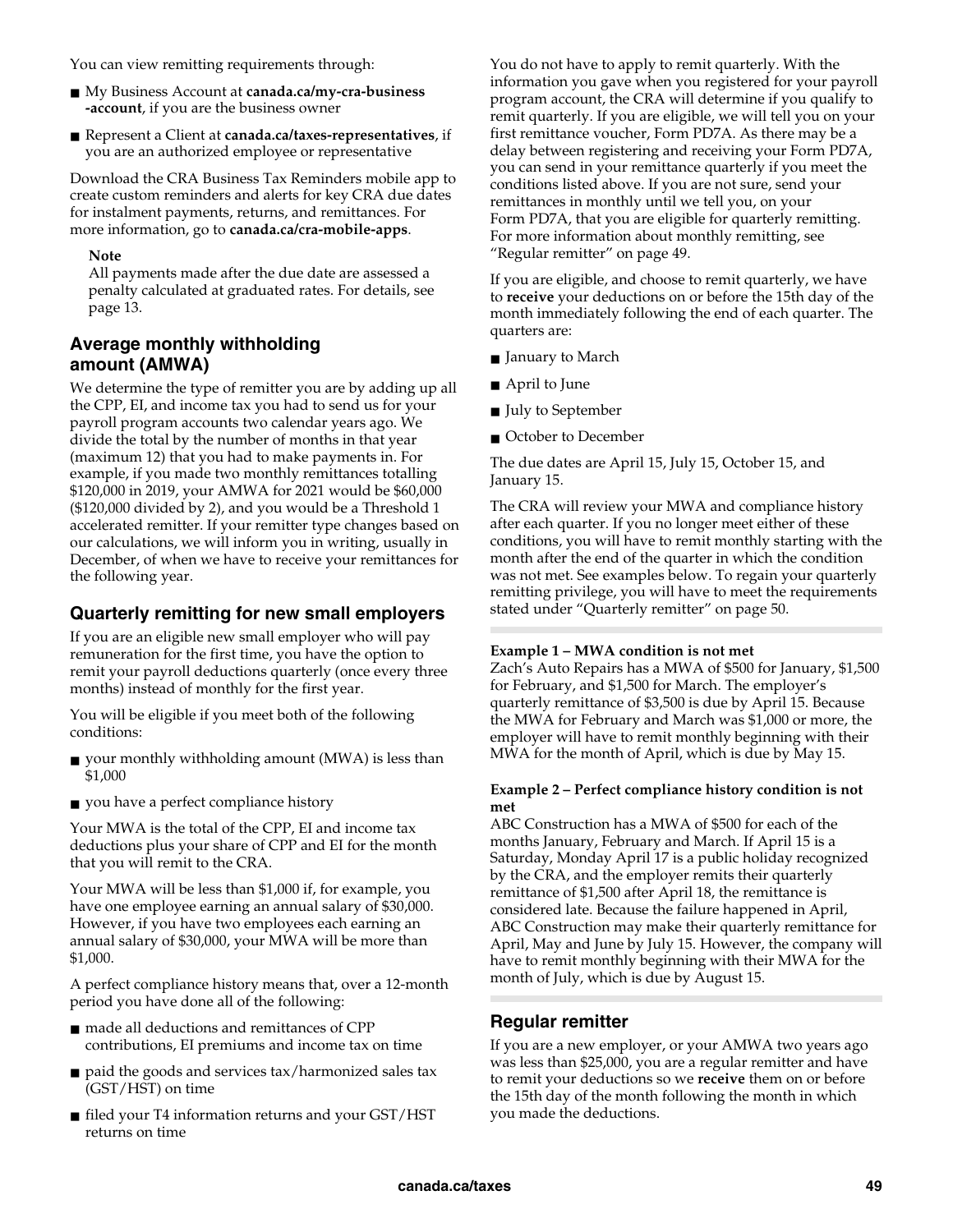### **Note**

We consider a remittance that was due on January 15 of the current year (for deductions you made in December of the previous year) to be late if it is paid with the previous year's T4 information return, and this return is filed after January 15.

### **Quarterly remitter**

Small employers who have had their payroll account for at least a year have the option of remitting source deductions quarterly, which means once every three months.

To qualify for quarterly remitting, you have to have both of the following:

- an AMWA of less than \$3,000 in either the first or the second preceding calendar year
- a perfect compliance history

### **Note**

We consider you to have a perfect compliance history when, over a 12-month period, you made all deductions and remittances of CPP contributions, EI premiums and income tax on time, you paid the GST/HST on time, and you filed T4 type information returns and GST/HST returns on time.

You do not have to apply to remit quarterly. If you are a new eligible employer, we will notify you by mail that you have the option to remit quarterly, and we will give you more information on quarterly remitting. If you remain eligible to remit quarterly from one year to the next, we will not re-notify you by letter. If you are currently an eligible quarterly remitter, and you have not been notified to the contrary, continue to remit quarterly.

The quarters are January to March, April to June, July to September, and October to December. We have to **receive**  your deductions on or before the 15th day of the month immediately following the end of each quarter. The due dates are April 15, July 15, October 15, and January 15.

### **Notes**

We conduct an annual review to identify employers who qualify to be quarterly remitters. However, if at any time after 12 months of business you believe you have met the above qualifications, call **1-800-959-5525** and apply to remit quarterly.

If you fail to comply with all the requirements, you will no longer be able to remit quarterly. To regain the privilege, you have to re-establish a 12 months perfect compliance history. Also, if you have multiple payroll program accounts, you must meet the perfect compliance requirements for all accounts. If one payroll program account does not, you will lose your quarterly remitting privilege for all accounts.

### **Accelerated remitter**

There are two groups of accelerated remitters called threshold 1 and threshold 2.

### **Threshold 1**

This group consists of employers, including those with associated corporations, who had a total AMWA of \$25,000 to \$99,999.99 two calendar years ago.

Amounts you deduct from remuneration paid in the first 15 days of the month have to be **received** by the 25th of the same month. Amounts you deduct from the 16th to the end of the month have to be **received** by the 10th day of the following month.

### **Threshold 2**

This group consists of employers, including those with associated corporations, who had a total AMWA of \$100,000 or more two calendar years ago.

Amounts you deduct from remuneration you pay any time during the month must be **received** by your Canadian financial institution no later than the third working day (not counting Saturdays, Sundays, or public holidays) after the end of the following periods:

- from the 1st through the 7th day of the month
- from the 8th through the 14th day of the month
- from the 15th through the 21st day of the month
- from the 22nd through the last day of the month

### **Example**

If the payday had fallen during the period July 16 to 30, 2021, the due date would normally have been Monday August 2. However, because August 1 fell on a Sunday and Monday, August 2 was a public holiday, you would have had until Thursday, August 5 (the third working day), to remit.

Large employers with an AMWA of \$100,000 or more have to pay their remittances at a financial institution. All payments that we receive at least **one full day before** the due date will be considered as having been made at a financial institution, so no penalty will be charged.

Payments made **on** the due date but not at a financial institution can be charged a penalty of 3% of the amount due.

All payments made **after** the due date can be charged a penalty calculated at graduated rates. For details, see page 13.

Threshold 1 and Threshold 2 accelerated remitters are considered to be monthly accelerated remitters if they have a payroll frequency of only once a month.

### **Associated corporations**

If a corporation is associated with one or more corporations in the current year, and the total AMWA of all the associated corporations was \$25,000 or more, two calendar years ago, we consider **all** the associated corporations to be accelerated remitters. Associated corporations are defined in the Income Tax Act.

### **Remittance frequency**

Accelerated remitter employers have the option of changing their remitting frequency based on their AMWA in the immediate preceding calendar year. If you choose this option, call **1-800-959-5525**. We will review your account and let you know in writing when we have to receive your deductions.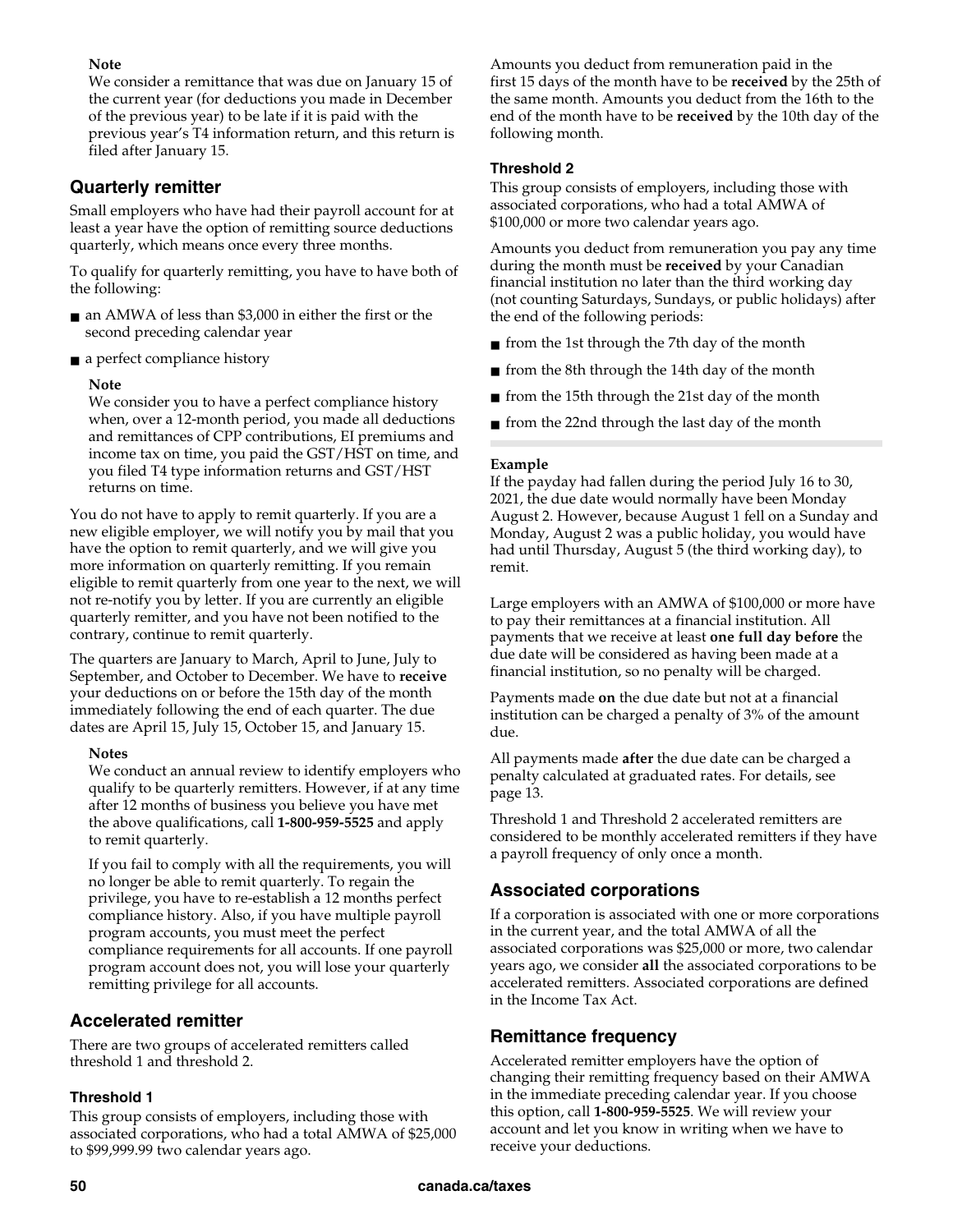### **Payment on Filing**

Starting with the 2019 tax year, when filing your T4 information return, you may be eligible to use a new remittance procedure, called Payment on Filing, to make a reconciliation payment on or before the last day of February without being subject to a penalty or interest.

To be eligible, you must meet the following three conditions:

- $\blacksquare$  the reconciliation payment must be less than 1% of your total annual remittances
- you must have a perfect payroll compliance history for the related tax year
- at least one of the following situations applies:
	- you have employees who are paid stock-based remuneration
	- you rely on third-party information for insurance, health benefits, broker information, taxable benefits, or automobile fleet mileage
	- you have employees that reside in other tax jurisdictions

For more information on eligibility and how to make a Payment on Filing reconciliation payment, go to **canada.ca/payment-on-filing**.

### **What if your remittance due date falls on a Saturday, Sunday, or public holiday?**

When the due date falls on a Saturday, a Sunday, or a public holiday recognized by the CRA, we consider your payment to be on time if we receive it on the next business day. For a list of public holidays, go to **canada.ca/cra-due -dates**.

## **Remittance forms**

To make your current remittance, you must use the remittance voucher found in one of the following forms:

- Form PD7A, Statement of account for current source deductions, for regular and quarterly remitters
- Form PD7A(TM), Statement of account for current source deductions, or Form PD7A-RB, Remittance voucher for current source deductions, for accelerated remitters

Fill out your remittance voucher correctly so we can apply your remittance to your account.

### **Note**

If you receive a notice of assessment that says you have an amount owing, use only the remittance form **attached to the notice** to make that payment.

### **Form PD7A**

We will send Form PD7A, Statement of account for current source deductions, to each eligible regular and quarterly remitter to remit deductions. We no longer mail paper Forms PD7A to you if you pay your remittances electronically for six consecutive remittances or more.

To view the information that was provided on your paper Form PD7A, use the "View account transactions" and "View account balance" services through My Business Account at **canada.ca/my-cra-business-account** or Represent a Client at **canada.ca/taxes-representatives**.

You can choose to receive your Form PD7A **online**. For more information, see "Receiving your CRA mail online" on page 60.

If you wish to continue receiving paper statements of account, call **1-800-959-5525**.

We can charge you penalties for remittances we do not receive by the due date. You should keep a paper remittance voucher handy in case there is an electronic disruption.

### **Statement of account for current source deductions section**

This section shows:

- your **Account number**
- the **Date issued** (the date of your statement of account)
- your employer name and address
- an overview of what is in your statement of account for current source deductions
- your **Remittance account balance** for the year shown

#### **Account summary section**

This section has details of transactions posted on your account since your last statement. It is divided into the following parts:

- **Remittance account balances** show your paid and unpaid amounts for the year shown – this part will appear only if there was remittance activity during the statement period.
- **Arrears account balances** show the amounts that you were assessed, including your accumulated balance owing – this part will appear only if there was arrears activity during the statement period.
- **Explanation of changes and other important information** gives a more detailed explanation, if necessary, of the activity on your account.

#### **How do you remit? section**

This section has a list of the different ways you can remit your deductions to the CRA.

#### **Nil remittance section**

If you are not making a remittance for the statement period, let the CRA know using one of the ways listed in this section.

This section of Form PD7A shows your:

- **Account number**
- **Employer name**
- **National Verification and Collection Centre (NVCC)**

Fill in the information that applies to you in this next part before you send it to the CRA.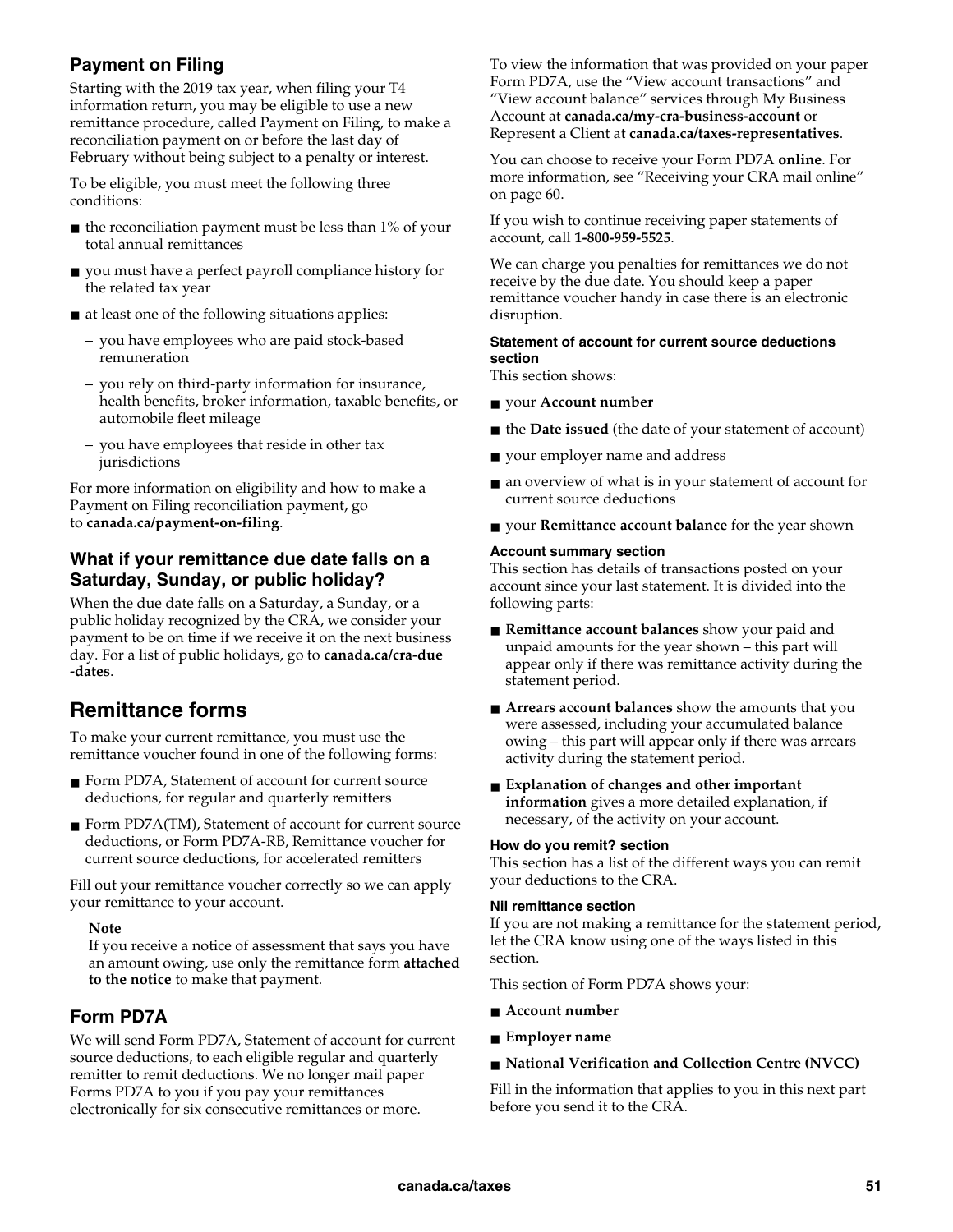- **No employees subject to deductions or business temporarily discontinued** – tick the box and enter the from and to dates in the boxes.
- **Business closed or ceased to employ, legal entity or ownership changed, or account opened in error** – tick the box and enter the effective date in the boxes.

**Current source deductions remittance voucher section** The following information will help you fill in the boxes in this section of the form:

- **End of remitting period for which deductions were withheld** – enter the year and month that you are remitting for. For quarterly remitters, enter the year and last month of the quarter.
- **Gross payroll in remitting period (dollars only)** enter the total of all remuneration that you paid before you made any deductions such as income tax. Include regular wages, commissions, overtime pay, paid leave, taxable benefits and allowances, piecework payments, and special payments. This is the monthly amount that you will include in box 14 "Employment income" on your employees' T4 slips. For quarterly remitters, enter the total of these amounts for the last month of the quarter only.
- **Number of employees in last pay period** include any employee for whom you will prepare a T4 slip, such as part-time and temporary employees, and employees absent with pay. Do not include people for whom you will not prepare a T4 slip. Do not include those you did not pay in the last pay period in the month or quarter, such as employees on unpaid leave. If you have various pay groups (for example, executive, hourly, and salaried), include all employees paid in each group's last pay period, but do not count any person twice.
- **Amount paid** this is the amount you are remitting. This is the total CPP and EI (both employer and employee shares), and income tax.

When you make your remittance at a financial institution, fill in the **Amount paid** on the **Current Source Deductions Remittance Voucher**. Give your remittance and the page the voucher is on to the cashier. The cashier will date-stamp the remittance voucher, fill in the **Amount of payment**, and return this part to you as a receipt.

#### **More information section**

In this section you will find how to:

- get more payroll information
- access and manage your payroll account
- register for direct deposit
- get your statement in another format if you have a visual impairment

If you choose to mail your remittance and voucher or your **Nil remittance** information to the CRA, send it to:

Canada Revenue Agency Post Office Box 3800, Station A Sudbury ON P3A 0C3

### **Form PD7A(TM)**

We send Form PD7A(TM), Statement of account for current source deductions, to all employers who make accelerated remittances the month immediately following the end of each quarter. The quarters are January to March, April to June, July to September, and October to December.

#### **Statement of account for current source deductions section**

This section shows:

- your **Account number**
- the **Date issued** is the date of your statement account
- your employer name and address
- an overview of what is in your statement of account for current source deductions
- your **Remittance account balance** for the year shown

#### **Account summary section**

This section has details of transactions posted on your account since your last statement. It is divided into the following parts:

- **Remittance account balances** show your paid and unpaid amounts for the year shown – this part will appear only if there was remittance activity during the statement period
- **Arrears account balances** show the amounts that you were assessed, including your accumulated balance owing – this part will appear only if there was arrears activity during the statement period
- **Explanation of changes and other important information** gives a more detailed explanation, if necessary, of the activity on your account

#### **How do you remit? section**

This section has a list of the different ways you can remit your deductions to the Canada Revenue Agency (CRA).

#### **Current source deductions remittance voucher section**

The following information will help you fill in the boxes in this section of the form:

- **End of the remitting period** enter the year and month that you are remitting for.
- **Gross payroll in remitting period (dollars only)** enter the total of all remuneration that you paid before you made any deductions such as income tax. Include regular wages, commissions, overtime pay, paid leave, taxable benefits and allowances, piecework payments, and special payments. This is the monthly amount that you will include in box 14 "Employment income" on your employees' T4 slips.
- **Number of employees in last pay period** includes any employee for whom you will prepare a T4 slip, such as part-time and temporary employees, and employees absent with pay. Do not include people for whom you will not fill out a T4 slip. Do not include those you did not pay in the last pay period of the remitting period, such as employees on unpaid leave. If you have various pay groups (for example, executive, hourly, and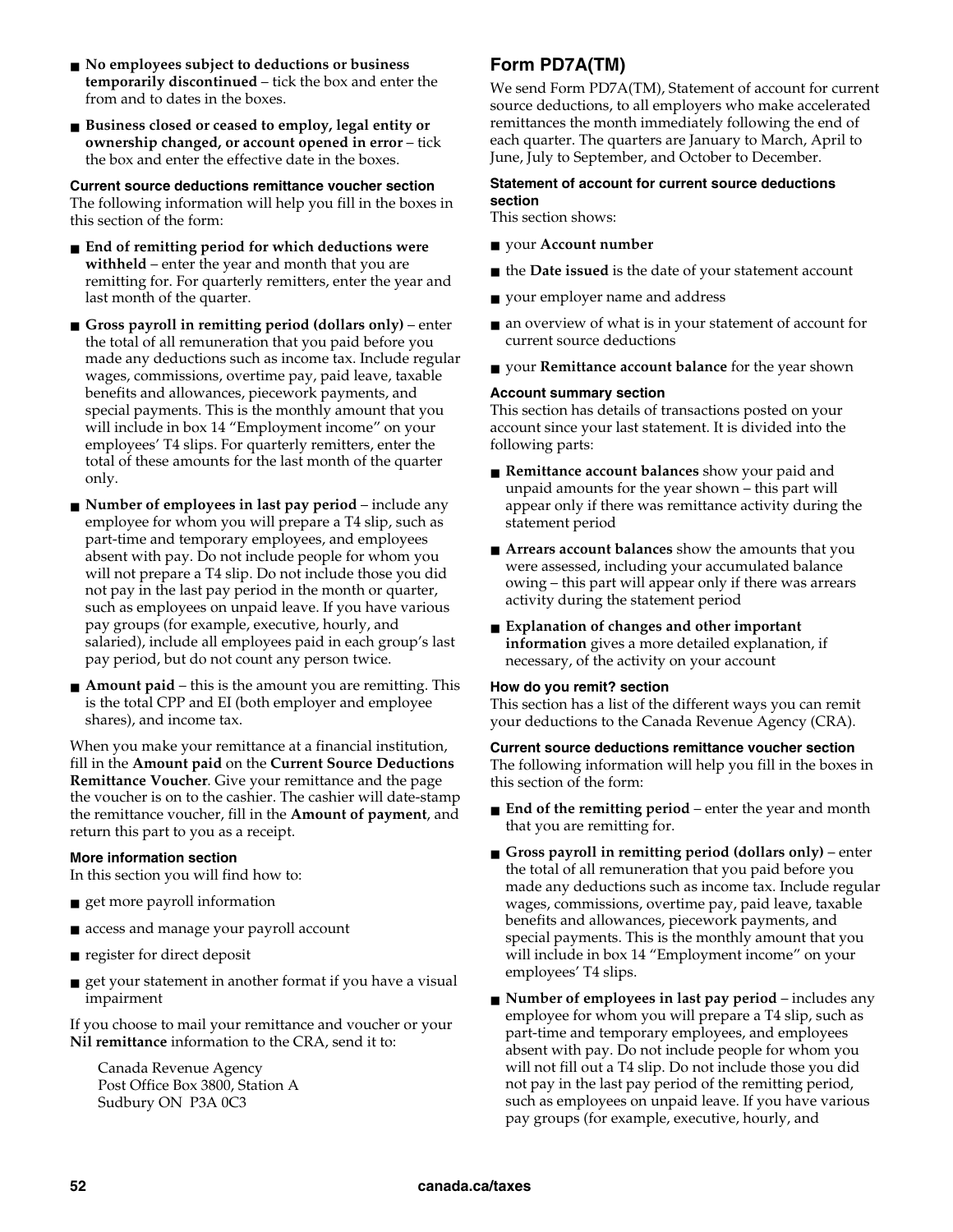salaried), include all employees paid in each group's last pay period, but do not count any person twice.

■ **Amount paid** – this is the amount you are remitting. This is the total CPP and EI (both employer and employee shares), and income tax you are remitting.

When you make your remittance at a financial institution, fill in the **Amount paid** on the **Current Source Deductions Remittance Voucher**. Give your remittance and the page the voucher is on to the cashier. The cashier will date-stamp the remittance voucher, fill in the **Amount of payment**, and return this part to you as a receipt.

Threshold 2 remitters and certain payroll service companies **must** remit payroll deductions electronically or in person at their Canadian financial institution.

#### **More information section**

In this section you will find how to:

- get more payroll information
- access and manage your payroll account
- register for direct deposit
- get your statement in another format if you have a visual impairment

If you choose to mail your remittance and voucher or your **Nil remittance** information to the CRA, send it to:

Canada Revenue Agency Post Office Box 3800, Station A Sudbury ON P3A 0C3

### **Form PD7A-RB**

Each December, we give accelerated remitters (except monthly accelerated remitters) a booklet of PD7A-RB forms (either 27 or 54 forms) to use to remit deductions. These booklets are printed once a year. If you need more forms, call **1-800-959-5525**.

#### **Form PD7A-RB has two parts:**

**Top part** – This part is a receipt.

**Bottom part** – This part is your remittance form when you make your payment. To fill in this part, read the section "**Error! Reference source not found.**" on page 52.

### **Missing or lost remittance forms**

If you are a regular or quarterly remitter and do not receive your remittance form for the month or quarter, or if you lose one, send your payment, payable to the Receiver General, to your NVCC. Include a short note that states your account number and the month or quarter for which you withheld the deductions.

If you are an accelerated remitter and you did not receive your remittance forms or you lost them, call **1-800-959-5525**.

#### **Note**

Even if you do not have a remittance form, you still have to send us your remittance so that we receive it by the due date.

### **Not making a remittance**

If you are not making a remittance for the month or quarter, notify us with one of the following methods:

- using the "Provide a nil remittance" service through My Business Account at **canada.ca/my-cra-business -account** or Represent a Client at **canada.ca/taxes -representatives**
- using our TeleReply service
- sending us a letter by mail

If you prefer not to use the online services or TeleReply, fill out the remittance form and mail it to us (see the address under "More information section" on page 52). Be sure to indicate when you expect to make deductions next.

#### **TeleReply**

You can use TeleReply if you currently have no employees, are submitting nil remittance information for your payroll program account, and the account number printed on your remittance voucher is correct. If you use TeleReply, do not mail your remittance voucher to us, but fill it out and keep it for your records.

#### **Hours of operation**

You can use TeleReply every day from 6:00 a.m. to 3:00 a.m., Eastern time.

#### **Before you call TeleReply**

Before you call TeleReply, fill out the back of your **Current source deductions remittance voucher**, on the last page of your statement of account. Make sure the account number and address printed on your remittance voucher are correct, and that you have this information on hand.

#### **Note**

For best results and to ensure your privacy, do not use a cordless or cellular telephone or one with the keypad in the handset. If, at any time during the call, we tell you that you cannot use TeleReply, you will have to mail your remittance voucher.

#### **How to use TeleReply**

- 1. Call TeleReply at **1-800-959-2256**.
- 2. Follow the instructions to enter your information.
- 3. At the end of the call, we will ask you to confirm the information you entered.
- 4. Write down the confirmation number we give you and keep it for your records.

If we do not give you a confirmation number, your information will not be processed. You will have to call TeleReply again or mail your completed remittance voucher to us. For more information, go to **canada.ca/en /revenue-agency/services/tax/businesses/topics/payroll /remitting-source-deductions/report-a-nil-remittance**.

### **Remittance methods**

You can choose from several methods to remit your payroll deductions. However, if you are a **threshold 2** remitter, you **must** remit payroll deductions electronically or in person at your Canadian financial institution on or before the due date.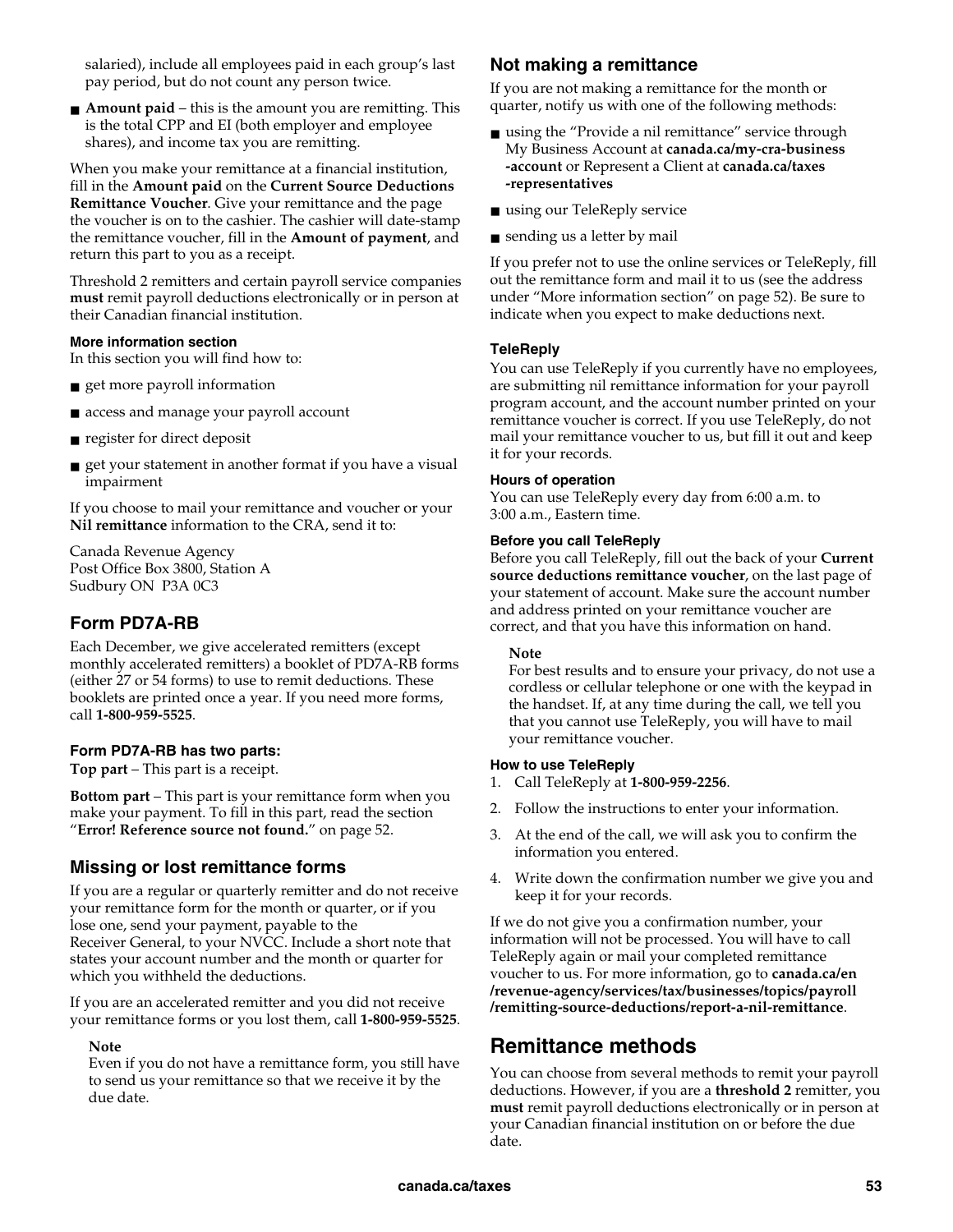We consider all payments made to the CRA at least **one full day before** the due date to have been made at a financial institution and a penalty will not be charged.

Payments made **on** the due date but not at a financial institution are assessed a penalty of 3% of the amount due.

All payments made **after** the due date are assessed a penalty calculated at graduated rates. For more information, see page 13.

Remittances are considered to have been made on the day they are received by the CRA. Choose the appropriate remittance method to meet your due date.

Regardless of how you choose to remit, allow 10 days for your remittance to process.

### **How to make a remittance**

If you make a payment that your financial institution does not honour (including a payment on which you put a "stop payment"), we will charge you a fee.

For more information, go to **canada.ca/payments**.

### **Online payment methods**

### **Online or telephone banking**

Most financial institutions let you set up payments to be sent to the Canada Revenue Agency (CRA) on pre-set dates. Businesses have to make their remittances using a business bank account. If you are remitting, your options will display according to the business number provided, for example, corporations tax, GST/HST, payroll deductions, non-residents.

Make sure you correctly enter your payroll program account number and the period the remittance covers. For help remitting your payroll deductions through online banking, contact your financial institution.

### **My Payment**

My Payment is an electronic payment service offered by the CRA that uses Visa Debit®, Debit MasterCard®, or Interac® Online to allow businesses to make payments directly to the CRA from their bank account. Your transaction total cannot be more than the daily withdrawal limit that your financial institution set.

Use this service to make a payment to one or more CRA accounts, from your personal or business account, in one simple transaction.

For more information, go to **canada.ca/cra-my-payment**.

### **Pre-authorized debit**

Pre-authorized debit is an online, self-service payment option. Use it to authorize the CRA to withdraw a pre-set payment from your bank account to remit tax on one or more dates. You can set up a pre-authorized debit agreement using the CRA's secure My Account at **canada.ca/my-cra-account** or My Business Account at **canada.ca/my-cra-business-account**.

For more information, go to **canada.ca/pay-authorized -debit**.

### **Third-party service provider**

You may be able to make your payments through a third-party service provider. The third-party provider will send your business payments and remittance details to the CRA electronically.

#### **Note**

You are responsible for making sure the CRA receives your payment by the payment due date. If you are using a third-party service provider, you must clearly understand the terms and conditions of the services you are using. The CRA does not endorse these products, services or publications.

### **Other payment methods**

### **Wire transfers**

Non-residents who do not have a Canadian bank account can pay using wire transfers. For more information, go to **canada.ca/en/revenue-agency/services/about-canada -revenue-agency-cra/pay-wire-transfer-non-residents**.

### **Pay at your Canadian financial institution**

You can make your payment at your financial institution in Canada. To do so, you need a personalized remittance voucher.

### **Can I request a payment arrangement?**

If you cannot pay your balance owing in full and want to discuss making a payment arrangement, call **1-877-548-6016**. For more information, go to **canada.ca/cra-collections**.

The CRA will still charge daily compound interest until you have paid your balance in full.

### **Do you have more than one account?**

If you remit deductions for more than one account, make sure you provide your payroll program account numbers and give a breakdown of the amounts intended for each account. We can then credit the right amounts to the right accounts.

### **Notice of assessment**

If you receive a notice of assessment, use only the remittance voucher attached to the notice to make your payment.

**Use only forms PD7A, PD7A(TM) and PD7A-RB for current remittances of CPP, EI, and income tax**.

### **Service bureaus**

Service bureaus or similar institutions that take care of payroll deductions for clients can remit a lump-sum payment for the amounts they deduct for their clients. They have to provide the following information for each client with all of the following:

- account number
- amount remitted
- gross payroll
- number of employees in the last pay period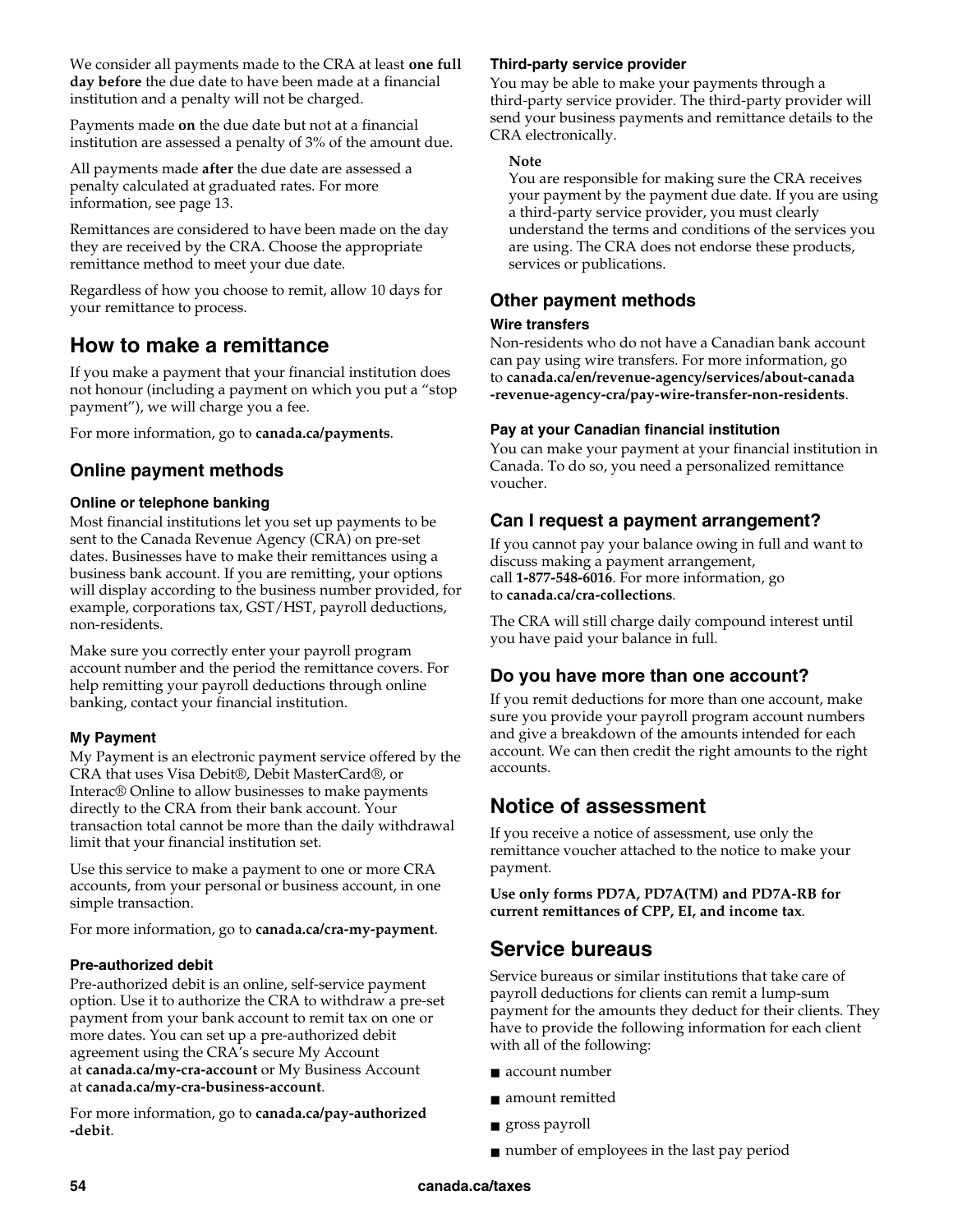If you use a service bureau or similar institution to remit your deductions, you are still responsible for making sure that the institution withholds your deductions and sends them to us on time.

### **Remitting error**

If you discover that you made an error in remitting your deductions, you should remit any shortage as soon as possible either by electronic payment, with another remittance form or by writing a short letter giving your account number and the pay period the shortage applies to.

If you have over-remitted, reduce your next remittance by the amount of the overpayment.

If your remittance is late, we may apply a late-remitting penalty. For more information, see page 13.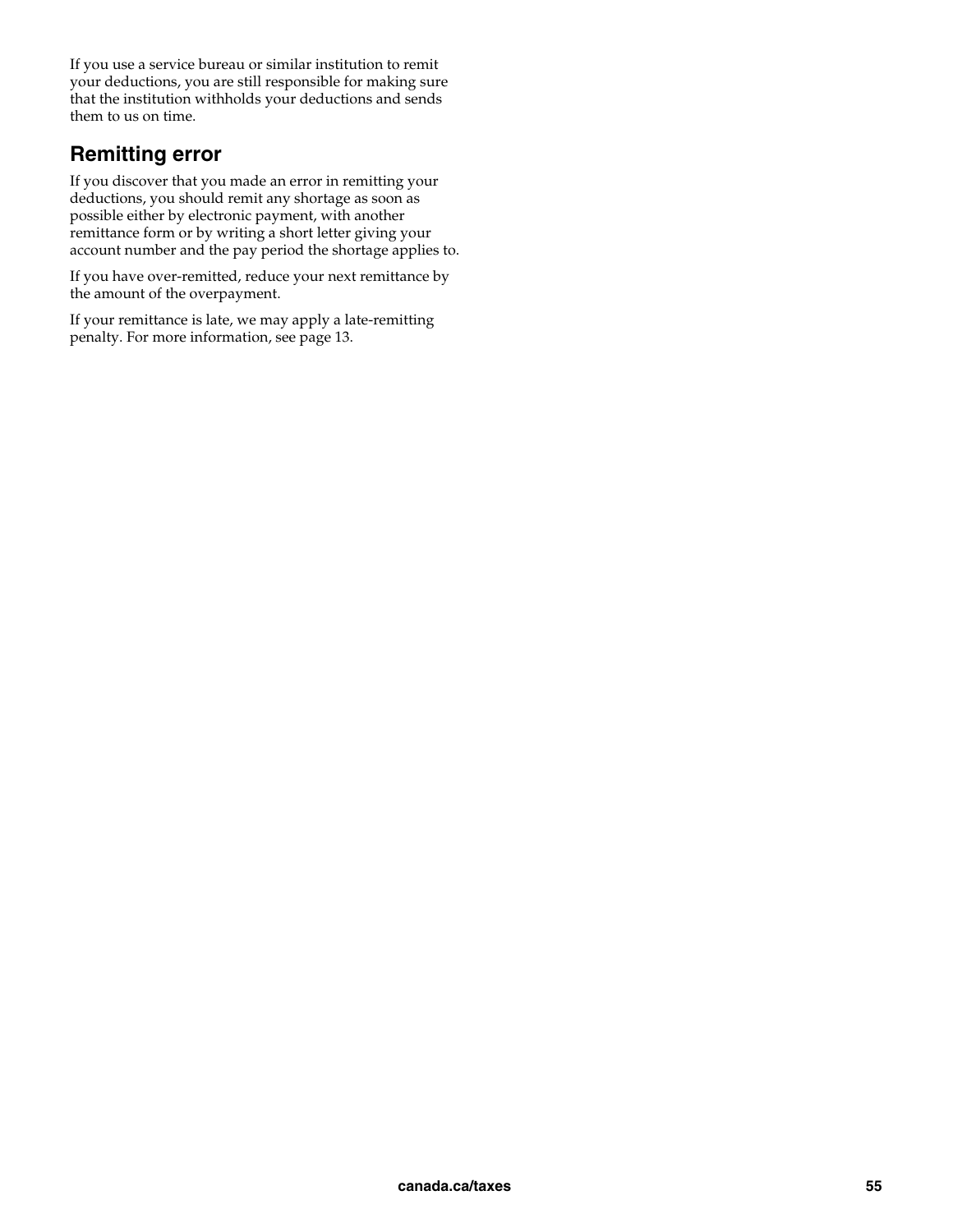## **Appendix 1 – Which payroll table should you use?**

| Your employee is a                                                                                                                       | <b>Employee reports for</b><br>work at an<br>establishment of the<br>employer in Canada                                 | <b>Employee works in</b><br>Canada, but does not<br>report for work at an<br>establishment of the<br>employer                                                             | Employee works in<br>Canada, but employer<br>does not have an<br>establishment in<br>Canada                               |  |
|------------------------------------------------------------------------------------------------------------------------------------------|-------------------------------------------------------------------------------------------------------------------------|---------------------------------------------------------------------------------------------------------------------------------------------------------------------------|---------------------------------------------------------------------------------------------------------------------------|--|
| <b>Resident of Canada</b>                                                                                                                | Use the Payroll Deduction<br>Tables for the province or<br>territory where the employee<br>reports for work.            | Use the Payroll Deduction<br>Tables for the province or<br>territory where the employer's<br>establishment is located and<br>from which the employee's<br>salary is paid. | Use the Payroll Deduction<br>Tables for In Canada beyond<br>the limits of any<br>province/territory or outside<br>Canada. |  |
| Deemed resident or sojourner<br>(see Note)                                                                                               | Use the Payroll Deduction<br>Tables for In Canada beyond the<br>limits of any province/ territory or<br>outside Canada. | Use the Payroll Deduction<br>Tables for In Canada beyond<br>the limits of any<br>province/territory or outside<br>Canada.                                                 | Use the Payroll Deduction<br>Tables for In Canada beyond<br>the limits of any<br>province/territory or outside<br>Canada. |  |
| Part-year resident, for the part of<br>the year he/she is resident in<br>Canada (see Note)                                               | Use the Payroll Deduction<br>Tables for the province or<br>territory where the employee<br>reports for work.            | Use the Payroll Deduction<br>Tables for the province or<br>territory where the employer's<br>establishment is located and<br>from which the employee's<br>salary is paid. | Use the Payroll Deduction<br>Tables for In Canada beyond<br>the limits of any<br>province/territory or outside<br>Canada. |  |
| Part-year resident, for the part of<br>the year he/she is non-resident<br>(see Note)                                                     | Use the Payroll Deduction<br>Tables for the province or<br>territory where employment<br>duties are performed.          | Use the Payroll Deduction<br>Tables for the province or<br>territory where employment<br>duties are performed.                                                            | Use the Payroll Deduction<br>Tables for the province or<br>territory where employment<br>duties are performed.            |  |
| Non-resident, including a commuter<br>(see Note)                                                                                         | Use the Payroll Deduction<br>Tables for the province or<br>territory where employment<br>duties are performed.          | Use the Payroll Deduction<br>Tables for the province or<br>territory where employment<br>duties are performed.                                                            | Use the Payroll Deduction<br>Tables for the province or<br>territory where employment<br>duties are performed.            |  |
| <b>Note</b><br>For more information about residency status, see Income Tax Folio S5-F1-C1, Determining an Individual's Residence Status. |                                                                                                                         |                                                                                                                                                                           |                                                                                                                           |  |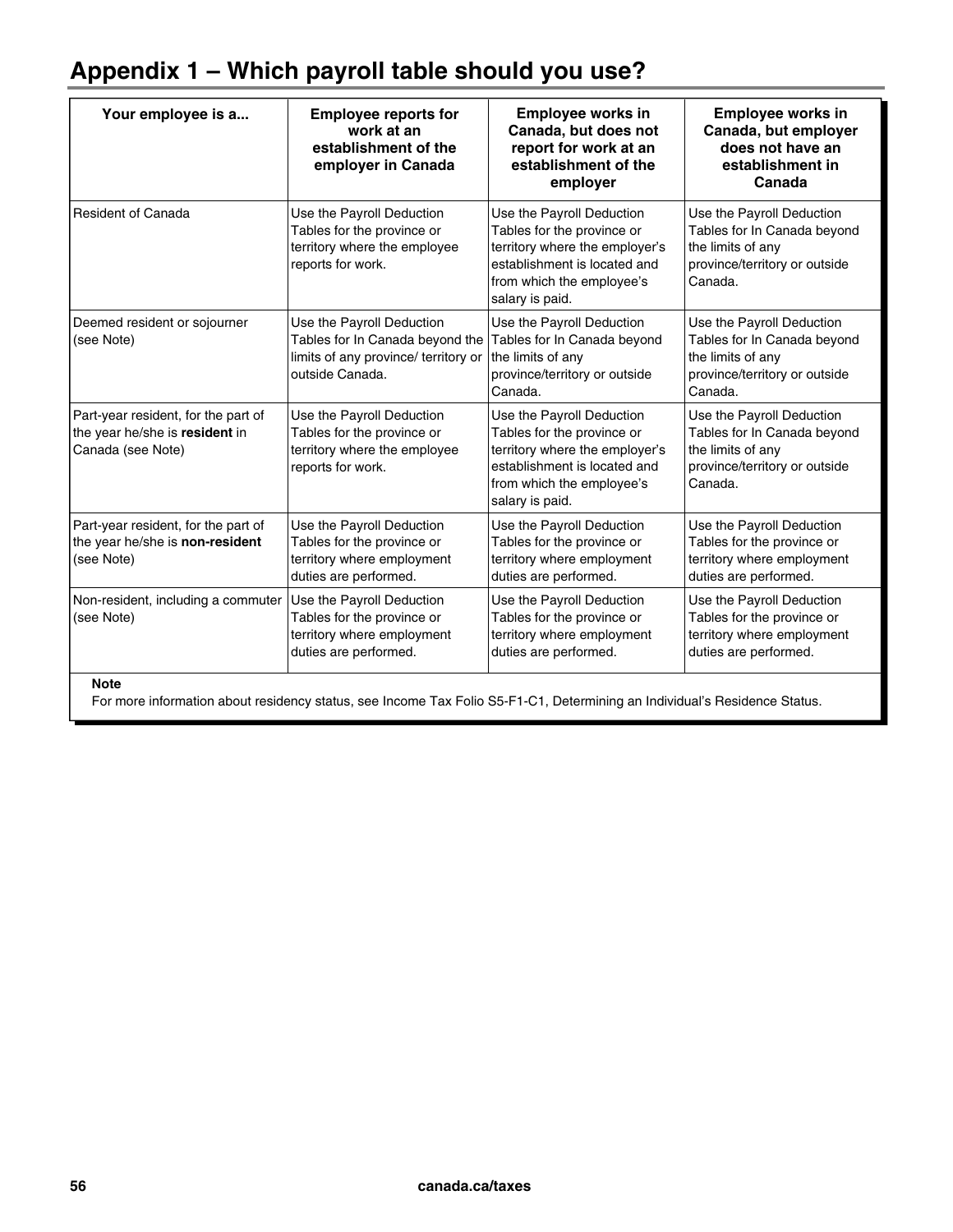## **Appendix 2 – Calculation of CPP contributions (single pay period)**

| You can use this calculation to determine the CPP contributions you should deduct for your employee for a single pay period. To<br>determine the CPP contributions for multiple pay periods, or to verify the annual contribution at year's end, use Appendix 3 on the next<br>page. |   |
|--------------------------------------------------------------------------------------------------------------------------------------------------------------------------------------------------------------------------------------------------------------------------------------|---|
| <b>Note</b><br>Before using this calculation, read "Starting and stopping CPP deductions" on page 17.                                                                                                                                                                                |   |
| <b>Step 1</b> – Calculate the employee's pensionable earnings for the pay period.                                                                                                                                                                                                    |   |
|                                                                                                                                                                                                                                                                                      |   |
|                                                                                                                                                                                                                                                                                      |   |
|                                                                                                                                                                                                                                                                                      |   |
| Enter any income from Employment, benefits, and payments from which you do not deduct                                                                                                                                                                                                |   |
|                                                                                                                                                                                                                                                                                      |   |
| Step 2 - Enter the basic exemption for the pay period. Use the table below, or the following equation:                                                                                                                                                                               |   |
|                                                                                                                                                                                                                                                                                      |   |
|                                                                                                                                                                                                                                                                                      |   |
|                                                                                                                                                                                                                                                                                      | 9 |

## **Employee's basic CPP exemption for various 2021 pay periods**

| Pay period        | <b>Basic exemption</b> |
|-------------------|------------------------|
| Annually (1)      | \$3,500.00             |
| Semi-annually (2) | \$1,750.00             |
| Quarterly (4)     | \$875.00               |
| Monthly (12)      | \$291.66               |
| Semi-monthly (24) | \$145.83               |
| Bi-weekly (26)    | \$134.61               |
| Bi-weekly (27)    | \$129.62               |
| Weekly (52)       | \$67.30                |
| Weekly (53)       | \$66.03                |
| 22 pay periods    | \$159.09               |
| 13 pay periods    | \$269.23               |
| 10 pay periods    | \$350.00               |
| Daily (240)       | \$14.58                |
| Hourly (2,000)    | \$1.75                 |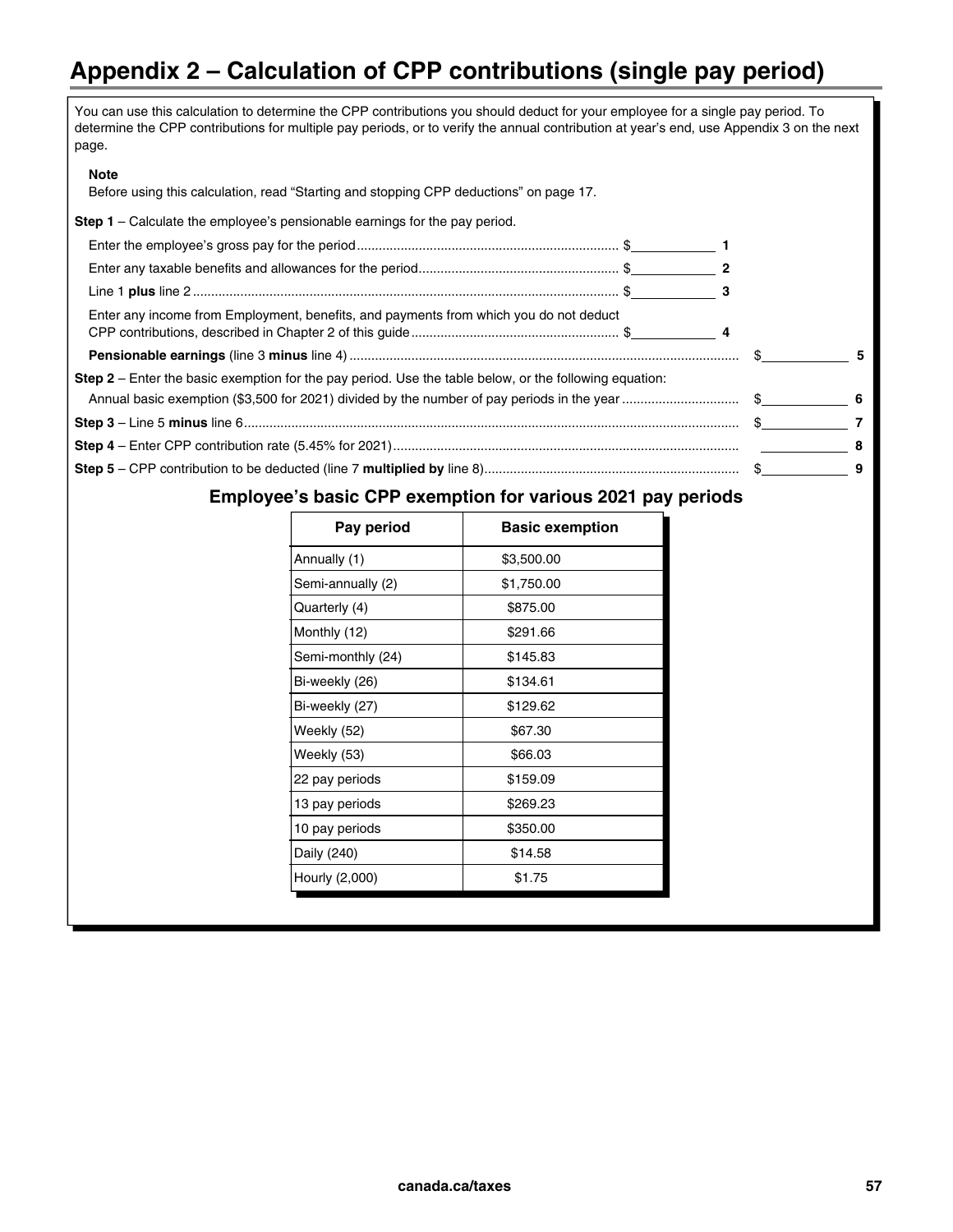## **Appendix 3 – Calculation of CPP contributions (multiple pay periods or year-end verification)**

| Use this calculation to determine an employee's CPP contributions over multiple pay periods, or to verify an employee's<br>CPP contributions at year-end before you fill out and file the T4 slips. You can get the information you need to fill in this calculation from<br>each employee's payroll master file. |                                              |
|-------------------------------------------------------------------------------------------------------------------------------------------------------------------------------------------------------------------------------------------------------------------------------------------------------------------|----------------------------------------------|
| Using the calculation will help you avoid the possibility of receiving a Pensionable and Insurable Earnings Review (PIER) report.                                                                                                                                                                                 |                                              |
| <b>Note</b><br>Before using this calculation to determine an employee's CPP contributions over multiple pay periods, read "Starting and stopping CPF<br>deductions" on page 17.                                                                                                                                   |                                              |
| To calculate or verify contributions, follow these steps:                                                                                                                                                                                                                                                         |                                              |
| Step 1 - Enter the salary, wages, benefits, and allowances for the total period of employment from the employee's                                                                                                                                                                                                 |                                              |
| Step 2 - Subtract from line 1 the following earnings of the employee:                                                                                                                                                                                                                                             |                                              |
| the amount the employee received before and including                                                                                                                                                                                                                                                             |                                              |
| the amount the employee received after the month the employee turned 70 \$                                                                                                                                                                                                                                        |                                              |
| the amount the employee received after the effective date of the employee's<br>completed and signed election Form (CPT30) to stop contributing to the CPP \$                                                                                                                                                      |                                              |
| the amount the employee received before and including the month in which the<br>employee provided you with a completed and signed revocation Form (CPT30) to                                                                                                                                                      |                                              |
| the amount the employee received during the months the employee was                                                                                                                                                                                                                                               |                                              |
| any income from Employment, benefits, and payments from which you do not<br>deduct CPP contributions, described in Chapter 2 of this guide \$                                                                                                                                                                     |                                              |
|                                                                                                                                                                                                                                                                                                                   |                                              |
| Step 3 - Pensionable earnings for the period of employment (to a maximum of \$61,600 for 2021)                                                                                                                                                                                                                    | 3                                            |
| Step 4 – Enter the basic exemption for the pay period (see table on page 56) \$                                                                                                                                                                                                                                   |                                              |
| Multiply by the number of pay periods of pensionable earnings (related to the amount<br>on line 3). Make sure not to include pay periods that apply to the earnings listed in                                                                                                                                     |                                              |
| Basic exemption that applies to the period of pensionable employment (for more<br>information, see Chapter 2). This amount cannot be more than the maximum yearly                                                                                                                                                 |                                              |
|                                                                                                                                                                                                                                                                                                                   |                                              |
|                                                                                                                                                                                                                                                                                                                   |                                              |
| <b>Step 7</b> – Employee's required CPP contributions for the period of pensionable employment                                                                                                                                                                                                                    |                                              |
| Step 8 – Enter the CPP contributions from the employee's payroll master file that you deducted for the period                                                                                                                                                                                                     | $\textcolor{red}{\textcircled{\small{5}}}$ 8 |
|                                                                                                                                                                                                                                                                                                                   | 9<br>$\mathbb{S}$                            |
| If the amount on line 9 is positive, you have under deducted contributions. If this is the case, add line 8 and line 9 and include the<br>total in box 16 "Employee's CPP contributions" of the T4 slip.                                                                                                          |                                              |
| Note                                                                                                                                                                                                                                                                                                              |                                              |

If the amount on line 9 is negative, you may have over deducted contributions. If this is the case, check the employee's master file to make sure that the amounts on line 1 and line 3 are correct. For more information on refunding CPP overpayments, see page 20.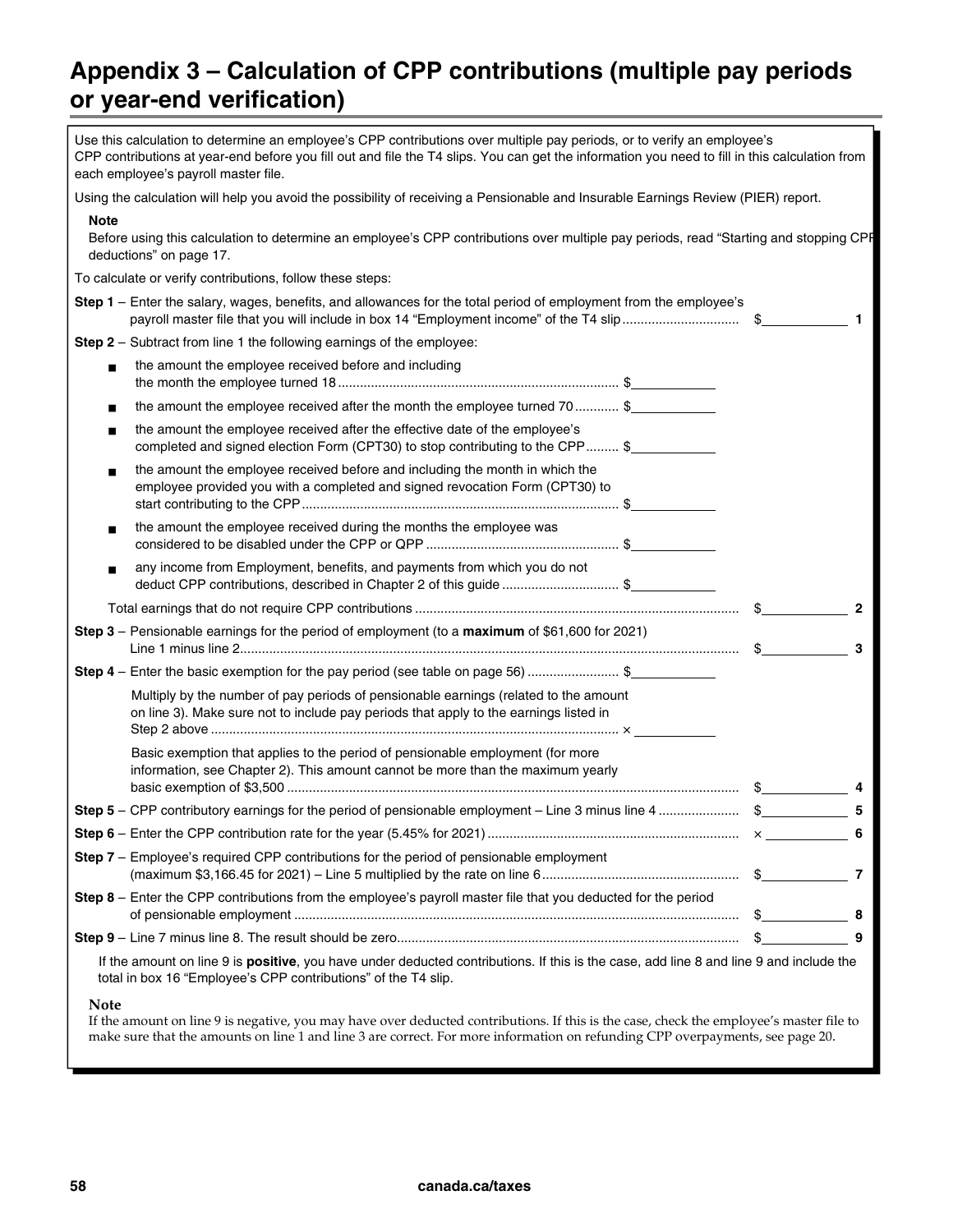## **Appendix 4 – Canada's social security agreements with other countries**

| Country             | Date in force     | <b>CPT form</b><br>number |  |
|---------------------|-------------------|---------------------------|--|
| Antigua and Barbuda | January 1, 1994   | 111                       |  |
| Austria             | November 1, 1987  | 112                       |  |
| <b>Barbados</b>     | January 1, 1986   | 113                       |  |
| Belgium             | January 1, 1987   | 121                       |  |
| <b>Brazil</b>       | August 1, 2014    | 168                       |  |
| <b>Bulgaria</b>     | March 1, 2014     | 170                       |  |
| Chile               | June 1, 1998      | 114                       |  |
| China               | January 1, 2017   | 171                       |  |
| Croatia             | May 1, 1999       | 115                       |  |
| Cyprus              | May 1, 1991       | 116                       |  |
| Czech Republic      | January 1, 2003   | 137                       |  |
| Denmark             | January 1, 1986   | 117                       |  |
| Dominica            | January 1, 1989   | 118                       |  |
| Estonia             | November 1, 2006  | 142                       |  |
| Finland             | February 1, 1988  | 128                       |  |
| France              | August 1, 2017    | 52                        |  |
| Germany             | April 1, 1988     | 130                       |  |
| Greece              | December 1, 1997  | 54                        |  |
| Grenada             | February 1, 1999  | 119                       |  |
| Guernsey            | January 1, 1994   | 120                       |  |
| Hungary             | October 1, 2003   | 141                       |  |
| Iceland             | October 1, 1989   | 49                        |  |
| India               | August 1, 2015    | 169                       |  |
| Ireland             | January 1, 1992   | 50                        |  |
| Israel              | September 1, 2003 | 140                       |  |
| Italy               | October 1, 2017   | 51                        |  |
| Jamaica             | January 1, 1984   | 57                        |  |
| Japan               | March 1, 2008     | 122                       |  |
| Jersey              | January 1, 1994   | 120                       |  |
| Korea (South)       | May 1, 1999       | 58                        |  |
| Latvia              | November 1, 2006  | 143                       |  |
| Lithuania           | November 1, 2006  | 144                       |  |
| Luxembourg          | April 1, 1990     | 60                        |  |
| Macedonia           | November 1, 2011  | 163                       |  |
| Malta               | March 1, 1992     | 61                        |  |
| Mexico              | May 1, 1996       | 62                        |  |
| Morocco             | March 1, 2010     | 166                       |  |
| Netherlands         | April 1, 2004     | 63                        |  |
| Norway              | January 1, 2014   | 127                       |  |
| Peru                | March 1, 2017     | 172                       |  |

| Country                             | Date in force    | <b>CPT form</b><br>number |
|-------------------------------------|------------------|---------------------------|
| Philippines                         | March 1, 1997    | 64                        |
| Poland                              | October 1, 2009  | 161                       |
| Portugal                            | May 1, 1981      | 55                        |
| Romania                             | November 1, 2011 | 165                       |
| <b>St. Kitts and Nevis</b>          | January 1, 1994  | 65                        |
| Saint Lucia                         | January 1, 1988  | 67                        |
| Saint Vincent and<br>the Grenadines | November 1, 1998 | 66                        |
| Serbia                              | December 1, 2014 | 162                       |
| Slovakia                            | January 1, 2003  | 138                       |
| Slovenia                            | January 1, 2001  | 68                        |
| Spain                               | January 1, 1988  | 125                       |
| Sweden                              | April 1, 2003    | 129                       |
| Switzerland                         | October 1, 1995  | 69                        |
| Trinidad and Tobago                 | July 1, 1999     | 70                        |
| Turkey                              | January 1, 2005  | 72                        |
| United Kingdom                      | April 1, 1998    | 71                        |
| <b>United States</b>                | August 1, 1984   | 56                        |
| Uruguay                             | January 1, 2002  | 136                       |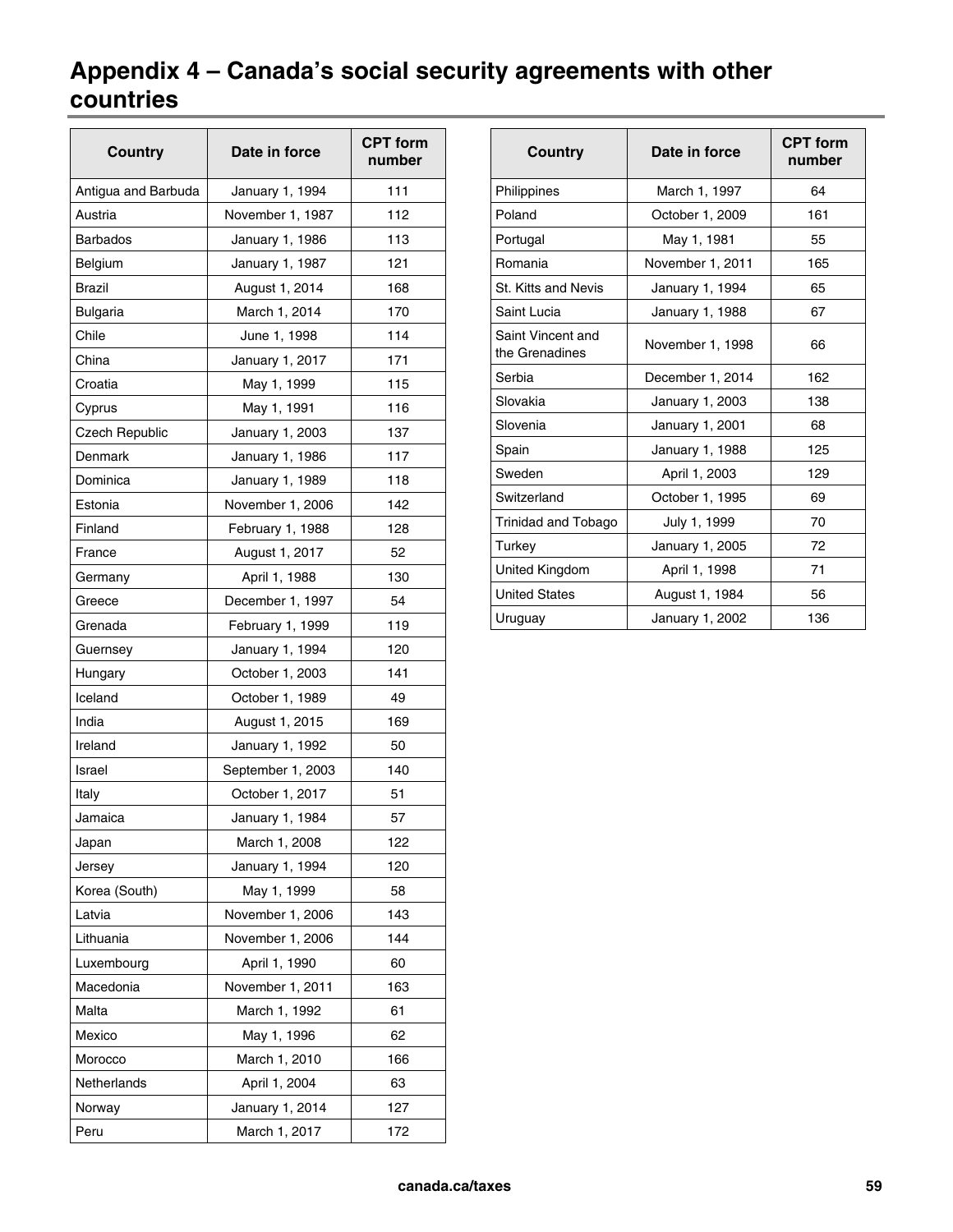## **Appendix 5 – Calculation of employee EI premiums (2021)**

| This year-end calculation will help you verify an employee's EI premiums before you fill out and file the T4 slips. This optional calculation<br>is the only one we authorize. We based the calculation on information in this guide and in Chapter 8 of Guide T4127, Payroll<br>Deductions Formulas. You can get the information you need to fill in this calculation from each employee's payroll master file. |               |   |
|------------------------------------------------------------------------------------------------------------------------------------------------------------------------------------------------------------------------------------------------------------------------------------------------------------------------------------------------------------------------------------------------------------------|---------------|---|
| Using this calculation will help you avoid the possibility of receiving a Pensionable and Insurable Earnings Review (PIER) report.                                                                                                                                                                                                                                                                               |               |   |
| To verify the EI deduction, follow these steps:                                                                                                                                                                                                                                                                                                                                                                  |               |   |
| <b>Step 1</b> – Enter the insurable earnings for the year as indicated in each employee's payroll master file for the<br>period of insurable employment. The amount should not be more than the maximum annual amount of                                                                                                                                                                                         | $\frac{1}{2}$ |   |
| Step $2$ – Enter the employee's EI premium rate for the year (1.58% for 2021 – use 1.18% for                                                                                                                                                                                                                                                                                                                     |               |   |
| Step 3 - Multiply line 1 by line 2 to calculate the employee's EI premiums payable for the year. The amount<br>should not be more than the maximum annual amount of \$889.54 (\$664.34 for Quebec) for 2021 \$                                                                                                                                                                                                   |               | з |
| Step 4 – Enter the employee's El premium deductions for the period of insurable employment as indicated in the                                                                                                                                                                                                                                                                                                   |               |   |
|                                                                                                                                                                                                                                                                                                                                                                                                                  |               |   |
| If there is an amount on line 5 and it is positive, you have under deducted. If this is the case, add line 4 and line 5 and include the total<br>in box 18 "Employee's El premiums" of the T4 slip.                                                                                                                                                                                                              |               |   |
| <b>Note</b><br>If the amount on line 5 is negative, you have over deducted premiums. If this is the case, check the employee's payroll master file<br>to make sure that the amount on line 1 is correct. For more information on refunding EI overpayment, see page 25.                                                                                                                                          |               |   |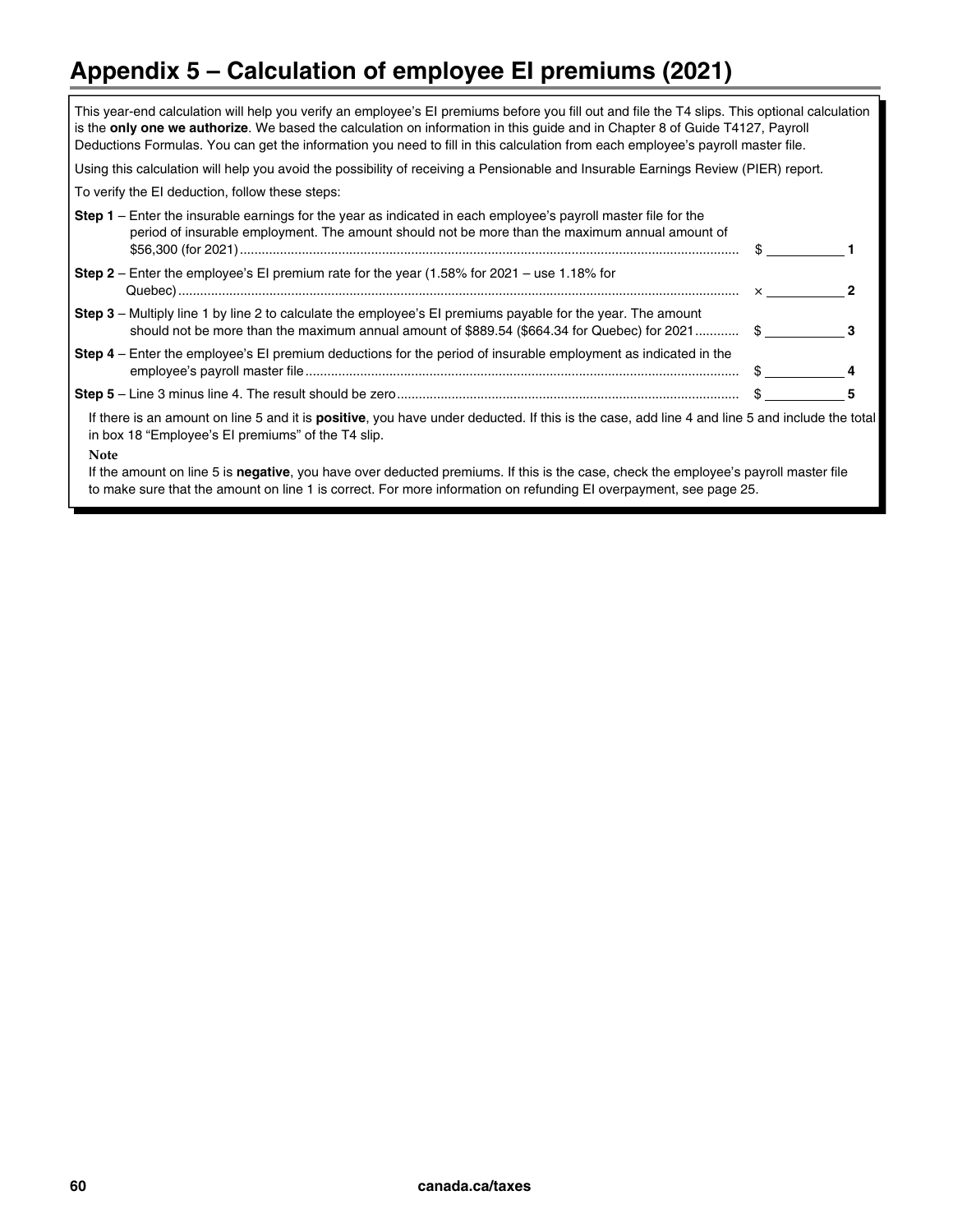## **Appendix 6 – Special payments chart**

This chart will help you determine whether or not to deduct CPP, EI, and income tax on the following special payments you make to your employees.

| <b>Special payments</b>                                                                                                                                                                                                                                                                                                                                               | <b>CPP</b><br>contributions <sup>1</sup> | EI<br>premiums <sup>1</sup> | Tax<br>deductions    |
|-----------------------------------------------------------------------------------------------------------------------------------------------------------------------------------------------------------------------------------------------------------------------------------------------------------------------------------------------------------------------|------------------------------------------|-----------------------------|----------------------|
| Advances                                                                                                                                                                                                                                                                                                                                                              | Yes                                      | Yes                         | Yes                  |
| Benefits under the Employment Insurance Act                                                                                                                                                                                                                                                                                                                           | <b>No</b>                                | <b>No</b>                   | Yes                  |
| Bonuses and retroactive pay increases                                                                                                                                                                                                                                                                                                                                 | Yes                                      | Yes                         | Yes                  |
| Casual employment if it is for a purpose other than your usual trade or business<br>(even if there is a contract of employment)                                                                                                                                                                                                                                       | <b>No</b>                                | <b>No</b>                   | No                   |
| Caregiving benefits - amounts paid to cover the waiting period or to increase<br>the benefit                                                                                                                                                                                                                                                                          | Yes                                      | Yes/No <sup>2</sup>         | Yes                  |
| Corporate employee who controls more than 40% of the corporations voting<br>shares receiving salary, wages or other remuneration                                                                                                                                                                                                                                      | Yes                                      | <b>No</b>                   | Yes                  |
| Director's fees paid to residents of Canada or to non-residents - Fee only                                                                                                                                                                                                                                                                                            | Yes <sup>3</sup>                         | <b>No</b>                   | Yes <sup>4</sup>     |
| Director's fees paid to residents of Canada or to non-residents - Fee in addition<br>to salary                                                                                                                                                                                                                                                                        | Yes/No <sup>5</sup>                      | Yes/No <sup>5</sup>         | Yes                  |
| Employees profit sharing plans (EPSP)                                                                                                                                                                                                                                                                                                                                 | <b>No</b>                                | <b>No</b>                   | <b>No</b>            |
| Employment in Canada by a foreign government or an international<br>organization                                                                                                                                                                                                                                                                                      | Yes/No <sup>6</sup>                      | Yes/No <sup>7</sup>         | Yes <sup>8</sup>     |
| Employment in Canada of a non-resident person if the unemployment insurance<br>laws of any foreign country require someone to pay premiums for that<br>employment                                                                                                                                                                                                     | Yes/No <sup>9</sup>                      | <b>No</b>                   | Yes <sup>8</sup>     |
| Employment in Canada under an exchange program if the employer paying the<br>remuneration is not resident in Canada                                                                                                                                                                                                                                                   | Yes/No <sup>10</sup>                     | <b>No</b>                   | Yes <sup>8</sup>     |
| Employment of your child or a person that you maintain if no cash remuneration<br>is paid                                                                                                                                                                                                                                                                             | No                                       | No                          | No                   |
| Employment that is in exchange of work or service (even if there is a contract of<br>service)                                                                                                                                                                                                                                                                         | Yes/No <sup>11</sup>                     | <b>No</b>                   | Yes/No <sup>12</sup> |
| Employment under the "Self-employment assistance" or "Job creation<br>partnerships" benefit program established under section 59 of the Employment<br>Insurance Act, or under a similar benefit program that a provincial or territorial<br>government or other organization provides and is part of an agreement under<br>section 63 of the Employment Insurance Act | Yes/No <sup>13</sup>                     | No                          | Yes/No <sup>14</sup> |

<sup>&</sup>lt;sup>1</sup> If you have already deducted the total yearly maximum contributions from the employee's income, do not deduct more contributions. Do not consider amounts deducted by previous employers during the same year unless there was a restructure or reorganization–see page 12.<br><sup>2</sup> Do not deduct EI premiums if the following two conditions are met:<br>**<sup>2</sup>** Do not deduct

 $\overline{a}$ 

<sup>8</sup> For more information on non-resident employees, see page 32.

<sup>■</sup> your payment does not reduce any other accumulated employment benefits such as banked sick leave, vacation leave credits, or retiring allowance

allowance<br><sup>3</sup> Do not deduct CPP contributions when the employment is performed totally or partly outside Canada–see page 21.<br><sup>4</sup> Do not deduct income tax if you estimate that the total fee paid in the year is less than the

<sup>&</sup>lt;sup>4</sup> Do not deduct income tax if you estimate that the total fee paid in the year is less than the total claim amount on Form TD1.<br><sup>5</sup> The issue of whether to deduct CPP. ELor both depends on the status of the resident dire

<sup>&</sup>lt;sup>5</sup>The issue of whether to deduct CPP, EI or both depends on the status of the resident director's employment. For more information on director's

fees, see page 34 of this guide. 6 Deduct CPP contributions when the international organization or the foreign government agrees to cover their employees. A list of the international organizations and foreign countries can be found under schedules V and VII of the Canada Pension Plan Regulations (except for employment listed in schedules VI and VIII).

 $^7$  Deduct EI premiums when the foreign government or international organization agrees to cover its Canadian employees under Canada's EI legislation (in this case, the employment is insurable if Employment and Social Development Canada agrees). 8

 $^9$  Deduct CPP contributions unless the worker has a certificate of coverage from the competent authority of their country confirming that the worker is contributing to a pension plan in their country. Do not deduct CPP contributions if the employer is not residing in Canada and does not have an establishment in Canada, unless the employer has filed Form CPT13.

<sup>&</sup>lt;sup>10</sup> Do not deduct CPP contributions unless the employer has filed Form CPT13.<br><sup>11</sup> Deduct CPP contributions unless the employment does not require CPP deductions, as indicated in Chapter 2.<br><sup>12</sup> For more information about

<sup>&</sup>lt;sup>13</sup> Do not deduct CPP contributions on benefits paid by Employment and Social Development Canada or a provincial government. Deduct CPP contributions on payments made by an employer unless the individual is working as a self-employed individual or the employment does not require CPP contributions, as indicated in Chapter 2.

<sup>&</sup>lt;sup>14</sup> Deduct income tax if the payment is considered government financial assistance, but if the payment is considered an inducement to earn business income, do not deduct income tax.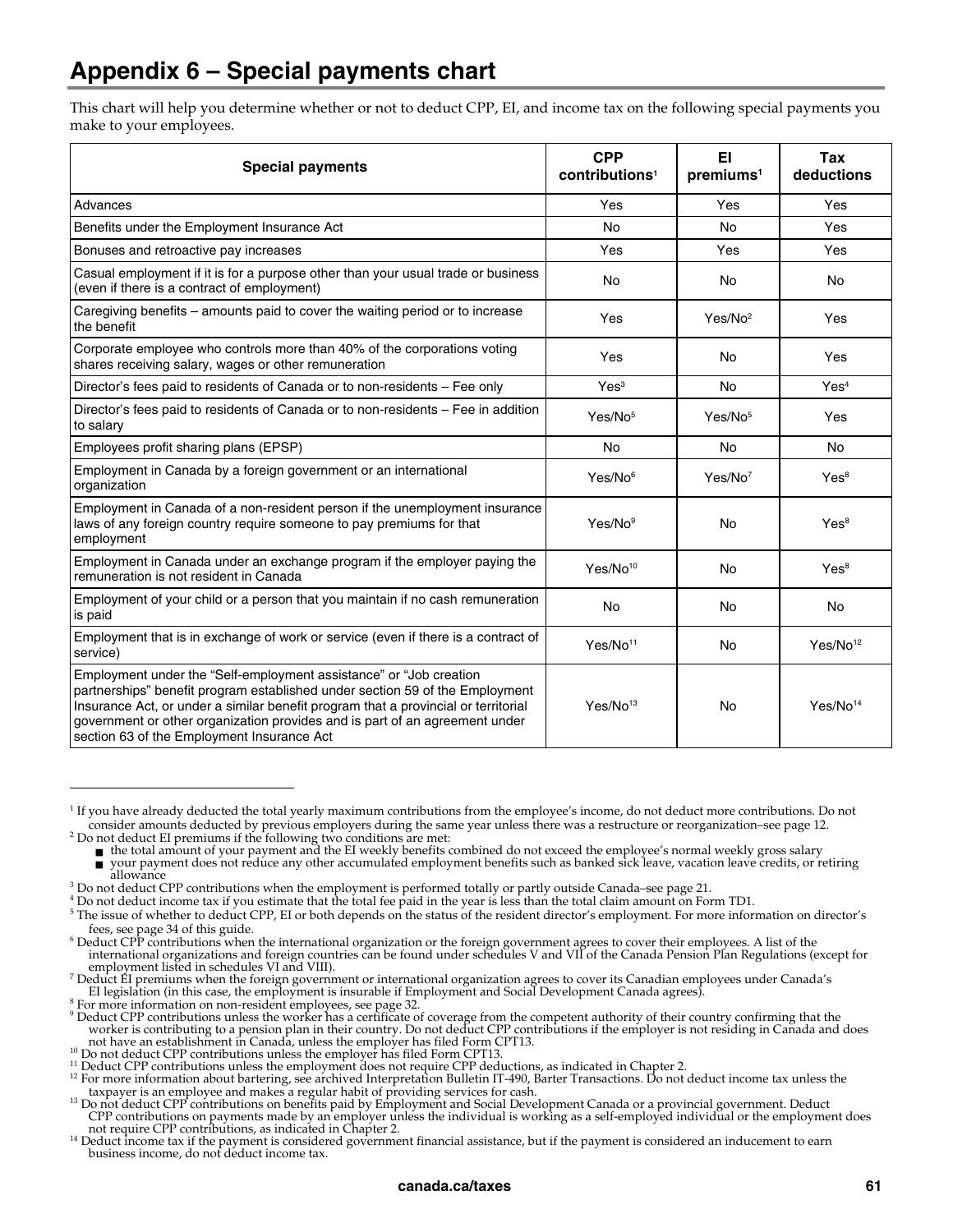| <b>Special payments</b>                                                                                                                                                                                                                                                                           | <b>CPP</b><br>contributions <sup>1</sup> | EI<br>premiums <sup>1</sup> | Tax<br>deductions    |
|---------------------------------------------------------------------------------------------------------------------------------------------------------------------------------------------------------------------------------------------------------------------------------------------------|------------------------------------------|-----------------------------|----------------------|
| Employment when employment insurance premiums have to be paid according<br>to the unemployment insurance laws of any state of the United States, the<br>District of Columbia, Puerto Rico, or the Virgin Islands, or according to the<br>Railroad Unemployment Insurance Act of the United States | Yes/No <sup>10</sup>                     | No                          | Yes                  |
| Entertainment activity, employment in                                                                                                                                                                                                                                                             | Yes                                      | Yes                         | Yes                  |
| Furlough, amounts received when on                                                                                                                                                                                                                                                                | Yes                                      | Yes                         | Yes                  |
| Honorariums from employment or office                                                                                                                                                                                                                                                             | Yes                                      | Yes                         | Yes                  |
| Incentive payments                                                                                                                                                                                                                                                                                | Yes                                      | Yes                         | Yes                  |
| Job creation Employment and Social Development Canada approved project,<br>additional amounts that you as an employer pay while participating in a project                                                                                                                                        | Yes/No <sup>15</sup>                     | No                          | Yes                  |
| Lost-time pay from a union, amounts received as                                                                                                                                                                                                                                                   | Yes                                      | Yes                         | Yes                  |
| Maternity benefits – amounts paid to cover the waiting period or to increase the<br>benefit                                                                                                                                                                                                       | Yes                                      | Yes/No <sup>2</sup>         | Yes                  |
| Overtime pay, including banked overtime pay                                                                                                                                                                                                                                                       | Yes                                      | Yes                         | Yes                  |
| Parental care benefits - amounts paid to cover the waiting period or to increase<br>the benefit                                                                                                                                                                                                   | Yes                                      | Yes/No <sup>2</sup>         | Yes                  |
| Payments to placement and employment agency workers - Agency that hires<br>employees                                                                                                                                                                                                              | Yes                                      | Yes                         | Yes                  |
| Payments to placement and employment agency workers - Agency pays the<br>worker                                                                                                                                                                                                                   | Yes                                      | Yes                         | No                   |
| Payments to placement and employment agency workers - Client of the<br>agency pays the worker                                                                                                                                                                                                     | Yes                                      | No                          | Yes                  |
| Payments to placement and employment agency workers - Agency hires a<br>self-employed worker                                                                                                                                                                                                      | No                                       | No                          | No                   |
| Payments under Part 2 of the Veterans' Well-being Act - amounts received on<br>account of an earnings loss benefit, supplementary retirement benefit or<br>permanent impairment allowance payable to the taxpayer                                                                                 | No                                       | No                          | Yes                  |
| Qualifying retroactive lump-sum payments <sup>17</sup>                                                                                                                                                                                                                                            | Yes                                      | Yes                         | Yes                  |
| Retirement compensation arrangements (RCA)                                                                                                                                                                                                                                                        | No                                       | No                          | Yes                  |
| Retiring allowances (also called severance pay)                                                                                                                                                                                                                                                   | No                                       | No                          | Yes <sup>18</sup>    |
| Sabbatical, remuneration received while on                                                                                                                                                                                                                                                        | Yes                                      | Yes                         | Yes                  |
| Salary                                                                                                                                                                                                                                                                                            | Yes                                      | Yes                         | Yes                  |
| Salary deferral - non-prescribed plans or arrangements - on amounts earned                                                                                                                                                                                                                        | Yes                                      | Yes                         | Yes                  |
| Salary deferral - prescribed plans or arrangements - on amounts received                                                                                                                                                                                                                          | Yes/No <sup>16</sup>                     | Yes/No <sup>16</sup>        | Yes                  |
| Sick leave, amounts received while on sick leave, sick leave credits, payments<br>for                                                                                                                                                                                                             | Yes                                      | Yes                         | Yes                  |
| Spouse or common-law partner, employment of, if you cannot deduct the<br>remuneration paid as an expense under the Income Tax Act                                                                                                                                                                 | No                                       | Yes/No <sup>19</sup>        | Yes                  |
| Teacher on exchange from a foreign country, employment of                                                                                                                                                                                                                                         | No                                       | Yes/No <sup>20</sup>        | Yes/No <sup>21</sup> |
| Tips and gratuities (controlled by employer)                                                                                                                                                                                                                                                      | Yes                                      | Yes                         | Yes <sup>22</sup>    |
| Tips and gratuities (direct tips or gratuities – not controlled by the employer)                                                                                                                                                                                                                  | No                                       | No                          | No <sup>22</sup>     |
| Vacation pay, public holidays, and lump-sum vacation payment                                                                                                                                                                                                                                      | Yes                                      | Yes                         | Yes <sup>15</sup>    |

<sup>&</sup>lt;sup>15</sup> Deduct CPP contributions on payments made by an employer unless the individual is working as a self-employed individual or the employment does not require CPP contributions, as indicated in Chapter 2 of this guide.<br><sup>16</sup> To determine if you have to deduct CPP, EI or both, see "Prescribed plans or arrangements" on page 40.<br><sup>17</sup> Qualifying retroactive lump-sum

 $\overline{\phantom{0}}$ 

<sup>&</sup>lt;sup>17</sup> Qualifying retroactive lump-sum payments may require CPP or EI deductions in addition to income tax.<br><sup>18</sup> Do not deduct income tax on the amount of retiring allowance that is transferred directly to the recipient's RP

<sup>&</sup>lt;sup>19</sup> Deduct EI premiums if you would have negotiated a similar contrails.<br><sup>19</sup> Deduct EI premiums if you would have negotiated a similar contract with a person that you deal with at arm's length.<br><sup>20</sup> Deduct EI premiums, u gratuities."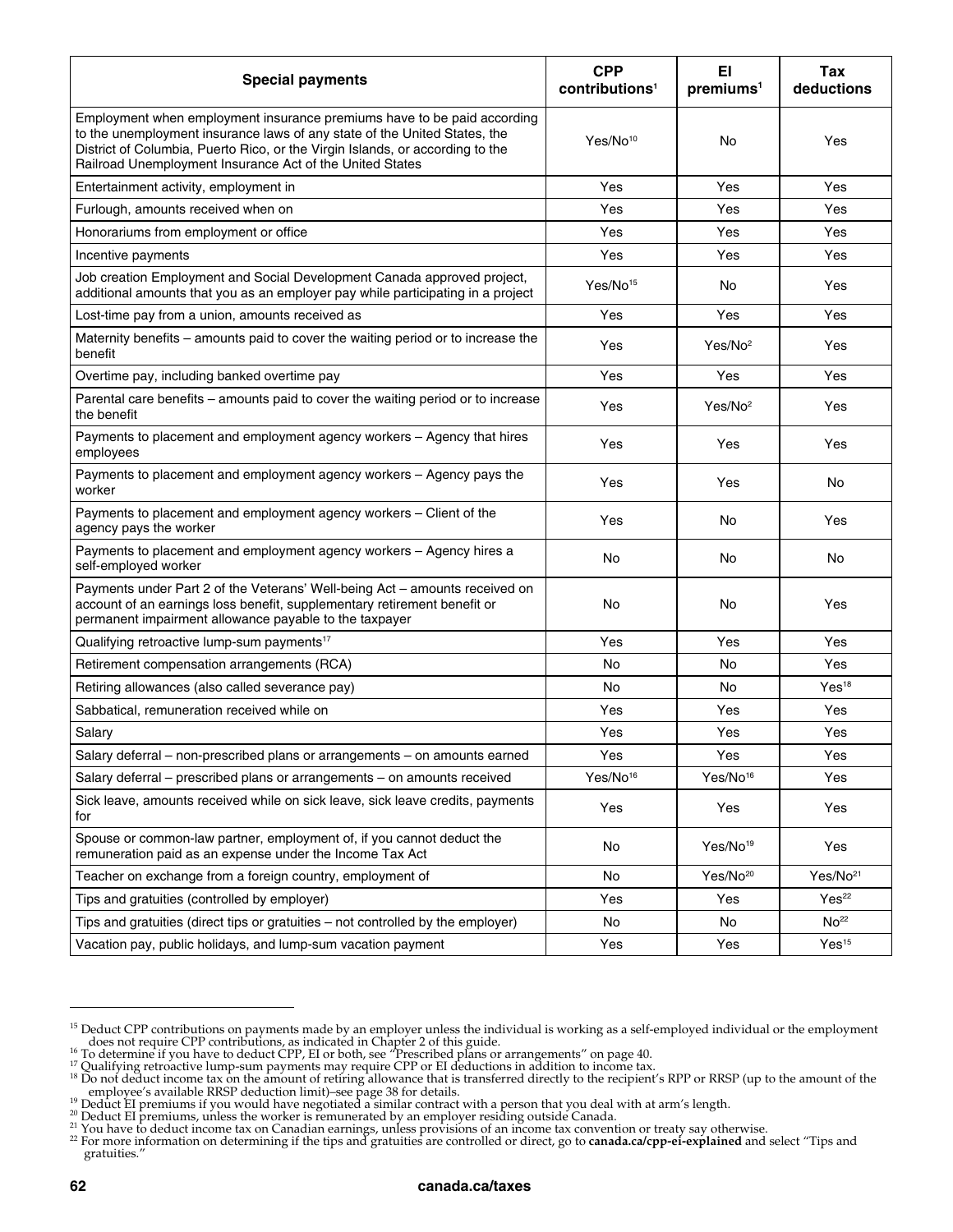| <b>Special payments</b>                                                                                                                                                                                                                   | <b>CPP</b><br>contributions <sup>1</sup> | EI<br>preminus <sup>1</sup> | Tax<br>deductions    |
|-------------------------------------------------------------------------------------------------------------------------------------------------------------------------------------------------------------------------------------------|------------------------------------------|-----------------------------|----------------------|
| Vow of poverty – employment of a member of a religious order who has taken a<br>yow of poverty. This applies whether the remuneration is paid directly to the<br>order or the member pays it to the order                                 | No                                       | No                          | Yes/No <sup>16</sup> |
| Wages                                                                                                                                                                                                                                     | Yes                                      | Yes                         | Yes                  |
| Wages in lieu of termination notice                                                                                                                                                                                                       | Yes                                      | Yes                         | Yes                  |
| Wage-loss replacement plans - Paid by the employer                                                                                                                                                                                        | Yes                                      | Yes                         | Yes                  |
| Wage-loss replacement plans - Paid by third party/trustee and the employer:<br>$\blacksquare$ funds any part of the plan<br>exercises a degree of control over the plan<br>directly or indirectly determines the eligibility for benefits | Yes                                      | Yes                         | Yes                  |
| Workers' compensation claims - Employee's salary paid before or after a<br>workers' compensation board claim is decided                                                                                                                   | Yes                                      | Yes                         | Yes                  |
| Workers' compensation claims - Advances or loans equal to the workers'<br>compensation benefits awarded                                                                                                                                   | No                                       | No                          | No                   |
| Workers' compensation claims – Amount paid in addition to an advance or loan<br>before the claim is accepted                                                                                                                              | Yes                                      | Yes <sup>17</sup>           | Yes                  |
| Workers' compensation claims - Top-up amounts paid after the claim is<br>accepted                                                                                                                                                         | Yes                                      | No                          | Yes                  |
| Workers' compensation claims – Top-up amounts paid as sick leave after the<br>claim is accepted                                                                                                                                           | Yes                                      | No                          | Yes                  |

 $\overline{a}$ 

<sup>&</sup>lt;sup>16</sup> Deduct income tax, unless the employer pays the remuneration directly to the order or the employee provides the employer with a letter of

authority approved by a tax services office.<br><sup>17</sup> An amount you pay in addition to an advance or loan is not a top-up amount if you pay it while waiting for a decision on a workers' compensation board claim. This amount is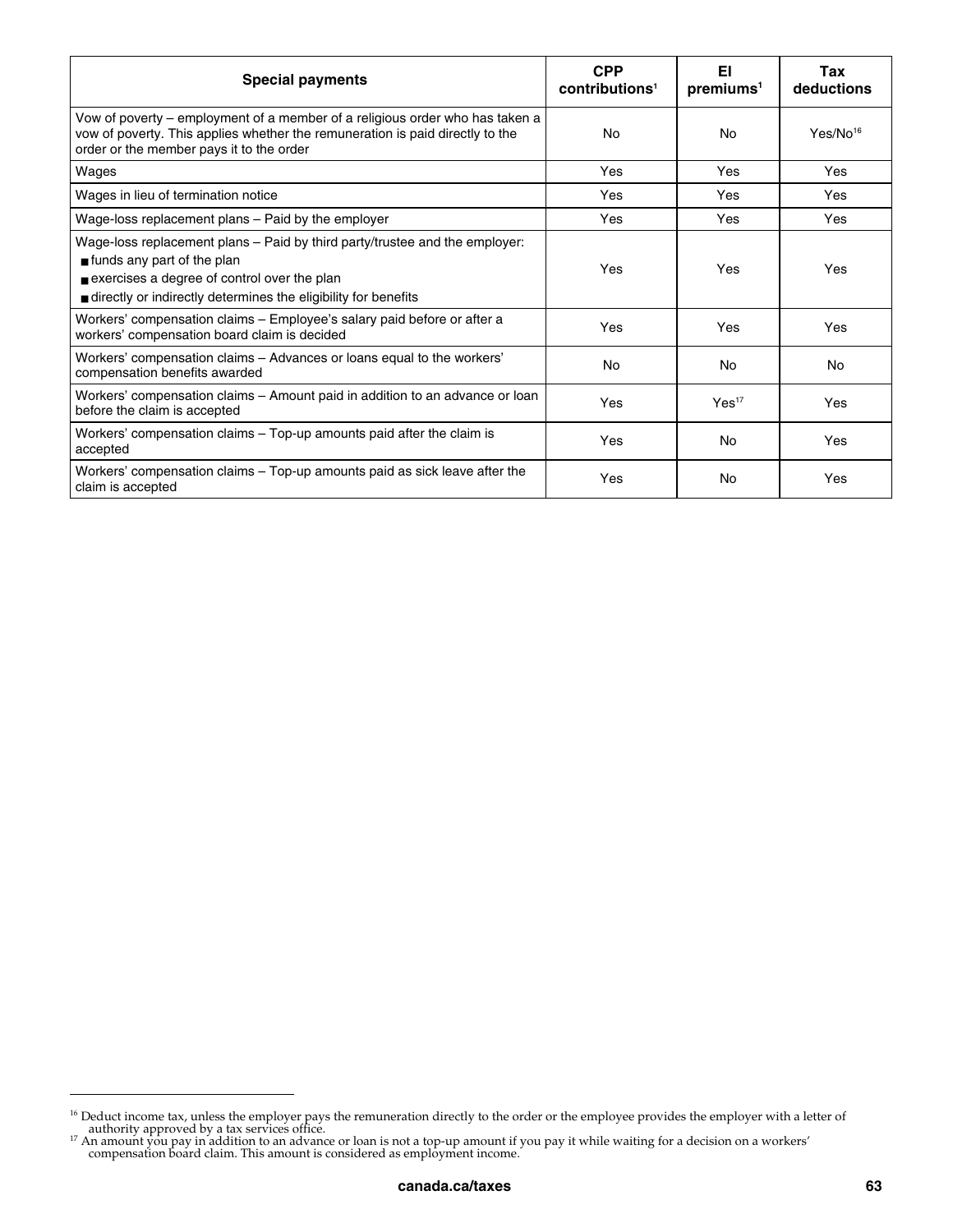## **Handling business taxes online**

Use the CRA's digital services for businesses throughout the year to:

- apply for COVID-19 support payments
- make a payment to the CRA online with My Payment or a pre-authorized debit agreement, or create a Quick Response code to pay in person at Canada Post
- request a payment search
- file or amend information returns without a web access code
- submit documents to the CRA
- authorize a representative for online access to your business accounts
- register to receive email notifications and to view mail from the CRA in My Business Account
- manage addresses
- manage direct deposit information
- view and pay account balance
- calculate instalment payments
- provide a nil remittance
- transfer a misallocated payment
- download reports

To log in to or register for the CRA's digital services, go to:

- My Business Account at **canada.ca/my-cra-business -account**, if you are a business owner
- Represent a Client at **canada.ca/taxes-representatives**, if you are an authorized representative or employee

For more information, go to **canada.ca/taxes-business -online**.

### **CRA BizApp**

CRA BizApp is a mobile web app that offers secure access for small business owners and sole proprietors to view accounting transactions, pay outstanding balances, make interim payments, and more.

You can access CRA BizApp on any mobile device with an Internet browser – no app stores needed! To access the app, go to **canada.ca/cra-mobile-apps**.

### **Receiving your CRA mail online**

Sign up for email notifications to find out when your CRA mail, like your PD7A – Statement of account for current source deductions, is available online.

For more information, go to **canada.ca/cra-business-email -notifications**.

### **Authorizing the withdrawal of a pre-determined amount from your Canadian chequing account**

PAD is a secure online, self-service, payment option for individuals and businesses to pay their taxes. A PAD lets you set authorize withdrawals from your Canadian chequing account to pay the CRA. You can set the payment dates and amounts of you PAD agreement using the CRA's secure My Business Account service at **canada.ca/my-cra -business-account**, or the CRA BizApp at **canada.ca/cra -mobile-apps**. PADs are flexible and managed by you. You can use My Business Account to view historical records and modify, cancel, or skip a payment. For more information, go to **canada.ca/pay-authorized-debit**.

## **Electronic payments**

Make your payment using:

- your Canadian financial institution's online or telephone banking services
- the CRA's My Payment service at **canada.ca/cra-my -payment**
	- your credit card, Interac e-transfer, or PayPal through one of the CRA's third-party service providers
	- pre-authorized debit at **canada.ca/my-cra-business -account**

For more information, go to **canada.ca/payments**.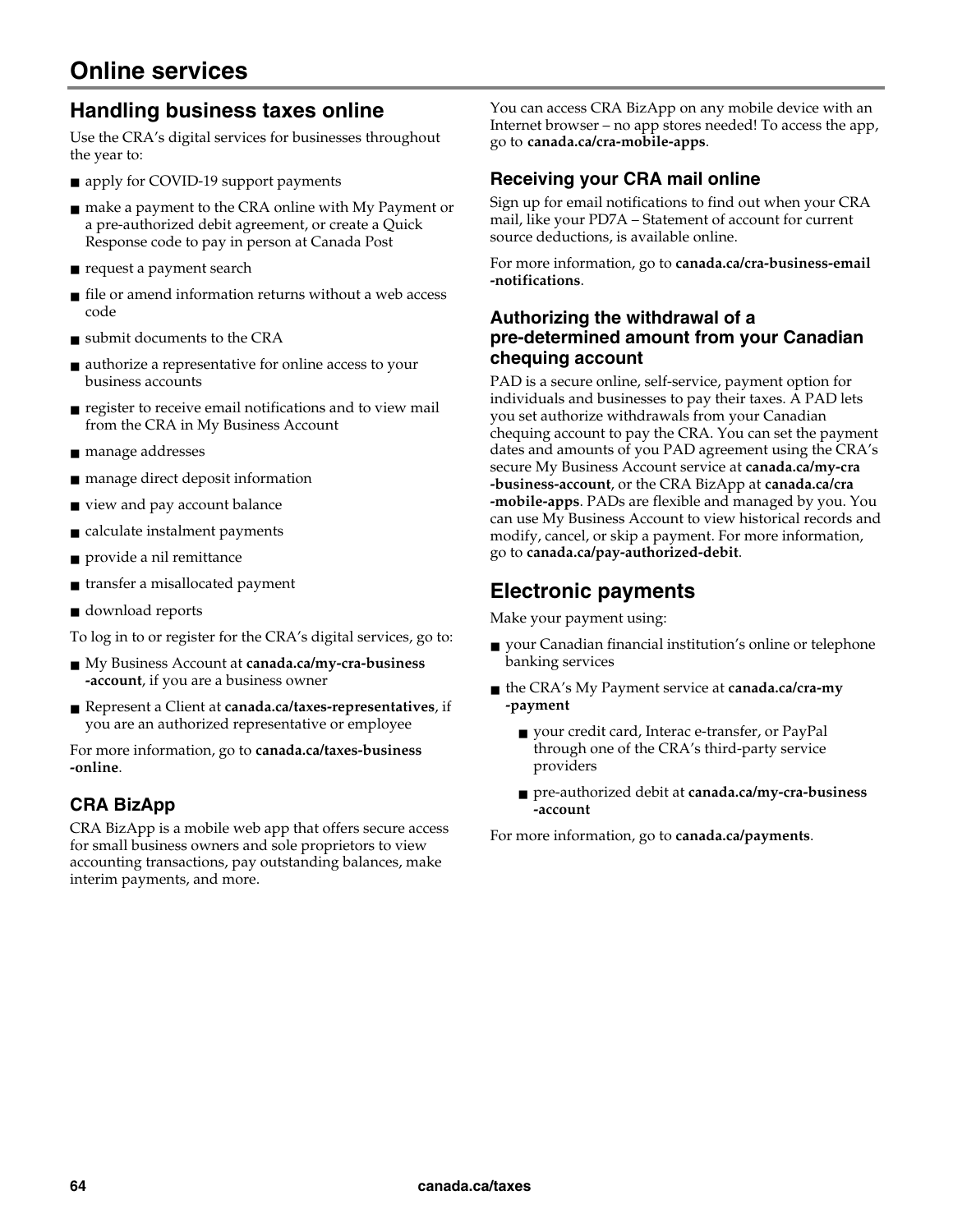## **For more information**

## **What if you need help?**

If you need more information after reading this guide, go to **canada.ca/taxes** or call **1-800-959-5525**.

## **Direct deposit**

Direct deposit is a fast, convenient, and secure way to get your CRA payments directly into your account at a financial institution in Canada. For more information and ways to enrol, go to **canada.ca/cra-direct-deposit**.

## **Due dates**

When the due date falls on a Saturday, a Sunday, or a public holiday recognized by the CRA, we consider your payment to be on time if we receive it on the next business day. Your return is considered on time if we receive it or if it is postmarked on or before the next business day.

For more information, go to **canada.ca/payroll** and select "Important dates for payroll."

## **Forms and publications**

The CRA encourages electronic filing of your return. If you require a paper version of the CRA's forms and publications, go to **canada.ca/cra-forms-publications** or call **1-800-959-5525**.

## **Teletypewriter (TTY) users**

If you have a hearing or speech impairment and use a TTY, call **1-800-665-0354**.

If you use an **operator-assisted relay service**, call our regular telephone numbers instead of the TTY number.

## **Complaints and disputes**

### **Service complaints**

You can expect to be treated fairly under clear and established rules, and get a high level of service each time you deal with the Canada Revenue Agency (CRA). For more information about the Taxpayer Bill of Rights, go to **canada.ca/taxpayer-rights**.

If you are not satisfied with the service you received:

- 1. Try to resolve the matter with the CRA employee you have been dealing with or call the telephone number provided in the CRA's correspondence. If you do not have contact information, go to **canada.ca/cra-contact**.
- 2. If you have not been able to resolve your service-related issue, you can ask to discuss the matter with the employee's supervisor.
- 3. File a service complaint by filling out Form RC193, Service Feedback. For more information and how to file a complaint, go to **canada.ca/cra-service-feedback**.

If you are not satisfied with how the CRA has handled your service-related complaint, you can submit a complaint with the Office of the Taxpayers' Ombudsperson.

### **Formal disputes (objections and appeals)**

If you disagree with an assessment, determination, or decision, you have the right to register a formal dispute. For more information about objections or formal disputes, and related deadlines, go to **canada.ca/cra-complaints -disputes**.

### **Reprisal complaints**

If you have previously submitted a service-related complaint or requested a formal review of a CRA decision and feel that, as a result, you were not treated impartially by a CRA employee, you can submit a reprisal complaint by filling out Form RC459, Reprisal Complaint.

For more information about complaints and disputes, go to **canada.ca/cra-complaints-disputes**.

### **Electronic mailing lists**

The CRA can notify you by email when new information on a subject of interest to you is available on the website. To subscribe to the electronic mailing lists, go to **canada.ca/cra -email-lists**.

## **Publications for employers**

- Guide T4032, Payroll Deductions Tables
- Guide RC4120, Employers' Guide Filing the T4 Slip and Summary
- Guide T4130, Employers' Guide Taxable Benefits and Allowances
- Guide RC4157, Deducting Income Tax on Pension and Other Income, and Filing the T4A Slip and Summary
- Guide RC4110, Employee or Self-Employed?